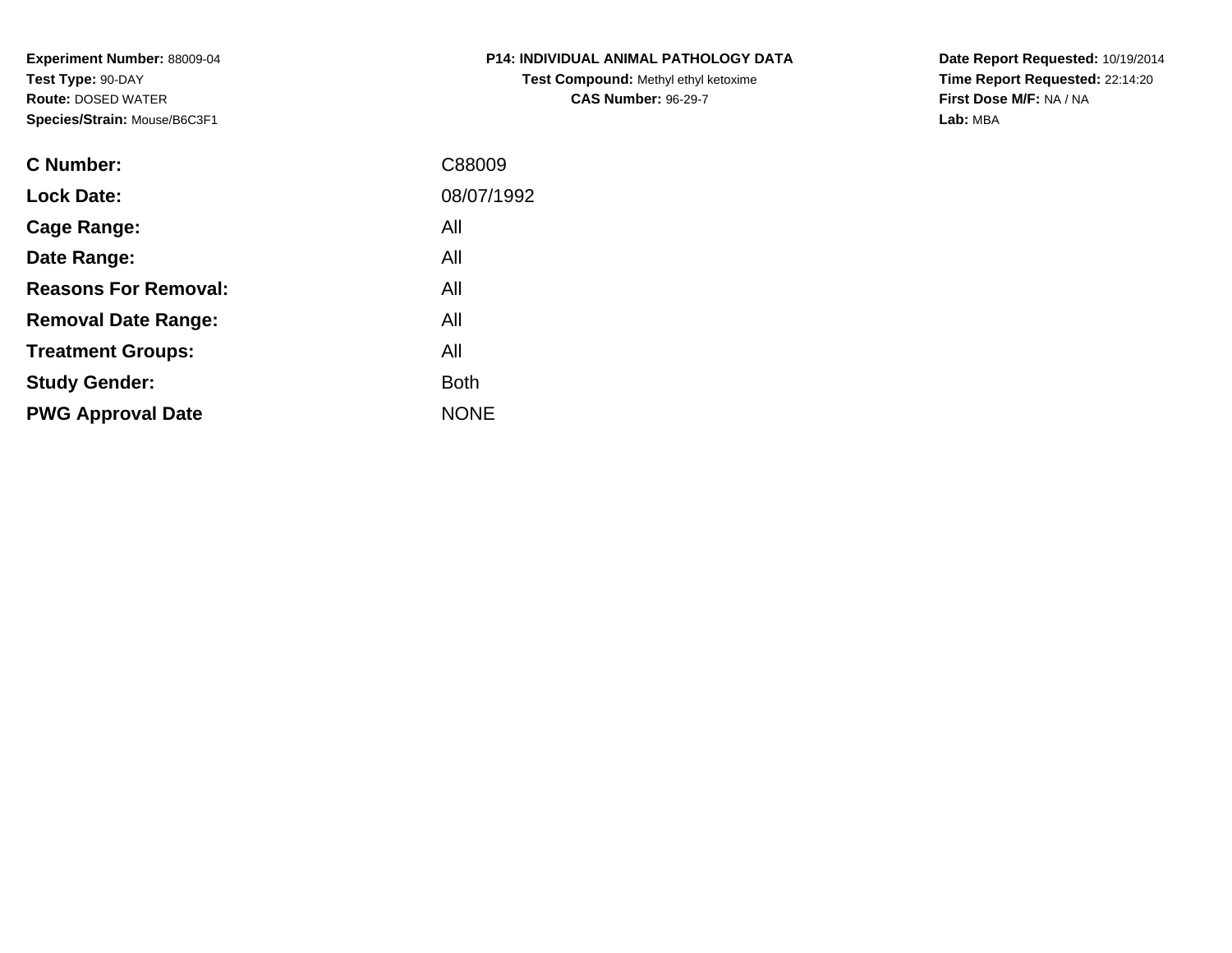| Experiment Number: 88009-04<br>Test Type: 90-DAY<br><b>Route: DOSED WATER</b><br>Species/Strain: Mouse/B6C3F1 | <b>P14: INDIVIDUAL ANIMAL PATHOLOGY DATA</b><br>Test Compound: Methyl ethyl ketoxime<br><b>CAS Number: 96-29-7</b> |                                                     | Date Report Requested: 10/19/2014<br>Time Report Requested: 22:14:20<br>First Dose M/F: NA / NA<br>Lab: MBA |
|---------------------------------------------------------------------------------------------------------------|--------------------------------------------------------------------------------------------------------------------|-----------------------------------------------------|-------------------------------------------------------------------------------------------------------------|
| <b>ANIMAL ID: 1</b>                                                                                           | <b>TRT#: 1</b><br><b>DOSE: CONTROL</b>                                                                             | <b>SEX: Male</b><br><b>DISP: Terminal Sacrifice</b> | DAY ON TEST: 92<br>HISTO: MB129G-00001                                                                      |
|                                                                                                               |                                                                                                                    | ORGAN AND ACCOUNTABLE SITE STATUS                   |                                                                                                             |
| <b>NORMAL</b>                                                                                                 |                                                                                                                    |                                                     |                                                                                                             |
| * Adrenal Cortex                                                                                              | * Adrenal Medulla                                                                                                  | * Blood Vessel                                      | * Bone                                                                                                      |
| * Bone Marrow                                                                                                 | * Brain                                                                                                            | * Epididymis                                        | * Esophagus                                                                                                 |
| * Heart                                                                                                       | * Intestine Large, Cecum                                                                                           | * Intestine Large, Colon                            | * Intestine Large, Rectum                                                                                   |
| * Intestine Small, Duodenum                                                                                   | * Intestine Small, Ileum                                                                                           | * Intestine Small, Jejunum                          | * Kidney                                                                                                    |
| * Liver                                                                                                       | * Lung                                                                                                             | * Lymph Node, Mandibular                            | * Lymph Node, Mesenteric                                                                                    |
| * Nose                                                                                                        | * Pancreas                                                                                                         | * Parathyroid Gland                                 | * Pituitary Gland                                                                                           |
| * Preputial Gland                                                                                             | * Prostate                                                                                                         | * Salivary Glands                                   | * Seminal Vesicle                                                                                           |
| * Skin                                                                                                        | * Spleen                                                                                                           | * Stomach. Forestomach                              | * Stomach, Glandular                                                                                        |
| * Testes                                                                                                      | * Thymus                                                                                                           | * Thyroid Gland                                     | * Trachea                                                                                                   |
| * Urinary Bladder                                                                                             |                                                                                                                    |                                                     |                                                                                                             |
| <b>MISSING</b>                                                                                                |                                                                                                                    |                                                     |                                                                                                             |
| * Gallbladder                                                                                                 | * Mammary Gland                                                                                                    |                                                     |                                                                                                             |
| PRIMARY CAUSE OF DEATH                                                                                        |                                                                                                                    |                                                     |                                                                                                             |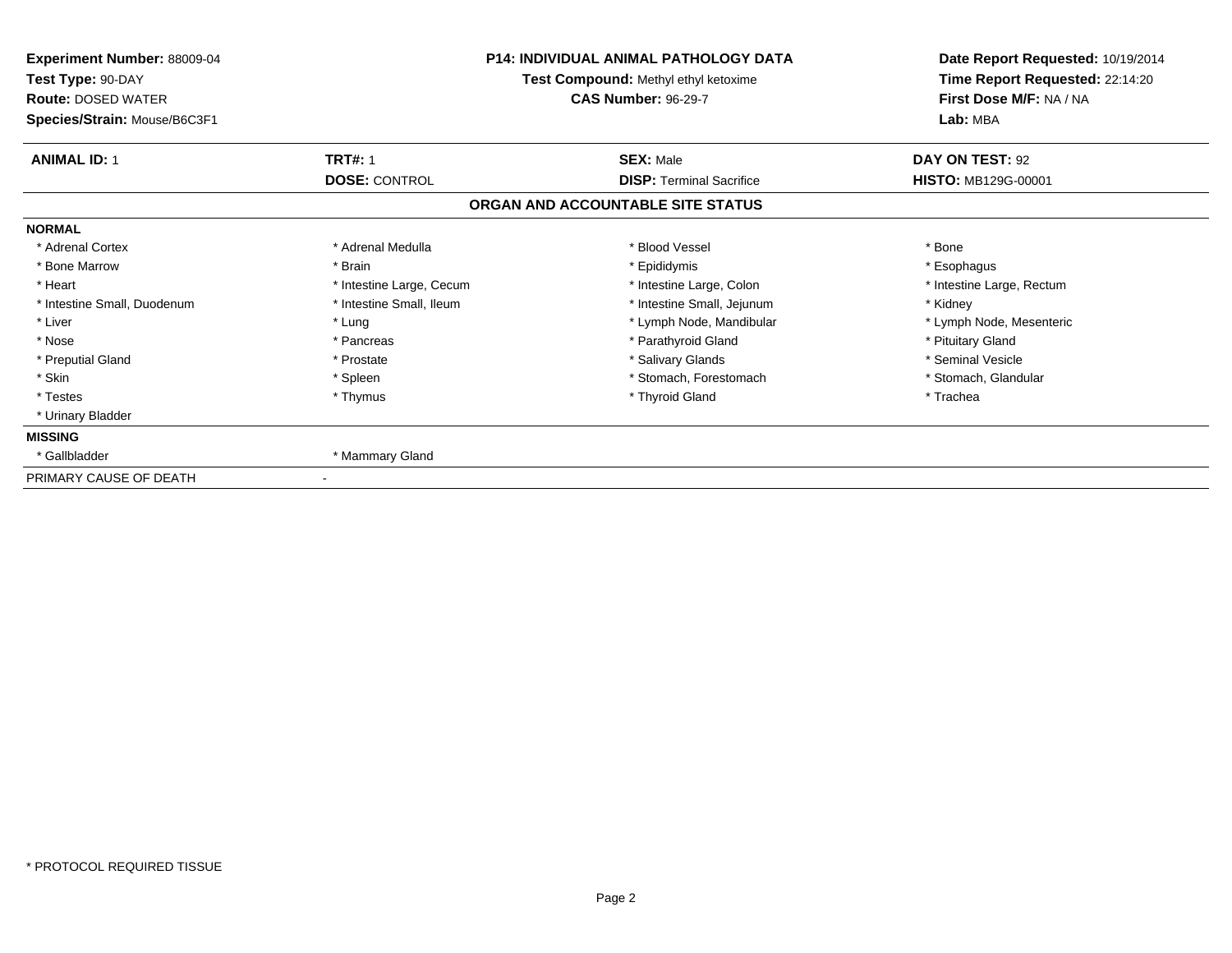| <b>Experiment Number: 88009-04</b><br>Test Type: 90-DAY<br><b>Route: DOSED WATER</b><br>Species/Strain: Mouse/B6C3F1 |                             | <b>P14: INDIVIDUAL ANIMAL PATHOLOGY DATA</b><br>Test Compound: Methyl ethyl ketoxime<br><b>CAS Number: 96-29-7</b> | Date Report Requested: 10/19/2014<br>Time Report Requested: 22:14:20<br>First Dose M/F: NA / NA<br>Lab: MBA |
|----------------------------------------------------------------------------------------------------------------------|-----------------------------|--------------------------------------------------------------------------------------------------------------------|-------------------------------------------------------------------------------------------------------------|
| <b>ANIMAL ID: 2</b>                                                                                                  | <b>TRT#: 1</b>              | <b>SEX: Male</b>                                                                                                   | DAY ON TEST: 92                                                                                             |
|                                                                                                                      | <b>DOSE: CONTROL</b>        | <b>DISP: Terminal Sacrifice</b>                                                                                    | <b>HISTO: MB129G-00002</b>                                                                                  |
|                                                                                                                      |                             | ORGAN AND ACCOUNTABLE SITE STATUS                                                                                  |                                                                                                             |
| <b>NORMAL</b>                                                                                                        |                             |                                                                                                                    |                                                                                                             |
| * Adrenal Cortex                                                                                                     | * Adrenal Medulla           | * Blood Vessel                                                                                                     | * Bone                                                                                                      |
| * Bone Marrow                                                                                                        | * Brain                     | * Epididymis                                                                                                       | * Esophagus                                                                                                 |
| * Gallbladder                                                                                                        | * Heart                     | * Intestine Large, Cecum                                                                                           | * Intestine Large, Colon                                                                                    |
| * Intestine Large, Rectum                                                                                            | * Intestine Small, Duodenum | * Intestine Small, Ileum                                                                                           | * Intestine Small, Jejunum                                                                                  |
| * Liver                                                                                                              | * Lymph Node, Mesenteric    | * Nose                                                                                                             | * Pancreas                                                                                                  |
| * Pituitary Gland                                                                                                    | * Preputial Gland           | * Prostate                                                                                                         | * Salivary Glands                                                                                           |
| * Seminal Vesicle                                                                                                    | * Skin                      | * Spleen                                                                                                           | * Stomach, Forestomach                                                                                      |
| * Stomach, Glandular                                                                                                 | * Testes                    | * Thymus                                                                                                           | * Trachea                                                                                                   |
| * Urinary Bladder                                                                                                    |                             |                                                                                                                    |                                                                                                             |
| <b>MISSING</b>                                                                                                       |                             |                                                                                                                    |                                                                                                             |
| * Mammary Gland                                                                                                      | * Parathyroid Gland         | * Thyroid Gland                                                                                                    |                                                                                                             |
| <b>OBSERVATIONS</b>                                                                                                  |                             |                                                                                                                    |                                                                                                             |
| * Kidney                                                                                                             |                             | <b>Infiltration Cellular</b>                                                                                       | Lymphocyte, Focal, Mild                                                                                     |
| * Lung                                                                                                               |                             | Hemorrhage                                                                                                         | Minimal                                                                                                     |
| * Lymph Node, Mandibular                                                                                             |                             | Hemorrhage                                                                                                         | Minimal                                                                                                     |
| PRIMARY CAUSE OF DEATH                                                                                               |                             |                                                                                                                    |                                                                                                             |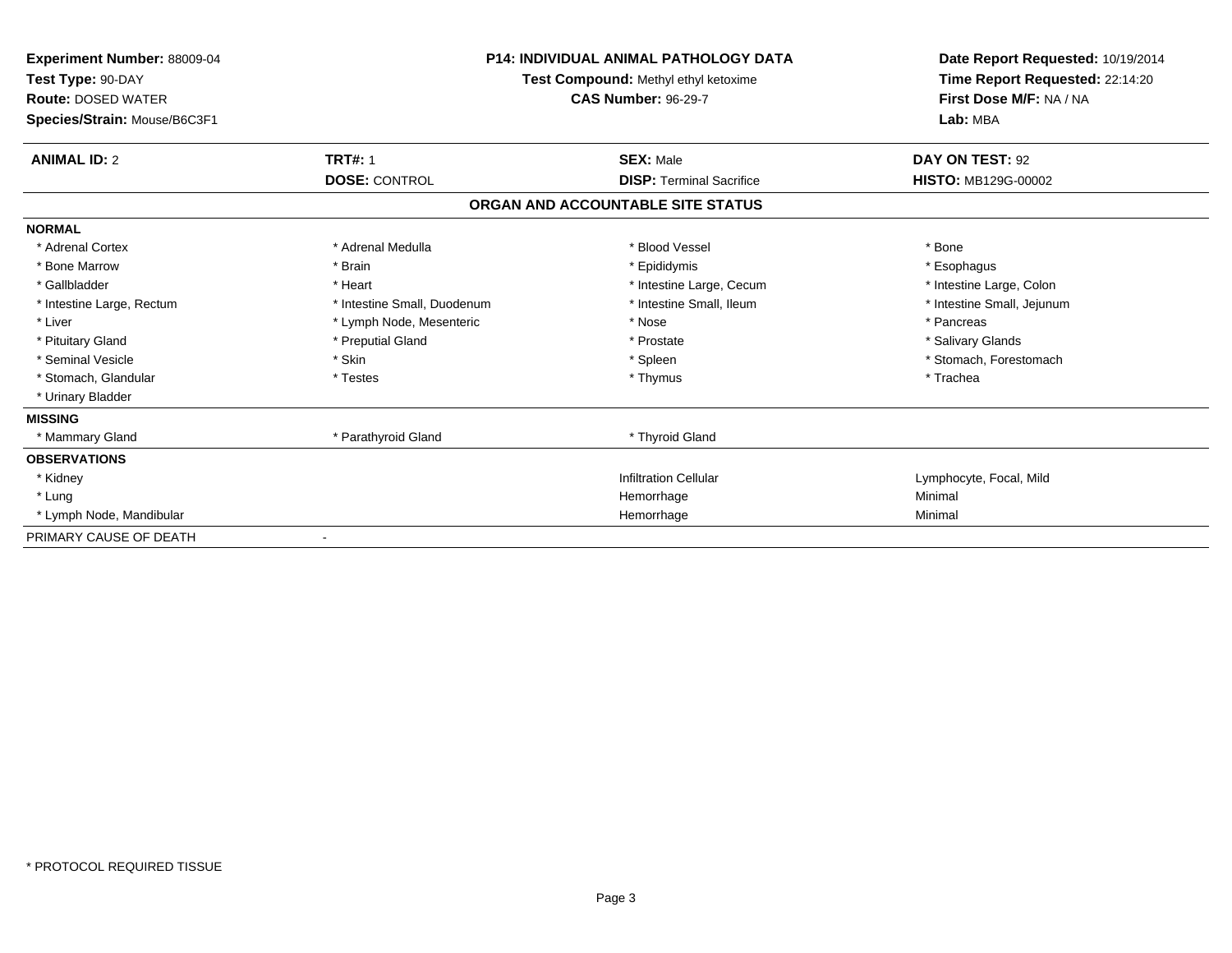| <b>Experiment Number: 88009-04</b><br>Test Type: 90-DAY<br><b>Route: DOSED WATER</b><br>Species/Strain: Mouse/B6C3F1 | <b>P14: INDIVIDUAL ANIMAL PATHOLOGY DATA</b><br>Test Compound: Methyl ethyl ketoxime<br><b>CAS Number: 96-29-7</b> |                                   | Date Report Requested: 10/19/2014<br>Time Report Requested: 22:14:20<br>First Dose M/F: NA / NA<br>Lab: MBA |
|----------------------------------------------------------------------------------------------------------------------|--------------------------------------------------------------------------------------------------------------------|-----------------------------------|-------------------------------------------------------------------------------------------------------------|
| <b>ANIMAL ID: 3</b>                                                                                                  | <b>TRT#: 1</b>                                                                                                     | <b>SEX: Male</b>                  | DAY ON TEST: 92                                                                                             |
|                                                                                                                      | <b>DOSE: CONTROL</b>                                                                                               | <b>DISP: Terminal Sacrifice</b>   | <b>HISTO: MB129G-00003</b>                                                                                  |
|                                                                                                                      |                                                                                                                    | ORGAN AND ACCOUNTABLE SITE STATUS |                                                                                                             |
| <b>NORMAL</b>                                                                                                        |                                                                                                                    |                                   |                                                                                                             |
| * Adrenal Cortex                                                                                                     | * Adrenal Medulla                                                                                                  | * Blood Vessel                    | * Bone                                                                                                      |
| * Bone Marrow                                                                                                        | * Brain                                                                                                            | * Epididymis                      | * Esophagus                                                                                                 |
| * Gallbladder                                                                                                        | * Heart                                                                                                            | * Intestine Large, Cecum          | * Intestine Large, Colon                                                                                    |
| * Intestine Large, Rectum                                                                                            | * Intestine Small, Duodenum                                                                                        | * Intestine Small, Ileum          | * Intestine Small, Jejunum                                                                                  |
| * Kidney                                                                                                             | * Liver                                                                                                            | * Lymph Node, Mandibular          | * Lymph Node, Mesenteric                                                                                    |
| * Nose                                                                                                               | * Pancreas                                                                                                         | * Pituitary Gland                 | * Preputial Gland                                                                                           |
| * Prostate                                                                                                           | * Salivary Glands                                                                                                  | * Seminal Vesicle                 | * Skin                                                                                                      |
| * Spleen                                                                                                             | * Stomach, Forestomach                                                                                             | * Stomach, Glandular              | * Testes                                                                                                    |
| * Thymus                                                                                                             | * Thyroid Gland                                                                                                    | * Trachea                         |                                                                                                             |
| <b>MISSING</b>                                                                                                       |                                                                                                                    |                                   |                                                                                                             |
| * Mammary Gland                                                                                                      | * Parathyroid Gland                                                                                                |                                   |                                                                                                             |
| <b>OBSERVATIONS</b>                                                                                                  |                                                                                                                    |                                   |                                                                                                             |
| * Lung                                                                                                               |                                                                                                                    | Hemorrhage                        | Minimal                                                                                                     |
| * Urinary Bladder                                                                                                    |                                                                                                                    | <b>Infiltration Cellular</b>      | Lymphocyte, Minimal                                                                                         |
| PRIMARY CAUSE OF DEATH                                                                                               |                                                                                                                    |                                   |                                                                                                             |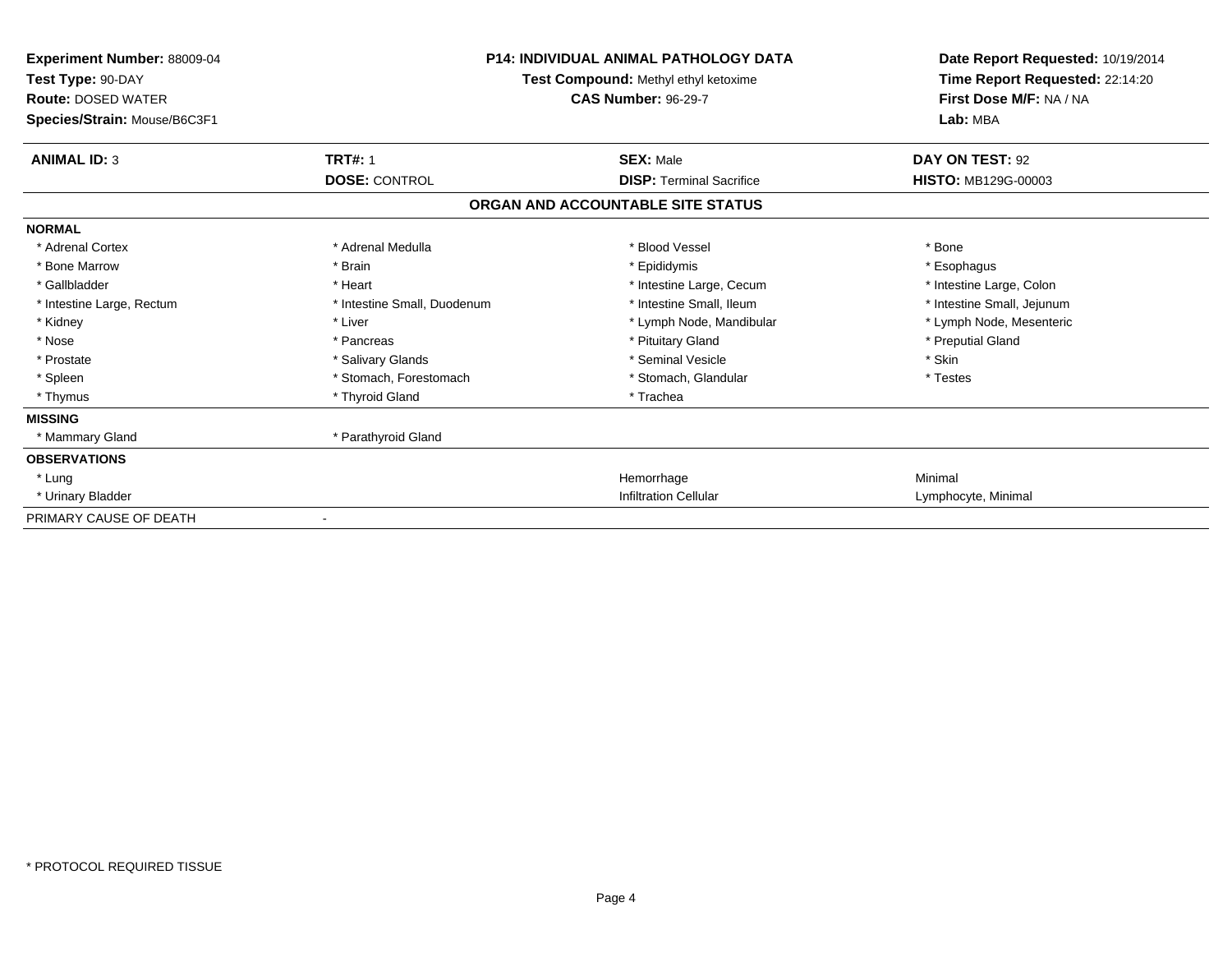| Experiment Number: 88009-04<br>Test Type: 90-DAY<br><b>Route: DOSED WATER</b><br><b>CAS Number: 96-29-7</b><br>Species/Strain: Mouse/B6C3F1 |                             | <b>P14: INDIVIDUAL ANIMAL PATHOLOGY DATA</b><br>Test Compound: Methyl ethyl ketoxime |                            |
|---------------------------------------------------------------------------------------------------------------------------------------------|-----------------------------|--------------------------------------------------------------------------------------|----------------------------|
| <b>ANIMAL ID: 4</b>                                                                                                                         | <b>TRT#: 1</b>              | <b>SEX: Male</b>                                                                     | DAY ON TEST: 92            |
|                                                                                                                                             | <b>DOSE: CONTROL</b>        | <b>DISP: Terminal Sacrifice</b>                                                      | <b>HISTO: MB129G-00004</b> |
|                                                                                                                                             |                             | ORGAN AND ACCOUNTABLE SITE STATUS                                                    |                            |
| <b>NORMAL</b>                                                                                                                               |                             |                                                                                      |                            |
| * Adrenal Cortex                                                                                                                            | * Adrenal Medulla           | * Blood Vessel                                                                       | * Bone                     |
| * Bone Marrow                                                                                                                               | * Brain                     | * Epididymis                                                                         | * Esophagus                |
| * Gallbladder                                                                                                                               | * Heart                     | * Intestine Large, Cecum                                                             | * Intestine Large, Colon   |
| * Intestine Large, Rectum                                                                                                                   | * Intestine Small, Duodenum | * Intestine Small, Ileum                                                             | * Intestine Small, Jejunum |
| * Kidney                                                                                                                                    | * Liver                     | * Lung                                                                               | * Lymph Node, Mandibular   |
| * Lymph Node, Mesenteric                                                                                                                    | * Mammary Gland             | * Nose                                                                               | * Pancreas                 |
| * Parathyroid Gland                                                                                                                         | * Pituitary Gland           | * Preputial Gland                                                                    | * Prostate                 |
| * Salivary Glands                                                                                                                           | * Seminal Vesicle           | * Skin                                                                               | * Spleen                   |
| * Stomach, Forestomach                                                                                                                      | * Stomach, Glandular        | * Testes                                                                             | * Thyroid Gland            |
| * Trachea                                                                                                                                   | * Urinary Bladder           |                                                                                      |                            |
| <b>MISSING</b>                                                                                                                              |                             |                                                                                      |                            |
| * Thymus                                                                                                                                    |                             |                                                                                      |                            |
| PRIMARY CAUSE OF DEATH                                                                                                                      |                             |                                                                                      |                            |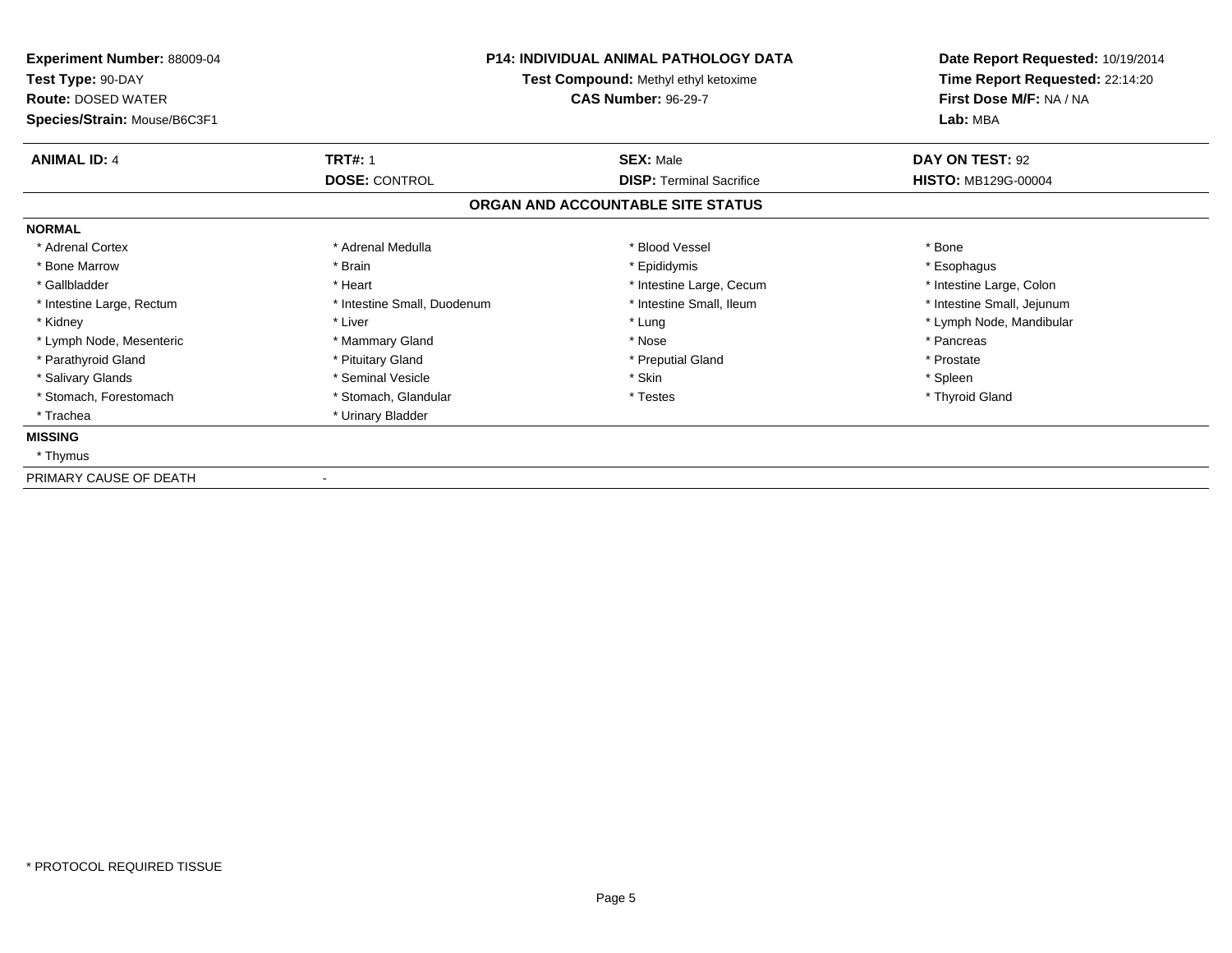| <b>Experiment Number: 88009-04</b><br>Test Type: 90-DAY<br><b>Route: DOSED WATER</b><br>Species/Strain: Mouse/B6C3F1 | <b>P14: INDIVIDUAL ANIMAL PATHOLOGY DATA</b><br>Test Compound: Methyl ethyl ketoxime<br><b>CAS Number: 96-29-7</b> |                                   | Date Report Requested: 10/19/2014<br>Time Report Requested: 22:14:20<br>First Dose M/F: NA / NA<br>Lab: MBA |
|----------------------------------------------------------------------------------------------------------------------|--------------------------------------------------------------------------------------------------------------------|-----------------------------------|-------------------------------------------------------------------------------------------------------------|
| <b>ANIMAL ID: 5</b>                                                                                                  | <b>TRT#: 1</b>                                                                                                     | <b>SEX: Male</b>                  | DAY ON TEST: 92                                                                                             |
|                                                                                                                      | <b>DOSE: CONTROL</b>                                                                                               | <b>DISP: Terminal Sacrifice</b>   | <b>HISTO: MB129G-00005</b>                                                                                  |
|                                                                                                                      |                                                                                                                    | ORGAN AND ACCOUNTABLE SITE STATUS |                                                                                                             |
| <b>NORMAL</b>                                                                                                        |                                                                                                                    |                                   |                                                                                                             |
| * Adrenal Cortex                                                                                                     | * Adrenal Medulla                                                                                                  | * Blood Vessel                    | * Bone                                                                                                      |
| * Bone Marrow                                                                                                        | * Brain                                                                                                            | * Epididymis                      | * Esophagus                                                                                                 |
| * Gallbladder                                                                                                        | * Heart                                                                                                            | * Intestine Large, Cecum          | * Intestine Large, Colon                                                                                    |
| * Intestine Large, Rectum                                                                                            | * Intestine Small, Duodenum                                                                                        | * Intestine Small, Ileum          | * Intestine Small, Jejunum                                                                                  |
| * Kidney                                                                                                             | * Liver                                                                                                            | * Lung                            | * Lymph Node, Mandibular                                                                                    |
| * Lymph Node, Mesenteric                                                                                             | * Nose                                                                                                             | * Pancreas                        | * Parathyroid Gland                                                                                         |
| * Pituitary Gland                                                                                                    | * Preputial Gland                                                                                                  | * Prostate                        | * Salivary Glands                                                                                           |
| * Seminal Vesicle                                                                                                    | * Skin                                                                                                             | * Spleen                          | * Stomach. Forestomach                                                                                      |
| * Stomach, Glandular                                                                                                 | * Testes                                                                                                           | * Thymus                          | * Thyroid Gland                                                                                             |
| * Trachea                                                                                                            | * Urinary Bladder                                                                                                  |                                   |                                                                                                             |
| <b>MISSING</b>                                                                                                       |                                                                                                                    |                                   |                                                                                                             |
| * Mammary Gland                                                                                                      |                                                                                                                    |                                   |                                                                                                             |
| PRIMARY CAUSE OF DEATH                                                                                               |                                                                                                                    |                                   |                                                                                                             |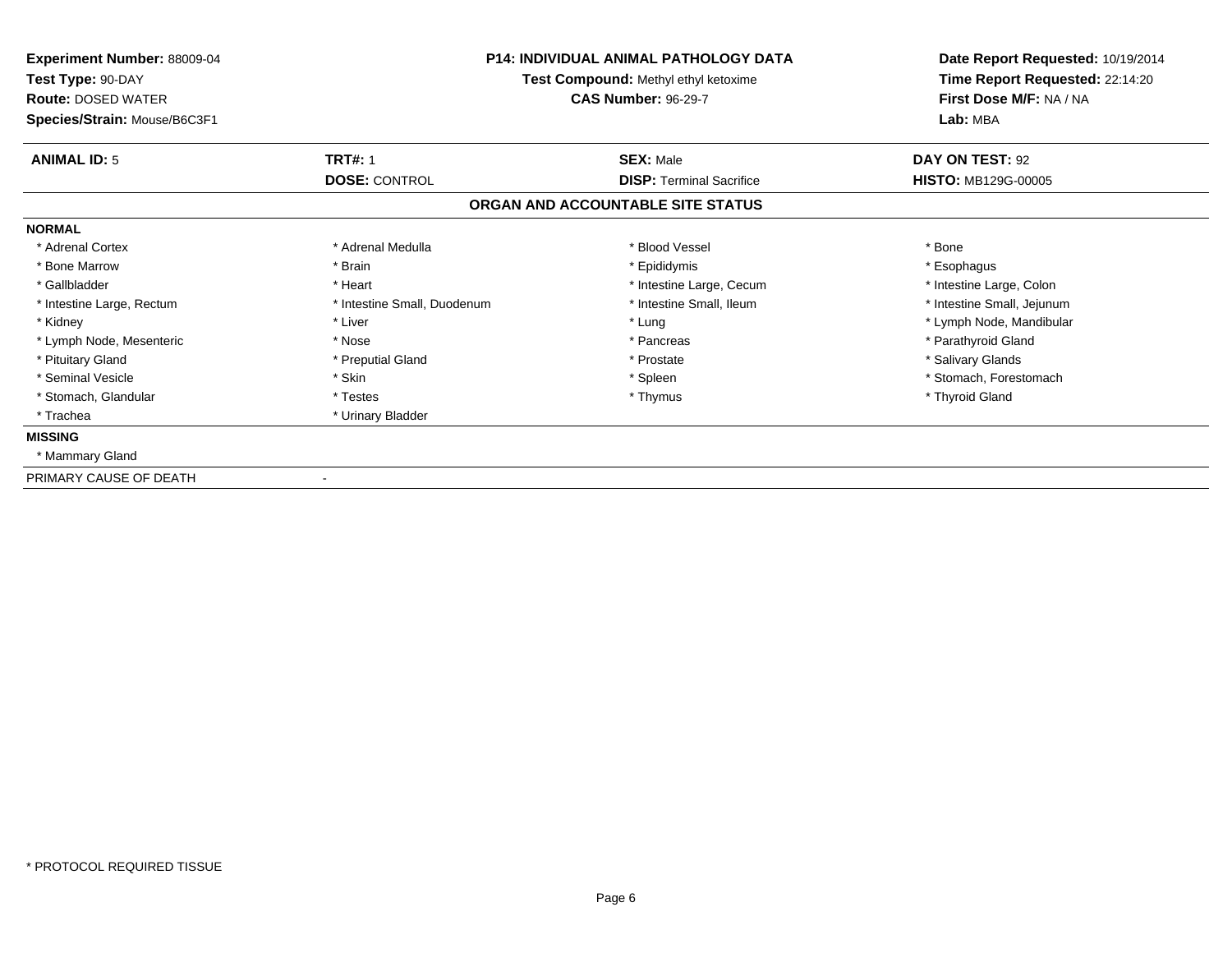| Experiment Number: 88009-04<br>Test Type: 90-DAY<br><b>Route: DOSED WATER</b><br>Species/Strain: Mouse/B6C3F1 | <b>P14: INDIVIDUAL ANIMAL PATHOLOGY DATA</b><br>Test Compound: Methyl ethyl ketoxime<br><b>CAS Number: 96-29-7</b> |                                                     | Lab: MBA                               |  | Date Report Requested: 10/19/2014<br>Time Report Requested: 22:14:20<br>First Dose M/F: NA / NA |
|---------------------------------------------------------------------------------------------------------------|--------------------------------------------------------------------------------------------------------------------|-----------------------------------------------------|----------------------------------------|--|-------------------------------------------------------------------------------------------------|
| <b>ANIMAL ID: 6</b>                                                                                           | <b>TRT#: 1</b><br><b>DOSE: CONTROL</b>                                                                             | <b>SEX: Male</b><br><b>DISP: Terminal Sacrifice</b> | DAY ON TEST: 92<br>HISTO: MB129G-00006 |  |                                                                                                 |
|                                                                                                               |                                                                                                                    | ORGAN AND ACCOUNTABLE SITE STATUS                   |                                        |  |                                                                                                 |
| <b>NORMAL</b>                                                                                                 |                                                                                                                    |                                                     |                                        |  |                                                                                                 |
| * Adrenal Cortex                                                                                              | * Adrenal Medulla                                                                                                  | * Blood Vessel                                      | * Bone                                 |  |                                                                                                 |
| * Bone Marrow                                                                                                 | * Brain                                                                                                            | * Epididymis                                        | * Esophagus                            |  |                                                                                                 |
| * Gallbladder                                                                                                 | * Heart                                                                                                            | * Intestine Large, Cecum                            | * Intestine Large, Colon               |  |                                                                                                 |
| * Intestine Large, Rectum                                                                                     | * Intestine Small, Duodenum                                                                                        | * Intestine Small, Ileum                            | * Intestine Small, Jejunum             |  |                                                                                                 |
| * Kidney                                                                                                      | * Liver                                                                                                            | * Lung                                              | * Lymph Node, Mandibular               |  |                                                                                                 |
| * Lymph Node, Mesenteric                                                                                      | * Nose                                                                                                             | * Pancreas                                          | * Pituitary Gland                      |  |                                                                                                 |
| * Preputial Gland                                                                                             | * Prostate                                                                                                         | * Salivary Glands                                   | * Seminal Vesicle                      |  |                                                                                                 |
| * Skin                                                                                                        | * Spleen                                                                                                           | * Stomach, Forestomach                              | * Stomach, Glandular                   |  |                                                                                                 |
| * Testes                                                                                                      | * Thymus                                                                                                           | * Thyroid Gland                                     | * Trachea                              |  |                                                                                                 |
| * Urinary Bladder                                                                                             |                                                                                                                    |                                                     |                                        |  |                                                                                                 |
| <b>MISSING</b>                                                                                                |                                                                                                                    |                                                     |                                        |  |                                                                                                 |
| * Mammary Gland                                                                                               | * Parathyroid Gland                                                                                                |                                                     |                                        |  |                                                                                                 |
| PRIMARY CAUSE OF DEATH                                                                                        |                                                                                                                    |                                                     |                                        |  |                                                                                                 |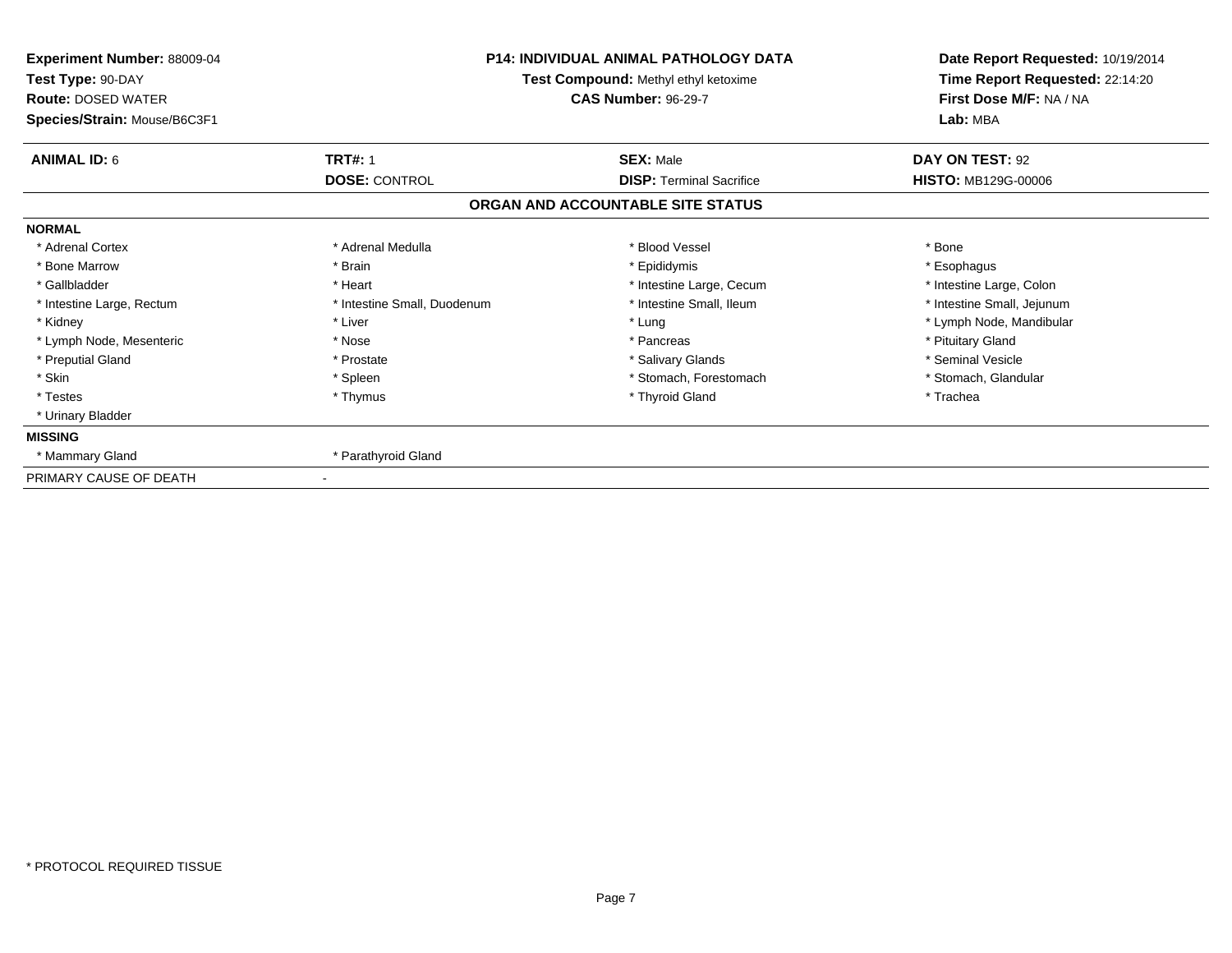| <b>Experiment Number: 88009-04</b><br>Test Type: 90-DAY<br><b>Route: DOSED WATER</b><br>Species/Strain: Mouse/B6C3F1 | <b>P14: INDIVIDUAL ANIMAL PATHOLOGY DATA</b><br><b>Test Compound: Methyl ethyl ketoxime</b><br><b>CAS Number: 96-29-7</b> |                                   | Date Report Requested: 10/19/2014<br>Time Report Requested: 22:14:20<br>First Dose M/F: NA / NA<br>Lab: MBA |
|----------------------------------------------------------------------------------------------------------------------|---------------------------------------------------------------------------------------------------------------------------|-----------------------------------|-------------------------------------------------------------------------------------------------------------|
| <b>ANIMAL ID: 7</b>                                                                                                  | <b>TRT#: 1</b>                                                                                                            | <b>SEX: Male</b>                  | DAY ON TEST: 92                                                                                             |
|                                                                                                                      | <b>DOSE: CONTROL</b>                                                                                                      | <b>DISP:</b> Terminal Sacrifice   | <b>HISTO: MB129G-00007</b>                                                                                  |
|                                                                                                                      |                                                                                                                           | ORGAN AND ACCOUNTABLE SITE STATUS |                                                                                                             |
| <b>NORMAL</b>                                                                                                        |                                                                                                                           |                                   |                                                                                                             |
| * Adrenal Cortex                                                                                                     | * Adrenal Medulla                                                                                                         | * Blood Vessel                    | * Bone                                                                                                      |
| * Bone Marrow                                                                                                        | * Brain                                                                                                                   | * Epididymis                      | * Esophagus                                                                                                 |
| * Heart                                                                                                              | * Intestine Large, Cecum                                                                                                  | * Intestine Large, Colon          | * Intestine Large, Rectum                                                                                   |
| * Intestine Small, Duodenum                                                                                          | * Intestine Small, Ileum                                                                                                  | * Intestine Small, Jejunum        | * Kidney                                                                                                    |
| * Liver                                                                                                              | * Lung                                                                                                                    | * Lymph Node, Mandibular          | * Lymph Node, Mesenteric                                                                                    |
| * Nose                                                                                                               | * Pancreas                                                                                                                | * Pituitary Gland                 | * Preputial Gland                                                                                           |
| * Prostate                                                                                                           | * Salivary Glands                                                                                                         | * Seminal Vesicle                 | * Skin                                                                                                      |
| * Spleen                                                                                                             | * Stomach, Forestomach                                                                                                    | * Stomach, Glandular              | * Testes                                                                                                    |
| * Thyroid Gland                                                                                                      | * Trachea                                                                                                                 | * Urinary Bladder                 |                                                                                                             |
| <b>MISSING</b>                                                                                                       |                                                                                                                           |                                   |                                                                                                             |
| * Gallbladder                                                                                                        | * Mammary Gland                                                                                                           | * Parathyroid Gland               | * Thymus                                                                                                    |
| PRIMARY CAUSE OF DEATH                                                                                               |                                                                                                                           |                                   |                                                                                                             |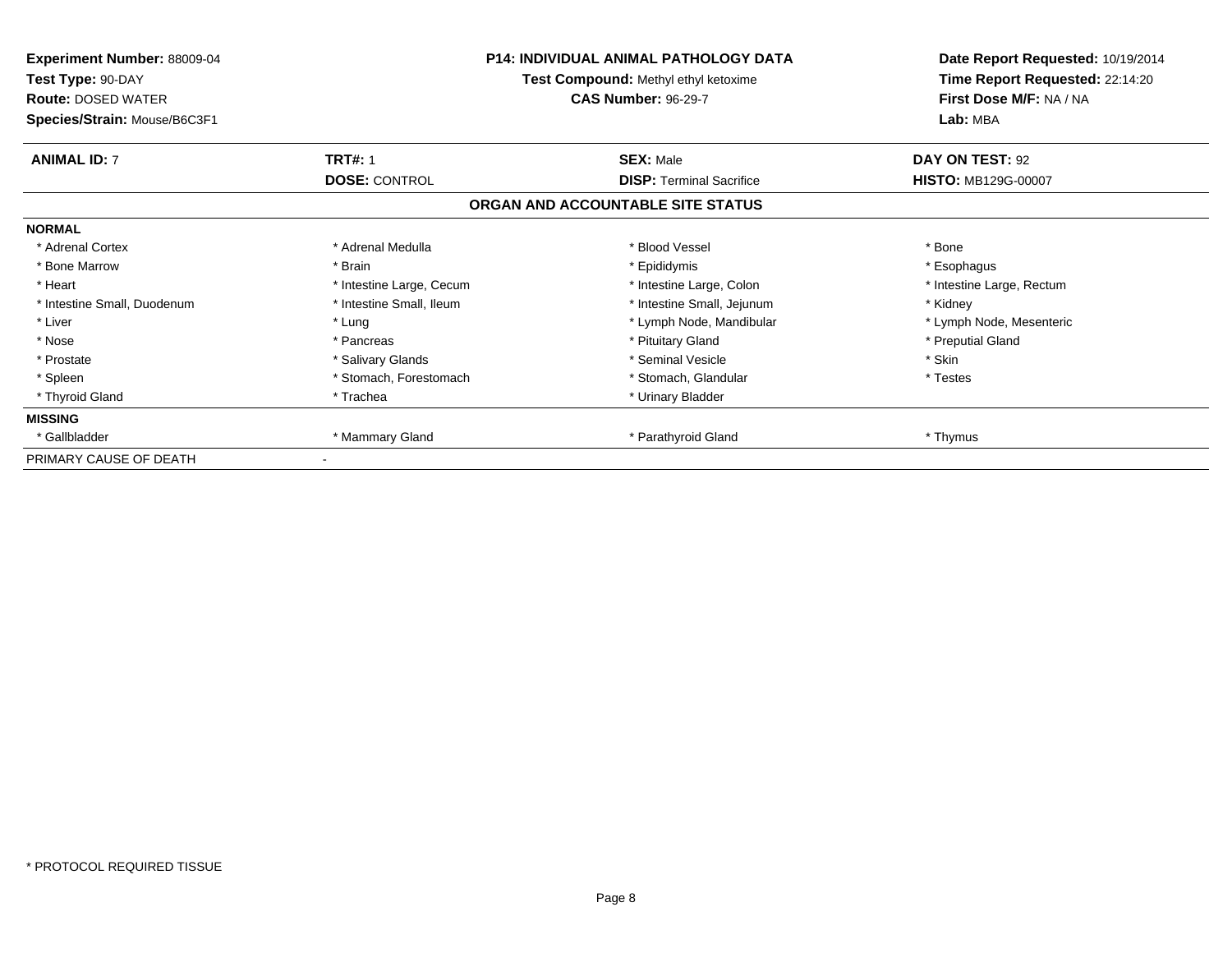| <b>P14: INDIVIDUAL ANIMAL PATHOLOGY DATA</b><br>Experiment Number: 88009-04<br>Test Type: 90-DAY<br>Test Compound: Methyl ethyl ketoxime<br><b>CAS Number: 96-29-7</b><br><b>Route: DOSED WATER</b><br>Species/Strain: Mouse/B6C3F1 |                                        | Date Report Requested: 10/19/2014<br>Time Report Requested: 22:14:20<br>First Dose M/F: NA / NA<br>Lab: MBA |                                        |
|-------------------------------------------------------------------------------------------------------------------------------------------------------------------------------------------------------------------------------------|----------------------------------------|-------------------------------------------------------------------------------------------------------------|----------------------------------------|
| <b>ANIMAL ID: 8</b>                                                                                                                                                                                                                 | <b>TRT#: 1</b><br><b>DOSE: CONTROL</b> | <b>SEX: Male</b><br><b>DISP: Terminal Sacrifice</b>                                                         | DAY ON TEST: 92<br>HISTO: MB129G-00008 |
|                                                                                                                                                                                                                                     |                                        | ORGAN AND ACCOUNTABLE SITE STATUS                                                                           |                                        |
| <b>NORMAL</b>                                                                                                                                                                                                                       |                                        |                                                                                                             |                                        |
| * Adrenal Cortex                                                                                                                                                                                                                    | * Adrenal Medulla                      | * Blood Vessel                                                                                              | * Bone                                 |
| * Bone Marrow                                                                                                                                                                                                                       | * Brain                                | * Epididymis                                                                                                | * Esophagus                            |
| * Gallbladder                                                                                                                                                                                                                       | * Heart                                | * Intestine Large, Cecum                                                                                    | * Intestine Large, Colon               |
| * Intestine Large, Rectum                                                                                                                                                                                                           | * Intestine Small, Duodenum            | * Intestine Small, Ileum                                                                                    | * Intestine Small, Jejunum             |
| * Kidney                                                                                                                                                                                                                            | * Liver                                | * Lung                                                                                                      | * Lymph Node, Mandibular               |
| * Lymph Node, Mesenteric                                                                                                                                                                                                            | * Mammary Gland                        | * Nose                                                                                                      | * Pancreas                             |
| * Preputial Gland                                                                                                                                                                                                                   | * Prostate                             | * Salivary Glands                                                                                           | * Seminal Vesicle                      |
| * Skin                                                                                                                                                                                                                              | * Spleen                               | * Stomach, Forestomach                                                                                      | * Stomach, Glandular                   |
| * Testes                                                                                                                                                                                                                            | * Thymus                               | * Thyroid Gland                                                                                             | * Trachea                              |
| * Urinary Bladder                                                                                                                                                                                                                   |                                        |                                                                                                             |                                        |
| <b>MISSING</b>                                                                                                                                                                                                                      |                                        |                                                                                                             |                                        |
| * Parathyroid Gland                                                                                                                                                                                                                 | * Pituitary Gland                      |                                                                                                             |                                        |
| PRIMARY CAUSE OF DEATH                                                                                                                                                                                                              |                                        |                                                                                                             |                                        |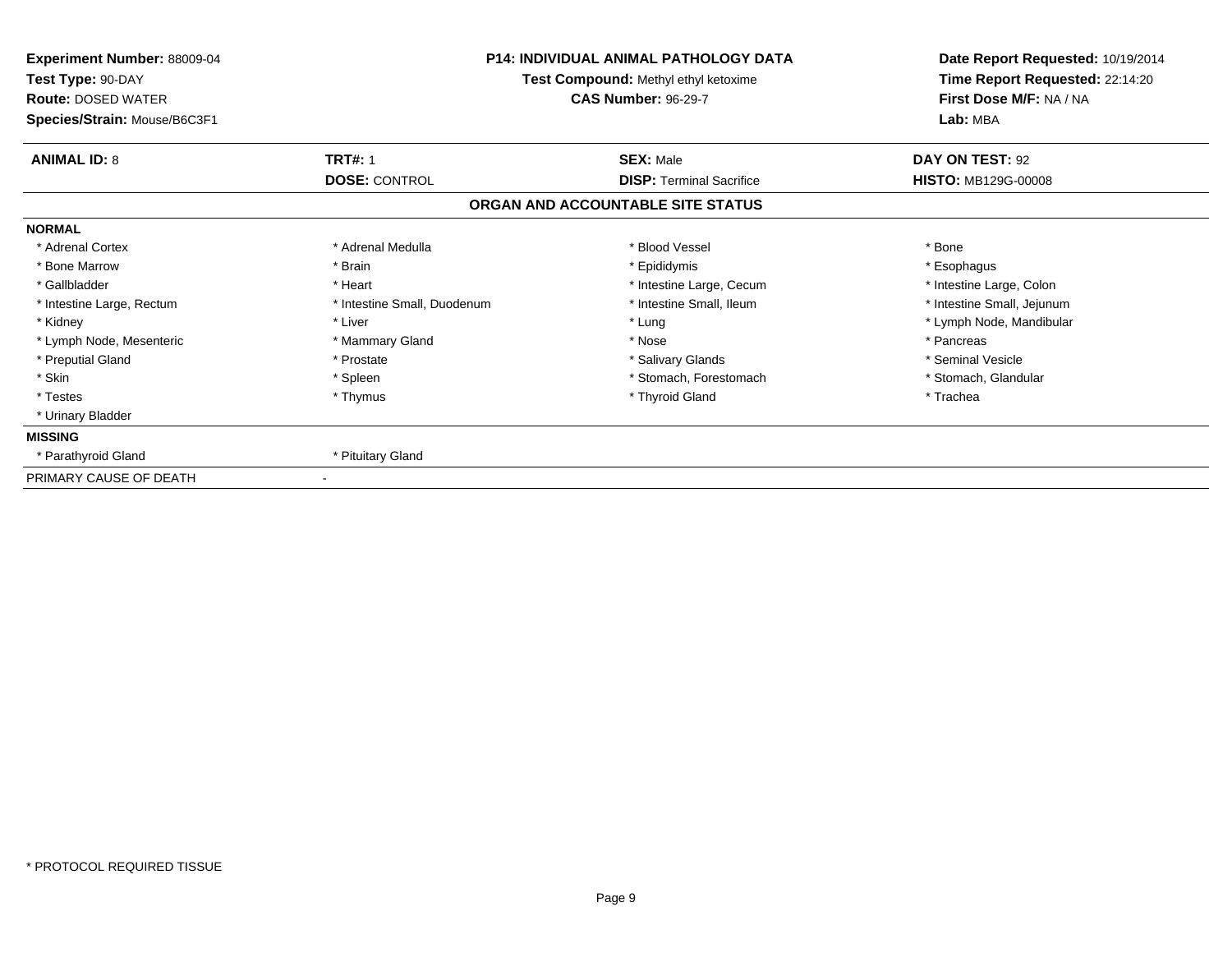| <b>Experiment Number: 88009-04</b><br>Test Type: 90-DAY<br><b>Route: DOSED WATER</b><br>Species/Strain: Mouse/B6C3F1 | <b>P14: INDIVIDUAL ANIMAL PATHOLOGY DATA</b><br>Test Compound: Methyl ethyl ketoxime<br><b>CAS Number: 96-29-7</b> |                                   | Date Report Requested: 10/19/2014<br>Time Report Requested: 22:14:20<br>First Dose M/F: NA / NA<br>Lab: MBA |
|----------------------------------------------------------------------------------------------------------------------|--------------------------------------------------------------------------------------------------------------------|-----------------------------------|-------------------------------------------------------------------------------------------------------------|
| <b>ANIMAL ID: 9</b>                                                                                                  | <b>TRT#: 1</b>                                                                                                     | <b>SEX: Male</b>                  | DAY ON TEST: 92                                                                                             |
|                                                                                                                      | <b>DOSE: CONTROL</b>                                                                                               | <b>DISP: Terminal Sacrifice</b>   | <b>HISTO: MB129G-00009</b>                                                                                  |
|                                                                                                                      |                                                                                                                    | ORGAN AND ACCOUNTABLE SITE STATUS |                                                                                                             |
| <b>NORMAL</b>                                                                                                        |                                                                                                                    |                                   |                                                                                                             |
| * Adrenal Cortex                                                                                                     | * Adrenal Medulla                                                                                                  | * Blood Vessel                    | * Bone                                                                                                      |
| * Bone Marrow                                                                                                        | * Brain                                                                                                            | * Epididymis                      | * Esophagus                                                                                                 |
| * Gallbladder                                                                                                        | * Intestine Large, Cecum                                                                                           | * Intestine Large, Colon          | * Intestine Large, Rectum                                                                                   |
| * Intestine Small, Duodenum                                                                                          | * Intestine Small, Ileum                                                                                           | * Intestine Small, Jejunum        | * Kidney                                                                                                    |
| * Liver                                                                                                              | * Lung                                                                                                             | * Lymph Node, Mandibular          | * Lymph Node, Mesenteric                                                                                    |
| * Nose                                                                                                               | * Pancreas                                                                                                         | * Pituitary Gland                 | * Preputial Gland                                                                                           |
| * Prostate                                                                                                           | * Salivary Glands                                                                                                  | * Seminal Vesicle                 | * Skin                                                                                                      |
| * Spleen                                                                                                             | * Stomach, Forestomach                                                                                             | * Stomach, Glandular              | * Testes                                                                                                    |
| * Thymus                                                                                                             | * Thyroid Gland                                                                                                    | * Trachea                         | * Urinary Bladder                                                                                           |
| <b>MISSING</b>                                                                                                       |                                                                                                                    |                                   |                                                                                                             |
| * Mammary Gland                                                                                                      | * Parathyroid Gland                                                                                                |                                   |                                                                                                             |
| <b>OBSERVATIONS</b>                                                                                                  |                                                                                                                    |                                   |                                                                                                             |
| * Heart                                                                                                              |                                                                                                                    | Inflammation                      | Acute, Focal, Minimal                                                                                       |
| PRIMARY CAUSE OF DEATH                                                                                               |                                                                                                                    |                                   |                                                                                                             |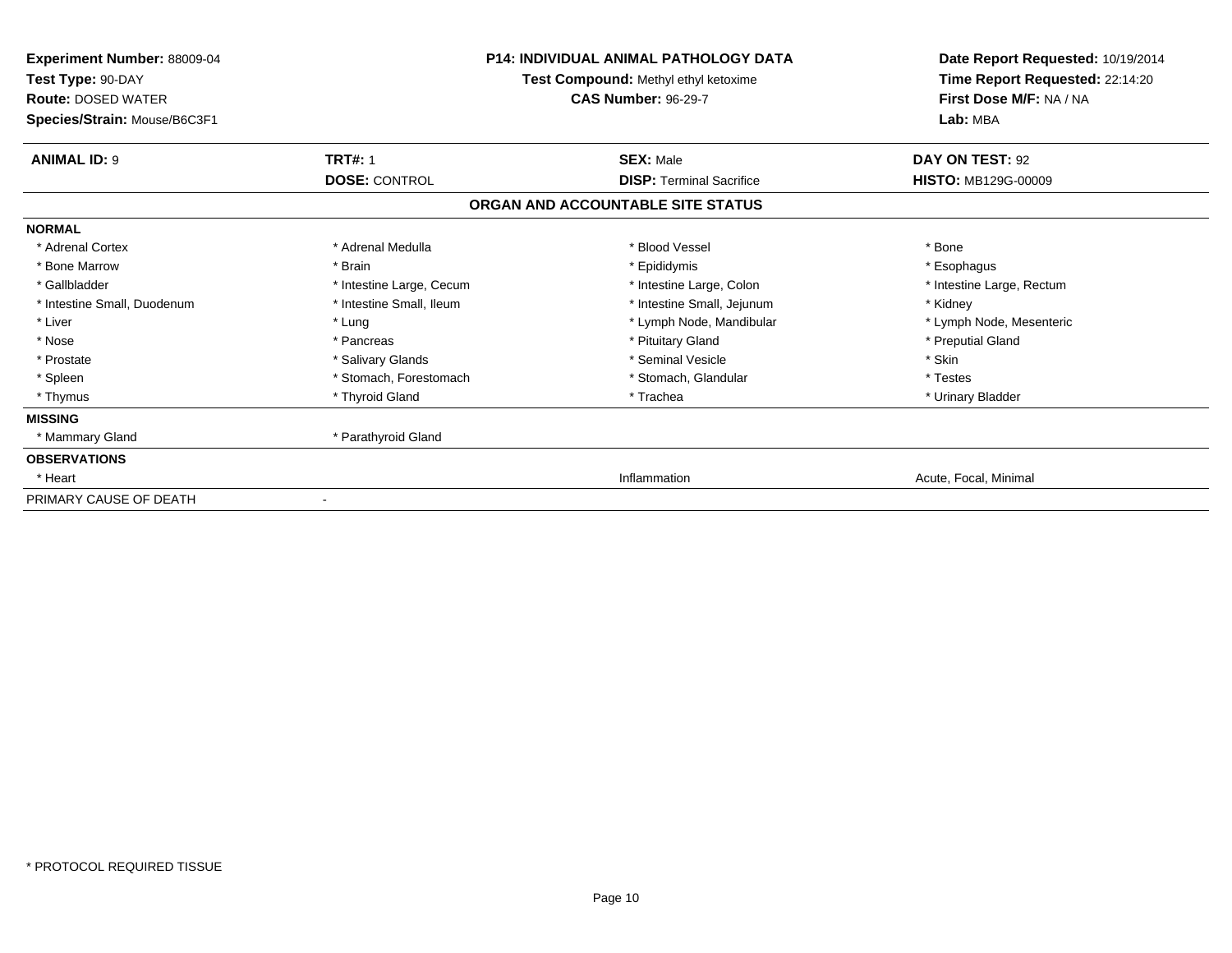| Experiment Number: 88009-04<br>Test Type: 90-DAY<br><b>Route: DOSED WATER</b><br>Species/Strain: Mouse/B6C3F1 |                             | <b>P14: INDIVIDUAL ANIMAL PATHOLOGY DATA</b><br>Test Compound: Methyl ethyl ketoxime<br><b>CAS Number: 96-29-7</b> | Date Report Requested: 10/19/2014<br>Time Report Requested: 22:14:20<br>First Dose M/F: NA / NA<br>Lab: MBA |
|---------------------------------------------------------------------------------------------------------------|-----------------------------|--------------------------------------------------------------------------------------------------------------------|-------------------------------------------------------------------------------------------------------------|
| <b>ANIMAL ID: 10</b>                                                                                          | <b>TRT#: 1</b>              | <b>SEX: Male</b>                                                                                                   | DAY ON TEST: 92                                                                                             |
|                                                                                                               | <b>DOSE: CONTROL</b>        | <b>DISP: Terminal Sacrifice</b>                                                                                    | <b>HISTO: MB129G-00010</b>                                                                                  |
|                                                                                                               |                             | ORGAN AND ACCOUNTABLE SITE STATUS                                                                                  |                                                                                                             |
| <b>NORMAL</b>                                                                                                 |                             |                                                                                                                    |                                                                                                             |
| * Adrenal Cortex                                                                                              | * Adrenal Medulla           | * Blood Vessel                                                                                                     | * Bone                                                                                                      |
| * Bone Marrow                                                                                                 | * Brain                     | * Epididymis                                                                                                       | * Esophagus                                                                                                 |
| * Gallbladder                                                                                                 | * Heart                     | * Intestine Large, Cecum                                                                                           | * Intestine Large, Colon                                                                                    |
| * Intestine Large, Rectum                                                                                     | * Intestine Small, Duodenum | * Intestine Small, Ileum                                                                                           | * Intestine Small, Jejunum                                                                                  |
| * Kidney                                                                                                      | * Liver                     | * Lung                                                                                                             | * Lymph Node, Mandibular                                                                                    |
| * Lymph Node, Mesenteric                                                                                      | * Nose                      | * Pancreas                                                                                                         | * Pituitary Gland                                                                                           |
| * Preputial Gland                                                                                             | * Prostate                  | * Salivary Glands                                                                                                  | * Seminal Vesicle                                                                                           |
| * Skin                                                                                                        | * Spleen                    | * Stomach, Forestomach                                                                                             | * Stomach, Glandular                                                                                        |
| * Testes                                                                                                      | * Thyroid Gland             | * Trachea                                                                                                          | * Urinary Bladder                                                                                           |
| <b>MISSING</b>                                                                                                |                             |                                                                                                                    |                                                                                                             |
| * Mammary Gland                                                                                               | * Parathyroid Gland         |                                                                                                                    |                                                                                                             |
| <b>OBSERVATIONS</b>                                                                                           |                             |                                                                                                                    |                                                                                                             |
| * Thymus                                                                                                      |                             | Hemorrhage                                                                                                         | Minimal                                                                                                     |
| PRIMARY CAUSE OF DEATH                                                                                        |                             |                                                                                                                    |                                                                                                             |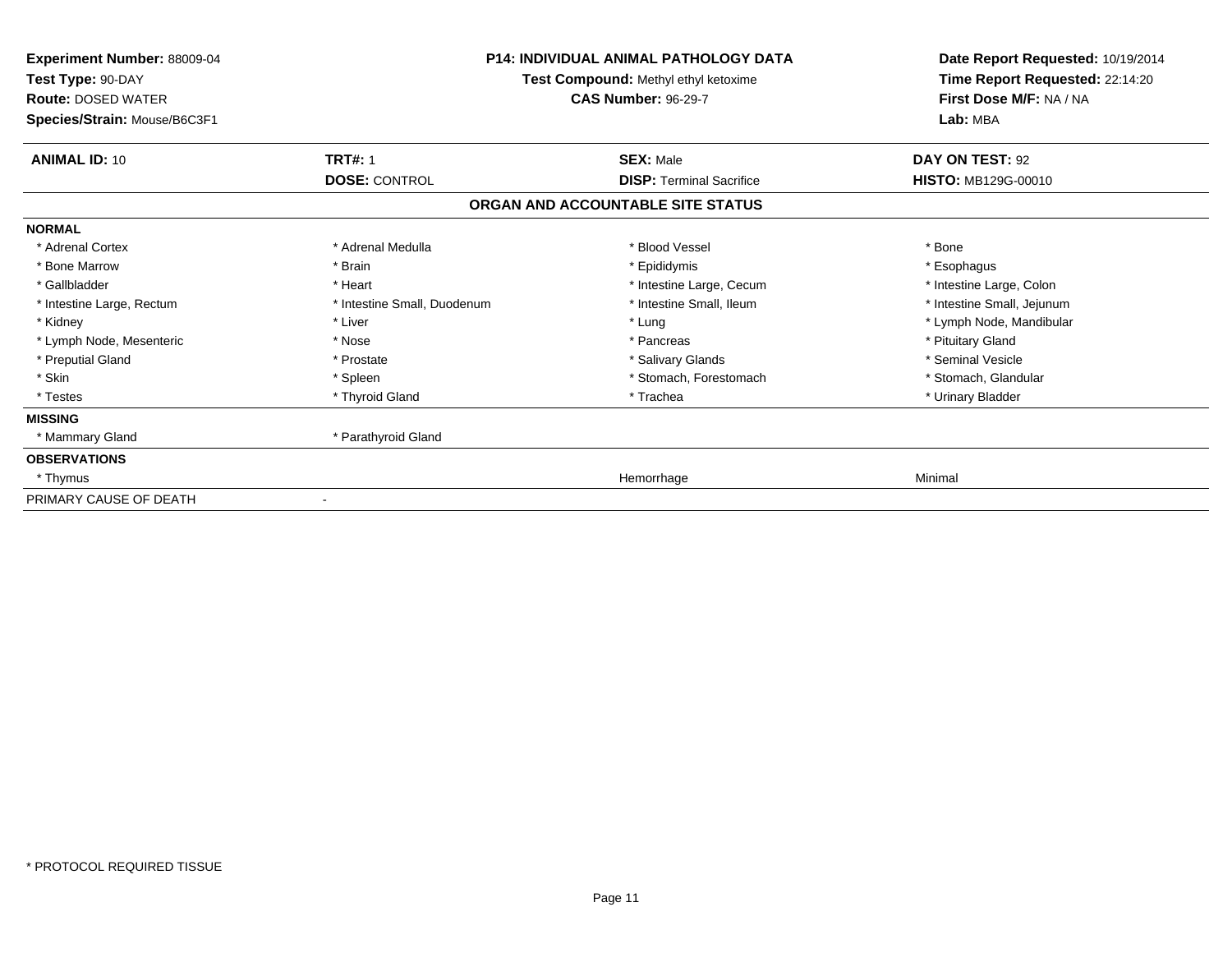| Experiment Number: 88009-04                               | <b>P14: INDIVIDUAL ANIMAL PATHOLOGY DATA</b> |                                   | Date Report Requested: 10/19/2014 |  |
|-----------------------------------------------------------|----------------------------------------------|-----------------------------------|-----------------------------------|--|
| Test Compound: Methyl ethyl ketoxime<br>Test Type: 90-DAY |                                              | Time Report Requested: 22:14:20   |                                   |  |
| <b>Route: DOSED WATER</b>                                 |                                              | <b>CAS Number: 96-29-7</b>        | First Dose M/F: NA / NA           |  |
| Species/Strain: Mouse/B6C3F1                              |                                              |                                   | Lab: MBA                          |  |
| <b>ANIMAL ID: 11</b>                                      | TRT#: 2                                      | <b>SEX: Male</b>                  | DAY ON TEST: 92                   |  |
|                                                           | <b>DOSE: 625 PPM</b>                         | <b>DISP:</b> Terminal Sacrifice   | <b>HISTO: MB129G-00011</b>        |  |
|                                                           |                                              | ORGAN AND ACCOUNTABLE SITE STATUS |                                   |  |
| <b>NORMAL</b>                                             |                                              |                                   |                                   |  |
| <b>Bone Marrow</b>                                        | Kidney                                       | Liver                             | Nose                              |  |
| Spleen                                                    | * Urinary Bladder                            |                                   |                                   |  |
| PRIMARY CAUSE OF DEATH                                    |                                              |                                   |                                   |  |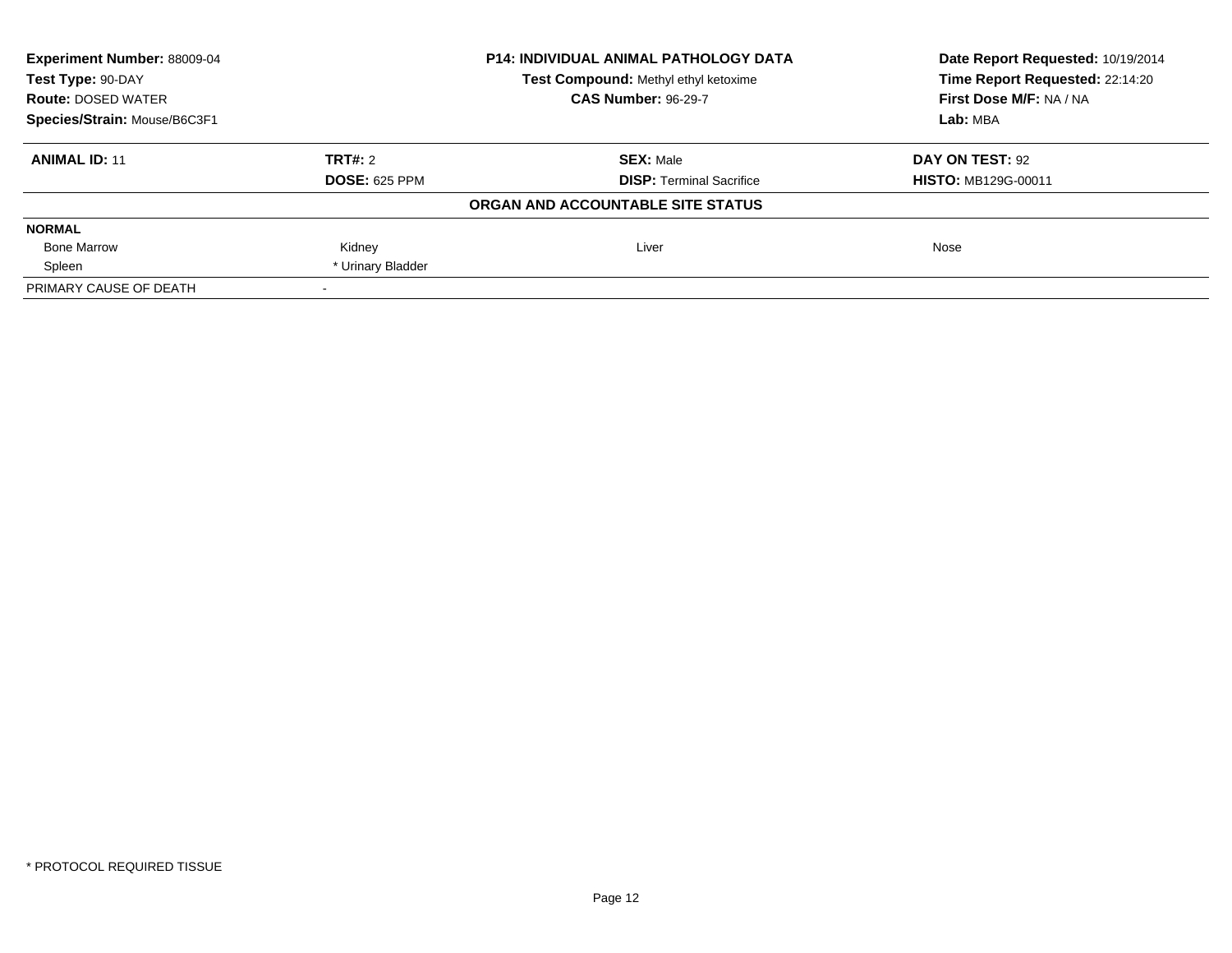| Experiment Number: 88009-04<br><b>P14: INDIVIDUAL ANIMAL PATHOLOGY DATA</b><br>Test Compound: Methyl ethyl ketoxime<br>Test Type: 90-DAY |                      |                                   | Date Report Requested: 10/19/2014 |
|------------------------------------------------------------------------------------------------------------------------------------------|----------------------|-----------------------------------|-----------------------------------|
|                                                                                                                                          |                      | Time Report Requested: 22:14:20   |                                   |
| <b>Route: DOSED WATER</b>                                                                                                                |                      | <b>CAS Number: 96-29-7</b>        | First Dose M/F: NA / NA           |
| Species/Strain: Mouse/B6C3F1                                                                                                             |                      |                                   | Lab: MBA                          |
| <b>ANIMAL ID: 12</b>                                                                                                                     | TRT#: 2              | <b>SEX: Male</b>                  | DAY ON TEST: 92                   |
|                                                                                                                                          | <b>DOSE: 625 PPM</b> | <b>DISP:</b> Terminal Sacrifice   | <b>HISTO: MB129G-00012</b>        |
|                                                                                                                                          |                      | ORGAN AND ACCOUNTABLE SITE STATUS |                                   |
| <b>NORMAL</b>                                                                                                                            |                      |                                   |                                   |
| <b>Bone Marrow</b>                                                                                                                       | Kidney               | Liver                             | Nose                              |
| Spleen                                                                                                                                   | * Urinary Bladder    |                                   |                                   |
| PRIMARY CAUSE OF DEATH                                                                                                                   |                      |                                   |                                   |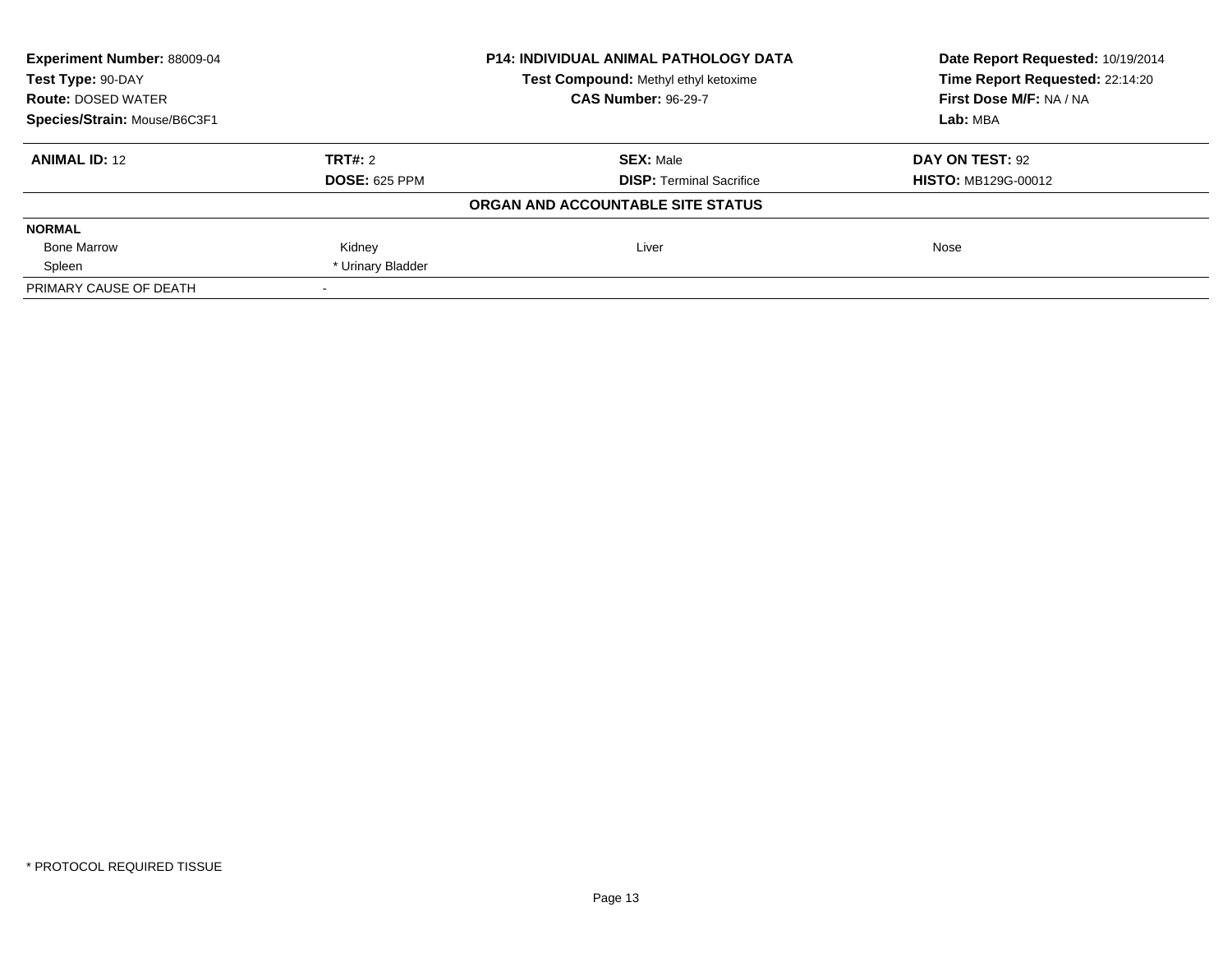| Experiment Number: 88009-04<br><b>P14: INDIVIDUAL ANIMAL PATHOLOGY DATA</b><br>Test Compound: Methyl ethyl ketoxime<br>Test Type: 90-DAY |                      |                                   | Date Report Requested: 10/19/2014 |
|------------------------------------------------------------------------------------------------------------------------------------------|----------------------|-----------------------------------|-----------------------------------|
|                                                                                                                                          |                      | Time Report Requested: 22:14:20   |                                   |
| <b>Route: DOSED WATER</b>                                                                                                                |                      | <b>CAS Number: 96-29-7</b>        | First Dose M/F: NA / NA           |
| Species/Strain: Mouse/B6C3F1                                                                                                             |                      |                                   | Lab: MBA                          |
| <b>ANIMAL ID: 13</b>                                                                                                                     | TRT#: 2              | <b>SEX: Male</b>                  | DAY ON TEST: 92                   |
|                                                                                                                                          | <b>DOSE: 625 PPM</b> | <b>DISP:</b> Terminal Sacrifice   | <b>HISTO: MB129G-00013</b>        |
|                                                                                                                                          |                      | ORGAN AND ACCOUNTABLE SITE STATUS |                                   |
| <b>NORMAL</b>                                                                                                                            |                      |                                   |                                   |
| <b>Bone Marrow</b>                                                                                                                       | Kidney               | Liver                             | Nose                              |
| Spleen                                                                                                                                   | * Urinary Bladder    |                                   |                                   |
| PRIMARY CAUSE OF DEATH                                                                                                                   |                      |                                   |                                   |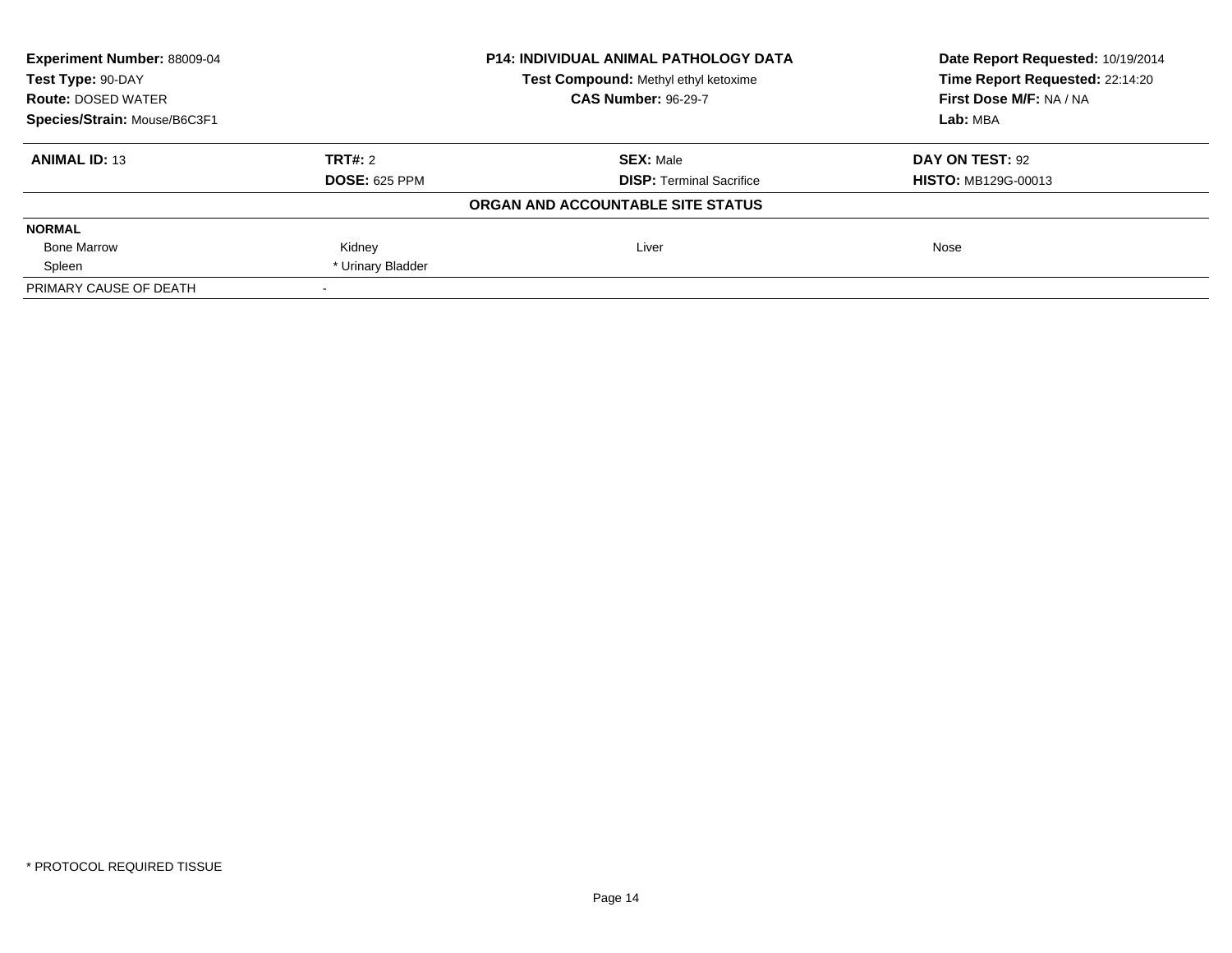| Experiment Number: 88009-04<br><b>P14: INDIVIDUAL ANIMAL PATHOLOGY DATA</b><br>Test Compound: Methyl ethyl ketoxime<br>Test Type: 90-DAY |                      |                                   | Date Report Requested: 10/19/2014 |
|------------------------------------------------------------------------------------------------------------------------------------------|----------------------|-----------------------------------|-----------------------------------|
|                                                                                                                                          |                      | Time Report Requested: 22:14:20   |                                   |
| <b>Route: DOSED WATER</b>                                                                                                                |                      | <b>CAS Number: 96-29-7</b>        | First Dose M/F: NA / NA           |
| Species/Strain: Mouse/B6C3F1                                                                                                             |                      |                                   | Lab: MBA                          |
| <b>ANIMAL ID: 14</b>                                                                                                                     | TRT#: 2              | <b>SEX: Male</b>                  | DAY ON TEST: 92                   |
|                                                                                                                                          | <b>DOSE: 625 PPM</b> | <b>DISP:</b> Terminal Sacrifice   | <b>HISTO: MB129G-00014</b>        |
|                                                                                                                                          |                      | ORGAN AND ACCOUNTABLE SITE STATUS |                                   |
| <b>NORMAL</b>                                                                                                                            |                      |                                   |                                   |
| <b>Bone Marrow</b>                                                                                                                       | Kidney               | Liver                             | Nose                              |
| Spleen                                                                                                                                   | * Urinary Bladder    |                                   |                                   |
| PRIMARY CAUSE OF DEATH                                                                                                                   |                      |                                   |                                   |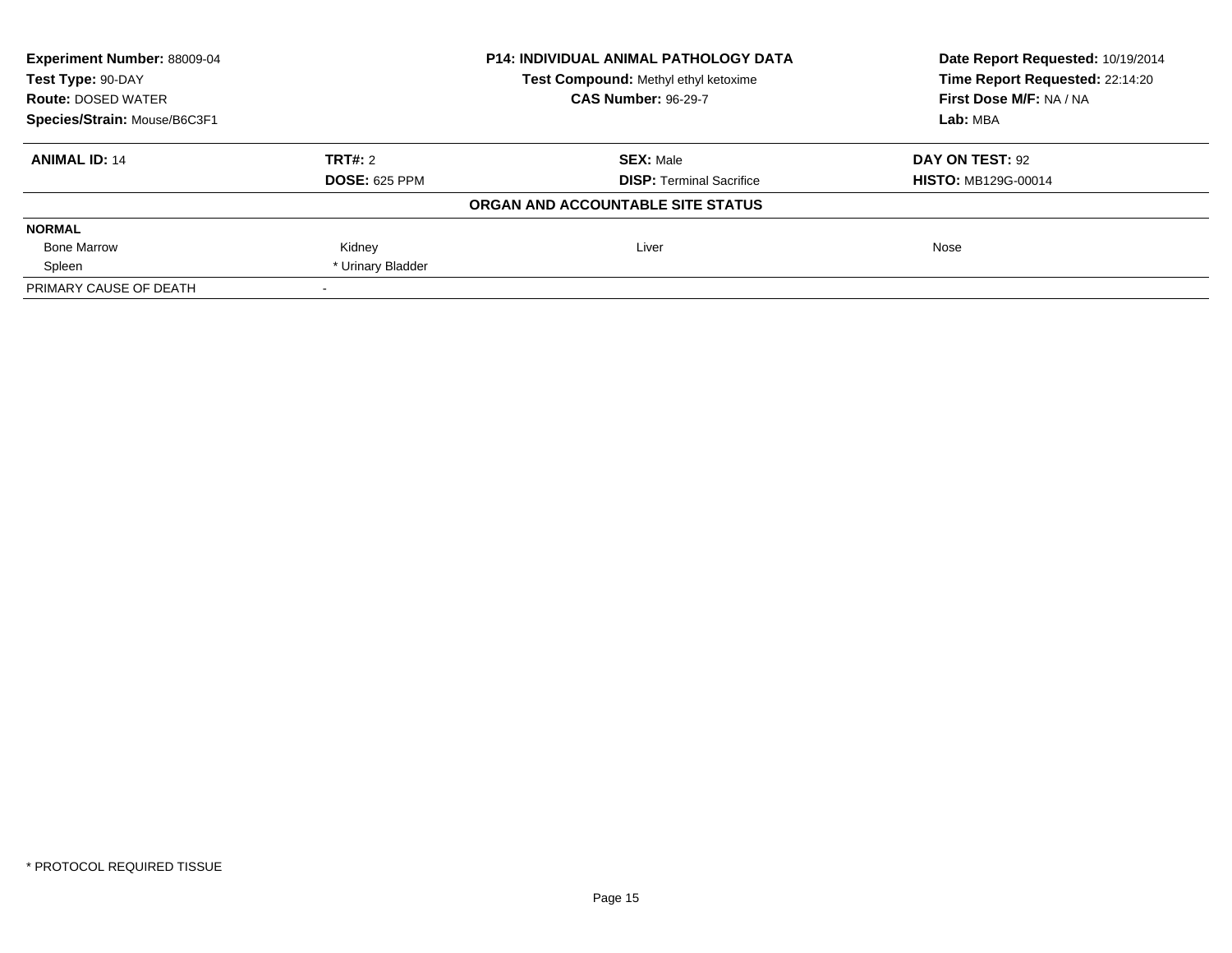| Experiment Number: 88009-04<br>Test Type: 90-DAY<br><b>Route: DOSED WATER</b><br>Species/Strain: Mouse/B6C3F1 |                      | <b>P14: INDIVIDUAL ANIMAL PATHOLOGY DATA</b><br>Test Compound: Methyl ethyl ketoxime<br><b>CAS Number: 96-29-7</b> | Date Report Requested: 10/19/2014<br>Time Report Requested: 22:14:20<br>First Dose M/F: NA / NA<br>Lab: MBA |
|---------------------------------------------------------------------------------------------------------------|----------------------|--------------------------------------------------------------------------------------------------------------------|-------------------------------------------------------------------------------------------------------------|
| <b>ANIMAL ID: 15</b>                                                                                          | TRT#: 2              | <b>SEX: Male</b>                                                                                                   | DAY ON TEST: 92                                                                                             |
|                                                                                                               | <b>DOSE: 625 PPM</b> | <b>DISP:</b> Terminal Sacrifice                                                                                    | <b>HISTO: MB129G-00015</b>                                                                                  |
|                                                                                                               |                      | ORGAN AND ACCOUNTABLE SITE STATUS                                                                                  |                                                                                                             |
| <b>NORMAL</b>                                                                                                 |                      |                                                                                                                    |                                                                                                             |
| <b>Bone Marrow</b>                                                                                            | Kidney               | Liver                                                                                                              | Nose                                                                                                        |
| Spleen                                                                                                        | * Urinary Bladder    |                                                                                                                    |                                                                                                             |
| <b>OBSERVATIONS</b>                                                                                           |                      |                                                                                                                    |                                                                                                             |
| Lung                                                                                                          |                      | Hemorrhage                                                                                                         | Minimal                                                                                                     |
|                                                                                                               |                      | Inflammation                                                                                                       | Chronic, Focal, Mild                                                                                        |
| [Inflammation TGLS = $1-6$ ]                                                                                  |                      |                                                                                                                    |                                                                                                             |
| PRIMARY CAUSE OF DEATH                                                                                        |                      |                                                                                                                    |                                                                                                             |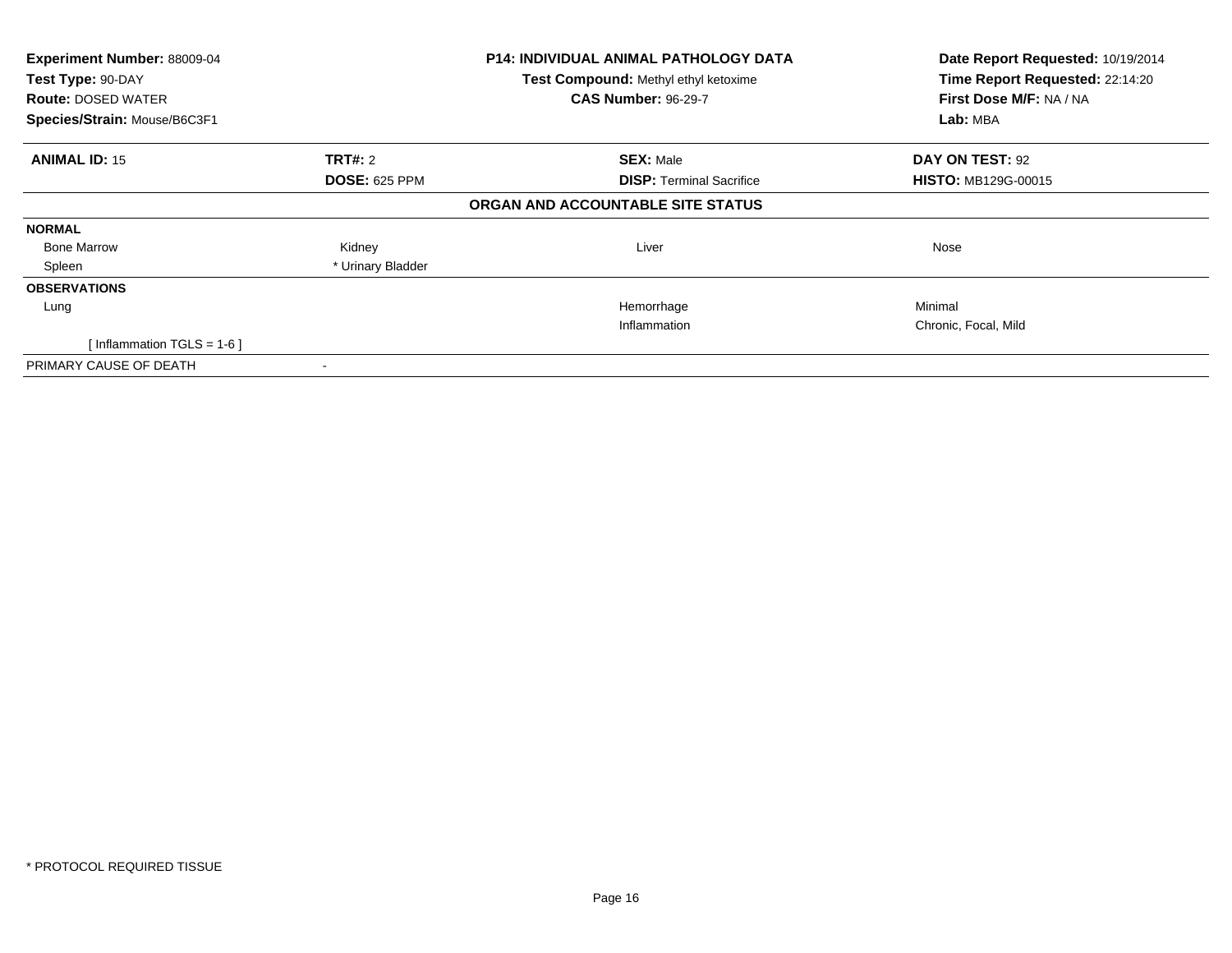| Experiment Number: 88009-04<br>Test Type: 90-DAY |                      | <b>P14: INDIVIDUAL ANIMAL PATHOLOGY DATA</b> | Date Report Requested: 10/19/2014<br>Time Report Requested: 22:14:20 |
|--------------------------------------------------|----------------------|----------------------------------------------|----------------------------------------------------------------------|
|                                                  |                      | Test Compound: Methyl ethyl ketoxime         |                                                                      |
| <b>Route: DOSED WATER</b>                        |                      | <b>CAS Number: 96-29-7</b>                   | First Dose M/F: NA / NA                                              |
| Species/Strain: Mouse/B6C3F1                     |                      |                                              | Lab: MBA                                                             |
| <b>ANIMAL ID: 16</b>                             | <b>TRT#: 2</b>       | <b>SEX: Male</b>                             | DAY ON TEST: 92                                                      |
|                                                  | <b>DOSE: 625 PPM</b> | <b>DISP:</b> Terminal Sacrifice              | <b>HISTO: MB129G-00016</b>                                           |
|                                                  |                      | ORGAN AND ACCOUNTABLE SITE STATUS            |                                                                      |
| <b>NORMAL</b>                                    |                      |                                              |                                                                      |
| <b>Bone Marrow</b>                               | Kidney               | Liver                                        | Nose                                                                 |
| Spleen                                           | * Urinary Bladder    |                                              |                                                                      |
| <b>OBSERVATIONS</b>                              |                      |                                              |                                                                      |
| <b>Preputial Gland</b>                           |                      | Inflammation                                 | Moderate                                                             |
| [Inflammation TGLS = $1-9$ ]                     |                      |                                              |                                                                      |
| PRIMARY CAUSE OF DEATH                           |                      |                                              |                                                                      |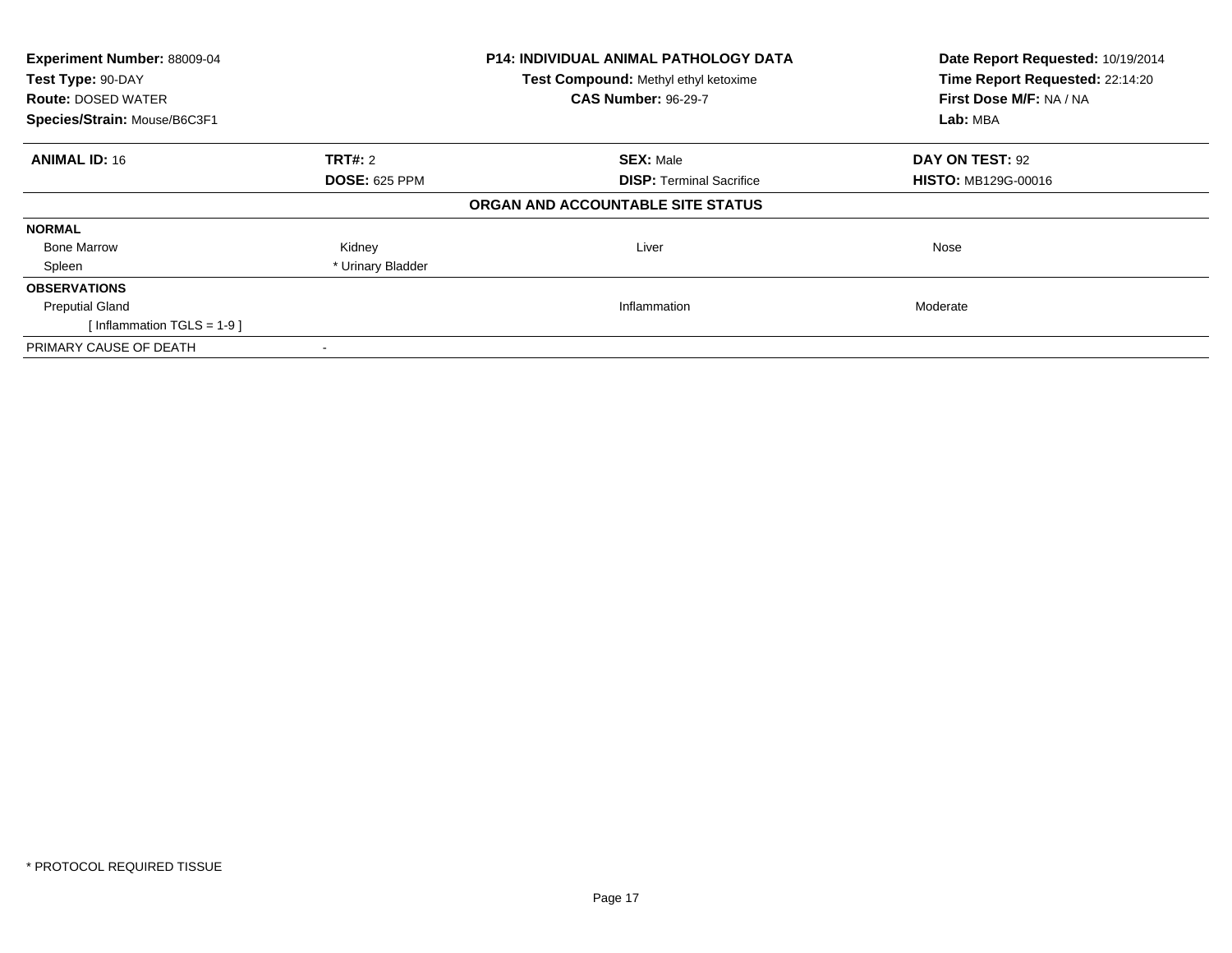| Experiment Number: 88009-04<br><b>P14: INDIVIDUAL ANIMAL PATHOLOGY DATA</b><br>Test Compound: Methyl ethyl ketoxime<br>Test Type: 90-DAY |                      |                                   | Date Report Requested: 10/19/2014 |
|------------------------------------------------------------------------------------------------------------------------------------------|----------------------|-----------------------------------|-----------------------------------|
|                                                                                                                                          |                      | Time Report Requested: 22:14:20   |                                   |
| <b>Route: DOSED WATER</b>                                                                                                                |                      | <b>CAS Number: 96-29-7</b>        | First Dose M/F: NA / NA           |
| Species/Strain: Mouse/B6C3F1                                                                                                             |                      |                                   | Lab: MBA                          |
| <b>ANIMAL ID: 17</b>                                                                                                                     | TRT#: 2              | <b>SEX: Male</b>                  | DAY ON TEST: 92                   |
|                                                                                                                                          | <b>DOSE: 625 PPM</b> | <b>DISP:</b> Terminal Sacrifice   | <b>HISTO: MB129G-00017</b>        |
|                                                                                                                                          |                      | ORGAN AND ACCOUNTABLE SITE STATUS |                                   |
| <b>NORMAL</b>                                                                                                                            |                      |                                   |                                   |
| <b>Bone Marrow</b>                                                                                                                       | Kidney               | Liver                             | Nose                              |
| Spleen                                                                                                                                   | * Urinary Bladder    |                                   |                                   |
| PRIMARY CAUSE OF DEATH                                                                                                                   |                      |                                   |                                   |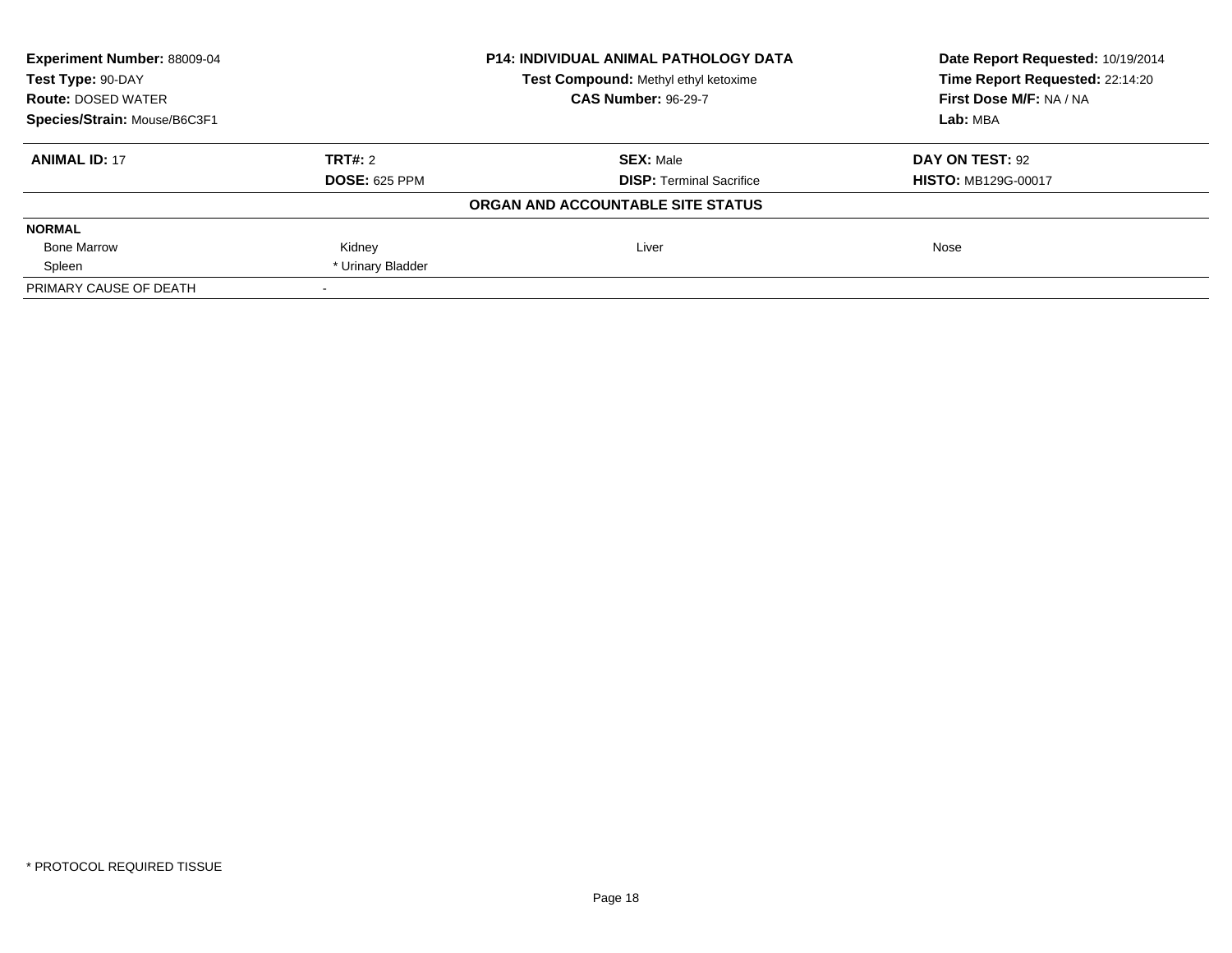| Experiment Number: 88009-04<br>P14: INDIVIDUAL ANIMAL PATHOLOGY DATA<br>Test Type: 90-DAY<br>Test Compound: Methyl ethyl ketoxime |                      |                                   | Date Report Requested: 10/19/2014 |
|-----------------------------------------------------------------------------------------------------------------------------------|----------------------|-----------------------------------|-----------------------------------|
|                                                                                                                                   |                      | Time Report Requested: 22:14:20   |                                   |
| <b>Route: DOSED WATER</b>                                                                                                         |                      | <b>CAS Number: 96-29-7</b>        | First Dose M/F: NA / NA           |
| Species/Strain: Mouse/B6C3F1                                                                                                      |                      |                                   | Lab: MBA                          |
| <b>ANIMAL ID: 18</b>                                                                                                              | TRT#: 2              | <b>SEX: Male</b>                  | DAY ON TEST: 92                   |
|                                                                                                                                   | <b>DOSE: 625 PPM</b> | <b>DISP:</b> Terminal Sacrifice   | <b>HISTO: MB129G-00018</b>        |
|                                                                                                                                   |                      | ORGAN AND ACCOUNTABLE SITE STATUS |                                   |
| <b>NORMAL</b>                                                                                                                     |                      |                                   |                                   |
| <b>Bone Marrow</b>                                                                                                                | Kidney               | Liver                             | Nose                              |
| Spleen                                                                                                                            | * Urinary Bladder    |                                   |                                   |
| PRIMARY CAUSE OF DEATH                                                                                                            |                      |                                   |                                   |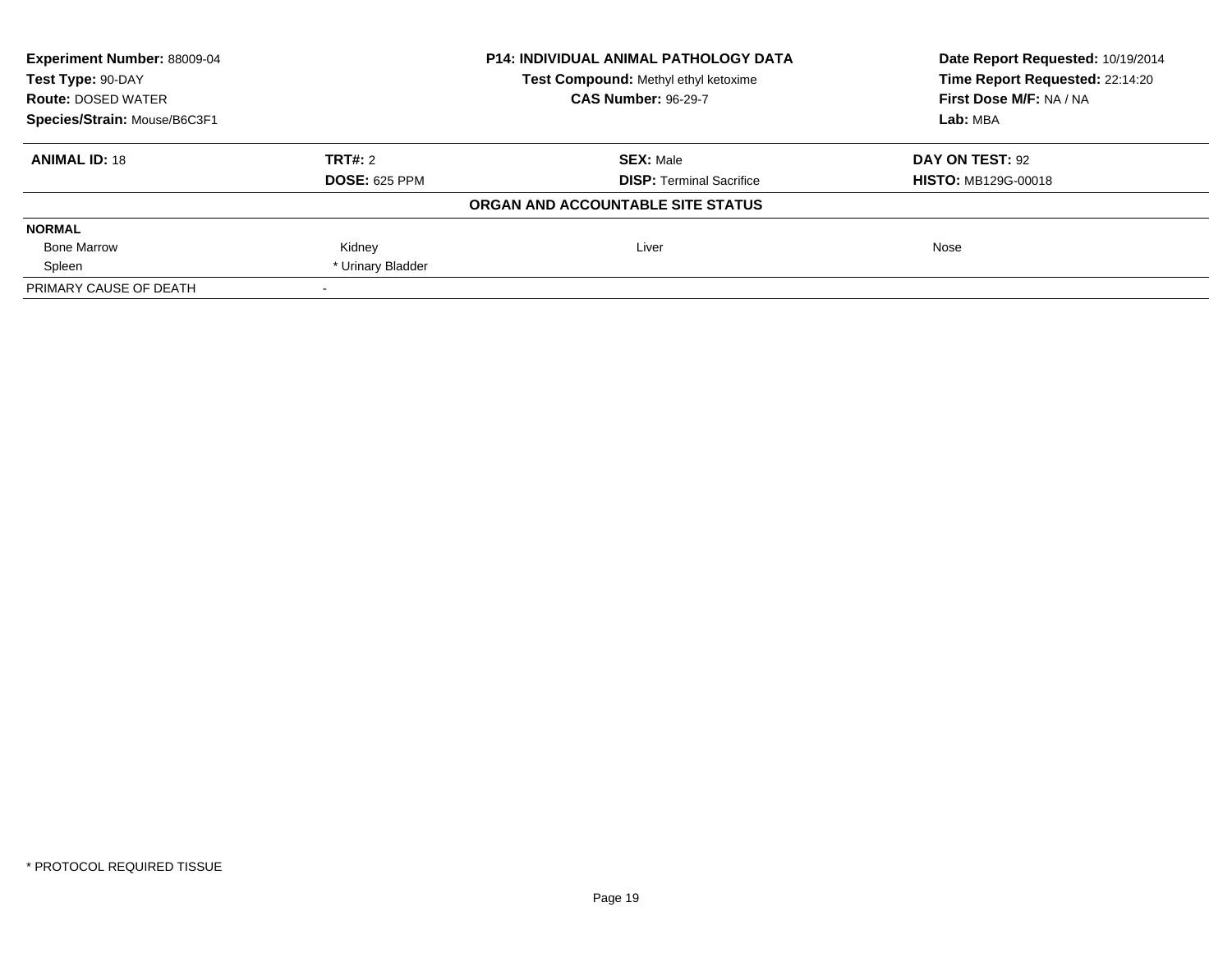| Experiment Number: 88009-04<br><b>P14: INDIVIDUAL ANIMAL PATHOLOGY DATA</b><br>Test Type: 90-DAY<br>Test Compound: Methyl ethyl ketoxime |                      |                                   | Date Report Requested: 10/19/2014 |
|------------------------------------------------------------------------------------------------------------------------------------------|----------------------|-----------------------------------|-----------------------------------|
|                                                                                                                                          |                      |                                   | Time Report Requested: 22:14:20   |
| <b>Route: DOSED WATER</b>                                                                                                                |                      | <b>CAS Number: 96-29-7</b>        | First Dose M/F: NA / NA           |
| Species/Strain: Mouse/B6C3F1                                                                                                             |                      |                                   | Lab: MBA                          |
| <b>ANIMAL ID: 19</b>                                                                                                                     | TRT#: 2              | <b>SEX: Male</b>                  | DAY ON TEST: 92                   |
|                                                                                                                                          | <b>DOSE: 625 PPM</b> | <b>DISP: Terminal Sacrifice</b>   | <b>HISTO: MB129G-00019</b>        |
|                                                                                                                                          |                      | ORGAN AND ACCOUNTABLE SITE STATUS |                                   |
| <b>NORMAL</b>                                                                                                                            |                      |                                   |                                   |
| <b>Bone Marrow</b>                                                                                                                       | Kidney               | Liver                             | Nose                              |
| Spleen                                                                                                                                   | * Urinary Bladder    |                                   |                                   |
| PRIMARY CAUSE OF DEATH                                                                                                                   |                      |                                   |                                   |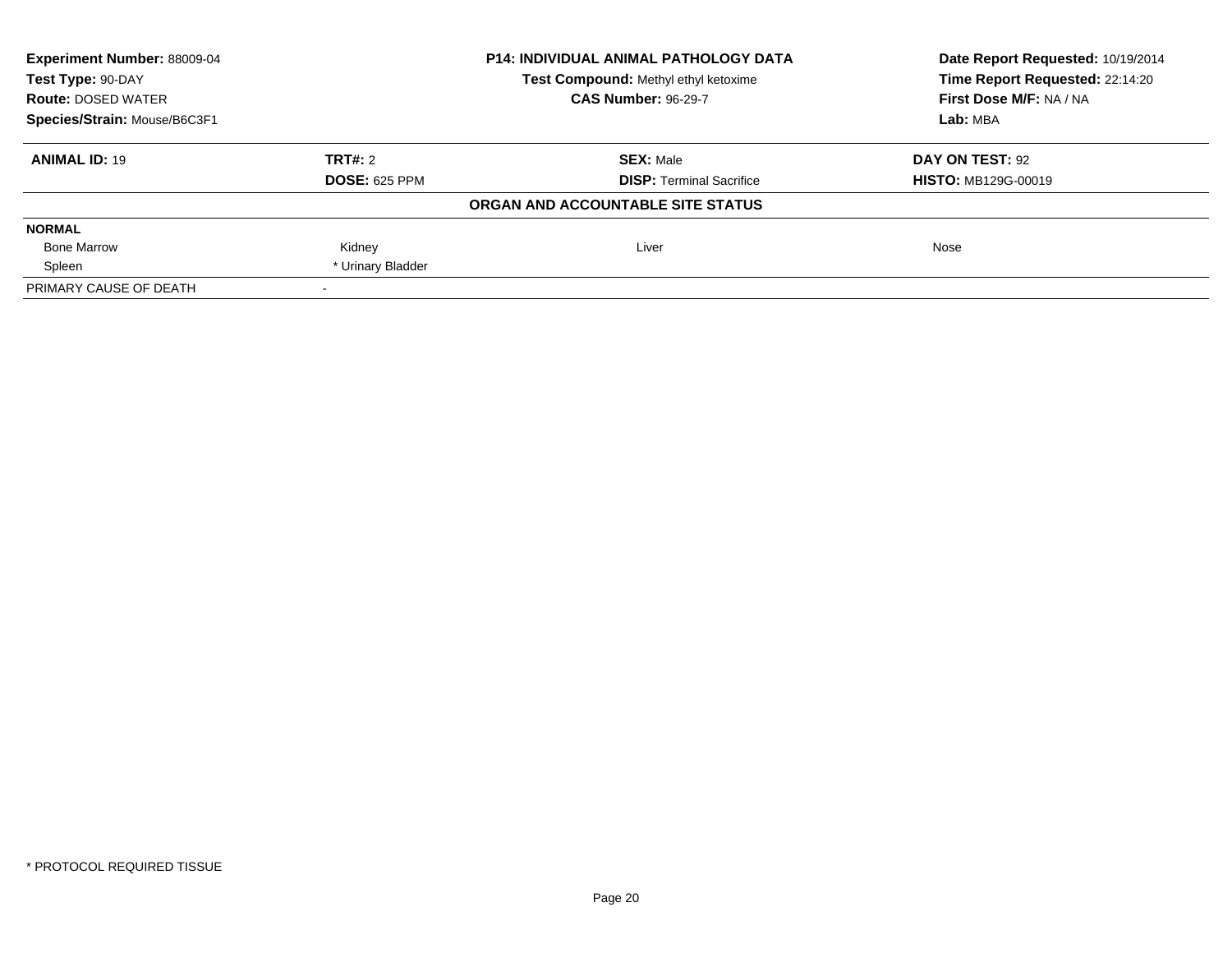| Experiment Number: 88009-04<br><b>P14: INDIVIDUAL ANIMAL PATHOLOGY DATA</b><br>Test Compound: Methyl ethyl ketoxime<br>Test Type: 90-DAY |                      |                                   | Date Report Requested: 10/19/2014 |
|------------------------------------------------------------------------------------------------------------------------------------------|----------------------|-----------------------------------|-----------------------------------|
|                                                                                                                                          |                      | Time Report Requested: 22:14:20   |                                   |
| <b>Route: DOSED WATER</b>                                                                                                                |                      | <b>CAS Number: 96-29-7</b>        | First Dose M/F: NA / NA           |
| Species/Strain: Mouse/B6C3F1                                                                                                             |                      |                                   | Lab: MBA                          |
| <b>ANIMAL ID: 20</b>                                                                                                                     | TRT#: 2              | <b>SEX: Male</b>                  | DAY ON TEST: 92                   |
|                                                                                                                                          | <b>DOSE: 625 PPM</b> | <b>DISP:</b> Terminal Sacrifice   | <b>HISTO: MB129G-00020</b>        |
|                                                                                                                                          |                      | ORGAN AND ACCOUNTABLE SITE STATUS |                                   |
| <b>NORMAL</b>                                                                                                                            |                      |                                   |                                   |
| <b>Bone Marrow</b>                                                                                                                       | Kidney               | Liver                             | Nose                              |
| Spleen                                                                                                                                   | * Urinary Bladder    |                                   |                                   |
| PRIMARY CAUSE OF DEATH                                                                                                                   |                      |                                   |                                   |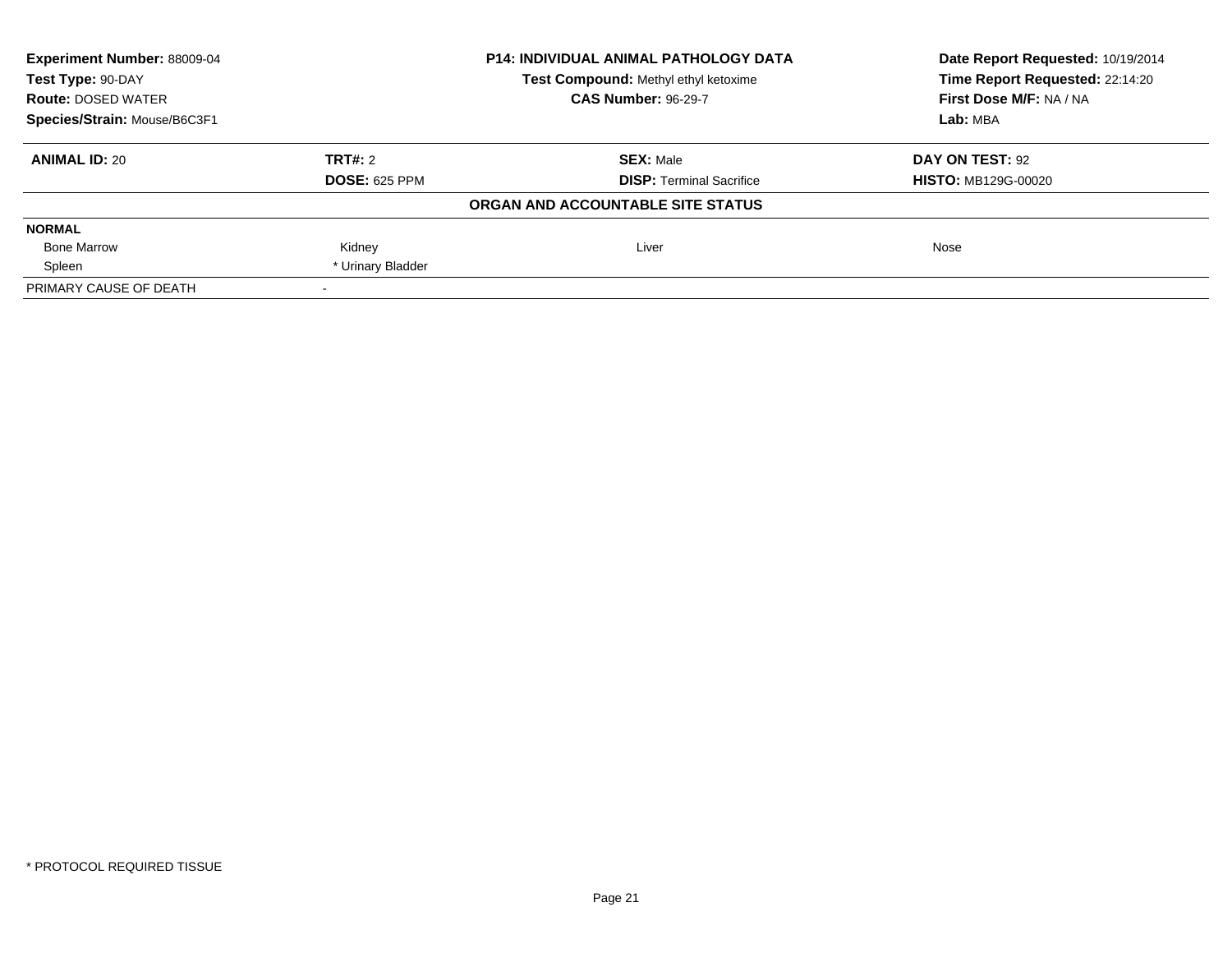| <b>Experiment Number: 88009-04</b><br>Test Type: 90-DAY<br><b>Route: DOSED WATER</b> | <b>P14: INDIVIDUAL ANIMAL PATHOLOGY DATA</b><br>Test Compound: Methyl ethyl ketoxime<br><b>CAS Number: 96-29-7</b> |                                   | Date Report Requested: 10/19/2014<br>Time Report Requested: 22:14:20<br>First Dose M/F: NA / NA |
|--------------------------------------------------------------------------------------|--------------------------------------------------------------------------------------------------------------------|-----------------------------------|-------------------------------------------------------------------------------------------------|
| Species/Strain: Mouse/B6C3F1                                                         |                                                                                                                    |                                   | Lab: MBA                                                                                        |
| <b>ANIMAL ID: 21</b>                                                                 | TRT#: 3                                                                                                            | <b>SEX: Male</b>                  | DAY ON TEST: 92                                                                                 |
|                                                                                      | <b>DOSE: 1250 PPM</b>                                                                                              | <b>DISP:</b> Terminal Sacrifice   | <b>HISTO: MB129G-00021</b>                                                                      |
|                                                                                      |                                                                                                                    | ORGAN AND ACCOUNTABLE SITE STATUS |                                                                                                 |
| <b>NORMAL</b>                                                                        |                                                                                                                    |                                   |                                                                                                 |
| * Urinary Bladder                                                                    |                                                                                                                    |                                   |                                                                                                 |
| PRIMARY CAUSE OF DEATH                                                               |                                                                                                                    |                                   |                                                                                                 |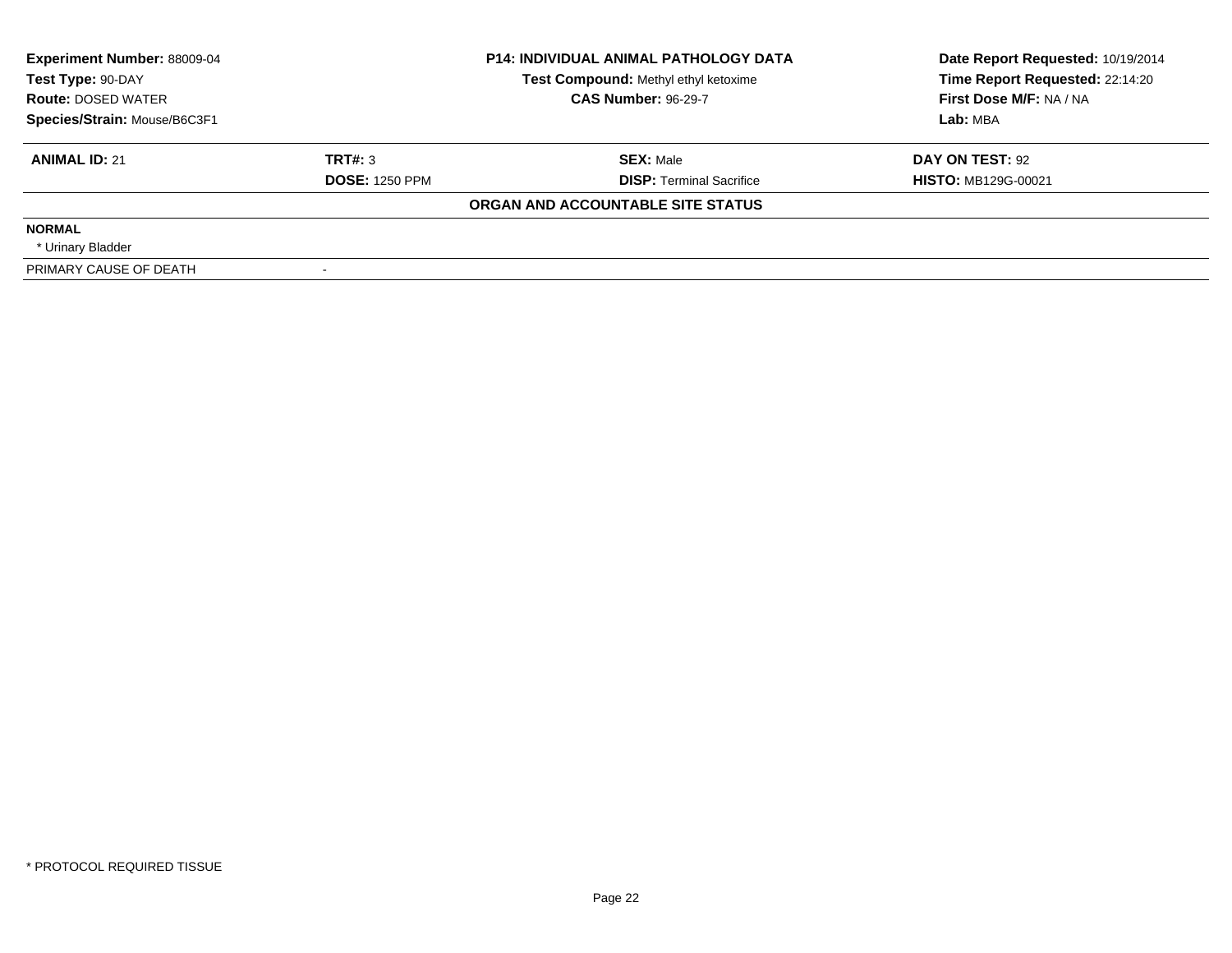| <b>Experiment Number: 88009-04</b><br>Test Type: 90-DAY<br><b>Route: DOSED WATER</b><br>Species/Strain: Mouse/B6C3F1 |                                  | <b>P14: INDIVIDUAL ANIMAL PATHOLOGY DATA</b><br>Test Compound: Methyl ethyl ketoxime<br><b>CAS Number: 96-29-7</b> | Date Report Requested: 10/19/2014<br>Time Report Requested: 22:14:20<br>First Dose M/F: NA / NA<br>Lab: MBA |
|----------------------------------------------------------------------------------------------------------------------|----------------------------------|--------------------------------------------------------------------------------------------------------------------|-------------------------------------------------------------------------------------------------------------|
| <b>ANIMAL ID: 22</b>                                                                                                 | TRT#: 3<br><b>DOSE: 1250 PPM</b> | <b>SEX: Male</b><br><b>DISP: Terminal Sacrifice</b>                                                                | DAY ON TEST: 92<br><b>HISTO: MB129G-00022</b>                                                               |
| <b>OBSERVATIONS</b>                                                                                                  |                                  |                                                                                                                    |                                                                                                             |
| * Urinary Bladder                                                                                                    | <b>Transit Epithe</b>            | Hyperplasia                                                                                                        | Minimal                                                                                                     |
| PRIMARY CAUSE OF DEATH                                                                                               |                                  |                                                                                                                    |                                                                                                             |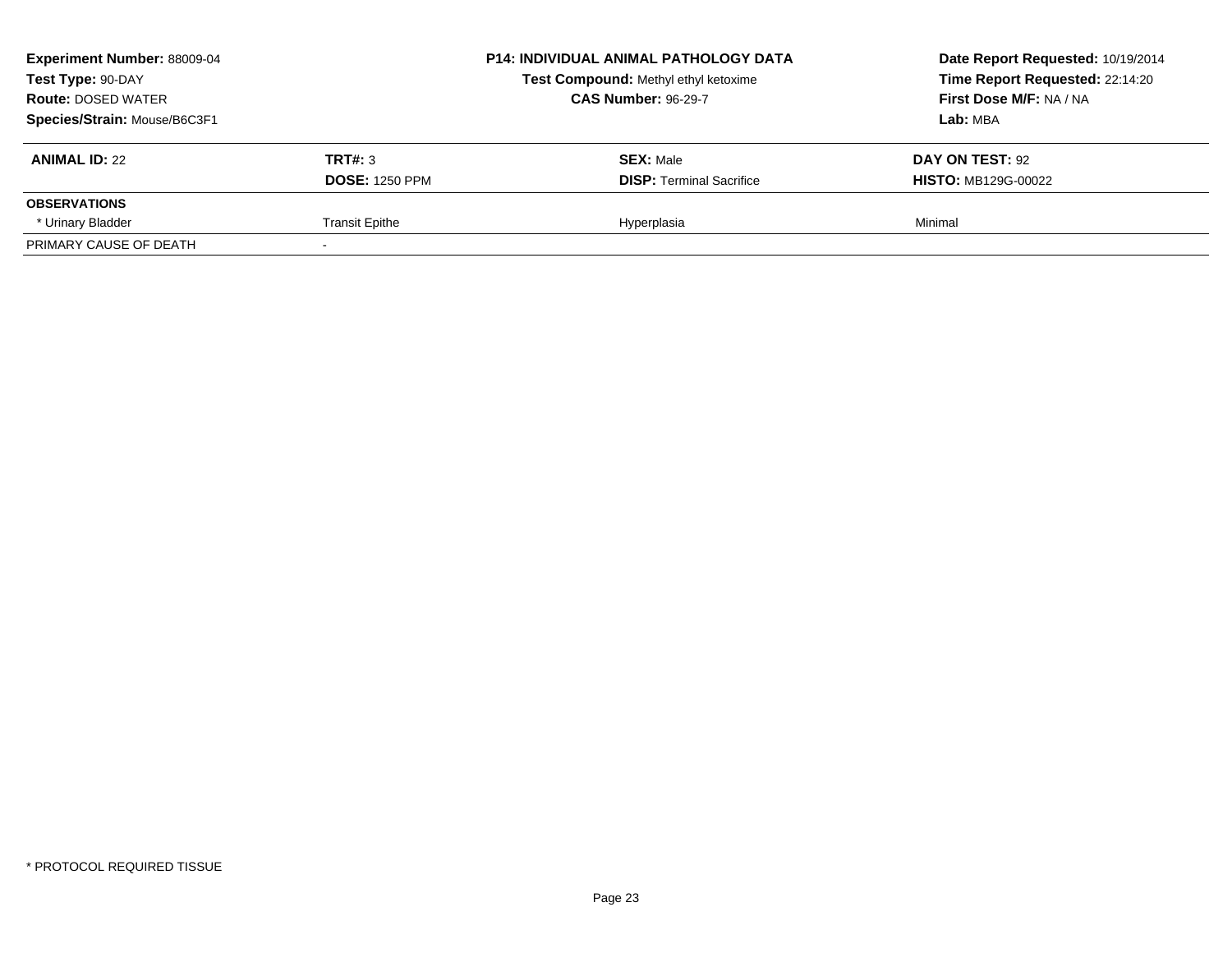| <b>Experiment Number: 88009-04</b><br>Test Type: 90-DAY<br><b>Route: DOSED WATER</b> |                       | <b>P14: INDIVIDUAL ANIMAL PATHOLOGY DATA</b><br>Test Compound: Methyl ethyl ketoxime<br><b>CAS Number: 96-29-7</b> | Date Report Requested: 10/19/2014<br>Time Report Requested: 22:14:20<br>First Dose M/F: NA / NA |
|--------------------------------------------------------------------------------------|-----------------------|--------------------------------------------------------------------------------------------------------------------|-------------------------------------------------------------------------------------------------|
| Species/Strain: Mouse/B6C3F1                                                         |                       |                                                                                                                    | Lab: MBA                                                                                        |
| <b>ANIMAL ID: 23</b>                                                                 | TRT#: 3               | <b>SEX: Male</b>                                                                                                   | DAY ON TEST: 92                                                                                 |
|                                                                                      | <b>DOSE: 1250 PPM</b> | <b>DISP:</b> Terminal Sacrifice                                                                                    | <b>HISTO: MB129G-00023</b>                                                                      |
| <b>OBSERVATIONS</b>                                                                  |                       |                                                                                                                    |                                                                                                 |
| * Urinary Bladder                                                                    | <b>Transit Epithe</b> | Hyperplasia                                                                                                        | Minimal                                                                                         |
|                                                                                      |                       | <b>Infiltration Cellular</b>                                                                                       | Lymphocyte, Minimal                                                                             |
| PRIMARY CAUSE OF DEATH                                                               |                       |                                                                                                                    |                                                                                                 |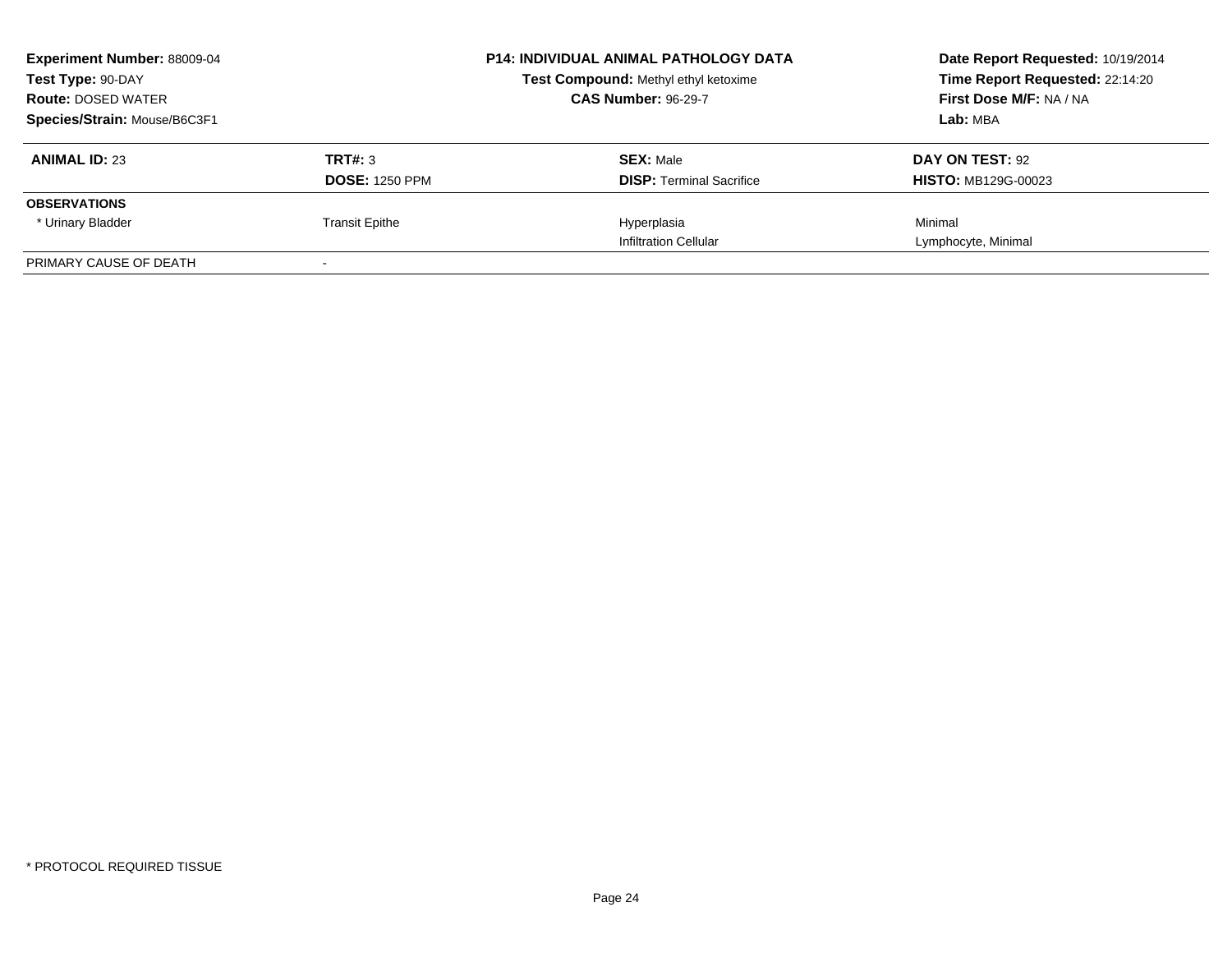| <b>Experiment Number: 88009-04</b><br>Test Type: 90-DAY<br><b>Route: DOSED WATER</b> |                       | <b>P14: INDIVIDUAL ANIMAL PATHOLOGY DATA</b><br>Test Compound: Methyl ethyl ketoxime<br><b>CAS Number: 96-29-7</b> | Date Report Requested: 10/19/2014<br>Time Report Requested: 22:14:20<br>First Dose M/F: NA / NA |
|--------------------------------------------------------------------------------------|-----------------------|--------------------------------------------------------------------------------------------------------------------|-------------------------------------------------------------------------------------------------|
| Species/Strain: Mouse/B6C3F1                                                         |                       |                                                                                                                    | Lab: MBA                                                                                        |
| <b>ANIMAL ID: 24</b>                                                                 | TRT#: 3               | <b>SEX: Male</b>                                                                                                   | DAY ON TEST: 92                                                                                 |
|                                                                                      | <b>DOSE: 1250 PPM</b> | <b>DISP:</b> Terminal Sacrifice                                                                                    | <b>HISTO: MB129G-00024</b>                                                                      |
| <b>OBSERVATIONS</b>                                                                  |                       |                                                                                                                    |                                                                                                 |
| * Urinary Bladder                                                                    | <b>Transit Epithe</b> | Hyperplasia                                                                                                        | Minimal                                                                                         |
|                                                                                      |                       | <b>Infiltration Cellular</b>                                                                                       | Lymphocyte, Minimal                                                                             |
| PRIMARY CAUSE OF DEATH                                                               |                       |                                                                                                                    |                                                                                                 |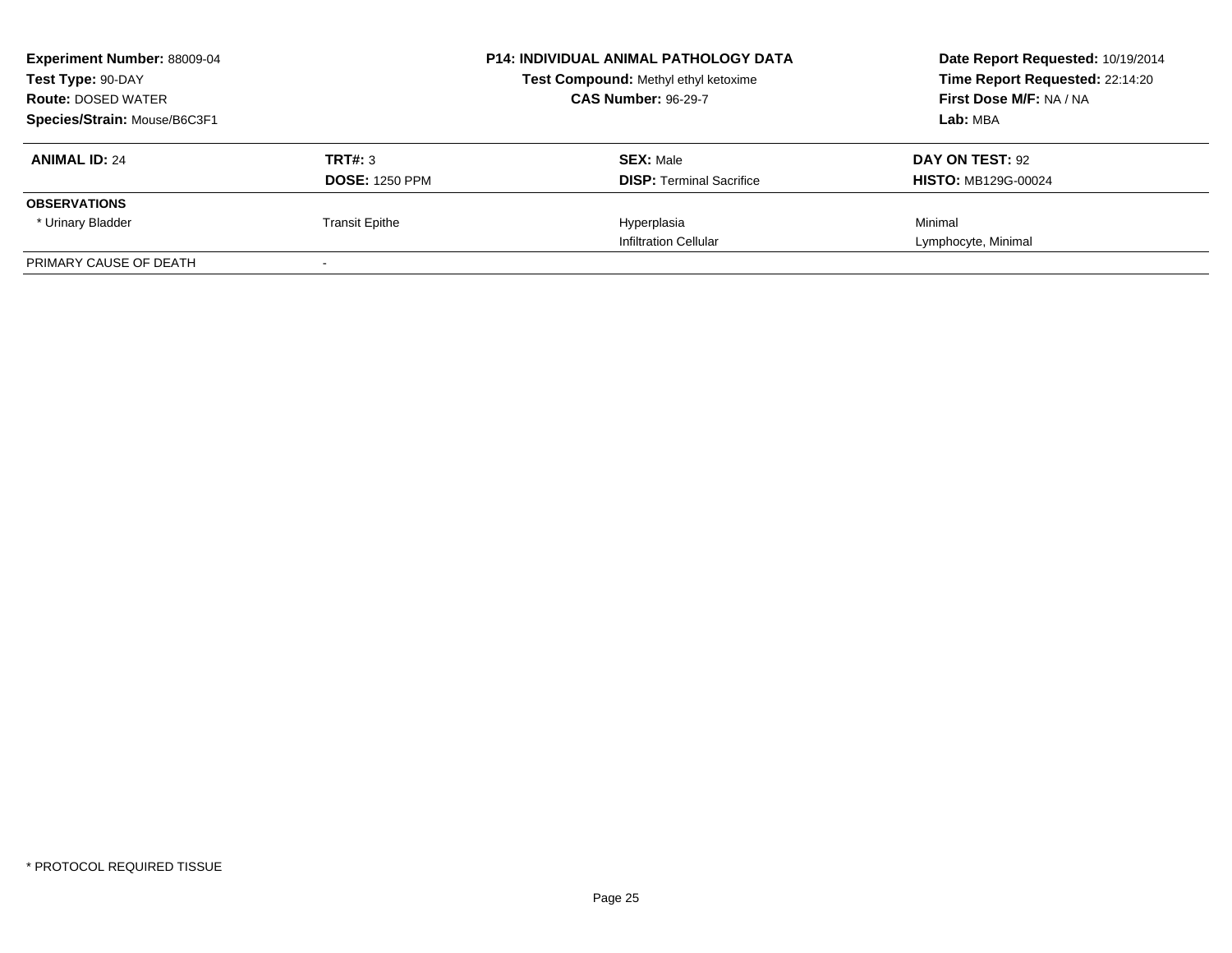| <b>Experiment Number: 88009-04</b><br>Test Type: 90-DAY<br><b>Route: DOSED WATER</b><br>Species/Strain: Mouse/B6C3F1 |                                  | <b>P14: INDIVIDUAL ANIMAL PATHOLOGY DATA</b><br>Test Compound: Methyl ethyl ketoxime<br><b>CAS Number: 96-29-7</b> | Date Report Requested: 10/19/2014<br>Time Report Requested: 22:14:20<br>First Dose M/F: NA / NA<br>Lab: MBA |
|----------------------------------------------------------------------------------------------------------------------|----------------------------------|--------------------------------------------------------------------------------------------------------------------|-------------------------------------------------------------------------------------------------------------|
| <b>ANIMAL ID: 25</b>                                                                                                 | TRT#: 3<br><b>DOSE: 1250 PPM</b> | <b>SEX: Male</b><br><b>DISP: Terminal Sacrifice</b>                                                                | DAY ON TEST: 92<br><b>HISTO: MB129G-00025</b>                                                               |
| <b>OBSERVATIONS</b>                                                                                                  |                                  |                                                                                                                    |                                                                                                             |
| * Urinary Bladder                                                                                                    | <b>Transit Epithe</b>            | Hyperplasia                                                                                                        | Minimal                                                                                                     |
| PRIMARY CAUSE OF DEATH                                                                                               |                                  |                                                                                                                    |                                                                                                             |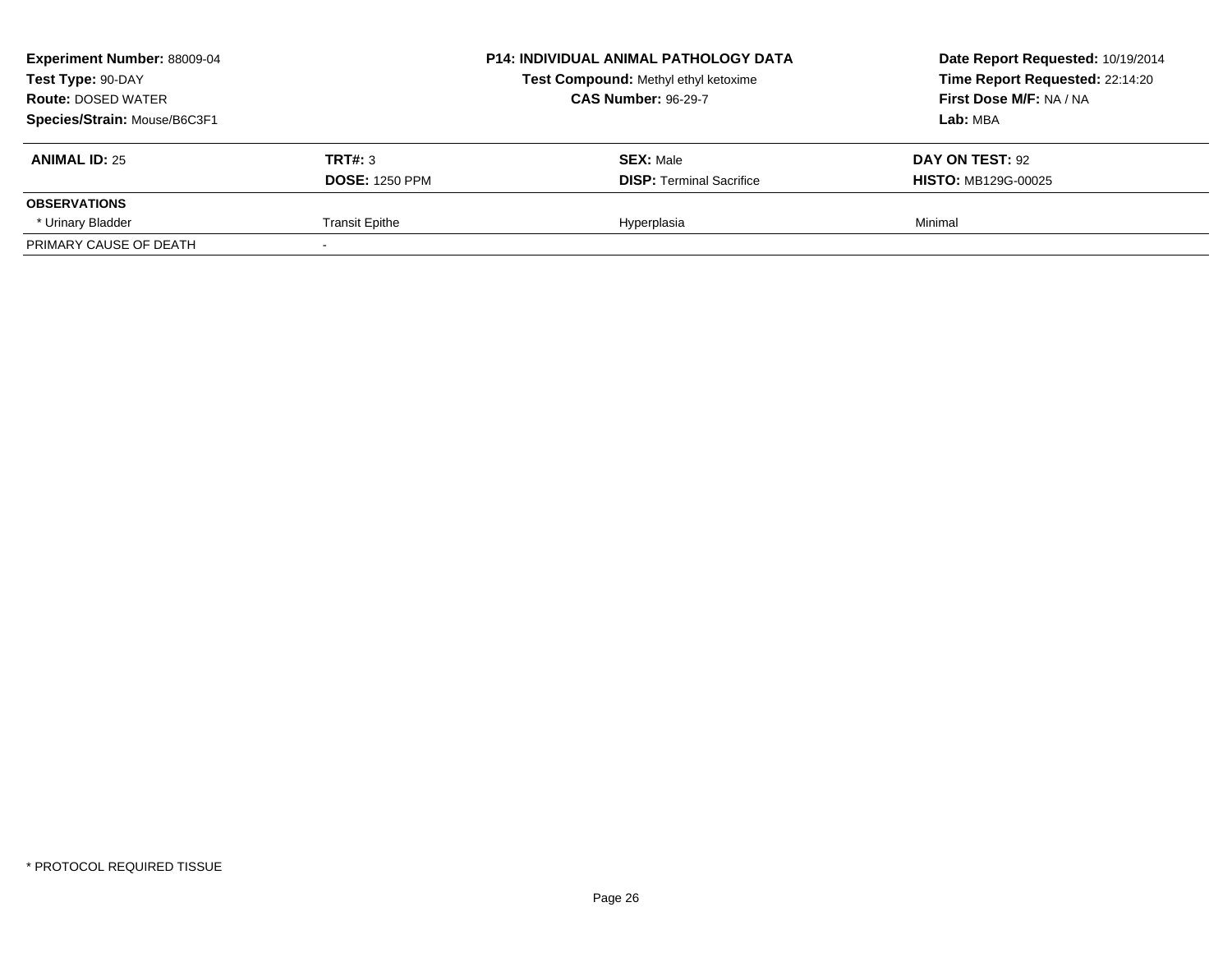| <b>Experiment Number: 88009-04</b><br>Test Type: 90-DAY<br><b>Route: DOSED WATER</b> |                       | <b>P14: INDIVIDUAL ANIMAL PATHOLOGY DATA</b><br>Test Compound: Methyl ethyl ketoxime<br><b>CAS Number: 96-29-7</b> | Date Report Requested: 10/19/2014<br>Time Report Requested: 22:14:20<br>First Dose M/F: NA / NA |
|--------------------------------------------------------------------------------------|-----------------------|--------------------------------------------------------------------------------------------------------------------|-------------------------------------------------------------------------------------------------|
| Species/Strain: Mouse/B6C3F1                                                         |                       |                                                                                                                    | Lab: MBA                                                                                        |
| <b>ANIMAL ID: 26</b>                                                                 | TRT#: 3               | <b>SEX: Male</b>                                                                                                   | DAY ON TEST: 92                                                                                 |
|                                                                                      | <b>DOSE: 1250 PPM</b> | <b>DISP:</b> Terminal Sacrifice                                                                                    | <b>HISTO: MB129G-00026</b>                                                                      |
|                                                                                      |                       | ORGAN AND ACCOUNTABLE SITE STATUS                                                                                  |                                                                                                 |
| <b>NORMAL</b>                                                                        |                       |                                                                                                                    |                                                                                                 |
| * Urinary Bladder                                                                    |                       |                                                                                                                    |                                                                                                 |
| PRIMARY CAUSE OF DEATH                                                               |                       |                                                                                                                    |                                                                                                 |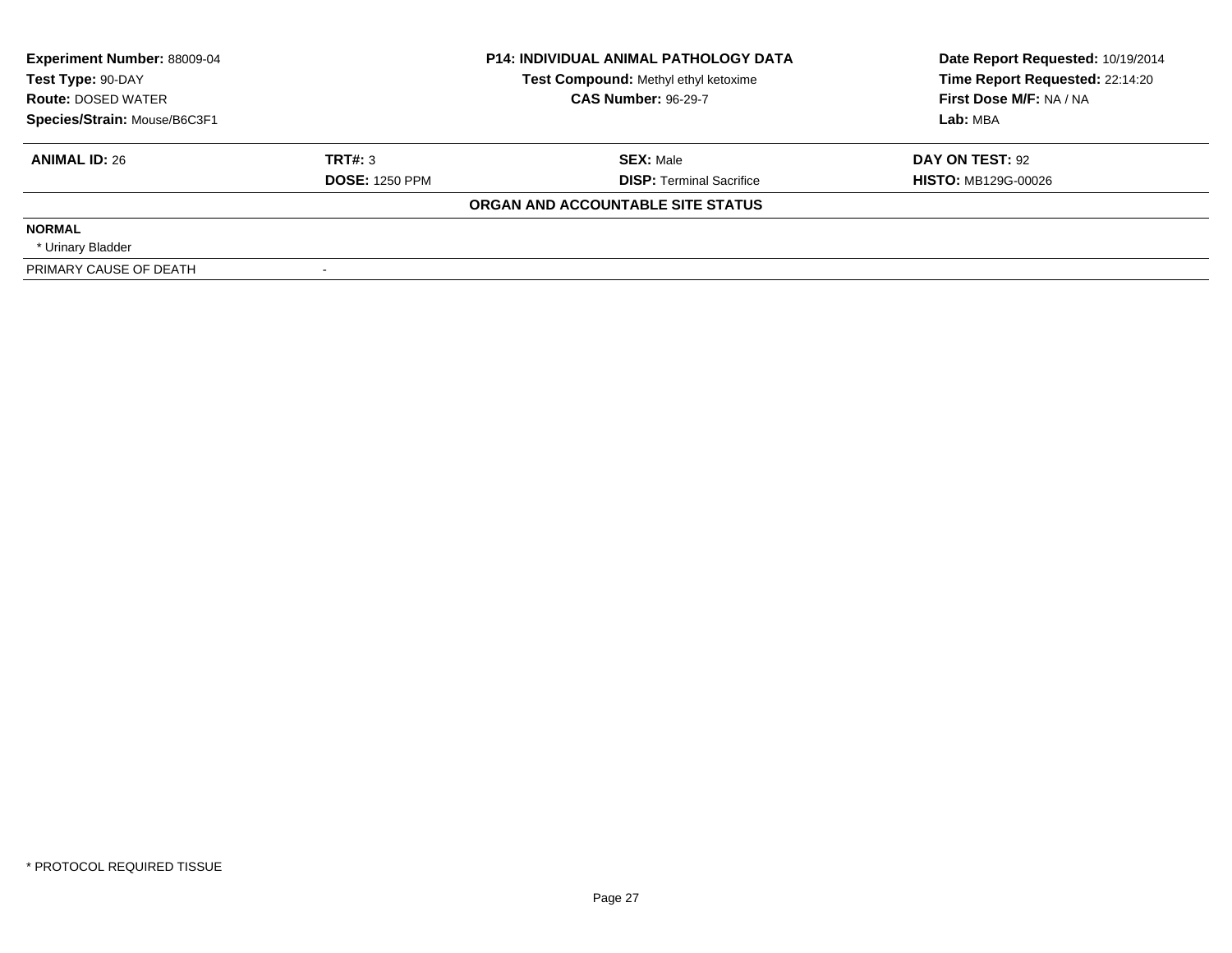| <b>Experiment Number: 88009-04</b><br>Test Type: 90-DAY<br><b>Route: DOSED WATER</b><br>Species/Strain: Mouse/B6C3F1 |                                  | <b>P14: INDIVIDUAL ANIMAL PATHOLOGY DATA</b><br>Test Compound: Methyl ethyl ketoxime<br><b>CAS Number: 96-29-7</b> | Date Report Requested: 10/19/2014<br>Time Report Requested: 22:14:20<br>First Dose M/F: NA / NA<br>Lab: MBA |
|----------------------------------------------------------------------------------------------------------------------|----------------------------------|--------------------------------------------------------------------------------------------------------------------|-------------------------------------------------------------------------------------------------------------|
| <b>ANIMAL ID: 27</b>                                                                                                 | TRT#: 3<br><b>DOSE: 1250 PPM</b> | <b>SEX: Male</b><br><b>DISP: Terminal Sacrifice</b>                                                                | DAY ON TEST: 92<br><b>HISTO: MB129G-00027</b>                                                               |
| <b>OBSERVATIONS</b>                                                                                                  |                                  |                                                                                                                    |                                                                                                             |
| * Urinary Bladder                                                                                                    | <b>Transit Epithe</b>            | Hyperplasia                                                                                                        | Minimal                                                                                                     |
| PRIMARY CAUSE OF DEATH                                                                                               |                                  |                                                                                                                    |                                                                                                             |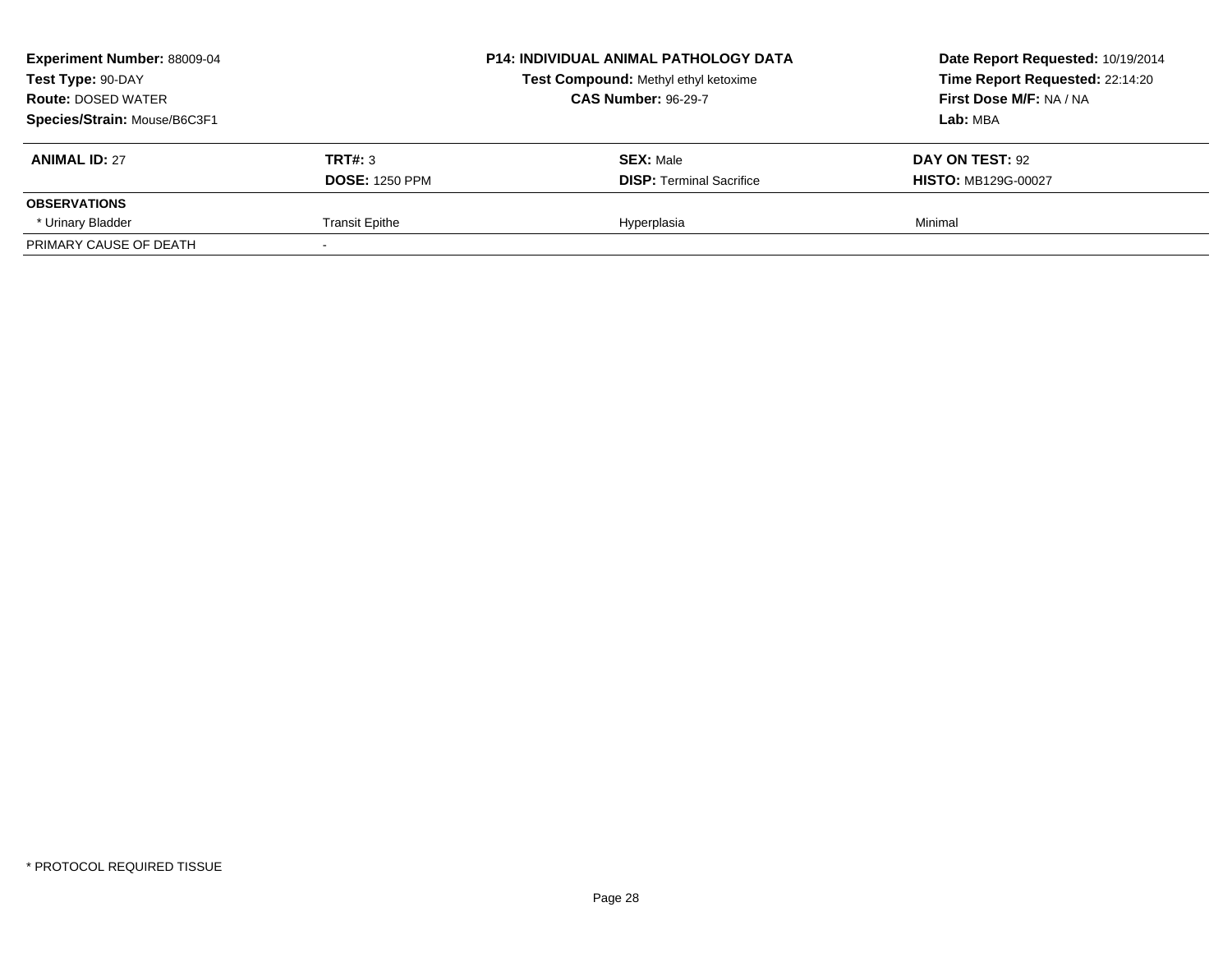| <b>Experiment Number: 88009-04</b><br>Test Type: 90-DAY<br><b>Route: DOSED WATER</b><br>Species/Strain: Mouse/B6C3F1 |                       | <b>P14: INDIVIDUAL ANIMAL PATHOLOGY DATA</b><br>Test Compound: Methyl ethyl ketoxime<br><b>CAS Number: 96-29-7</b> | Date Report Requested: 10/19/2014<br>Time Report Requested: 22:14:20<br>First Dose M/F: NA / NA<br>Lab: MBA |
|----------------------------------------------------------------------------------------------------------------------|-----------------------|--------------------------------------------------------------------------------------------------------------------|-------------------------------------------------------------------------------------------------------------|
| <b>ANIMAL ID: 28</b>                                                                                                 | TRT#: 3               | <b>SEX: Male</b>                                                                                                   | DAY ON TEST: 92                                                                                             |
|                                                                                                                      | <b>DOSE: 1250 PPM</b> | <b>DISP: Terminal Sacrifice</b>                                                                                    | <b>HISTO: MB129G-00028</b>                                                                                  |
|                                                                                                                      |                       | ORGAN AND ACCOUNTABLE SITE STATUS                                                                                  |                                                                                                             |
| <b>NORMAL</b>                                                                                                        |                       |                                                                                                                    |                                                                                                             |
| * Urinary Bladder                                                                                                    |                       |                                                                                                                    |                                                                                                             |
| <b>OBSERVATIONS</b>                                                                                                  |                       |                                                                                                                    |                                                                                                             |
| Lung                                                                                                                 |                       | Hemorrhage                                                                                                         | Minimal                                                                                                     |
| [Hemorrhage TGLS = $1-12$ ]                                                                                          |                       |                                                                                                                    |                                                                                                             |
| PRIMARY CAUSE OF DEATH                                                                                               |                       |                                                                                                                    |                                                                                                             |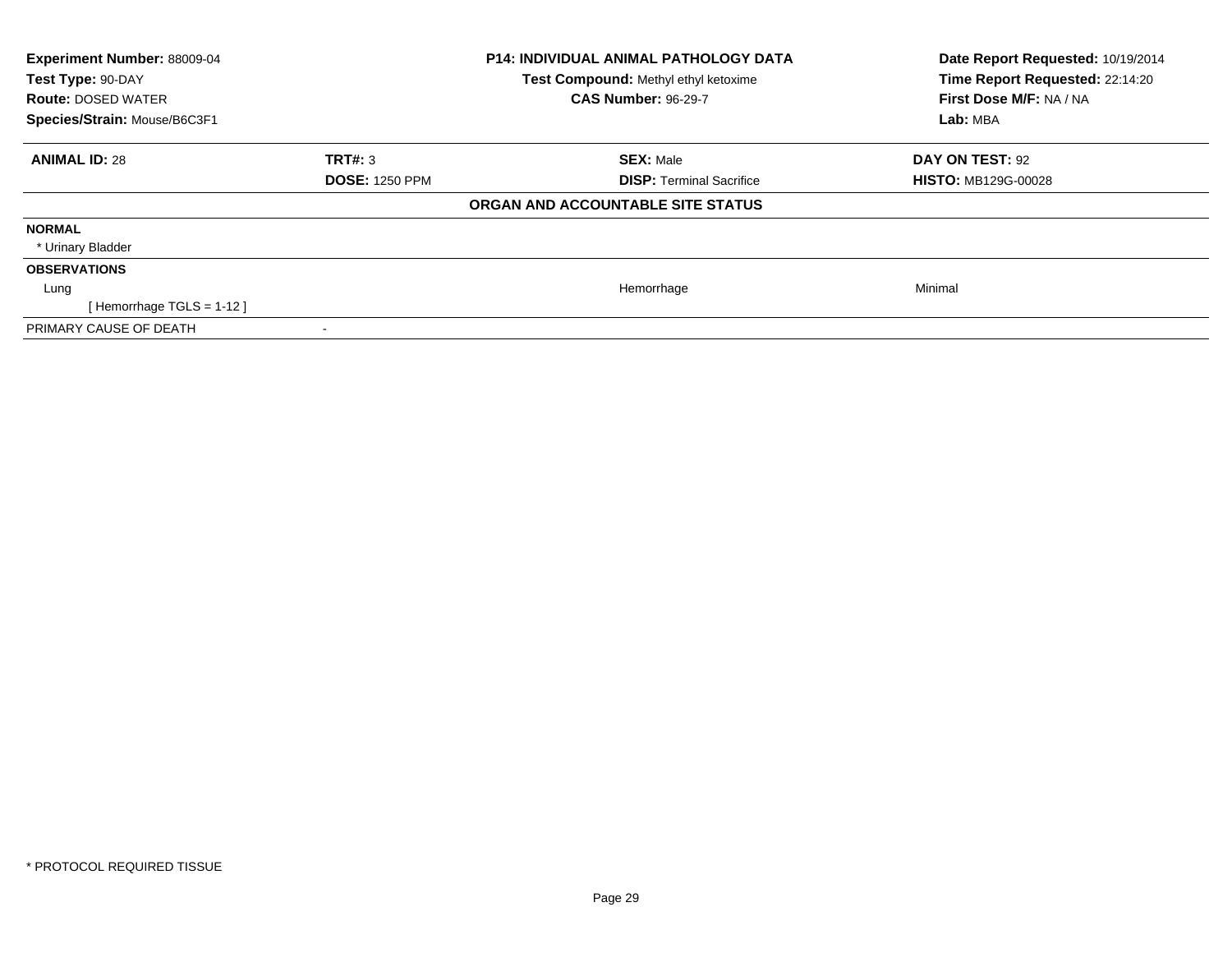| <b>Experiment Number: 88009-04</b><br>Test Type: 90-DAY<br><b>Route: DOSED WATER</b> |                       | <b>P14: INDIVIDUAL ANIMAL PATHOLOGY DATA</b><br>Test Compound: Methyl ethyl ketoxime<br><b>CAS Number: 96-29-7</b> | Date Report Requested: 10/19/2014<br>Time Report Requested: 22:14:20<br>First Dose M/F: NA / NA |
|--------------------------------------------------------------------------------------|-----------------------|--------------------------------------------------------------------------------------------------------------------|-------------------------------------------------------------------------------------------------|
| Species/Strain: Mouse/B6C3F1                                                         |                       |                                                                                                                    | Lab: MBA                                                                                        |
| <b>ANIMAL ID: 29</b>                                                                 | TRT#: 3               | <b>SEX: Male</b>                                                                                                   | DAY ON TEST: 92                                                                                 |
|                                                                                      | <b>DOSE: 1250 PPM</b> | <b>DISP:</b> Terminal Sacrifice                                                                                    | <b>HISTO: MB129G-00029</b>                                                                      |
|                                                                                      |                       | ORGAN AND ACCOUNTABLE SITE STATUS                                                                                  |                                                                                                 |
| <b>NORMAL</b>                                                                        |                       |                                                                                                                    |                                                                                                 |
| * Urinary Bladder                                                                    |                       |                                                                                                                    |                                                                                                 |
| PRIMARY CAUSE OF DEATH                                                               |                       |                                                                                                                    |                                                                                                 |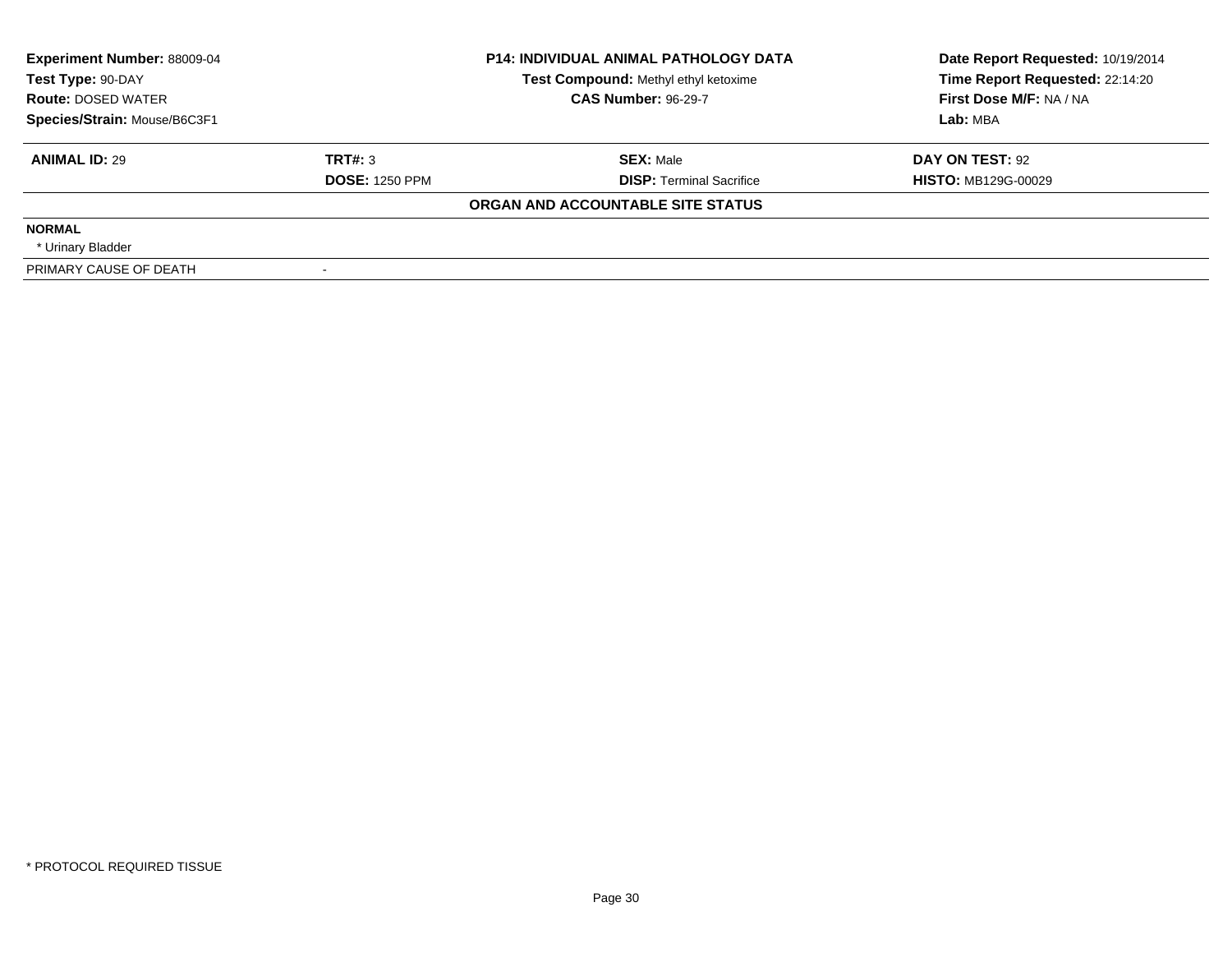| <b>Experiment Number: 88009-04</b><br>Test Type: 90-DAY<br><b>Route: DOSED WATER</b> |                       | <b>P14: INDIVIDUAL ANIMAL PATHOLOGY DATA</b><br>Test Compound: Methyl ethyl ketoxime<br><b>CAS Number: 96-29-7</b> | Date Report Requested: 10/19/2014<br>Time Report Requested: 22:14:20<br>First Dose M/F: NA / NA |
|--------------------------------------------------------------------------------------|-----------------------|--------------------------------------------------------------------------------------------------------------------|-------------------------------------------------------------------------------------------------|
| Species/Strain: Mouse/B6C3F1                                                         |                       |                                                                                                                    | Lab: MBA                                                                                        |
| <b>ANIMAL ID: 30</b>                                                                 | TRT#: 3               | <b>SEX: Male</b>                                                                                                   | DAY ON TEST: 92                                                                                 |
|                                                                                      | <b>DOSE: 1250 PPM</b> | <b>DISP: Terminal Sacrifice</b>                                                                                    | <b>HISTO: MB129G-00030</b>                                                                      |
|                                                                                      |                       | ORGAN AND ACCOUNTABLE SITE STATUS                                                                                  |                                                                                                 |
| <b>MISSING</b>                                                                       |                       |                                                                                                                    |                                                                                                 |
| * Urinary Bladder                                                                    |                       |                                                                                                                    |                                                                                                 |
| PRIMARY CAUSE OF DEATH                                                               |                       |                                                                                                                    |                                                                                                 |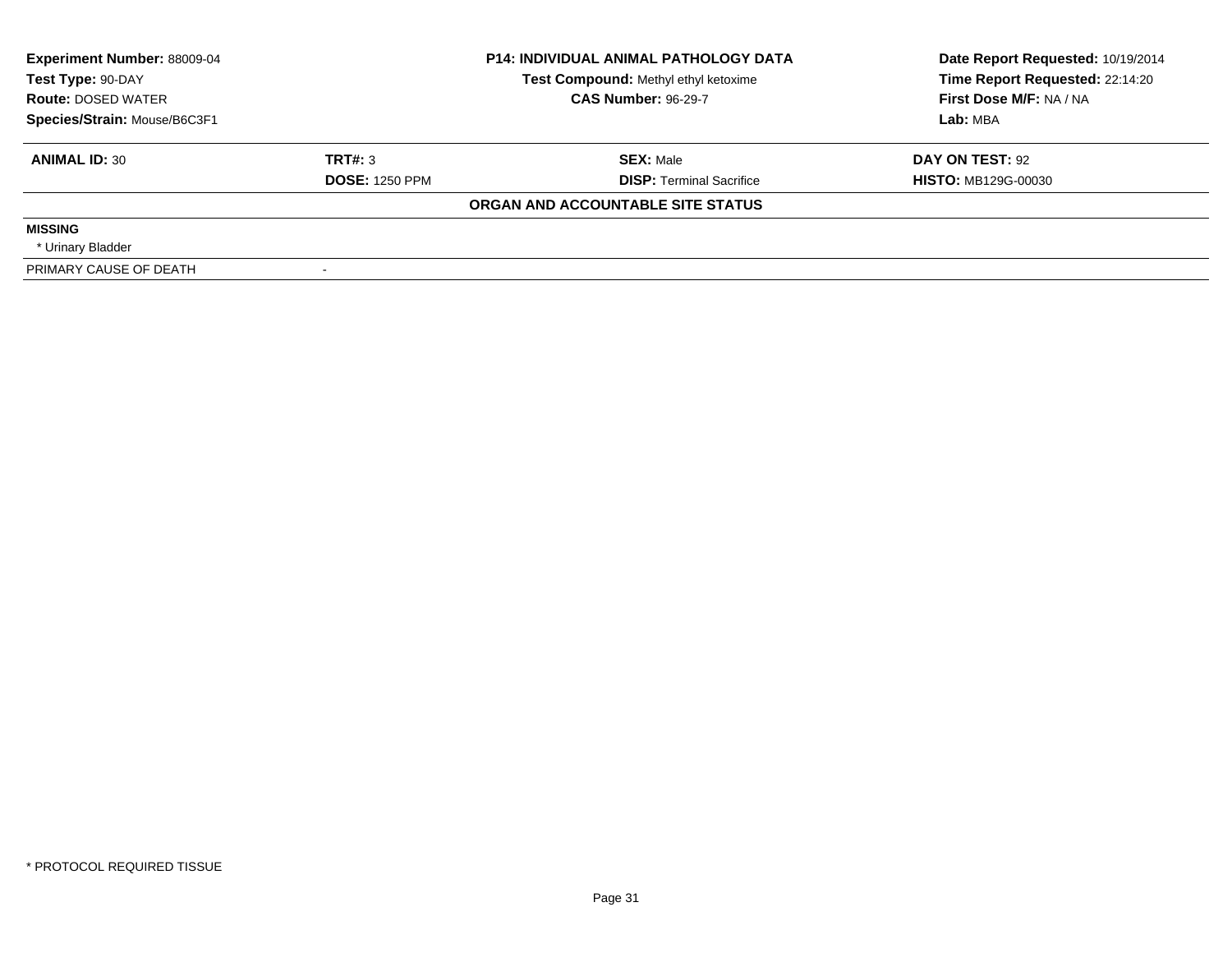| Experiment Number: 88009-04<br>Test Type: 90-DAY | <b>P14: INDIVIDUAL ANIMAL PATHOLOGY DATA</b><br>Test Compound: Methyl ethyl ketoxime |                                   | Date Report Requested: 10/19/2014<br>Time Report Requested: 22:14:20 |
|--------------------------------------------------|--------------------------------------------------------------------------------------|-----------------------------------|----------------------------------------------------------------------|
| <b>Route: DOSED WATER</b>                        |                                                                                      | <b>CAS Number: 96-29-7</b>        | First Dose M/F: NA / NA                                              |
| Species/Strain: Mouse/B6C3F1                     |                                                                                      |                                   | Lab: MBA                                                             |
| <b>ANIMAL ID: 31</b>                             | <b>TRT#: 4</b>                                                                       | <b>SEX: Male</b>                  | DAY ON TEST: 92                                                      |
|                                                  | <b>DOSE: 2500 PPM</b>                                                                | <b>DISP: Terminal Sacrifice</b>   | <b>HISTO: MB129G-00031</b>                                           |
|                                                  |                                                                                      | ORGAN AND ACCOUNTABLE SITE STATUS |                                                                      |
| <b>NORMAL</b>                                    |                                                                                      |                                   |                                                                      |
| * Nose                                           | * Spleen                                                                             |                                   |                                                                      |
| <b>OBSERVATIONS</b>                              |                                                                                      |                                   |                                                                      |
| * Urinary Bladder                                |                                                                                      | Pigmentation                      | Mild                                                                 |
| PRIMARY CAUSE OF DEATH                           |                                                                                      |                                   |                                                                      |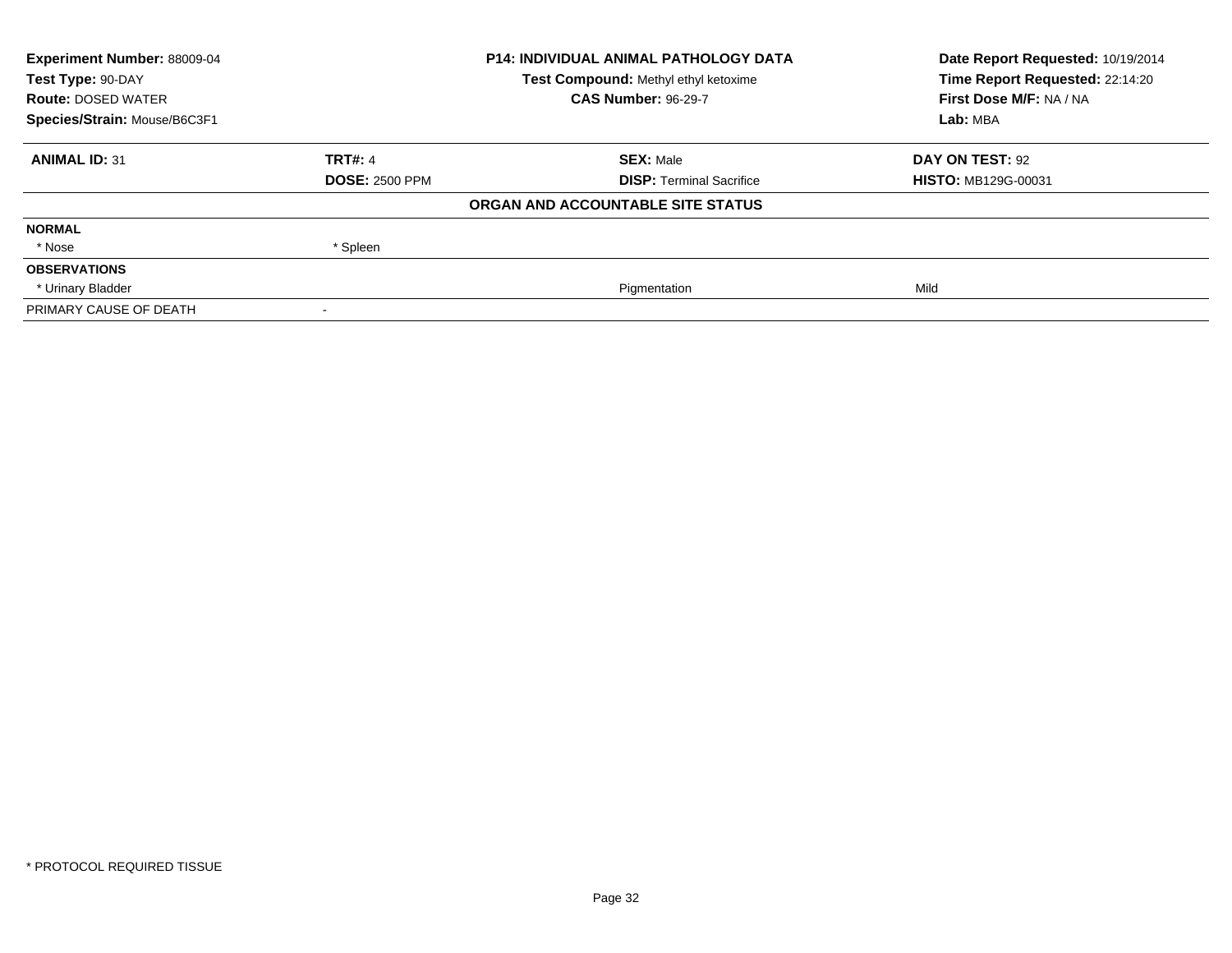| Experiment Number: 88009-04<br>Test Type: 90-DAY |                       | <b>P14: INDIVIDUAL ANIMAL PATHOLOGY DATA</b><br>Test Compound: Methyl ethyl ketoxime | Date Report Requested: 10/19/2014<br>Time Report Requested: 22:14:20 |
|--------------------------------------------------|-----------------------|--------------------------------------------------------------------------------------|----------------------------------------------------------------------|
| <b>Route: DOSED WATER</b>                        |                       | <b>CAS Number: 96-29-7</b>                                                           | First Dose M/F: NA / NA                                              |
| Species/Strain: Mouse/B6C3F1                     |                       |                                                                                      | Lab: MBA                                                             |
| <b>ANIMAL ID: 32</b>                             | <b>TRT#: 4</b>        | <b>SEX: Male</b>                                                                     | DAY ON TEST: 92                                                      |
|                                                  | <b>DOSE: 2500 PPM</b> | <b>DISP: Terminal Sacrifice</b>                                                      | <b>HISTO: MB129G-00032</b>                                           |
|                                                  |                       | ORGAN AND ACCOUNTABLE SITE STATUS                                                    |                                                                      |
| <b>NORMAL</b>                                    |                       |                                                                                      |                                                                      |
| * Nose                                           | * Spleen              |                                                                                      |                                                                      |
| <b>OBSERVATIONS</b>                              |                       |                                                                                      |                                                                      |
| * Urinary Bladder                                | <b>Transit Epithe</b> | Hyperplasia                                                                          | Minimal                                                              |
|                                                  |                       | <b>Infiltration Cellular</b>                                                         | Lymphocyte, Minimal                                                  |
| PRIMARY CAUSE OF DEATH                           |                       |                                                                                      |                                                                      |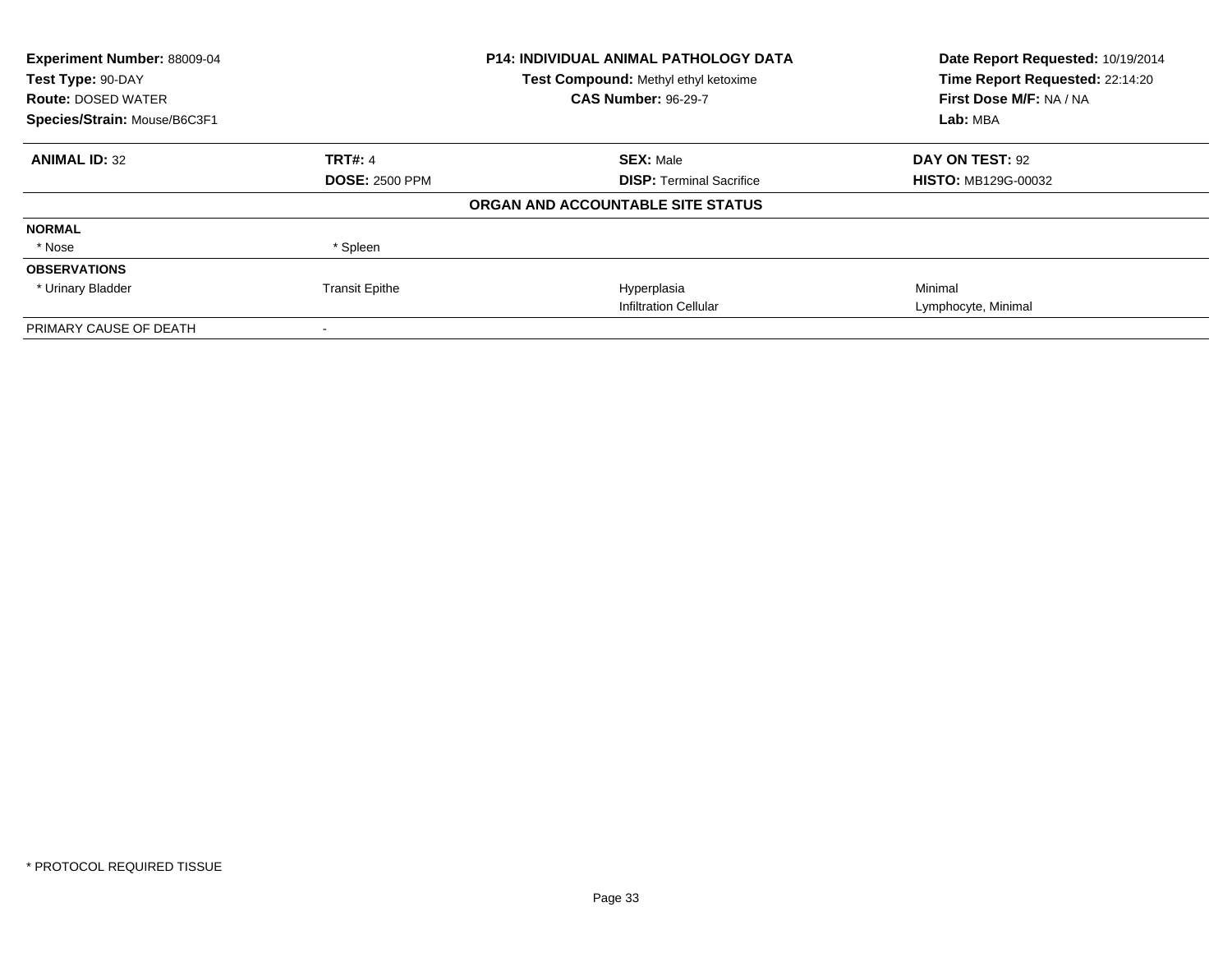| <b>Experiment Number: 88009-04</b><br>Test Type: 90-DAY |                       | <b>P14: INDIVIDUAL ANIMAL PATHOLOGY DATA</b><br>Test Compound: Methyl ethyl ketoxime | Date Report Requested: 10/19/2014<br>Time Report Requested: 22:14:20 |
|---------------------------------------------------------|-----------------------|--------------------------------------------------------------------------------------|----------------------------------------------------------------------|
| <b>Route: DOSED WATER</b>                               |                       | <b>CAS Number: 96-29-7</b>                                                           | First Dose M/F: NA / NA                                              |
| Species/Strain: Mouse/B6C3F1                            |                       |                                                                                      | Lab: MBA                                                             |
| <b>ANIMAL ID: 33</b>                                    | <b>TRT#: 4</b>        | <b>SEX: Male</b>                                                                     | DAY ON TEST: 92                                                      |
|                                                         | <b>DOSE: 2500 PPM</b> | <b>DISP: Terminal Sacrifice</b>                                                      | <b>HISTO: MB129G-00033</b>                                           |
|                                                         |                       | ORGAN AND ACCOUNTABLE SITE STATUS                                                    |                                                                      |
| <b>NORMAL</b>                                           |                       |                                                                                      |                                                                      |
| * Nose                                                  | * Spleen              |                                                                                      |                                                                      |
| <b>OBSERVATIONS</b>                                     |                       |                                                                                      |                                                                      |
| * Urinary Bladder                                       |                       | <b>Infiltration Cellular</b>                                                         | Lymphocyte, Minimal                                                  |
| PRIMARY CAUSE OF DEATH                                  |                       |                                                                                      |                                                                      |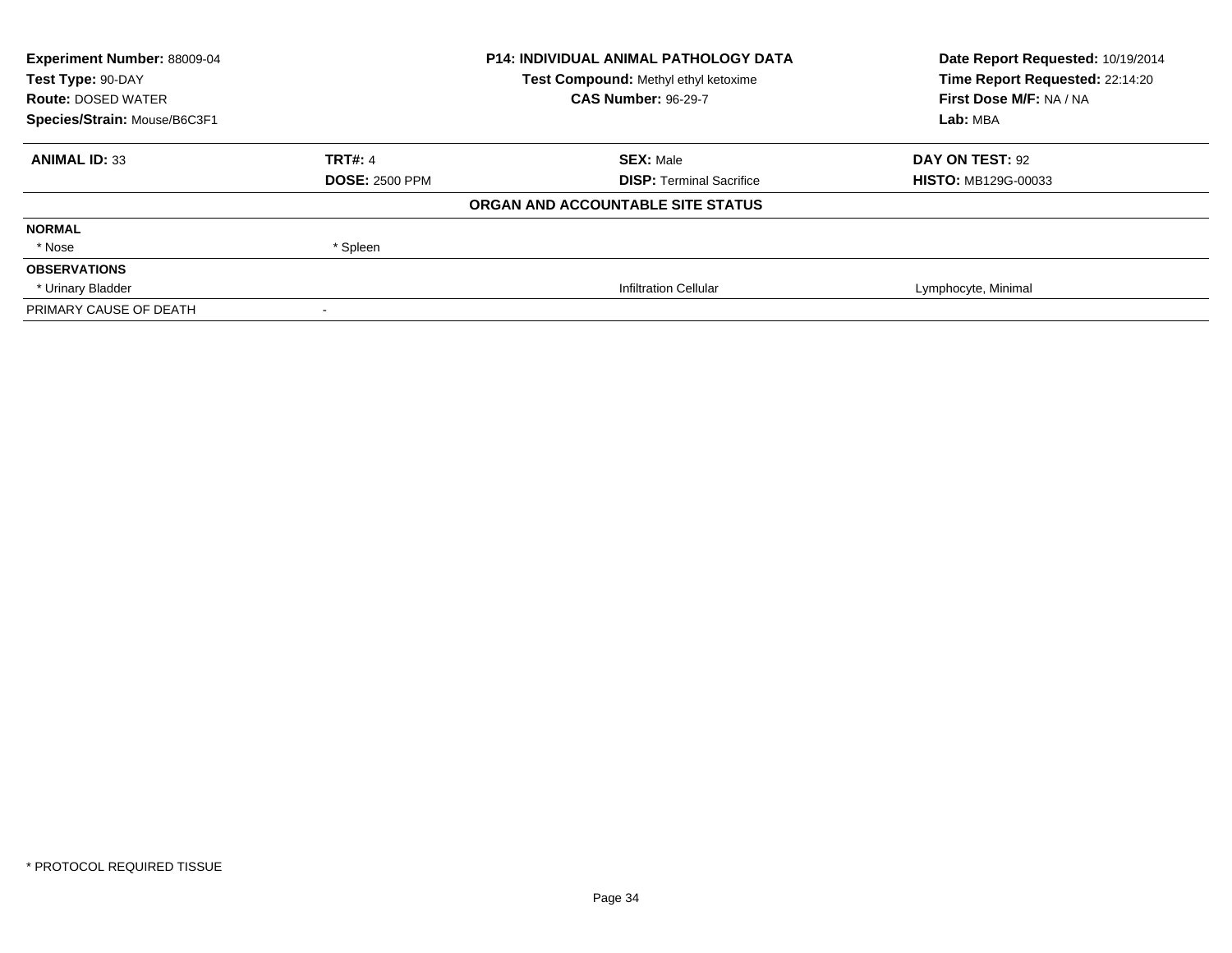| Experiment Number: 88009-04<br>Test Type: 90-DAY |                       | <b>P14: INDIVIDUAL ANIMAL PATHOLOGY DATA</b><br>Test Compound: Methyl ethyl ketoxime | Date Report Requested: 10/19/2014<br>Time Report Requested: 22:14:20 |  |
|--------------------------------------------------|-----------------------|--------------------------------------------------------------------------------------|----------------------------------------------------------------------|--|
| <b>Route: DOSED WATER</b>                        |                       | <b>CAS Number: 96-29-7</b>                                                           | First Dose M/F: NA / NA                                              |  |
| Species/Strain: Mouse/B6C3F1                     |                       |                                                                                      | Lab: MBA                                                             |  |
| <b>ANIMAL ID: 34</b>                             | <b>TRT#: 4</b>        | <b>SEX: Male</b>                                                                     | DAY ON TEST: 92                                                      |  |
|                                                  | <b>DOSE: 2500 PPM</b> | <b>DISP: Terminal Sacrifice</b>                                                      | <b>HISTO: MB129G-00034</b>                                           |  |
|                                                  |                       | ORGAN AND ACCOUNTABLE SITE STATUS                                                    |                                                                      |  |
| <b>NORMAL</b>                                    |                       |                                                                                      |                                                                      |  |
| * Nose                                           | * Spleen              |                                                                                      |                                                                      |  |
| <b>OBSERVATIONS</b>                              |                       |                                                                                      |                                                                      |  |
| * Urinary Bladder                                | <b>Transit Epithe</b> | Hyperplasia                                                                          | Minimal                                                              |  |
|                                                  |                       | <b>Infiltration Cellular</b>                                                         | Lymphocyte, Minimal                                                  |  |
| PRIMARY CAUSE OF DEATH                           |                       |                                                                                      |                                                                      |  |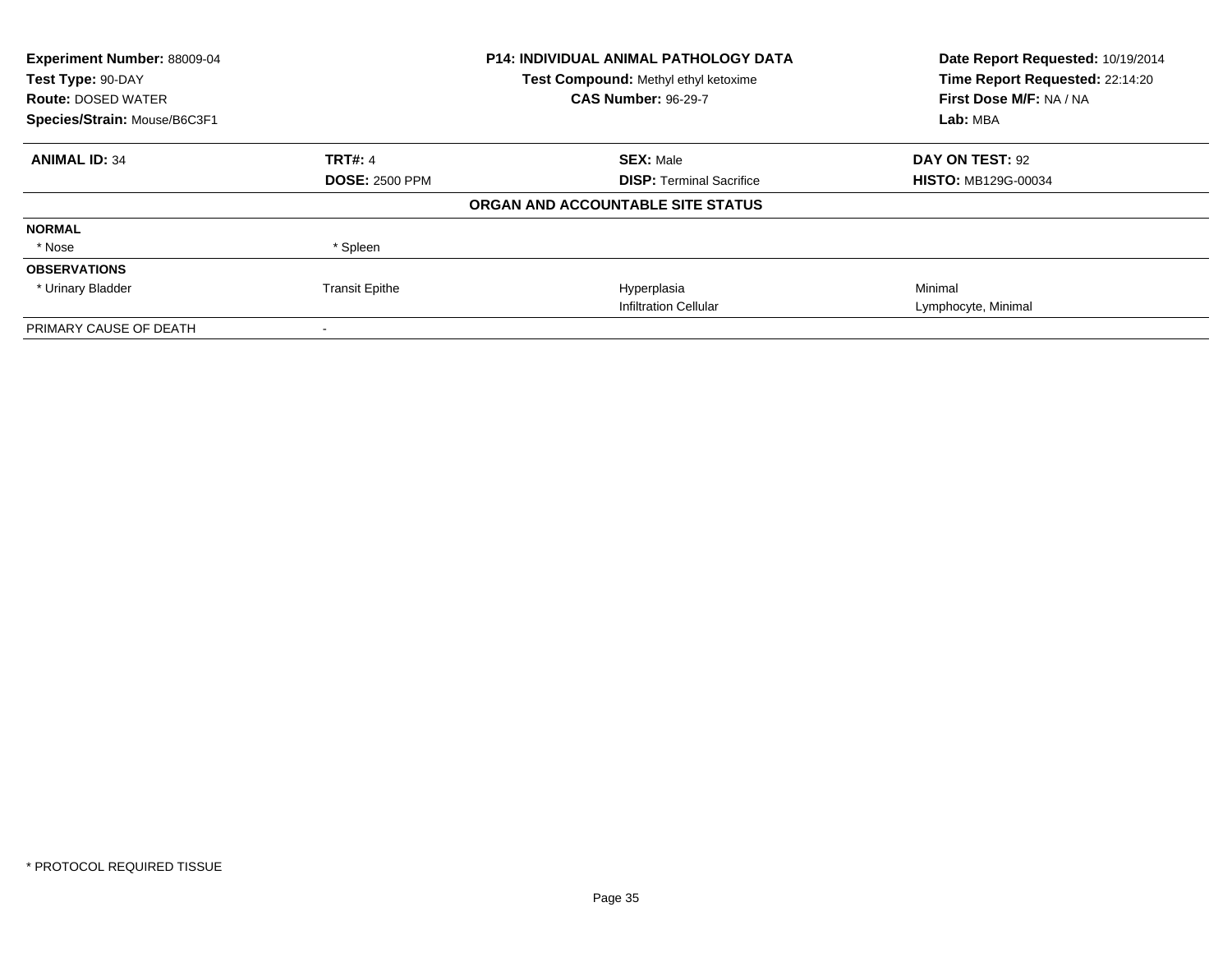| Experiment Number: 88009-04  | <b>P14: INDIVIDUAL ANIMAL PATHOLOGY DATA</b> |                                      | Date Report Requested: 10/19/2014 |
|------------------------------|----------------------------------------------|--------------------------------------|-----------------------------------|
| Test Type: 90-DAY            |                                              | Test Compound: Methyl ethyl ketoxime | Time Report Requested: 22:14:20   |
| <b>Route: DOSED WATER</b>    |                                              | <b>CAS Number: 96-29-7</b>           | First Dose M/F: NA / NA           |
| Species/Strain: Mouse/B6C3F1 |                                              |                                      | Lab: MBA                          |
| <b>ANIMAL ID: 35</b>         | <b>TRT#: 4</b>                               | <b>SEX: Male</b>                     | DAY ON TEST: 92                   |
|                              | <b>DOSE: 2500 PPM</b>                        | <b>DISP:</b> Terminal Sacrifice      | <b>HISTO: MB129G-00035</b>        |
|                              |                                              | ORGAN AND ACCOUNTABLE SITE STATUS    |                                   |
| <b>NORMAL</b>                |                                              |                                      |                                   |
| * Nose                       | * Spleen                                     |                                      |                                   |
| <b>OBSERVATIONS</b>          |                                              |                                      |                                   |
| * Urinary Bladder            | <b>Transit Epithe</b>                        | Hyperplasia                          | Minimal                           |
| PRIMARY CAUSE OF DEATH       |                                              |                                      |                                   |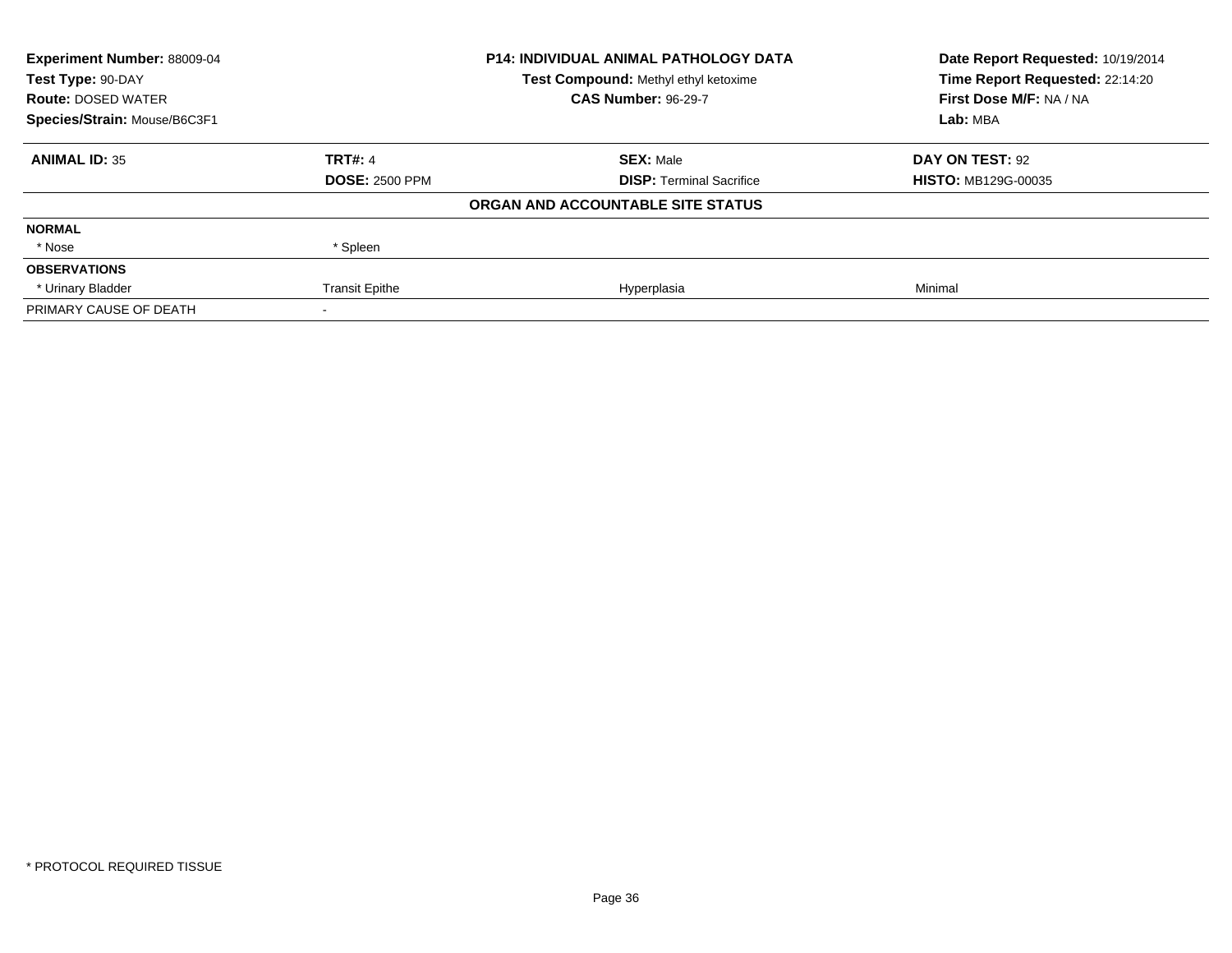| Experiment Number: 88009-04  | <b>P14: INDIVIDUAL ANIMAL PATHOLOGY DATA</b> |                                      | Date Report Requested: 10/19/2014 |
|------------------------------|----------------------------------------------|--------------------------------------|-----------------------------------|
| Test Type: 90-DAY            |                                              | Test Compound: Methyl ethyl ketoxime | Time Report Requested: 22:14:20   |
| <b>Route: DOSED WATER</b>    |                                              | <b>CAS Number: 96-29-7</b>           | First Dose M/F: NA / NA           |
| Species/Strain: Mouse/B6C3F1 |                                              |                                      | Lab: MBA                          |
| <b>ANIMAL ID: 36</b>         | <b>TRT#: 4</b>                               | <b>SEX: Male</b>                     | DAY ON TEST: 92                   |
|                              | <b>DOSE: 2500 PPM</b>                        | <b>DISP: Terminal Sacrifice</b>      | <b>HISTO: MB129G-00036</b>        |
|                              |                                              | ORGAN AND ACCOUNTABLE SITE STATUS    |                                   |
| <b>NORMAL</b>                |                                              |                                      |                                   |
| * Nose                       | * Spleen                                     |                                      |                                   |
| <b>OBSERVATIONS</b>          |                                              |                                      |                                   |
| * Urinary Bladder            | <b>Transit Epithe</b>                        | Hyperplasia                          | Minimal                           |
| PRIMARY CAUSE OF DEATH       |                                              |                                      |                                   |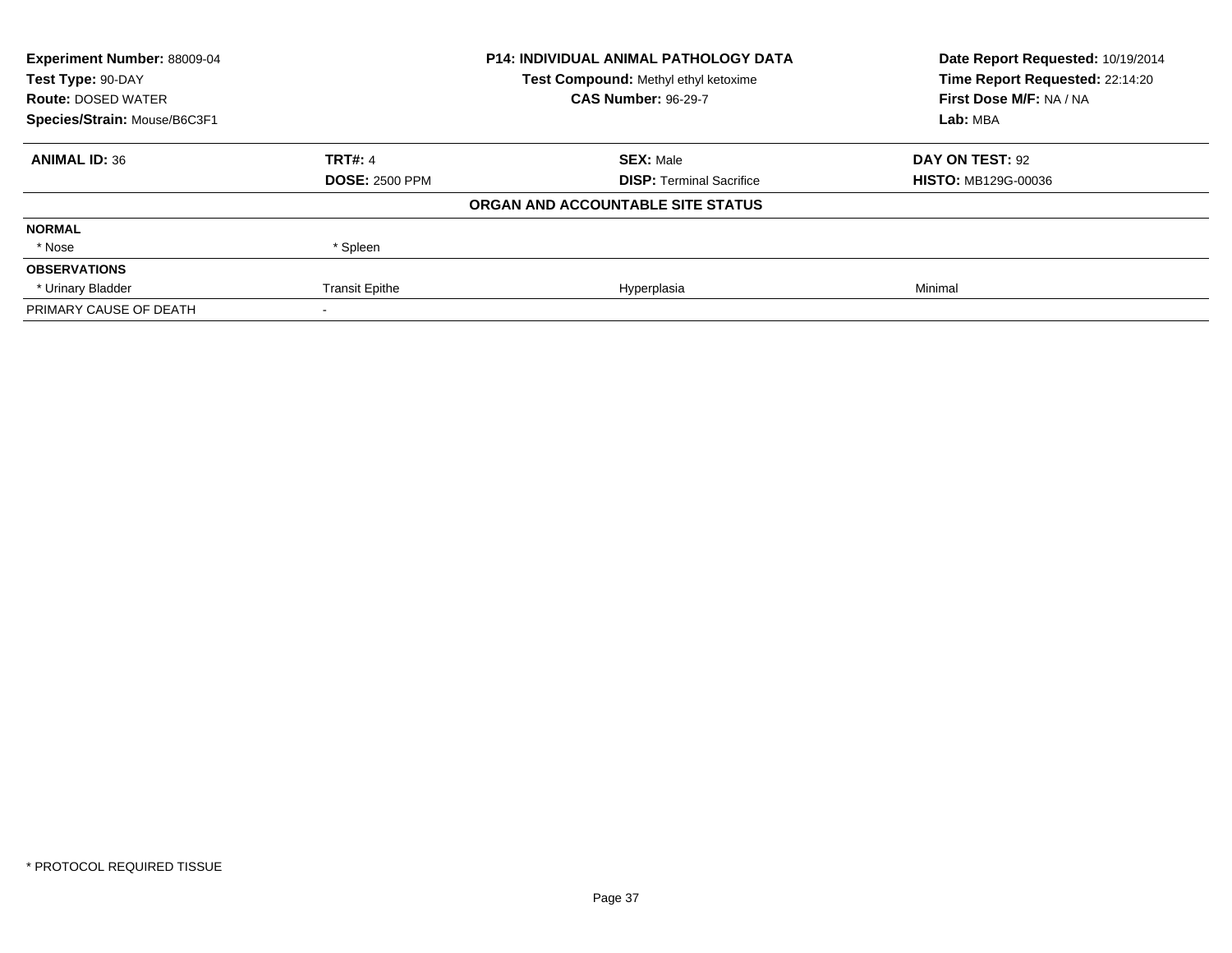| Experiment Number: 88009-04  |                       | <b>P14: INDIVIDUAL ANIMAL PATHOLOGY DATA</b> | Date Report Requested: 10/19/2014 |
|------------------------------|-----------------------|----------------------------------------------|-----------------------------------|
| Test Type: 90-DAY            |                       | Test Compound: Methyl ethyl ketoxime         | Time Report Requested: 22:14:20   |
| <b>Route: DOSED WATER</b>    |                       | <b>CAS Number: 96-29-7</b>                   | First Dose M/F: NA / NA           |
| Species/Strain: Mouse/B6C3F1 |                       |                                              | Lab: MBA                          |
| <b>ANIMAL ID: 37</b>         | <b>TRT#: 4</b>        | <b>SEX: Male</b>                             | DAY ON TEST: 92                   |
|                              | <b>DOSE: 2500 PPM</b> | <b>DISP: Terminal Sacrifice</b>              | <b>HISTO: MB129G-00037</b>        |
|                              |                       | ORGAN AND ACCOUNTABLE SITE STATUS            |                                   |
| <b>NORMAL</b>                |                       |                                              |                                   |
| * Nose                       | * Spleen              |                                              |                                   |
| <b>OBSERVATIONS</b>          |                       |                                              |                                   |
| * Urinary Bladder            | <b>Transit Epithe</b> | Hyperplasia                                  | Mild                              |
| PRIMARY CAUSE OF DEATH       |                       |                                              |                                   |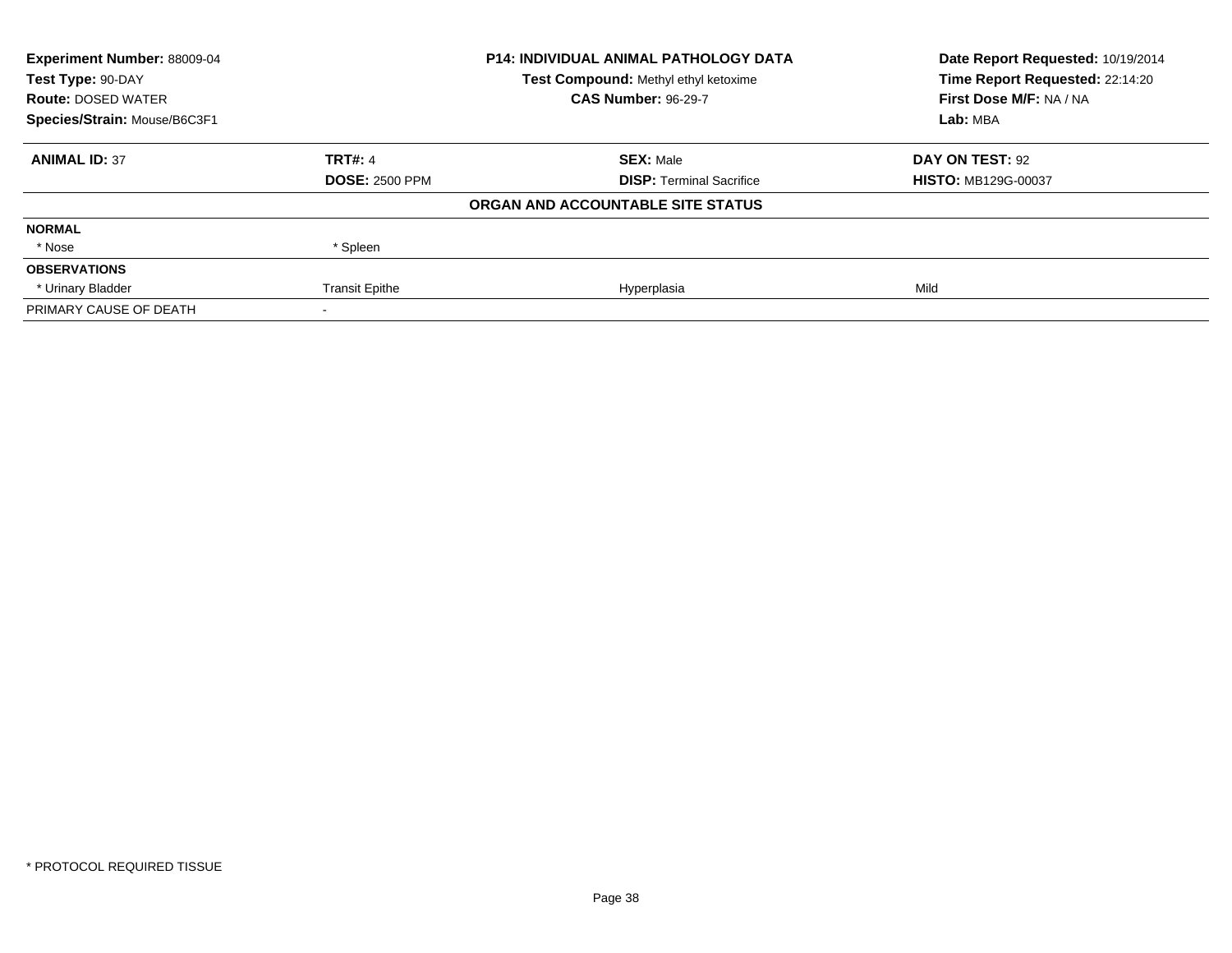| Experiment Number: 88009-04<br>Test Type: 90-DAY |                       | <b>P14: INDIVIDUAL ANIMAL PATHOLOGY DATA</b><br>Test Compound: Methyl ethyl ketoxime | Date Report Requested: 10/19/2014<br>Time Report Requested: 22:14:20 |
|--------------------------------------------------|-----------------------|--------------------------------------------------------------------------------------|----------------------------------------------------------------------|
| <b>Route: DOSED WATER</b>                        |                       | <b>CAS Number: 96-29-7</b>                                                           | First Dose M/F: NA / NA                                              |
| Species/Strain: Mouse/B6C3F1                     |                       |                                                                                      | Lab: MBA                                                             |
| <b>ANIMAL ID: 38</b>                             | <b>TRT#: 4</b>        | <b>SEX: Male</b>                                                                     | DAY ON TEST: 92                                                      |
|                                                  | <b>DOSE: 2500 PPM</b> | <b>DISP: Terminal Sacrifice</b>                                                      | <b>HISTO: MB129G-00038</b>                                           |
|                                                  |                       | ORGAN AND ACCOUNTABLE SITE STATUS                                                    |                                                                      |
| <b>NORMAL</b>                                    |                       |                                                                                      |                                                                      |
| * Nose                                           | * Spleen              |                                                                                      |                                                                      |
| <b>OBSERVATIONS</b>                              |                       |                                                                                      |                                                                      |
| * Urinary Bladder                                | <b>Transit Epithe</b> | Hyperplasia                                                                          | Minimal                                                              |
|                                                  |                       | <b>Infiltration Cellular</b>                                                         | Lymphocyte, Minimal                                                  |
| PRIMARY CAUSE OF DEATH                           |                       |                                                                                      |                                                                      |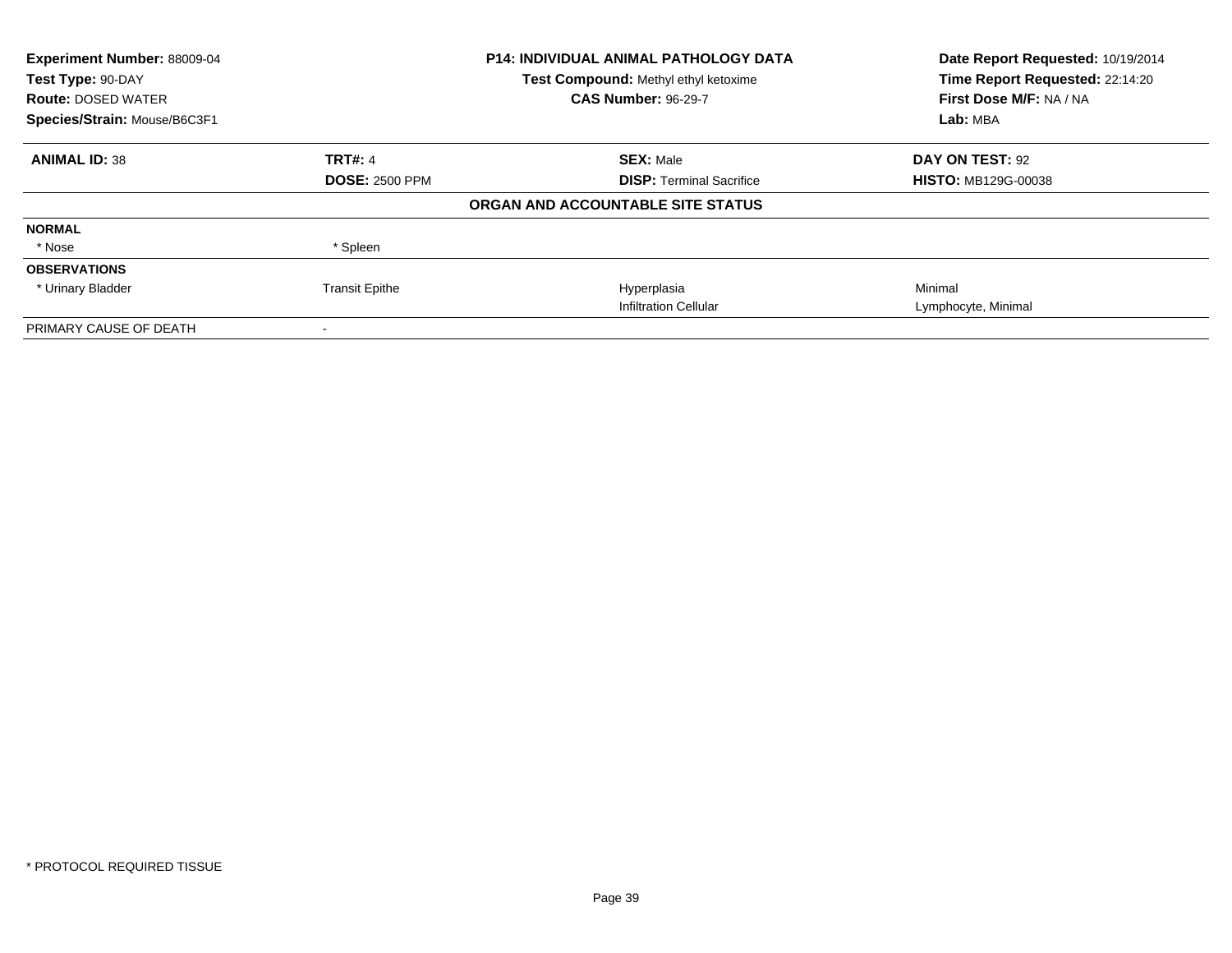| Experiment Number: 88009-04<br>Test Type: 90-DAY<br><b>Route: DOSED WATER</b><br>Species/Strain: Mouse/B6C3F1 |                       | <b>P14: INDIVIDUAL ANIMAL PATHOLOGY DATA</b><br>Test Compound: Methyl ethyl ketoxime<br><b>CAS Number: 96-29-7</b> | Date Report Requested: 10/19/2014<br>Time Report Requested: 22:14:20<br>First Dose M/F: NA / NA<br>Lab: MBA |
|---------------------------------------------------------------------------------------------------------------|-----------------------|--------------------------------------------------------------------------------------------------------------------|-------------------------------------------------------------------------------------------------------------|
| <b>ANIMAL ID: 39</b>                                                                                          | <b>TRT#: 4</b>        | <b>SEX: Male</b>                                                                                                   | DAY ON TEST: 92                                                                                             |
|                                                                                                               | <b>DOSE: 2500 PPM</b> | <b>DISP:</b> Terminal Sacrifice                                                                                    | <b>HISTO: MB129G-00039</b>                                                                                  |
|                                                                                                               |                       | ORGAN AND ACCOUNTABLE SITE STATUS                                                                                  |                                                                                                             |
| <b>NORMAL</b>                                                                                                 |                       |                                                                                                                    |                                                                                                             |
| * Nose                                                                                                        | * Spleen              |                                                                                                                    |                                                                                                             |
| <b>OBSERVATIONS</b>                                                                                           |                       |                                                                                                                    |                                                                                                             |
| * Urinary Bladder                                                                                             | <b>Transit Epithe</b> | Hyperplasia                                                                                                        | Minimal                                                                                                     |
|                                                                                                               |                       | <b>Infiltration Cellular</b>                                                                                       | Lymphocyte, Minimal                                                                                         |
|                                                                                                               |                       | Pigmentation                                                                                                       | Mild                                                                                                        |
| PRIMARY CAUSE OF DEATH                                                                                        |                       |                                                                                                                    |                                                                                                             |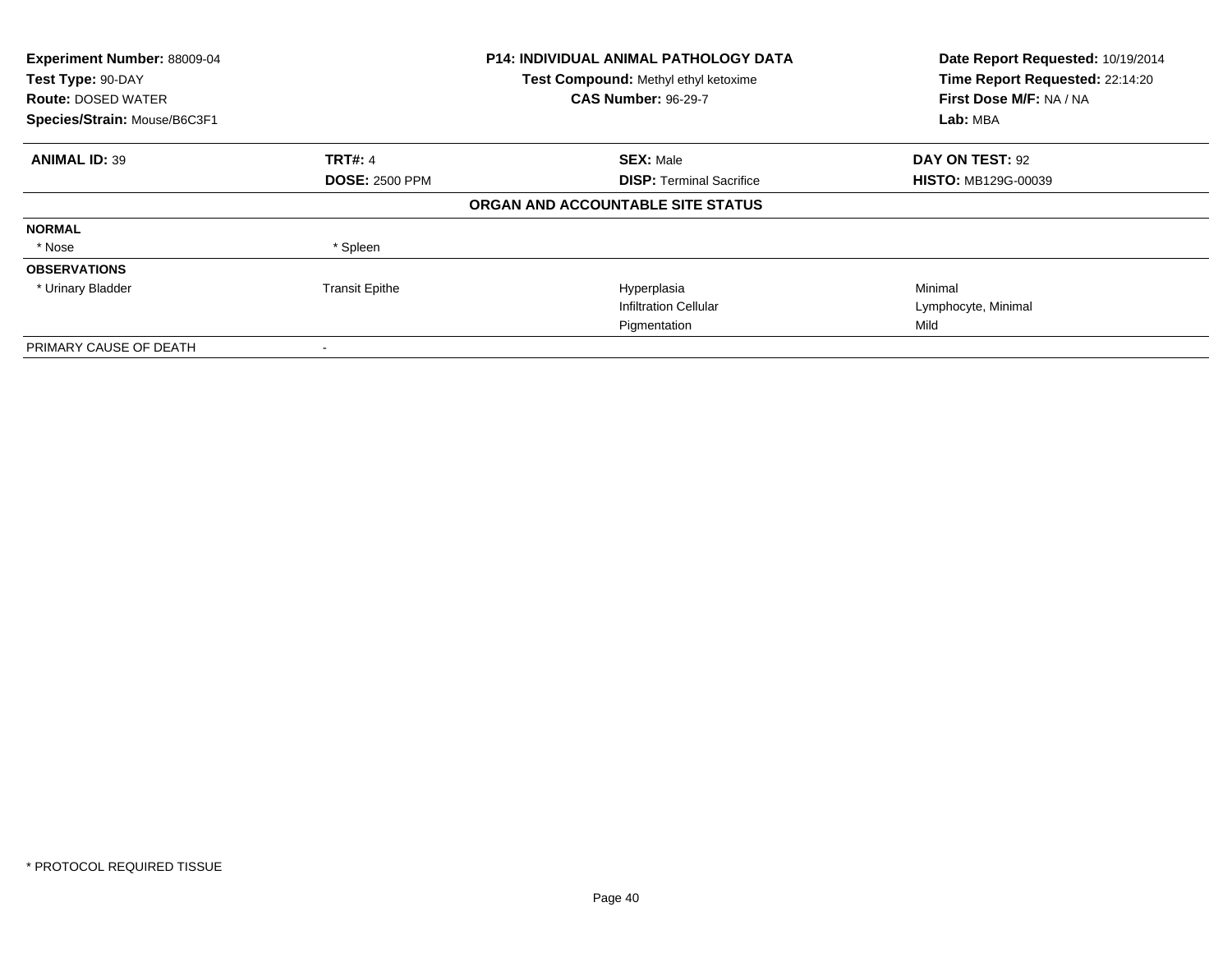| Experiment Number: 88009-04<br>Test Type: 90-DAY<br><b>Route: DOSED WATER</b><br>Species/Strain: Mouse/B6C3F1 |                       | <b>P14: INDIVIDUAL ANIMAL PATHOLOGY DATA</b><br>Test Compound: Methyl ethyl ketoxime<br><b>CAS Number: 96-29-7</b> | Date Report Requested: 10/19/2014<br>Time Report Requested: 22:14:20<br>First Dose M/F: NA / NA<br>Lab: MBA |
|---------------------------------------------------------------------------------------------------------------|-----------------------|--------------------------------------------------------------------------------------------------------------------|-------------------------------------------------------------------------------------------------------------|
| <b>ANIMAL ID: 40</b>                                                                                          | <b>TRT#: 4</b>        | <b>SEX: Male</b>                                                                                                   | DAY ON TEST: 92                                                                                             |
|                                                                                                               | <b>DOSE: 2500 PPM</b> | <b>DISP:</b> Terminal Sacrifice                                                                                    | <b>HISTO: MB129G-00040</b>                                                                                  |
|                                                                                                               |                       | ORGAN AND ACCOUNTABLE SITE STATUS                                                                                  |                                                                                                             |
| <b>NORMAL</b>                                                                                                 |                       |                                                                                                                    |                                                                                                             |
| <b>Bone Marrow</b>                                                                                            | Kidney                | Liver                                                                                                              | * Nose                                                                                                      |
| * Spleen                                                                                                      |                       |                                                                                                                    |                                                                                                             |
| <b>OBSERVATIONS</b>                                                                                           |                       |                                                                                                                    |                                                                                                             |
| * Urinary Bladder                                                                                             | <b>Transit Epithe</b> | Hyperplasia                                                                                                        | Minimal                                                                                                     |
|                                                                                                               |                       | <b>Infiltration Cellular</b>                                                                                       | Lymphocyte, Minimal                                                                                         |
| PRIMARY CAUSE OF DEATH                                                                                        |                       |                                                                                                                    |                                                                                                             |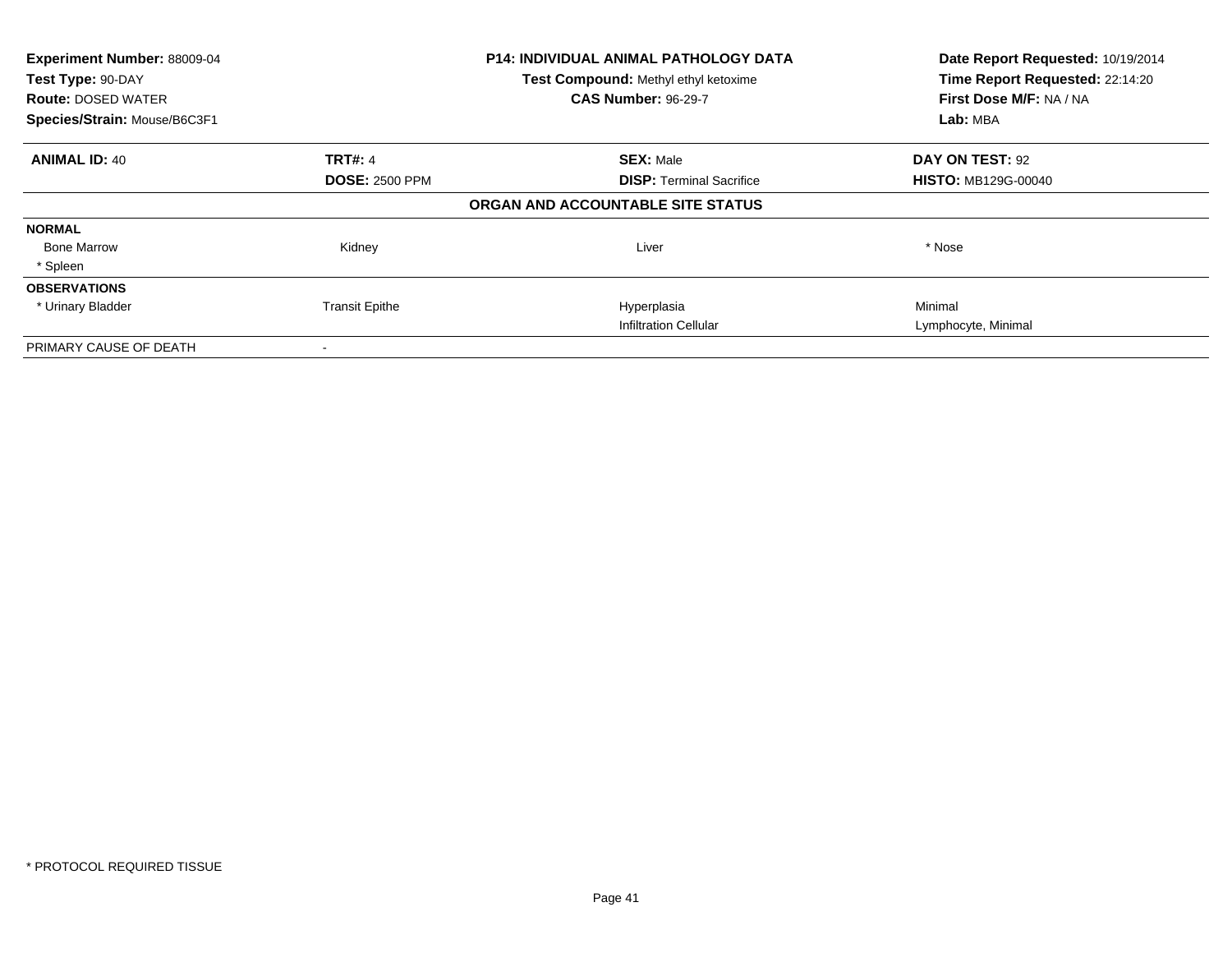| Experiment Number: 88009-04<br>Test Type: 90-DAY<br><b>Route: DOSED WATER</b><br>Species/Strain: Mouse/B6C3F1 |                       | P14: INDIVIDUAL ANIMAL PATHOLOGY DATA<br>Test Compound: Methyl ethyl ketoxime<br><b>CAS Number: 96-29-7</b> | Date Report Requested: 10/19/2014<br>Time Report Requested: 22:14:20<br>First Dose M/F: NA / NA<br>Lab: MBA |
|---------------------------------------------------------------------------------------------------------------|-----------------------|-------------------------------------------------------------------------------------------------------------|-------------------------------------------------------------------------------------------------------------|
|                                                                                                               |                       |                                                                                                             |                                                                                                             |
| <b>ANIMAL ID: 41</b>                                                                                          | <b>TRT#:</b> 5        | <b>SEX: Male</b>                                                                                            | DAY ON TEST: 92                                                                                             |
|                                                                                                               | <b>DOSE: 5000 PPM</b> | <b>DISP: Terminal Sacrifice</b>                                                                             | <b>HISTO: MB129G-00041</b>                                                                                  |
|                                                                                                               |                       | ORGAN AND ACCOUNTABLE SITE STATUS                                                                           |                                                                                                             |
| <b>NORMAL</b>                                                                                                 |                       |                                                                                                             |                                                                                                             |
| * Bone Marrow                                                                                                 | * Kidney              | * Liver                                                                                                     |                                                                                                             |
| <b>OBSERVATIONS</b>                                                                                           |                       |                                                                                                             |                                                                                                             |
| * Nose                                                                                                        | Olfactory Epi         | Degeneration                                                                                                | Minimal                                                                                                     |
| * Spleen                                                                                                      |                       | Hyperplasia                                                                                                 | Erythrocyte, Mild                                                                                           |
|                                                                                                               |                       | Pigmentation                                                                                                | Mild                                                                                                        |
| * Urinary Bladder                                                                                             | <b>Transit Epithe</b> | Hyperplasia                                                                                                 | Minimal                                                                                                     |
| PRIMARY CAUSE OF DEATH                                                                                        |                       |                                                                                                             |                                                                                                             |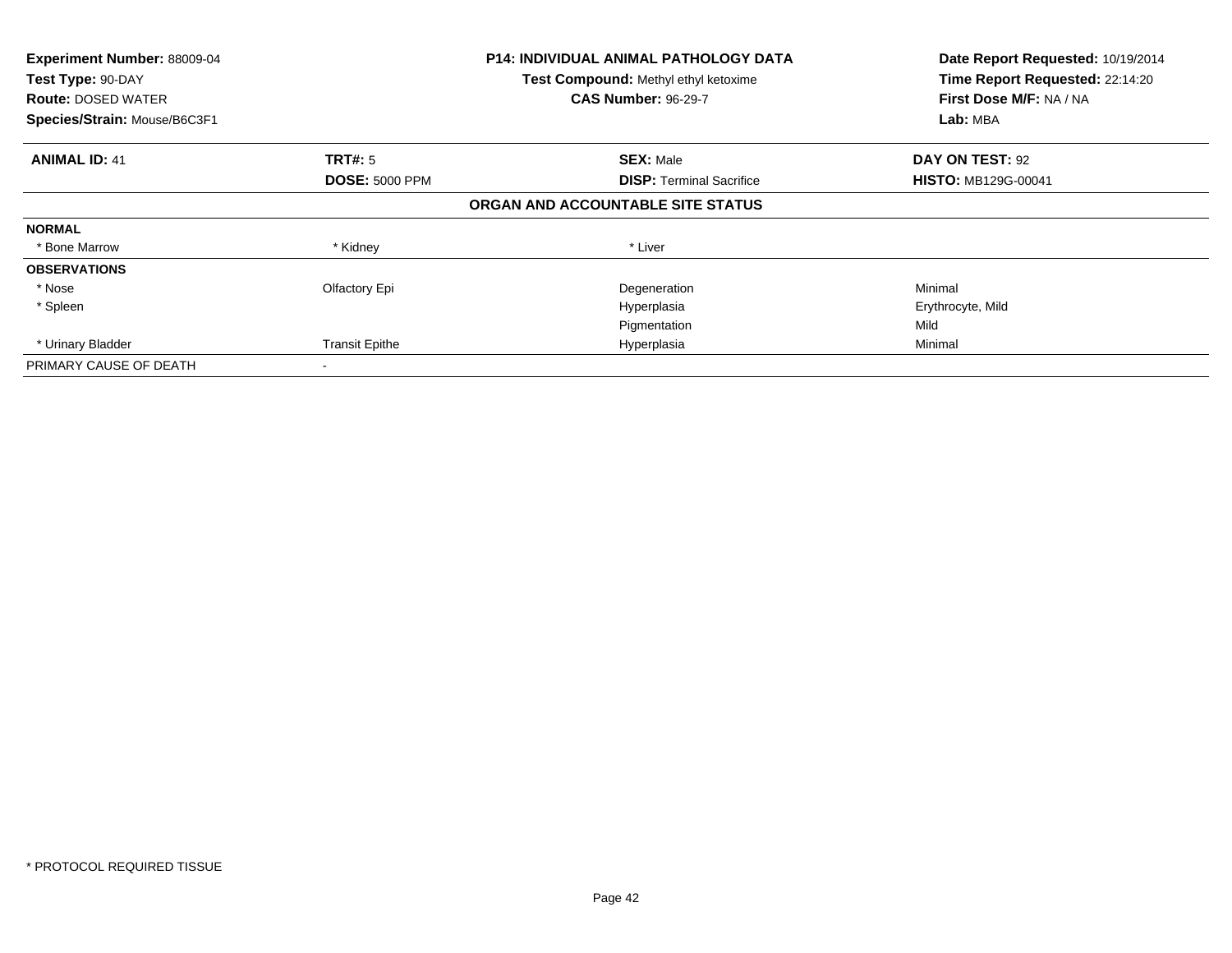| Experiment Number: 88009-04<br>Test Type: 90-DAY<br><b>Route: DOSED WATER</b><br>Species/Strain: Mouse/B6C3F1 |                       | P14: INDIVIDUAL ANIMAL PATHOLOGY DATA<br>Test Compound: Methyl ethyl ketoxime<br><b>CAS Number: 96-29-7</b> | Date Report Requested: 10/19/2014<br>Time Report Requested: 22:14:20<br>First Dose M/F: NA / NA<br>Lab: MBA |
|---------------------------------------------------------------------------------------------------------------|-----------------------|-------------------------------------------------------------------------------------------------------------|-------------------------------------------------------------------------------------------------------------|
| <b>ANIMAL ID: 42</b>                                                                                          | TRT#: 5               | <b>SEX: Male</b>                                                                                            | DAY ON TEST: 92                                                                                             |
|                                                                                                               | <b>DOSE: 5000 PPM</b> | <b>DISP: Terminal Sacrifice</b>                                                                             | <b>HISTO: MB129G-00042</b>                                                                                  |
|                                                                                                               |                       | ORGAN AND ACCOUNTABLE SITE STATUS                                                                           |                                                                                                             |
| <b>NORMAL</b>                                                                                                 |                       |                                                                                                             |                                                                                                             |
| * Bone Marrow                                                                                                 | * Kidney              | * Liver                                                                                                     | * Urinary Bladder                                                                                           |
| <b>OBSERVATIONS</b>                                                                                           |                       |                                                                                                             |                                                                                                             |
| * Nose                                                                                                        | Olfactory Epi         | Degeneration                                                                                                | Minimal                                                                                                     |
| * Spleen                                                                                                      |                       | Hyperplasia                                                                                                 | Erythrocyte, Minimal                                                                                        |
|                                                                                                               |                       | Pigmentation                                                                                                | Minimal                                                                                                     |
| PRIMARY CAUSE OF DEATH                                                                                        |                       |                                                                                                             |                                                                                                             |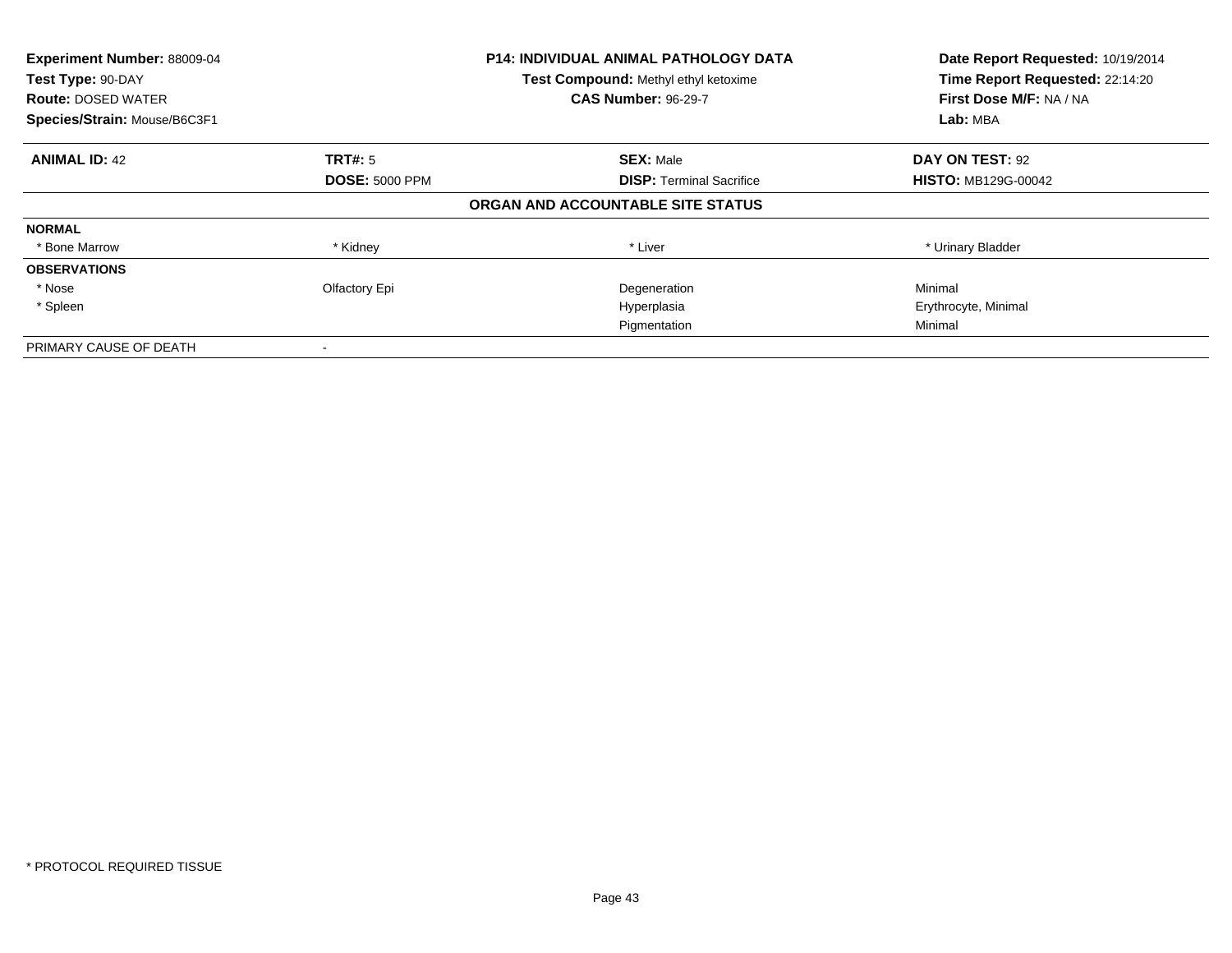| Experiment Number: 88009-04<br>Test Type: 90-DAY<br><b>Route: DOSED WATER</b><br>Species/Strain: Mouse/B6C3F1 |                       | <b>P14: INDIVIDUAL ANIMAL PATHOLOGY DATA</b><br>Test Compound: Methyl ethyl ketoxime<br><b>CAS Number: 96-29-7</b> | Date Report Requested: 10/19/2014<br>Time Report Requested: 22:14:20<br>First Dose M/F: NA / NA<br>Lab: MBA |
|---------------------------------------------------------------------------------------------------------------|-----------------------|--------------------------------------------------------------------------------------------------------------------|-------------------------------------------------------------------------------------------------------------|
| <b>ANIMAL ID: 43</b>                                                                                          | <b>TRT#: 5</b>        | <b>SEX: Male</b>                                                                                                   | DAY ON TEST: 92                                                                                             |
|                                                                                                               | <b>DOSE: 5000 PPM</b> | <b>DISP:</b> Terminal Sacrifice                                                                                    | <b>HISTO: MB129G-00043</b>                                                                                  |
|                                                                                                               |                       | ORGAN AND ACCOUNTABLE SITE STATUS                                                                                  |                                                                                                             |
| <b>NORMAL</b>                                                                                                 |                       |                                                                                                                    |                                                                                                             |
| * Bone Marrow                                                                                                 | * Kidney              | * Liver                                                                                                            |                                                                                                             |
| <b>OBSERVATIONS</b>                                                                                           |                       |                                                                                                                    |                                                                                                             |
| * Nose                                                                                                        | Olfactory Epi         | Degeneration                                                                                                       | Minimal                                                                                                     |
| * Spleen                                                                                                      |                       | Hyperplasia                                                                                                        | Erythrocyte, Mild                                                                                           |
| * Urinary Bladder                                                                                             | <b>Transit Epithe</b> | Hyperplasia                                                                                                        | Minimal                                                                                                     |
|                                                                                                               |                       | <b>Infiltration Cellular</b>                                                                                       | Lymphocyte, Minimal                                                                                         |
| PRIMARY CAUSE OF DEATH                                                                                        |                       |                                                                                                                    |                                                                                                             |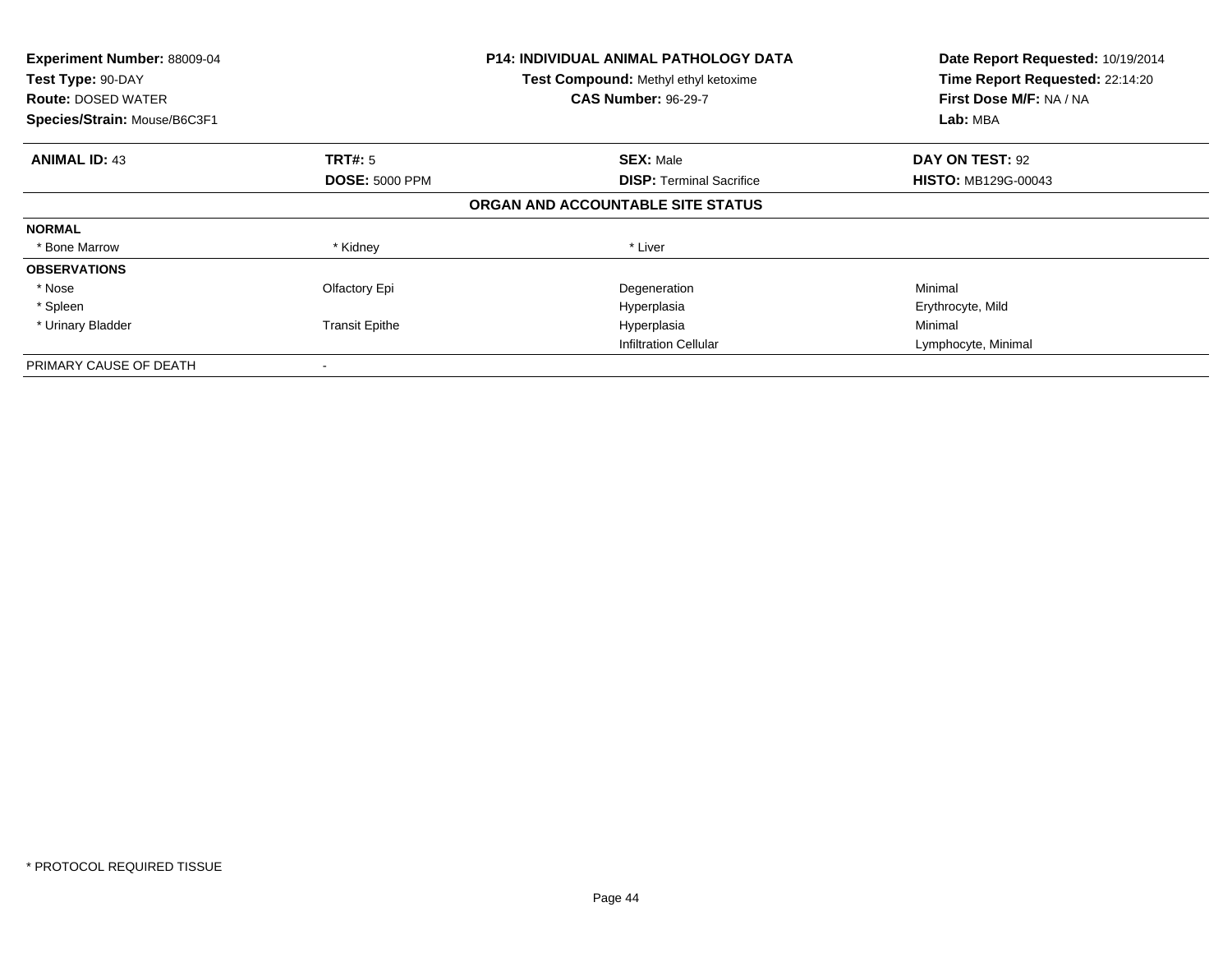| <b>Experiment Number: 88009-04</b><br>Test Type: 90-DAY |                       | <b>P14: INDIVIDUAL ANIMAL PATHOLOGY DATA</b><br>Test Compound: Methyl ethyl ketoxime | Date Report Requested: 10/19/2014<br>Time Report Requested: 22:14:20 |
|---------------------------------------------------------|-----------------------|--------------------------------------------------------------------------------------|----------------------------------------------------------------------|
| <b>Route: DOSED WATER</b>                               |                       | <b>CAS Number: 96-29-7</b>                                                           | First Dose M/F: NA / NA                                              |
| Species/Strain: Mouse/B6C3F1                            |                       |                                                                                      | Lab: MBA                                                             |
| <b>ANIMAL ID: 44</b>                                    | TRT#: 5               | <b>SEX: Male</b>                                                                     | DAY ON TEST: 92                                                      |
|                                                         | <b>DOSE: 5000 PPM</b> | <b>DISP:</b> Terminal Sacrifice                                                      | <b>HISTO: MB129G-00044</b>                                           |
|                                                         |                       | ORGAN AND ACCOUNTABLE SITE STATUS                                                    |                                                                      |
| <b>NORMAL</b>                                           |                       |                                                                                      |                                                                      |
| * Bone Marrow                                           | * Kidney              | * Liver                                                                              |                                                                      |
| <b>OBSERVATIONS</b>                                     |                       |                                                                                      |                                                                      |
| Lung                                                    |                       | Hemorrhage                                                                           | Mild                                                                 |
| [Hemorrhage TGLS = $1,2-6$ ]                            |                       |                                                                                      |                                                                      |
| * Nose                                                  | Olfactory Epi         | Degeneration                                                                         | Mild                                                                 |
| * Spleen                                                |                       | Hyperplasia                                                                          | Erythrocyte, Mild                                                    |
|                                                         |                       | Pigmentation                                                                         | Mild                                                                 |
| * Urinary Bladder                                       | <b>Transit Epithe</b> | Hyperplasia                                                                          | Minimal                                                              |
|                                                         |                       | <b>Infiltration Cellular</b>                                                         | Lymphocyte, Mild                                                     |
| PRIMARY CAUSE OF DEATH                                  |                       |                                                                                      |                                                                      |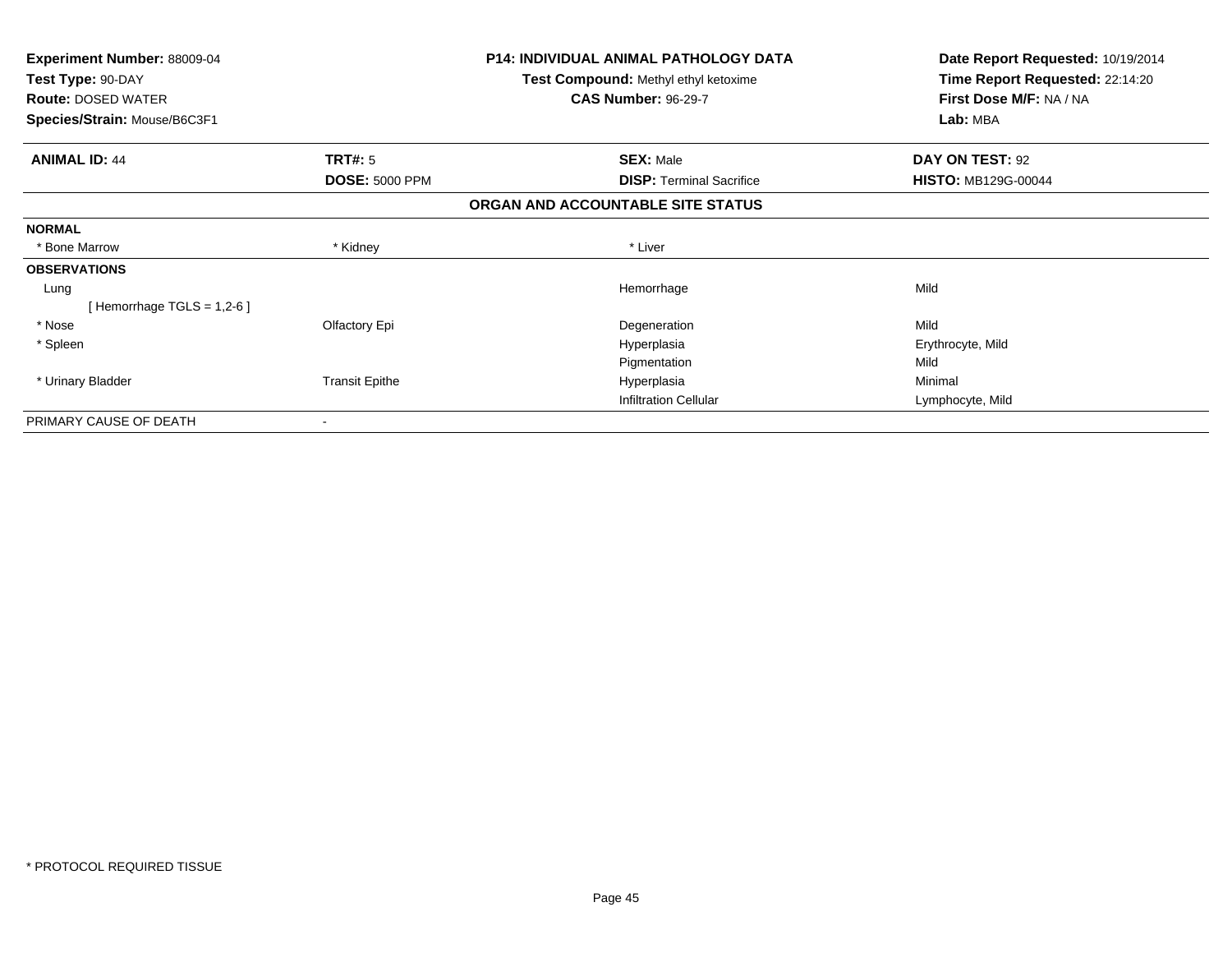| Experiment Number: 88009-04<br>Test Type: 90-DAY<br><b>Route: DOSED WATER</b><br>Species/Strain: Mouse/B6C3F1 |                       | P14: INDIVIDUAL ANIMAL PATHOLOGY DATA<br>Test Compound: Methyl ethyl ketoxime<br><b>CAS Number: 96-29-7</b> | Date Report Requested: 10/19/2014<br>Time Report Requested: 22:14:20<br>First Dose M/F: NA / NA<br>Lab: MBA |
|---------------------------------------------------------------------------------------------------------------|-----------------------|-------------------------------------------------------------------------------------------------------------|-------------------------------------------------------------------------------------------------------------|
| <b>ANIMAL ID: 45</b>                                                                                          | TRT#: 5               | <b>SEX: Male</b>                                                                                            | DAY ON TEST: 92                                                                                             |
|                                                                                                               | <b>DOSE: 5000 PPM</b> | <b>DISP:</b> Terminal Sacrifice                                                                             | <b>HISTO: MB129G-00045</b>                                                                                  |
|                                                                                                               |                       | ORGAN AND ACCOUNTABLE SITE STATUS                                                                           |                                                                                                             |
| <b>NORMAL</b>                                                                                                 |                       |                                                                                                             |                                                                                                             |
| * Bone Marrow                                                                                                 | * Kidney              | * Liver                                                                                                     |                                                                                                             |
| <b>OBSERVATIONS</b>                                                                                           |                       |                                                                                                             |                                                                                                             |
| * Nose                                                                                                        | Olfactory Epi         | Degeneration                                                                                                | Minimal                                                                                                     |
| * Spleen                                                                                                      |                       | Hyperplasia                                                                                                 | Erythrocyte, Minimal                                                                                        |
| * Urinary Bladder                                                                                             | <b>Transit Epithe</b> | Hyperplasia                                                                                                 | Minimal                                                                                                     |
| PRIMARY CAUSE OF DEATH                                                                                        |                       |                                                                                                             |                                                                                                             |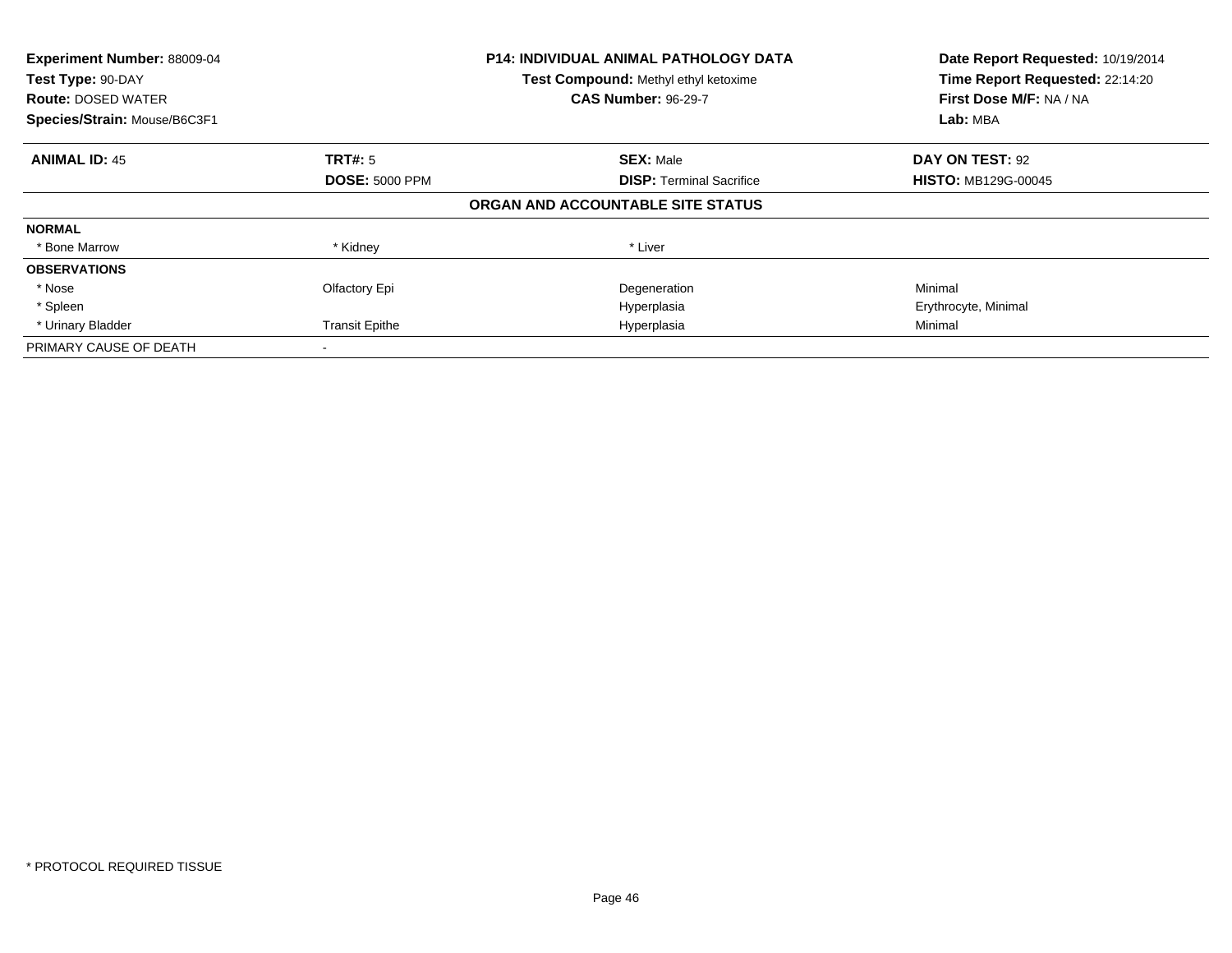| Experiment Number: 88009-04<br>Test Type: 90-DAY |                       | <b>P14: INDIVIDUAL ANIMAL PATHOLOGY DATA</b><br>Test Compound: Methyl ethyl ketoxime | Date Report Requested: 10/19/2014<br>Time Report Requested: 22:14:20 |
|--------------------------------------------------|-----------------------|--------------------------------------------------------------------------------------|----------------------------------------------------------------------|
| <b>Route: DOSED WATER</b>                        |                       | <b>CAS Number: 96-29-7</b>                                                           | First Dose M/F: NA / NA                                              |
| Species/Strain: Mouse/B6C3F1                     |                       |                                                                                      | Lab: MBA                                                             |
| <b>ANIMAL ID: 46</b>                             | <b>TRT#: 5</b>        | <b>SEX: Male</b>                                                                     | DAY ON TEST: 92                                                      |
|                                                  | <b>DOSE: 5000 PPM</b> | <b>DISP:</b> Terminal Sacrifice                                                      | <b>HISTO: MB129G-00046</b>                                           |
|                                                  |                       | ORGAN AND ACCOUNTABLE SITE STATUS                                                    |                                                                      |
| <b>NORMAL</b>                                    |                       |                                                                                      |                                                                      |
| * Bone Marrow                                    | * Kidney              | * Liver                                                                              | * Nose                                                               |
| * Urinary Bladder                                |                       |                                                                                      |                                                                      |
| <b>OBSERVATIONS</b>                              |                       |                                                                                      |                                                                      |
| * Spleen                                         |                       | Hyperplasia                                                                          | Erythrocyte, Minimal                                                 |
| PRIMARY CAUSE OF DEATH                           |                       |                                                                                      |                                                                      |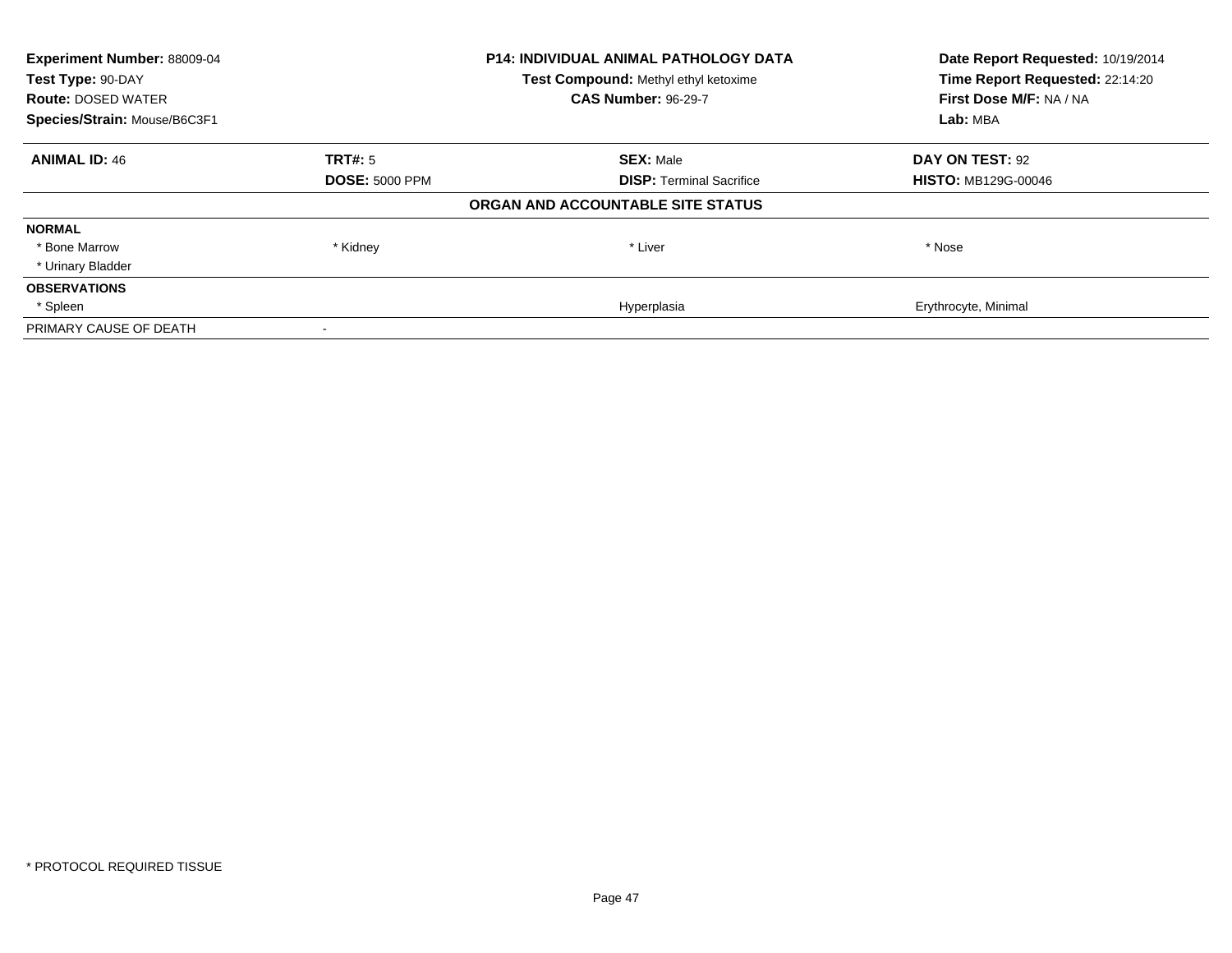| Experiment Number: 88009-04<br>Test Type: 90-DAY<br><b>Route: DOSED WATER</b><br>Species/Strain: Mouse/B6C3F1 |                       | <b>P14: INDIVIDUAL ANIMAL PATHOLOGY DATA</b><br>Test Compound: Methyl ethyl ketoxime<br><b>CAS Number: 96-29-7</b> | Date Report Requested: 10/19/2014<br>Time Report Requested: 22:14:20<br>First Dose M/F: NA / NA<br>Lab: MBA |
|---------------------------------------------------------------------------------------------------------------|-----------------------|--------------------------------------------------------------------------------------------------------------------|-------------------------------------------------------------------------------------------------------------|
| <b>ANIMAL ID: 47</b>                                                                                          | TRT#: 5               | <b>SEX: Male</b>                                                                                                   | DAY ON TEST: 92                                                                                             |
|                                                                                                               | <b>DOSE: 5000 PPM</b> | <b>DISP:</b> Terminal Sacrifice                                                                                    | <b>HISTO: MB129G-00047</b>                                                                                  |
|                                                                                                               |                       | ORGAN AND ACCOUNTABLE SITE STATUS                                                                                  |                                                                                                             |
| <b>NORMAL</b>                                                                                                 |                       |                                                                                                                    |                                                                                                             |
| * Bone Marrow                                                                                                 | * Kidney              | * Liver                                                                                                            |                                                                                                             |
| <b>OBSERVATIONS</b>                                                                                           |                       |                                                                                                                    |                                                                                                             |
| * Nose                                                                                                        | Olfactory Epi         | Degeneration                                                                                                       | Minimal                                                                                                     |
| * Spleen                                                                                                      |                       | Hyperplasia                                                                                                        | Erythrocyte, Minimal                                                                                        |
| * Urinary Bladder                                                                                             | <b>Transit Epithe</b> | Hyperplasia                                                                                                        | Minimal                                                                                                     |
|                                                                                                               |                       | <b>Infiltration Cellular</b>                                                                                       | Lymphocyte, Mild                                                                                            |
| PRIMARY CAUSE OF DEATH                                                                                        |                       |                                                                                                                    |                                                                                                             |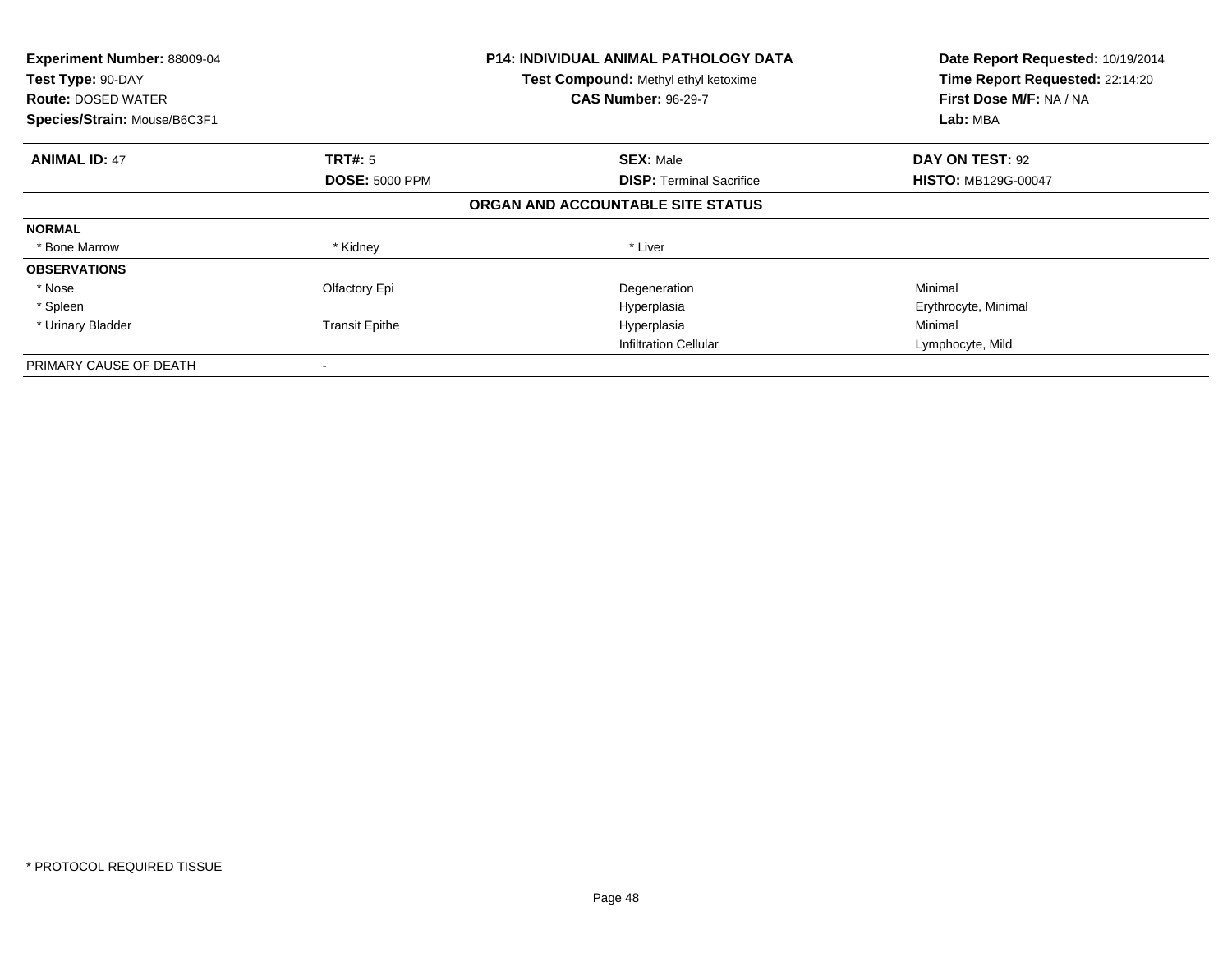| <b>Experiment Number: 88009-04</b><br>Test Type: 90-DAY<br><b>Route: DOSED WATER</b><br>Species/Strain: Mouse/B6C3F1 |                       | <b>P14: INDIVIDUAL ANIMAL PATHOLOGY DATA</b><br><b>Test Compound: Methyl ethyl ketoxime</b><br><b>CAS Number: 96-29-7</b> | Date Report Requested: 10/19/2014<br>Time Report Requested: 22:14:20<br>First Dose M/F: NA / NA<br>Lab: MBA |
|----------------------------------------------------------------------------------------------------------------------|-----------------------|---------------------------------------------------------------------------------------------------------------------------|-------------------------------------------------------------------------------------------------------------|
| <b>ANIMAL ID: 48</b>                                                                                                 | <b>TRT#: 5</b>        | <b>SEX: Male</b>                                                                                                          | DAY ON TEST: 92                                                                                             |
|                                                                                                                      | <b>DOSE: 5000 PPM</b> | <b>DISP:</b> Terminal Sacrifice                                                                                           | <b>HISTO: MB129G-00048</b>                                                                                  |
|                                                                                                                      |                       | ORGAN AND ACCOUNTABLE SITE STATUS                                                                                         |                                                                                                             |
| <b>NORMAL</b>                                                                                                        |                       |                                                                                                                           |                                                                                                             |
| * Bone Marrow                                                                                                        | * Kidney              | * Liver                                                                                                                   | * Nose                                                                                                      |
| <b>OBSERVATIONS</b>                                                                                                  |                       |                                                                                                                           |                                                                                                             |
| Pancreas<br>[Hypoplasia TGLS = $1-2$ ]                                                                               | <b>Acinar Cell</b>    | Hypoplasia                                                                                                                | Marked                                                                                                      |
| * Spleen<br>[Hyperplasia TGLS = $2-5$ ]                                                                              |                       | Hyperplasia                                                                                                               | Erythrocyte, Mild                                                                                           |
| * Urinary Bladder                                                                                                    | <b>Transit Epithe</b> | Hyperplasia                                                                                                               | Minimal                                                                                                     |
|                                                                                                                      |                       | <b>Infiltration Cellular</b>                                                                                              | Lymphocyte, Minimal                                                                                         |
| PRIMARY CAUSE OF DEATH                                                                                               |                       |                                                                                                                           |                                                                                                             |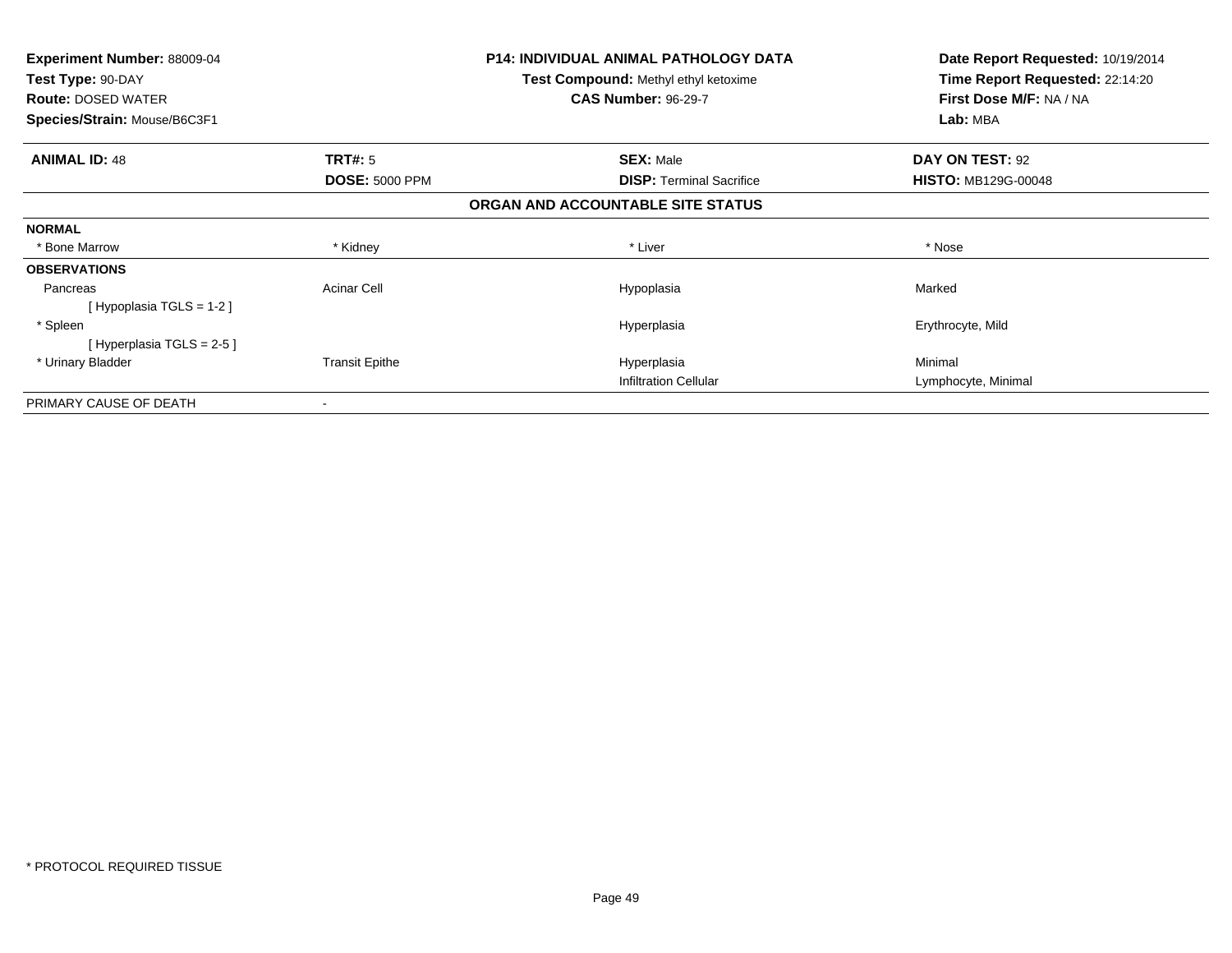| Experiment Number: 88009-04<br>Test Type: 90-DAY<br><b>Route: DOSED WATER</b><br>Species/Strain: Mouse/B6C3F1 |                       | <b>P14: INDIVIDUAL ANIMAL PATHOLOGY DATA</b><br>Test Compound: Methyl ethyl ketoxime<br><b>CAS Number: 96-29-7</b> | Date Report Requested: 10/19/2014<br>Time Report Requested: 22:14:20<br>First Dose M/F: NA / NA<br>Lab: MBA |
|---------------------------------------------------------------------------------------------------------------|-----------------------|--------------------------------------------------------------------------------------------------------------------|-------------------------------------------------------------------------------------------------------------|
| <b>ANIMAL ID: 49</b>                                                                                          | <b>TRT#: 5</b>        | <b>SEX: Male</b>                                                                                                   | DAY ON TEST: 92                                                                                             |
|                                                                                                               | <b>DOSE: 5000 PPM</b> | <b>DISP:</b> Terminal Sacrifice                                                                                    | <b>HISTO: MB129G-00049</b>                                                                                  |
|                                                                                                               |                       | ORGAN AND ACCOUNTABLE SITE STATUS                                                                                  |                                                                                                             |
| <b>NORMAL</b>                                                                                                 |                       |                                                                                                                    |                                                                                                             |
| * Bone Marrow                                                                                                 | * Kidney              | * Liver                                                                                                            |                                                                                                             |
| <b>OBSERVATIONS</b>                                                                                           |                       |                                                                                                                    |                                                                                                             |
| * Nose                                                                                                        | Olfactory Epi         | Degeneration                                                                                                       | Minimal                                                                                                     |
| * Spleen                                                                                                      |                       | Hyperplasia                                                                                                        | Erythrocyte, Mild                                                                                           |
| * Urinary Bladder                                                                                             | <b>Transit Epithe</b> | Hyperplasia                                                                                                        | Mild                                                                                                        |
|                                                                                                               |                       | <b>Infiltration Cellular</b>                                                                                       | Lymphocyte, Mild                                                                                            |
| PRIMARY CAUSE OF DEATH                                                                                        |                       |                                                                                                                    |                                                                                                             |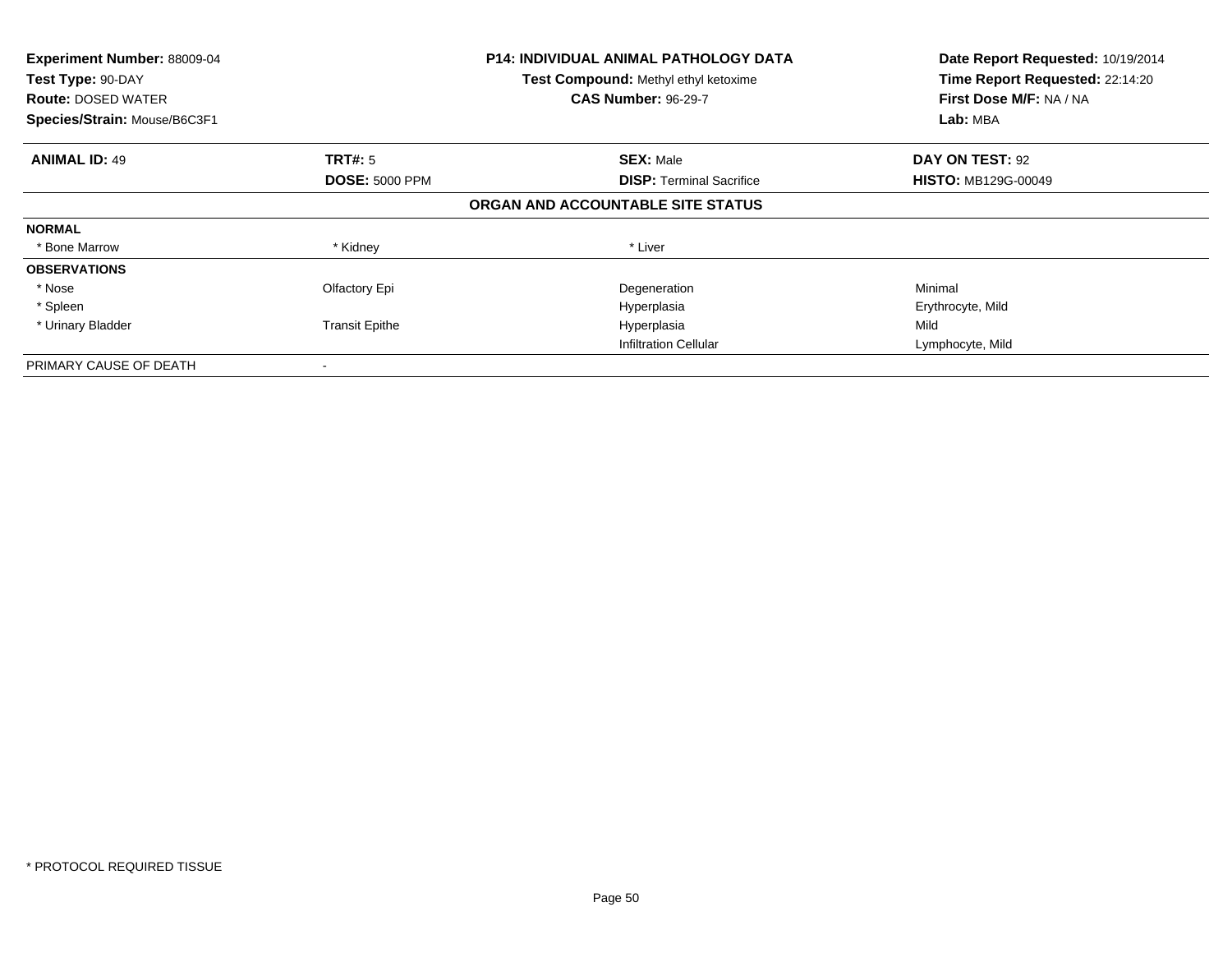| Experiment Number: 88009-04<br>Test Type: 90-DAY |                       | P14: INDIVIDUAL ANIMAL PATHOLOGY DATA<br>Test Compound: Methyl ethyl ketoxime | Date Report Requested: 10/19/2014<br>Time Report Requested: 22:14:20 |
|--------------------------------------------------|-----------------------|-------------------------------------------------------------------------------|----------------------------------------------------------------------|
| <b>Route: DOSED WATER</b>                        |                       | <b>CAS Number: 96-29-7</b>                                                    | First Dose M/F: NA / NA                                              |
| Species/Strain: Mouse/B6C3F1                     |                       |                                                                               | Lab: MBA                                                             |
| <b>ANIMAL ID: 50</b>                             | TRT#: 5               | <b>SEX: Male</b>                                                              | DAY ON TEST: 92                                                      |
|                                                  | <b>DOSE: 5000 PPM</b> | <b>DISP:</b> Terminal Sacrifice                                               | <b>HISTO: MB129G-00050</b>                                           |
|                                                  |                       | ORGAN AND ACCOUNTABLE SITE STATUS                                             |                                                                      |
| <b>NORMAL</b>                                    |                       |                                                                               |                                                                      |
| * Bone Marrow                                    | * Kidney              | * Liver                                                                       | * Nose                                                               |
| <b>OBSERVATIONS</b>                              |                       |                                                                               |                                                                      |
| * Spleen                                         |                       | Hyperplasia                                                                   | Erythrocyte, Minimal                                                 |
| * Urinary Bladder                                | <b>Transit Epithe</b> | Hyperplasia                                                                   | Mild                                                                 |
| PRIMARY CAUSE OF DEATH                           |                       |                                                                               |                                                                      |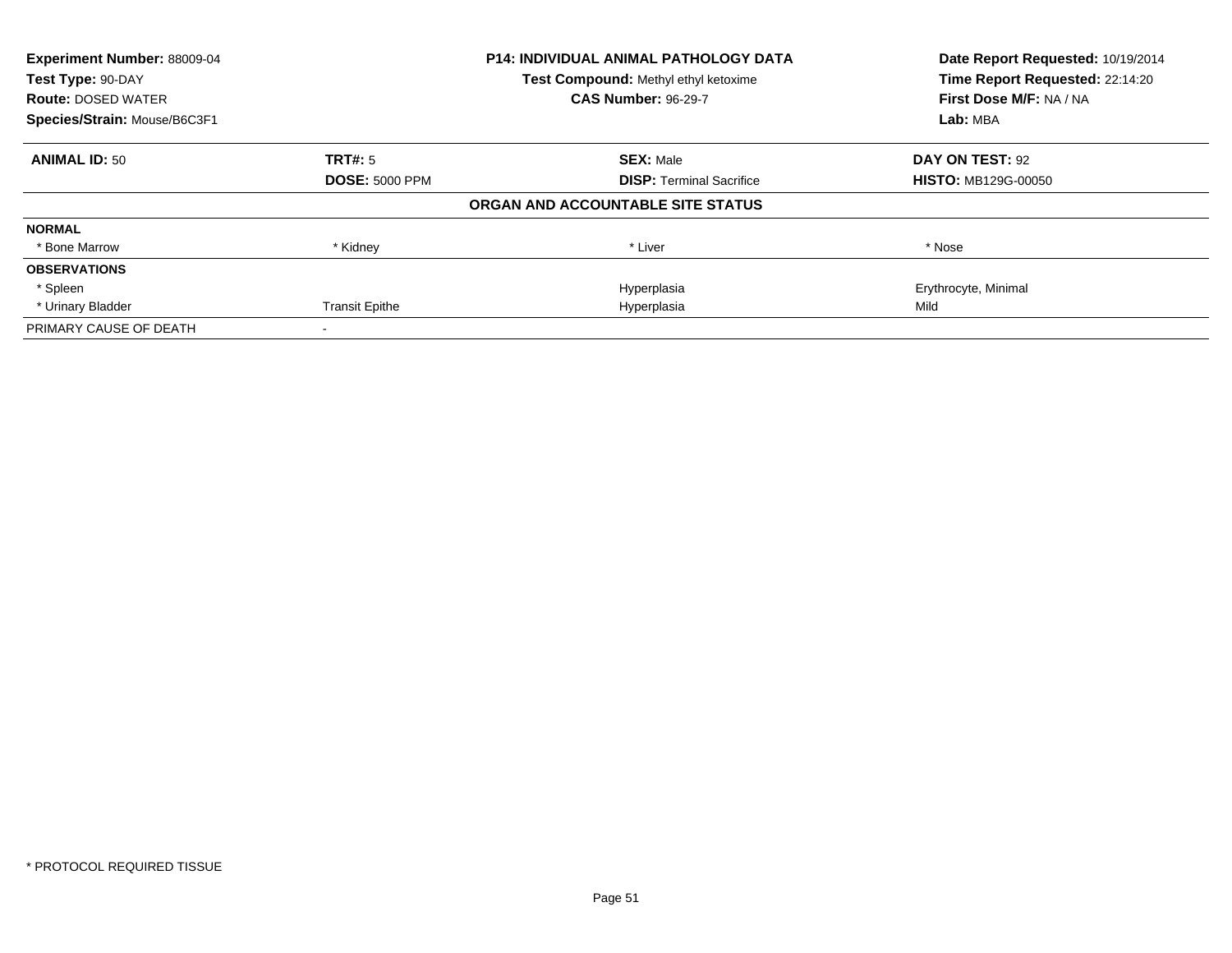| Experiment Number: 88009-04<br>Test Type: 90-DAY<br><b>Route: DOSED WATER</b><br>Species/Strain: Mouse/B6C3F1 |                                  | P14: INDIVIDUAL ANIMAL PATHOLOGY DATA<br>Test Compound: Methyl ethyl ketoxime<br><b>CAS Number: 96-29-7</b> | Date Report Requested: 10/19/2014<br>Time Report Requested: 22:14:20<br>First Dose M/F: NA / NA<br>Lab: MBA |  |
|---------------------------------------------------------------------------------------------------------------|----------------------------------|-------------------------------------------------------------------------------------------------------------|-------------------------------------------------------------------------------------------------------------|--|
| <b>ANIMAL ID: 51</b>                                                                                          | <b>TRT#: 6</b>                   | <b>SEX: Male</b>                                                                                            | DAY ON TEST: 92                                                                                             |  |
|                                                                                                               | <b>DOSE: 10000</b><br><b>PPM</b> | <b>DISP: Terminal Sacrifice</b>                                                                             | <b>HISTO: MB129G-00051</b>                                                                                  |  |
|                                                                                                               |                                  | ORGAN AND ACCOUNTABLE SITE STATUS                                                                           |                                                                                                             |  |
| <b>NORMAL</b>                                                                                                 |                                  |                                                                                                             |                                                                                                             |  |
| * Adrenal Cortex                                                                                              | * Adrenal Medulla                | * Blood Vessel                                                                                              | * Bone                                                                                                      |  |
| * Brain                                                                                                       | * Epididymis                     | * Esophagus                                                                                                 | * Gallbladder                                                                                               |  |
| * Heart                                                                                                       | * Intestine Large, Cecum         | * Intestine Large, Colon                                                                                    | * Intestine Large, Rectum                                                                                   |  |
| * Intestine Small, Duodenum                                                                                   | * Intestine Small, Ileum         | * Intestine Small, Jejunum                                                                                  | * Kidney                                                                                                    |  |
| * Lung                                                                                                        | * Lymph Node, Mandibular         | * Lymph Node, Mesenteric                                                                                    | * Pancreas                                                                                                  |  |
| * Parathyroid Gland                                                                                           | * Pituitary Gland                | * Preputial Gland                                                                                           | * Prostate                                                                                                  |  |
| * Salivary Glands                                                                                             | * Seminal Vesicle                | * Skin                                                                                                      | * Stomach, Forestomach                                                                                      |  |
| * Stomach, Glandular                                                                                          | * Testes                         | * Thymus                                                                                                    | * Thyroid Gland                                                                                             |  |
| * Trachea                                                                                                     |                                  |                                                                                                             |                                                                                                             |  |
| <b>MISSING</b>                                                                                                |                                  |                                                                                                             |                                                                                                             |  |
| * Mammary Gland                                                                                               |                                  |                                                                                                             |                                                                                                             |  |
| <b>OBSERVATIONS</b>                                                                                           |                                  |                                                                                                             |                                                                                                             |  |
| * Bone Marrow                                                                                                 |                                  | Pigmentation                                                                                                | Minimal                                                                                                     |  |
| * Liver                                                                                                       | Centrilobular                    | <b>Cytoplasmic Alteration</b>                                                                               | Mild                                                                                                        |  |
|                                                                                                               | Kupffer Cell                     | Pigmentation                                                                                                | Mild                                                                                                        |  |
| [ Pigmentation TGLS = 2-5 ]                                                                                   |                                  |                                                                                                             |                                                                                                             |  |
| * Nose                                                                                                        | Olfactory Epi                    | Degeneration                                                                                                | Mild                                                                                                        |  |
| * Spleen                                                                                                      |                                  | Hyperplasia                                                                                                 | Erythrocyte, Moderate                                                                                       |  |
|                                                                                                               |                                  | Pigmentation                                                                                                | Mild                                                                                                        |  |
| [Hyperplasia TGLS = 1-5]                                                                                      |                                  |                                                                                                             |                                                                                                             |  |
| * Urinary Bladder                                                                                             | <b>Transit Epithe</b>            | Hyperplasia                                                                                                 | Minimal                                                                                                     |  |
| PRIMARY CAUSE OF DEATH                                                                                        |                                  |                                                                                                             |                                                                                                             |  |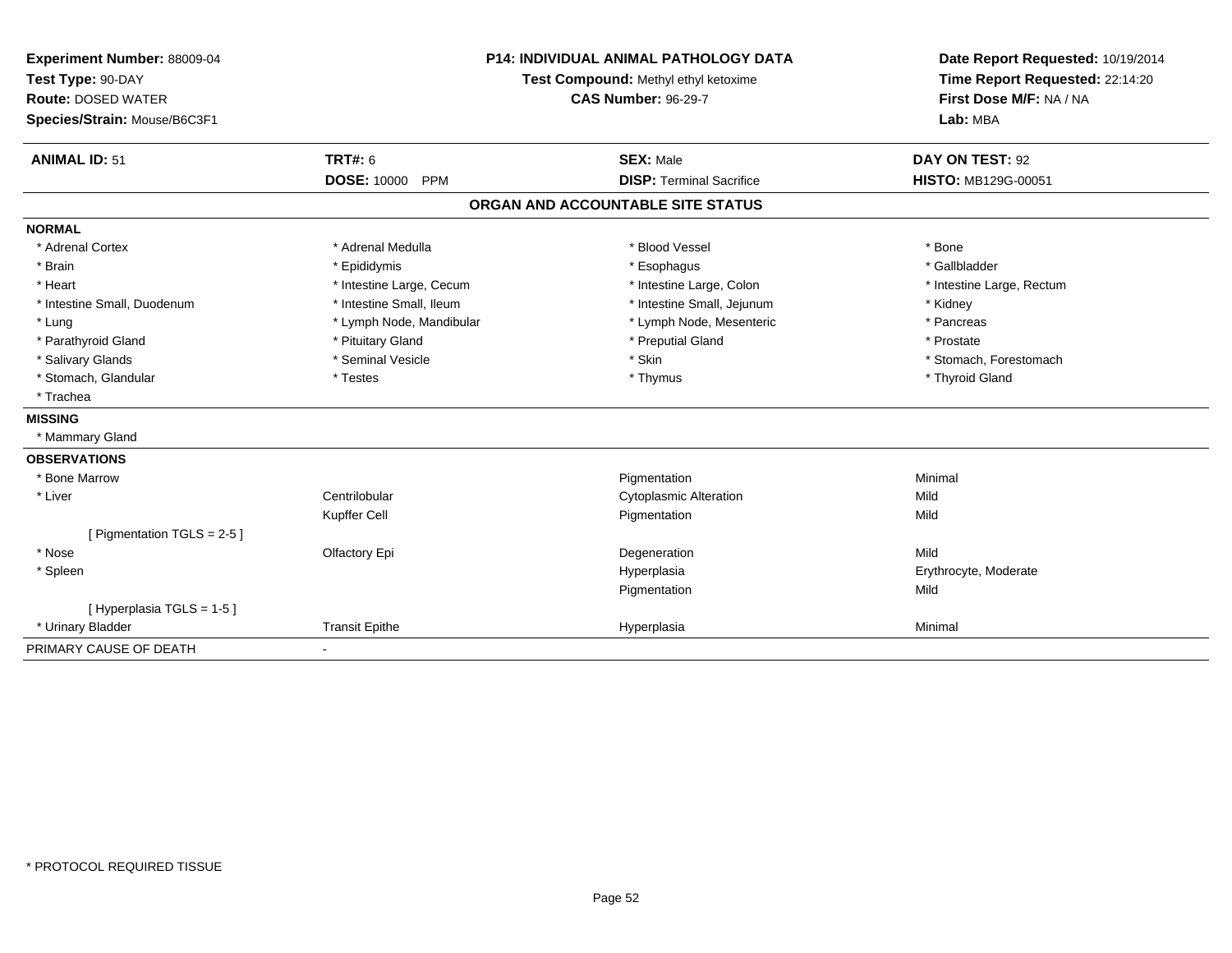| Experiment Number: 88009-04<br>Test Type: 90-DAY<br><b>Route: DOSED WATER</b><br>Species/Strain: Mouse/B6C3F1 |                            | P14: INDIVIDUAL ANIMAL PATHOLOGY DATA<br>Test Compound: Methyl ethyl ketoxime<br><b>CAS Number: 96-29-7</b> | Date Report Requested: 10/19/2014<br>Time Report Requested: 22:14:20<br>First Dose M/F: NA / NA<br>Lab: MBA |  |
|---------------------------------------------------------------------------------------------------------------|----------------------------|-------------------------------------------------------------------------------------------------------------|-------------------------------------------------------------------------------------------------------------|--|
| <b>ANIMAL ID: 52</b>                                                                                          | <b>TRT#: 6</b>             | <b>SEX: Male</b>                                                                                            | DAY ON TEST: 92                                                                                             |  |
|                                                                                                               | <b>DOSE: 10000 PPM</b>     | <b>DISP: Terminal Sacrifice</b>                                                                             | HISTO: MB129G-00052                                                                                         |  |
|                                                                                                               |                            | ORGAN AND ACCOUNTABLE SITE STATUS                                                                           |                                                                                                             |  |
| <b>NORMAL</b>                                                                                                 |                            |                                                                                                             |                                                                                                             |  |
| * Adrenal Medulla                                                                                             | * Blood Vessel             | * Bone                                                                                                      | * Brain                                                                                                     |  |
| * Epididymis                                                                                                  | * Esophagus                | * Gallbladder                                                                                               | * Heart                                                                                                     |  |
| * Intestine Large, Cecum                                                                                      | * Intestine Large, Colon   | * Intestine Large, Rectum                                                                                   | * Intestine Small, Duodenum                                                                                 |  |
| * Intestine Small, Ileum                                                                                      | * Intestine Small, Jejunum | * Lung                                                                                                      | * Lymph Node, Mandibular                                                                                    |  |
| * Lymph Node, Mesenteric                                                                                      | * Mammary Gland            | * Pancreas                                                                                                  | * Pituitary Gland                                                                                           |  |
| * Preputial Gland                                                                                             | * Prostate                 | * Salivary Glands                                                                                           | * Seminal Vesicle                                                                                           |  |
| * Skin                                                                                                        | * Stomach, Forestomach     | * Stomach, Glandular                                                                                        | * Testes                                                                                                    |  |
| * Thymus                                                                                                      | * Thyroid Gland            | * Trachea                                                                                                   |                                                                                                             |  |
| <b>MISSING</b>                                                                                                |                            |                                                                                                             |                                                                                                             |  |
| * Parathyroid Gland                                                                                           |                            |                                                                                                             |                                                                                                             |  |
| <b>OBSERVATIONS</b>                                                                                           |                            |                                                                                                             |                                                                                                             |  |
| * Adrenal Cortex                                                                                              | Subcapsular                | Hyperplasia                                                                                                 | Minimal                                                                                                     |  |
| * Bone Marrow                                                                                                 |                            | Pigmentation                                                                                                | Minimal                                                                                                     |  |
| * Kidney                                                                                                      | <b>Renal Tubule</b>        | Pigmentation                                                                                                | Minimal                                                                                                     |  |
| * Liver                                                                                                       | Centrilobular              | <b>Cytoplasmic Alteration</b>                                                                               | Mild                                                                                                        |  |
|                                                                                                               | Kupffer Cell               | Erythrophagocytosis                                                                                         | Minimal                                                                                                     |  |
|                                                                                                               | Kupffer Cell               | Pigmentation                                                                                                | Mild                                                                                                        |  |
| [ Pigmentation TGLS = 2-5 ]                                                                                   |                            |                                                                                                             |                                                                                                             |  |
| * Nose                                                                                                        | Olfactory Epi              | Degeneration                                                                                                | Mild                                                                                                        |  |
| * Spleen                                                                                                      |                            | Hyperplasia                                                                                                 | Erythrocyte, Moderate                                                                                       |  |
|                                                                                                               |                            | Pigmentation                                                                                                | Mild                                                                                                        |  |
| [Hyperplasia TGLS = 1-5]                                                                                      |                            |                                                                                                             |                                                                                                             |  |
| * Urinary Bladder                                                                                             | <b>Transit Epithe</b>      | Hyperplasia                                                                                                 | Minimal                                                                                                     |  |
|                                                                                                               |                            | <b>Infiltration Cellular</b>                                                                                | Lymphocyte, Mild                                                                                            |  |
|                                                                                                               |                            | Pigmentation                                                                                                | Mild                                                                                                        |  |
| PRIMARY CAUSE OF DEATH                                                                                        |                            |                                                                                                             |                                                                                                             |  |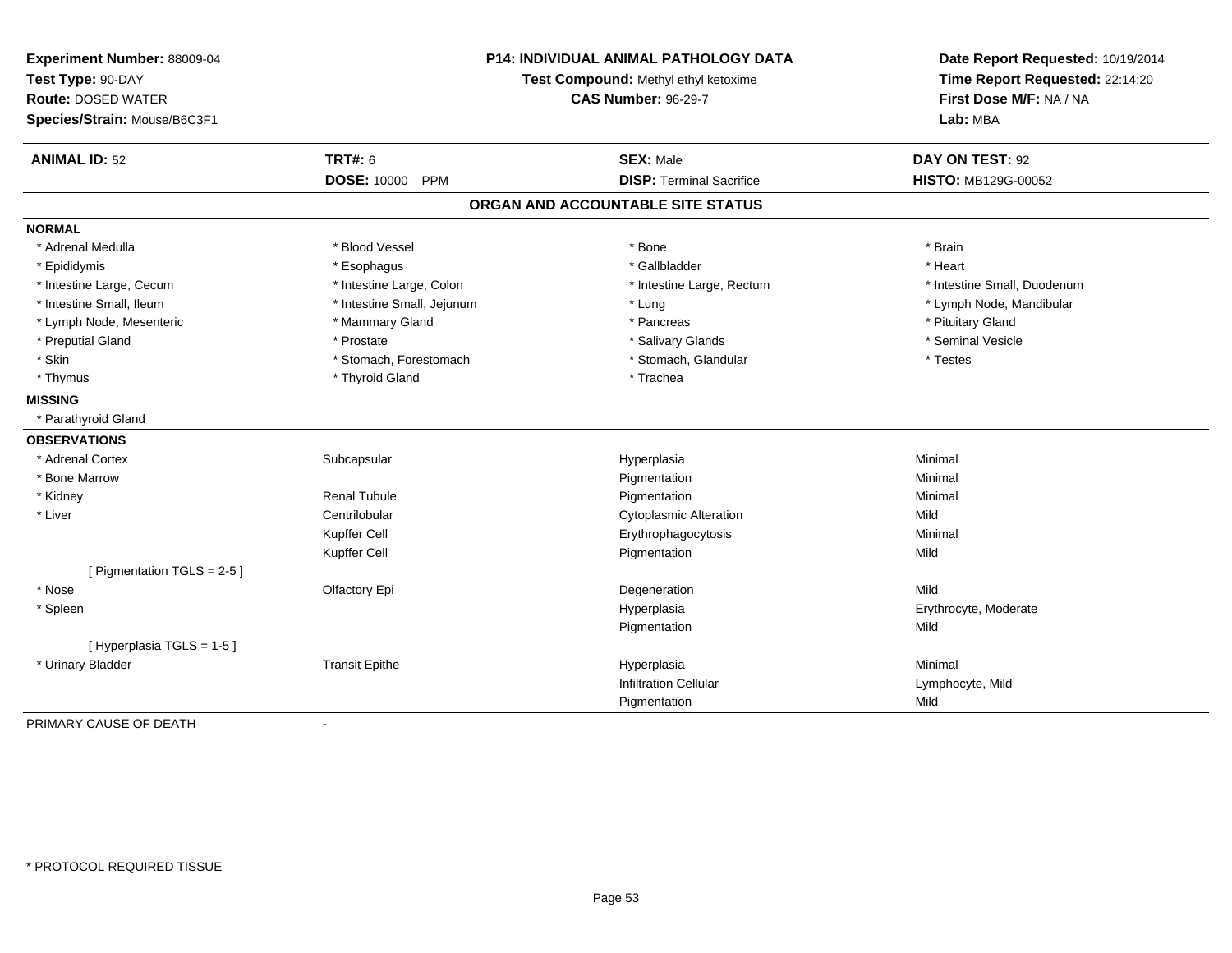| Experiment Number: 88009-04<br>Test Type: 90-DAY<br><b>Route: DOSED WATER</b><br>Species/Strain: Mouse/B6C3F1 |                                  | <b>P14: INDIVIDUAL ANIMAL PATHOLOGY DATA</b><br>Test Compound: Methyl ethyl ketoxime<br><b>CAS Number: 96-29-7</b> | Date Report Requested: 10/19/2014<br>Time Report Requested: 22:14:20<br>First Dose M/F: NA / NA<br>Lab: MBA |  |
|---------------------------------------------------------------------------------------------------------------|----------------------------------|--------------------------------------------------------------------------------------------------------------------|-------------------------------------------------------------------------------------------------------------|--|
| <b>ANIMAL ID: 53</b>                                                                                          | <b>TRT#: 6</b>                   | <b>SEX: Male</b>                                                                                                   | DAY ON TEST: 92                                                                                             |  |
|                                                                                                               | <b>DOSE: 10000</b><br><b>PPM</b> | <b>DISP: Terminal Sacrifice</b>                                                                                    | HISTO: MB129G-00053                                                                                         |  |
|                                                                                                               |                                  | ORGAN AND ACCOUNTABLE SITE STATUS                                                                                  |                                                                                                             |  |
| <b>NORMAL</b>                                                                                                 |                                  |                                                                                                                    |                                                                                                             |  |
| * Adrenal Cortex                                                                                              | * Adrenal Medulla                | * Blood Vessel                                                                                                     | * Bone                                                                                                      |  |
| * Brain                                                                                                       | * Epididymis                     | * Esophagus                                                                                                        | * Gallbladder                                                                                               |  |
| * Heart                                                                                                       | * Intestine Large, Cecum         | * Intestine Large, Colon                                                                                           | * Intestine Large, Rectum                                                                                   |  |
| * Intestine Small, Duodenum                                                                                   | * Intestine Small, Ileum         | * Intestine Small, Jejunum                                                                                         | * Lung                                                                                                      |  |
| * Lymph Node, Mandibular                                                                                      | * Lymph Node, Mesenteric         | * Mammary Gland                                                                                                    | * Pancreas                                                                                                  |  |
| * Pituitary Gland                                                                                             | * Preputial Gland                | * Prostate                                                                                                         | * Salivary Glands                                                                                           |  |
| * Seminal Vesicle                                                                                             | * Skin                           | * Stomach, Forestomach                                                                                             | * Stomach, Glandular                                                                                        |  |
| * Testes                                                                                                      | * Thymus                         | * Thyroid Gland                                                                                                    | * Trachea                                                                                                   |  |
| <b>MISSING</b>                                                                                                |                                  |                                                                                                                    |                                                                                                             |  |
| * Parathyroid Gland                                                                                           |                                  |                                                                                                                    |                                                                                                             |  |
| <b>OBSERVATIONS</b>                                                                                           |                                  |                                                                                                                    |                                                                                                             |  |
| * Bone Marrow                                                                                                 |                                  | Pigmentation                                                                                                       | Minimal                                                                                                     |  |
| * Kidney                                                                                                      | <b>Renal Tubule</b>              | Pigmentation                                                                                                       | Minimal                                                                                                     |  |
| * Liver                                                                                                       | Centrilobular                    | <b>Cytoplasmic Alteration</b>                                                                                      | Mild                                                                                                        |  |
|                                                                                                               | Kupffer Cell                     | Erythrophagocytosis                                                                                                | Minimal                                                                                                     |  |
|                                                                                                               | Kupffer Cell                     | Pigmentation                                                                                                       | Mild                                                                                                        |  |
| * Nose                                                                                                        | Olfactory Epi                    | Degeneration                                                                                                       | Minimal                                                                                                     |  |
| * Spleen                                                                                                      |                                  | Hyperplasia                                                                                                        | Erythrocyte, Moderate                                                                                       |  |
|                                                                                                               |                                  | Pigmentation                                                                                                       | Mild                                                                                                        |  |
| [Hyperplasia TGLS = 1-5]                                                                                      |                                  |                                                                                                                    |                                                                                                             |  |
| * Urinary Bladder                                                                                             | <b>Transit Epithe</b>            | Hyperplasia                                                                                                        | Minimal                                                                                                     |  |
|                                                                                                               |                                  | <b>Infiltration Cellular</b>                                                                                       | Lymphocyte, Minimal                                                                                         |  |
| PRIMARY CAUSE OF DEATH                                                                                        |                                  |                                                                                                                    |                                                                                                             |  |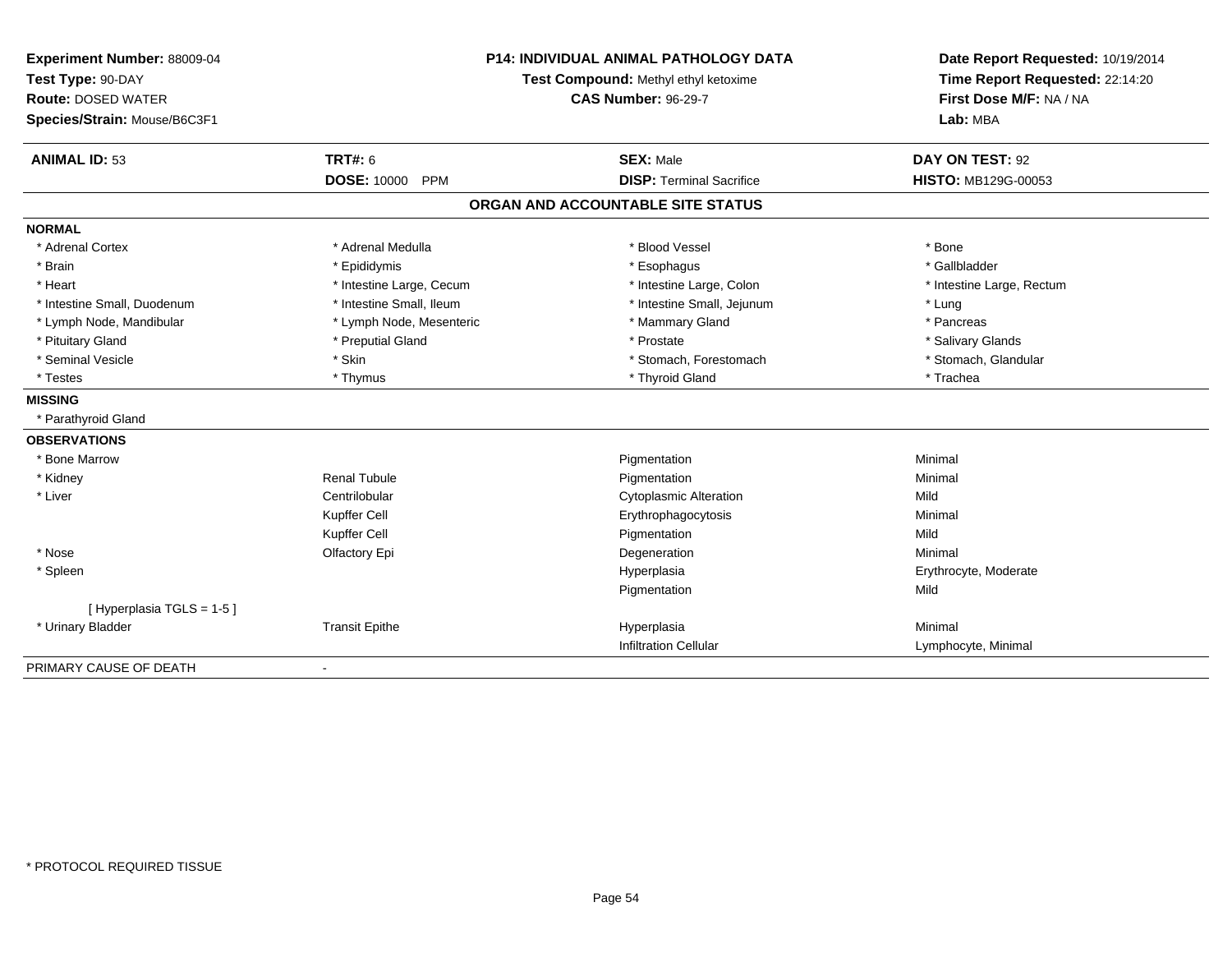| Experiment Number: 88009-04<br>Test Type: 90-DAY<br><b>Route: DOSED WATER</b><br>Species/Strain: Mouse/B6C3F1 |                                      | <b>P14: INDIVIDUAL ANIMAL PATHOLOGY DATA</b><br>Test Compound: Methyl ethyl ketoxime<br><b>CAS Number: 96-29-7</b> | Date Report Requested: 10/19/2014<br>Time Report Requested: 22:14:20<br>First Dose M/F: NA / NA<br>Lab: MBA |  |
|---------------------------------------------------------------------------------------------------------------|--------------------------------------|--------------------------------------------------------------------------------------------------------------------|-------------------------------------------------------------------------------------------------------------|--|
|                                                                                                               |                                      |                                                                                                                    |                                                                                                             |  |
| <b>ANIMAL ID: 54</b>                                                                                          | <b>TRT#: 6</b><br><b>DOSE: 10000</b> | <b>SEX: Male</b><br><b>DISP: Terminal Sacrifice</b>                                                                | DAY ON TEST: 92<br><b>HISTO: MB129G-00054</b>                                                               |  |
|                                                                                                               | <b>PPM</b>                           |                                                                                                                    |                                                                                                             |  |
|                                                                                                               |                                      | ORGAN AND ACCOUNTABLE SITE STATUS                                                                                  |                                                                                                             |  |
| <b>NORMAL</b>                                                                                                 |                                      |                                                                                                                    |                                                                                                             |  |
| * Adrenal Cortex                                                                                              | * Adrenal Medulla                    | * Blood Vessel                                                                                                     | * Bone                                                                                                      |  |
| * Brain                                                                                                       | * Epididymis                         | * Esophagus                                                                                                        | * Gallbladder                                                                                               |  |
| * Heart                                                                                                       | * Intestine Large, Cecum             | * Intestine Large, Colon                                                                                           | * Intestine Large, Rectum                                                                                   |  |
| * Intestine Small, Duodenum                                                                                   | * Intestine Small, Ileum             | * Intestine Small, Jejunum                                                                                         | * Kidney                                                                                                    |  |
| * Lung                                                                                                        | * Lymph Node, Mandibular             | * Lymph Node, Mesenteric                                                                                           | * Mammary Gland                                                                                             |  |
| * Pancreas                                                                                                    | * Parathyroid Gland                  | * Pituitary Gland                                                                                                  | * Preputial Gland                                                                                           |  |
| * Prostate                                                                                                    | * Salivary Glands                    | * Seminal Vesicle                                                                                                  | * Skin                                                                                                      |  |
| * Stomach, Forestomach                                                                                        | * Stomach, Glandular                 | * Testes                                                                                                           | * Thymus                                                                                                    |  |
| * Thyroid Gland                                                                                               | * Trachea                            |                                                                                                                    |                                                                                                             |  |
| <b>OBSERVATIONS</b>                                                                                           |                                      |                                                                                                                    |                                                                                                             |  |
| * Bone Marrow                                                                                                 |                                      | Pigmentation                                                                                                       | Minimal                                                                                                     |  |
| * Liver                                                                                                       | Centrilobular                        | <b>Cytoplasmic Alteration</b>                                                                                      | Mild                                                                                                        |  |
|                                                                                                               | Kupffer Cell                         | Erythrophagocytosis                                                                                                | Mild                                                                                                        |  |
|                                                                                                               | Kupffer Cell                         | Pigmentation                                                                                                       | Mild                                                                                                        |  |
| [Pigmentation TGLS = 2-5]                                                                                     |                                      |                                                                                                                    |                                                                                                             |  |
| * Nose                                                                                                        | Olfactory Epi                        | Degeneration                                                                                                       | Mild                                                                                                        |  |
| * Spleen                                                                                                      |                                      | Hyperplasia                                                                                                        | Erythrocyte, Moderate                                                                                       |  |
|                                                                                                               |                                      | Pigmentation                                                                                                       | Mild                                                                                                        |  |
| [Hyperplasia TGLS = 1-5]                                                                                      |                                      |                                                                                                                    |                                                                                                             |  |
| * Urinary Bladder                                                                                             | <b>Transit Epithe</b>                | Hyperplasia                                                                                                        | Mild                                                                                                        |  |
|                                                                                                               |                                      | <b>Infiltration Cellular</b>                                                                                       | Lymphocyte, Minimal                                                                                         |  |
| PRIMARY CAUSE OF DEATH                                                                                        |                                      |                                                                                                                    |                                                                                                             |  |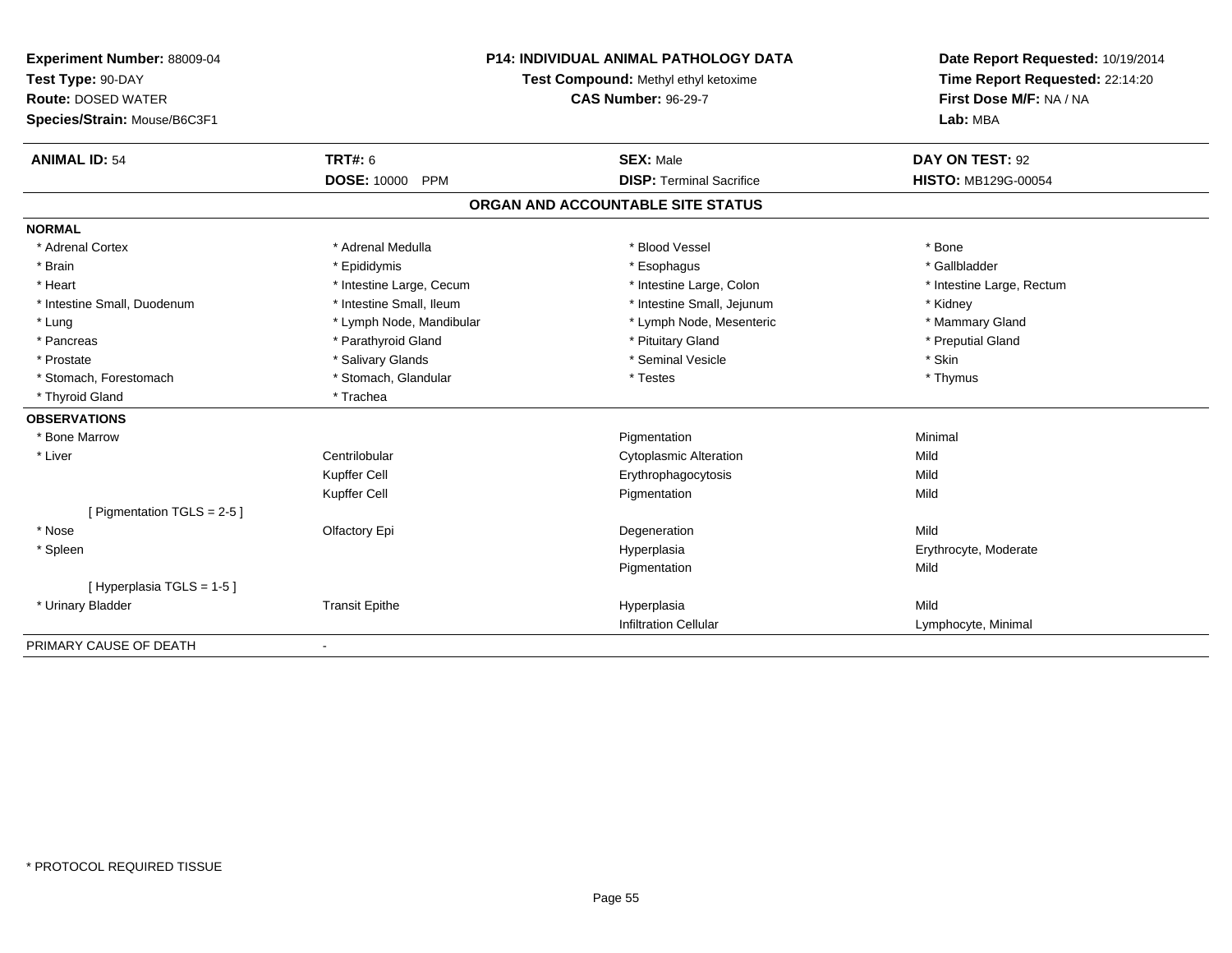| Experiment Number: 88009-04<br>Test Type: 90-DAY<br><b>Route: DOSED WATER</b><br>Species/Strain: Mouse/B6C3F1 |                          | <b>P14: INDIVIDUAL ANIMAL PATHOLOGY DATA</b><br>Test Compound: Methyl ethyl ketoxime<br><b>CAS Number: 96-29-7</b> | Date Report Requested: 10/19/2014<br>Time Report Requested: 22:14:20<br>First Dose M/F: NA / NA<br>Lab: MBA |  |
|---------------------------------------------------------------------------------------------------------------|--------------------------|--------------------------------------------------------------------------------------------------------------------|-------------------------------------------------------------------------------------------------------------|--|
| <b>ANIMAL ID: 55</b>                                                                                          | TRT#: 6                  | <b>SEX: Male</b>                                                                                                   | DAY ON TEST: 92                                                                                             |  |
|                                                                                                               | DOSE: 10000 PPM          | <b>DISP: Terminal Sacrifice</b>                                                                                    | <b>HISTO: MB129G-00055</b>                                                                                  |  |
|                                                                                                               |                          | ORGAN AND ACCOUNTABLE SITE STATUS                                                                                  |                                                                                                             |  |
| <b>NORMAL</b>                                                                                                 |                          |                                                                                                                    |                                                                                                             |  |
| * Adrenal Cortex                                                                                              | * Adrenal Medulla        | * Blood Vessel                                                                                                     | * Bone                                                                                                      |  |
| * Brain                                                                                                       | * Epididymis             | * Esophagus                                                                                                        | * Gallbladder                                                                                               |  |
| * Heart                                                                                                       | * Intestine Large, Cecum | * Intestine Large, Colon                                                                                           | * Intestine Large, Rectum                                                                                   |  |
| * Intestine Small, Duodenum                                                                                   | * Intestine Small, Ileum | * Intestine Small, Jejunum                                                                                         | * Kidney                                                                                                    |  |
| * Lung                                                                                                        | * Lymph Node, Mandibular | * Lymph Node, Mesenteric                                                                                           | * Pancreas                                                                                                  |  |
| * Parathyroid Gland                                                                                           | * Pituitary Gland        | * Preputial Gland                                                                                                  | * Salivary Glands                                                                                           |  |
| * Seminal Vesicle                                                                                             | * Skin                   | * Stomach, Forestomach                                                                                             | * Stomach, Glandular                                                                                        |  |
| * Testes                                                                                                      | * Thymus                 | * Thyroid Gland                                                                                                    | * Trachea                                                                                                   |  |
| <b>MISSING</b>                                                                                                |                          |                                                                                                                    |                                                                                                             |  |
| * Mammary Gland                                                                                               | * Prostate               |                                                                                                                    |                                                                                                             |  |
| <b>OBSERVATIONS</b>                                                                                           |                          |                                                                                                                    |                                                                                                             |  |
| * Bone Marrow                                                                                                 |                          | Pigmentation                                                                                                       | Minimal                                                                                                     |  |
| * Liver                                                                                                       | Centrilobular            | <b>Cytoplasmic Alteration</b>                                                                                      | Mild                                                                                                        |  |
|                                                                                                               | Kupffer Cell             | Erythrophagocytosis                                                                                                | Minimal                                                                                                     |  |
|                                                                                                               | Kupffer Cell             | Pigmentation                                                                                                       | Mild                                                                                                        |  |
| * Nose                                                                                                        | Olfactory Epi            | Degeneration                                                                                                       | Mild                                                                                                        |  |
| * Spleen                                                                                                      |                          | Hyperplasia                                                                                                        | Erythrocyte, Mild                                                                                           |  |
|                                                                                                               |                          | Pigmentation                                                                                                       | Mild                                                                                                        |  |
| [Hyperplasia TGLS = 1-5]<br>[ Pigmentation TGLS = 1-5 ]                                                       |                          |                                                                                                                    |                                                                                                             |  |
| * Urinary Bladder                                                                                             | <b>Transit Epithe</b>    | Hyperplasia                                                                                                        | Mild                                                                                                        |  |
|                                                                                                               |                          | <b>Infiltration Cellular</b>                                                                                       | Lymphocyte, Minimal                                                                                         |  |
| PRIMARY CAUSE OF DEATH                                                                                        |                          |                                                                                                                    |                                                                                                             |  |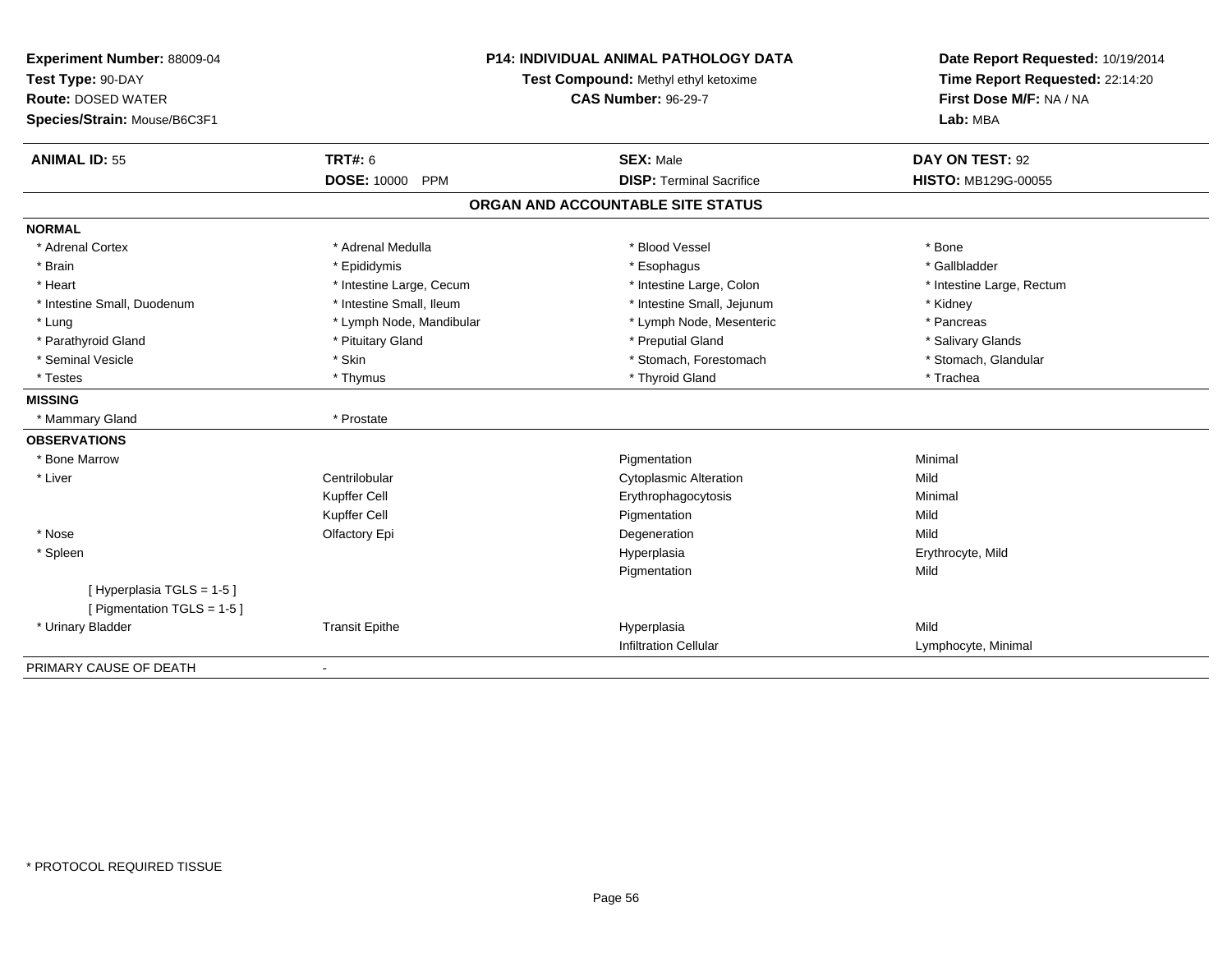| Experiment Number: 88009-04<br>Test Type: 90-DAY<br><b>Route: DOSED WATER</b><br>Species/Strain: Mouse/B6C3F1 | P14: INDIVIDUAL ANIMAL PATHOLOGY DATA<br>Test Compound: Methyl ethyl ketoxime<br><b>CAS Number: 96-29-7</b> |                                   | Date Report Requested: 10/19/2014<br>Time Report Requested: 22:14:20<br>First Dose M/F: NA / NA<br>Lab: MBA |
|---------------------------------------------------------------------------------------------------------------|-------------------------------------------------------------------------------------------------------------|-----------------------------------|-------------------------------------------------------------------------------------------------------------|
| <b>ANIMAL ID: 56</b>                                                                                          | <b>TRT#: 6</b>                                                                                              | <b>SEX: Male</b>                  | DAY ON TEST: 92                                                                                             |
|                                                                                                               | <b>DOSE: 10000</b><br><b>PPM</b>                                                                            | <b>DISP: Terminal Sacrifice</b>   | <b>HISTO: MB129G-00056</b>                                                                                  |
|                                                                                                               |                                                                                                             | ORGAN AND ACCOUNTABLE SITE STATUS |                                                                                                             |
| <b>NORMAL</b>                                                                                                 |                                                                                                             |                                   |                                                                                                             |
| * Adrenal Cortex                                                                                              | * Adrenal Medulla                                                                                           | * Blood Vessel                    | * Bone                                                                                                      |
| * Brain                                                                                                       | * Epididymis                                                                                                | * Esophagus                       | * Heart                                                                                                     |
| * Intestine Large, Cecum                                                                                      | * Intestine Large, Colon                                                                                    | * Intestine Large, Rectum         | * Intestine Small, Duodenum                                                                                 |
| * Intestine Small, Ileum                                                                                      | * Intestine Small, Jejunum                                                                                  | * Lung                            | * Lymph Node, Mandibular                                                                                    |
| * Lymph Node, Mesenteric                                                                                      | * Pancreas                                                                                                  | * Parathyroid Gland               | * Pituitary Gland                                                                                           |
| * Preputial Gland                                                                                             | * Prostate                                                                                                  | * Salivary Glands                 | * Seminal Vesicle                                                                                           |
| * Skin                                                                                                        | * Stomach, Forestomach                                                                                      | * Stomach, Glandular              | * Testes                                                                                                    |
| * Thymus                                                                                                      | * Thyroid Gland                                                                                             | * Trachea                         |                                                                                                             |
| <b>MISSING</b>                                                                                                |                                                                                                             |                                   |                                                                                                             |
| * Gallbladder                                                                                                 | * Mammary Gland                                                                                             |                                   |                                                                                                             |
| <b>OBSERVATIONS</b>                                                                                           |                                                                                                             |                                   |                                                                                                             |
| * Bone Marrow                                                                                                 |                                                                                                             | Pigmentation                      | Minimal                                                                                                     |
| * Kidney                                                                                                      | <b>Renal Tubule</b>                                                                                         | Pigmentation                      | Minimal                                                                                                     |
| * Liver                                                                                                       | Centrilobular                                                                                               | <b>Cytoplasmic Alteration</b>     | Mild                                                                                                        |
|                                                                                                               | Kupffer Cell                                                                                                | Erythrophagocytosis               | Minimal                                                                                                     |
|                                                                                                               | Kupffer Cell                                                                                                | Pigmentation                      | Mild                                                                                                        |
| [ Pigmentation TGLS = $2-5$ ]                                                                                 |                                                                                                             |                                   |                                                                                                             |
| * Nose                                                                                                        | Olfactory Epi                                                                                               | Degeneration                      | Minimal                                                                                                     |
| * Spleen                                                                                                      |                                                                                                             | Hyperplasia                       | Erythrocyte, Moderate                                                                                       |
|                                                                                                               |                                                                                                             | Pigmentation                      | Mild                                                                                                        |
| [ Hyperplasia TGLS = 1-5 ]                                                                                    |                                                                                                             |                                   |                                                                                                             |
| * Urinary Bladder                                                                                             | <b>Transit Epithe</b>                                                                                       | Hyperplasia                       | Mild                                                                                                        |
|                                                                                                               |                                                                                                             | Infiltration Cellular             | Lymphocyte, Minimal                                                                                         |
| PRIMARY CAUSE OF DEATH                                                                                        |                                                                                                             |                                   |                                                                                                             |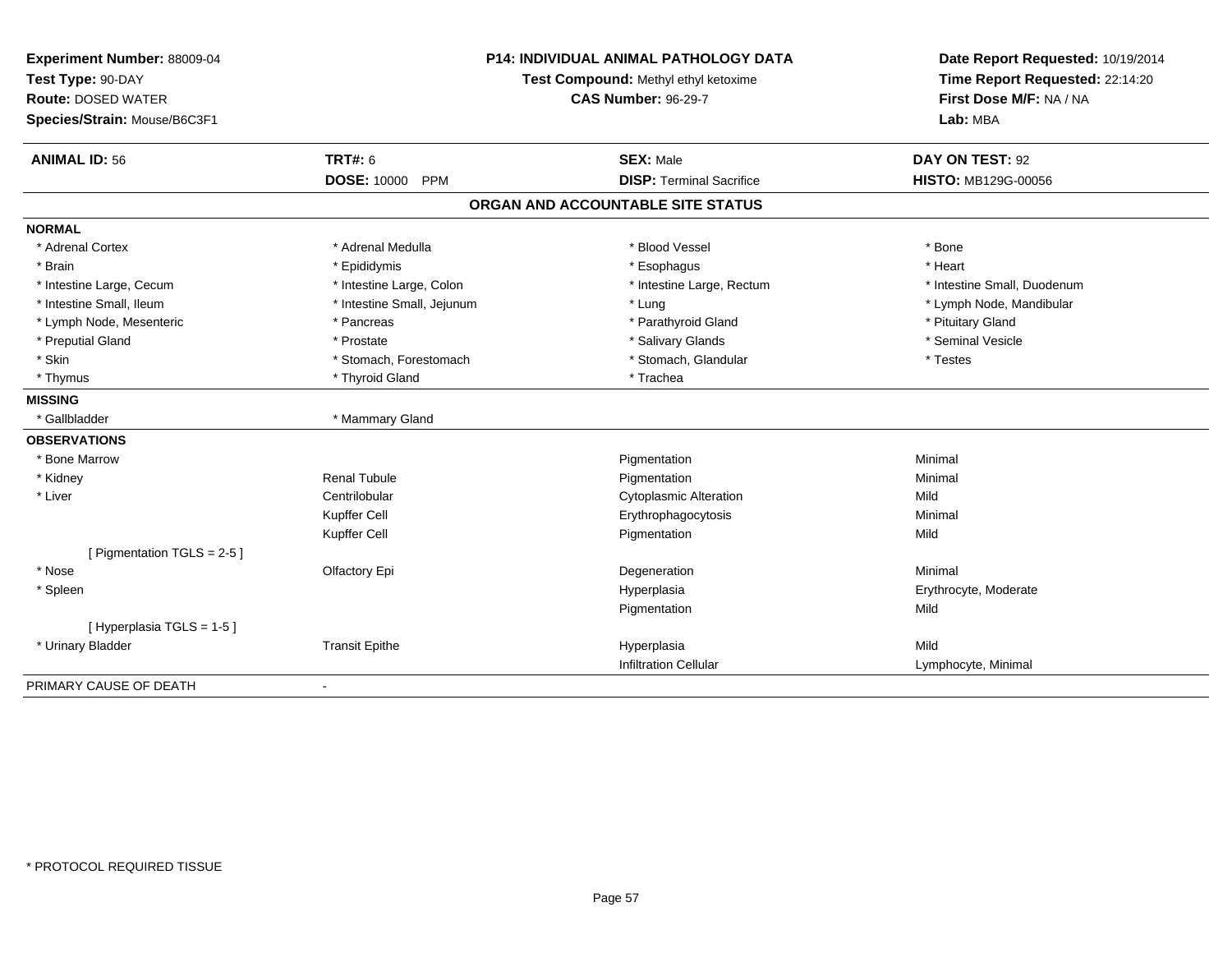| Experiment Number: 88009-04<br>Test Type: 90-DAY<br><b>Route: DOSED WATER</b><br>Species/Strain: Mouse/B6C3F1 |                                  | <b>P14: INDIVIDUAL ANIMAL PATHOLOGY DATA</b><br>Test Compound: Methyl ethyl ketoxime<br><b>CAS Number: 96-29-7</b> | Date Report Requested: 10/19/2014<br>Time Report Requested: 22:14:20<br>First Dose M/F: NA / NA<br>Lab: MBA |
|---------------------------------------------------------------------------------------------------------------|----------------------------------|--------------------------------------------------------------------------------------------------------------------|-------------------------------------------------------------------------------------------------------------|
| <b>ANIMAL ID: 57</b>                                                                                          | <b>TRT#: 6</b>                   | <b>SEX: Male</b>                                                                                                   | DAY ON TEST: 92                                                                                             |
|                                                                                                               | <b>DOSE: 10000</b><br><b>PPM</b> | <b>DISP: Terminal Sacrifice</b>                                                                                    | <b>HISTO: MB129G-00057</b>                                                                                  |
|                                                                                                               |                                  | ORGAN AND ACCOUNTABLE SITE STATUS                                                                                  |                                                                                                             |
| <b>NORMAL</b>                                                                                                 |                                  |                                                                                                                    |                                                                                                             |
| * Adrenal Cortex                                                                                              | * Adrenal Medulla                | * Blood Vessel                                                                                                     | * Bone                                                                                                      |
| * Brain                                                                                                       | * Epididymis                     | * Esophagus                                                                                                        | * Gallbladder                                                                                               |
| * Heart                                                                                                       | * Intestine Large, Cecum         | * Intestine Large, Colon                                                                                           | * Intestine Large, Rectum                                                                                   |
| * Intestine Small, Duodenum                                                                                   | * Intestine Small, Ileum         | * Intestine Small, Jejunum                                                                                         | * Kidney                                                                                                    |
| * Lymph Node, Mandibular                                                                                      | * Lymph Node, Mesenteric         | * Pancreas                                                                                                         | * Parathyroid Gland                                                                                         |
| * Pituitary Gland                                                                                             | * Preputial Gland                | * Prostate                                                                                                         | * Salivary Glands                                                                                           |
| * Seminal Vesicle                                                                                             | * Skin                           | * Stomach, Forestomach                                                                                             | * Stomach, Glandular                                                                                        |
| * Testes                                                                                                      | * Thymus                         | * Thyroid Gland                                                                                                    | * Trachea                                                                                                   |
| <b>MISSING</b>                                                                                                |                                  |                                                                                                                    |                                                                                                             |
| * Mammary Gland                                                                                               |                                  |                                                                                                                    |                                                                                                             |
| <b>OBSERVATIONS</b>                                                                                           |                                  |                                                                                                                    |                                                                                                             |
| * Bone Marrow                                                                                                 |                                  | Pigmentation                                                                                                       | Minimal                                                                                                     |
| * Liver                                                                                                       | Kupffer Cell                     | Erythrophagocytosis                                                                                                | Minimal                                                                                                     |
|                                                                                                               | Kupffer Cell                     | Pigmentation                                                                                                       | Mild                                                                                                        |
| * Lung                                                                                                        |                                  | Hemorrhage                                                                                                         | Mild                                                                                                        |
| * Nose                                                                                                        | Olfactory Epi                    | Degeneration                                                                                                       | Moderate                                                                                                    |
| * Spleen                                                                                                      |                                  | Hyperplasia                                                                                                        | Erythrocyte, Moderate                                                                                       |
|                                                                                                               |                                  | Pigmentation                                                                                                       | Mild                                                                                                        |
| [Hyperplasia TGLS = 1-5]                                                                                      |                                  |                                                                                                                    |                                                                                                             |
| * Urinary Bladder                                                                                             | <b>Transit Epithe</b>            | Hyperplasia                                                                                                        | Mild                                                                                                        |
|                                                                                                               |                                  | <b>Infiltration Cellular</b>                                                                                       | Lymphocyte, Mild                                                                                            |
| PRIMARY CAUSE OF DEATH                                                                                        | $\overline{\phantom{a}}$         |                                                                                                                    |                                                                                                             |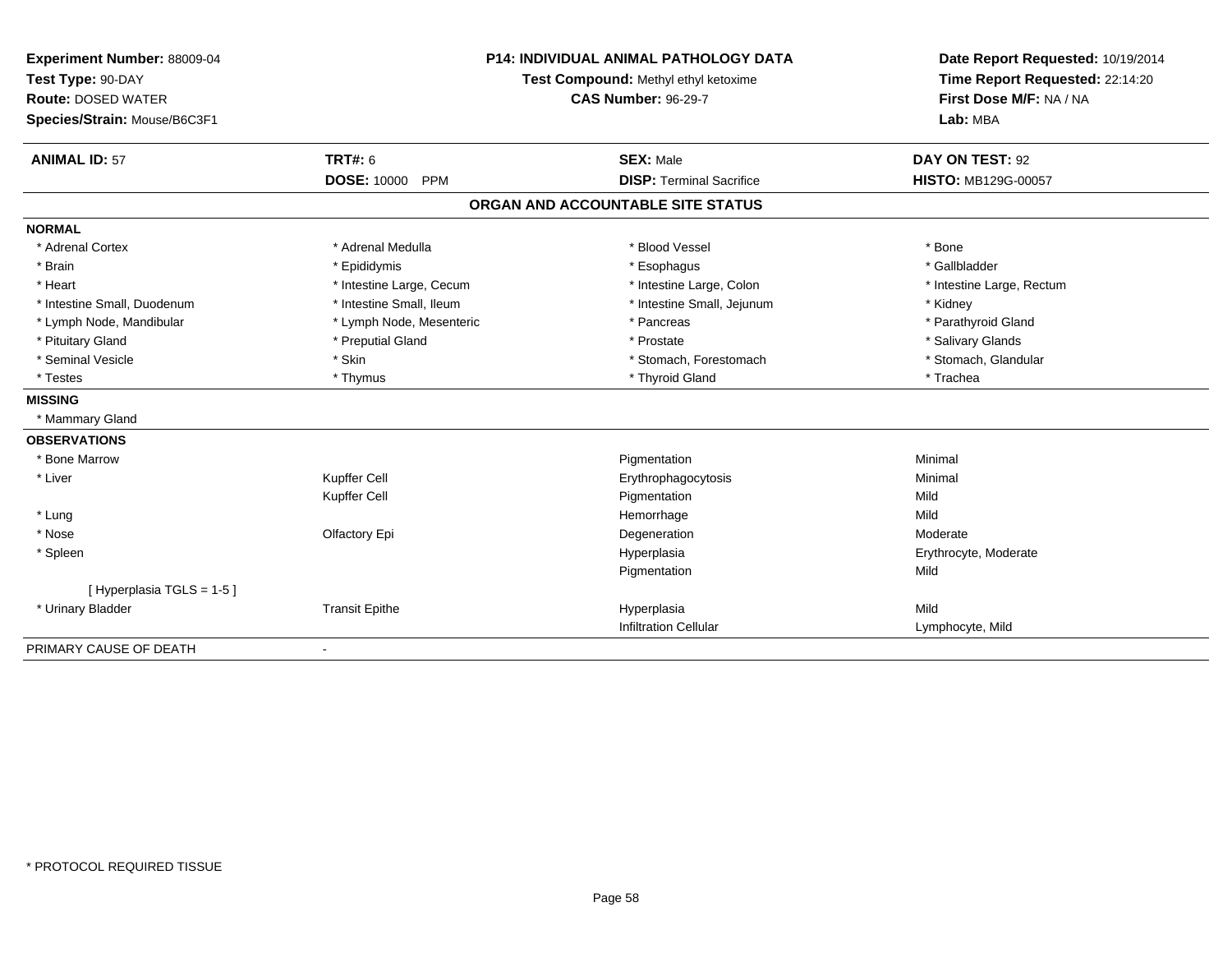| Experiment Number: 88009-04<br>Test Type: 90-DAY<br><b>Route: DOSED WATER</b><br>Species/Strain: Mouse/B6C3F1 | P14: INDIVIDUAL ANIMAL PATHOLOGY DATA<br>Test Compound: Methyl ethyl ketoxime<br><b>CAS Number: 96-29-7</b> |                                   | Date Report Requested: 10/19/2014<br>Time Report Requested: 22:14:20<br>First Dose M/F: NA / NA<br>Lab: MBA |
|---------------------------------------------------------------------------------------------------------------|-------------------------------------------------------------------------------------------------------------|-----------------------------------|-------------------------------------------------------------------------------------------------------------|
| <b>ANIMAL ID: 58</b>                                                                                          | <b>TRT#: 6</b>                                                                                              | <b>SEX: Male</b>                  | DAY ON TEST: 92                                                                                             |
|                                                                                                               | <b>DOSE: 10000</b><br><b>PPM</b>                                                                            | <b>DISP: Terminal Sacrifice</b>   | <b>HISTO: MB129G-00058</b>                                                                                  |
|                                                                                                               |                                                                                                             | ORGAN AND ACCOUNTABLE SITE STATUS |                                                                                                             |
| <b>NORMAL</b>                                                                                                 |                                                                                                             |                                   |                                                                                                             |
| * Adrenal Cortex                                                                                              | * Adrenal Medulla                                                                                           | * Blood Vessel                    | * Bone                                                                                                      |
| * Brain                                                                                                       | * Epididymis                                                                                                | * Esophagus                       | * Gallbladder                                                                                               |
| * Heart                                                                                                       | * Intestine Large, Cecum                                                                                    | * Intestine Large, Colon          | * Intestine Large, Rectum                                                                                   |
| * Intestine Small, Duodenum                                                                                   | * Intestine Small, Ileum                                                                                    | * Intestine Small, Jejunum        | * Lung                                                                                                      |
| * Lymph Node, Mandibular                                                                                      | * Lymph Node, Mesenteric                                                                                    | * Pancreas                        | * Preputial Gland                                                                                           |
| * Prostate                                                                                                    | * Salivary Glands                                                                                           | * Seminal Vesicle                 | * Skin                                                                                                      |
| * Stomach, Forestomach                                                                                        | * Stomach, Glandular                                                                                        | * Testes                          | * Thymus                                                                                                    |
| * Thyroid Gland                                                                                               | * Trachea                                                                                                   |                                   |                                                                                                             |
| <b>MISSING</b>                                                                                                |                                                                                                             |                                   |                                                                                                             |
| * Mammary Gland                                                                                               | * Parathyroid Gland                                                                                         | * Pituitary Gland                 |                                                                                                             |
| <b>OBSERVATIONS</b>                                                                                           |                                                                                                             |                                   |                                                                                                             |
| * Bone Marrow                                                                                                 |                                                                                                             | Pigmentation                      | Minimal                                                                                                     |
| * Kidney                                                                                                      | <b>Renal Tubule</b>                                                                                         | Pigmentation                      | Minimal                                                                                                     |
| * Liver                                                                                                       | Centrilobular                                                                                               | <b>Cytoplasmic Alteration</b>     | Mild                                                                                                        |
|                                                                                                               | Kupffer Cell                                                                                                | Erythrophagocytosis               | Minimal                                                                                                     |
|                                                                                                               | Kupffer Cell                                                                                                | Pigmentation                      | Mild                                                                                                        |
| [ Pigmentation TGLS = $2-5$ ]                                                                                 |                                                                                                             |                                   |                                                                                                             |
| * Nose                                                                                                        | Olfactory Epi                                                                                               | Degeneration                      | Mild                                                                                                        |
| * Spleen                                                                                                      |                                                                                                             | Hyperplasia                       | Erythrocyte, Moderate                                                                                       |
|                                                                                                               |                                                                                                             | Pigmentation                      | Mild                                                                                                        |
| [ Hyperplasia TGLS = 1-5 ]                                                                                    |                                                                                                             |                                   |                                                                                                             |
| * Urinary Bladder                                                                                             | <b>Transit Epithe</b>                                                                                       | Hyperplasia                       | Minimal                                                                                                     |
|                                                                                                               |                                                                                                             | Infiltration Cellular             | Lymphocyte, Mild                                                                                            |
| PRIMARY CAUSE OF DEATH                                                                                        |                                                                                                             |                                   |                                                                                                             |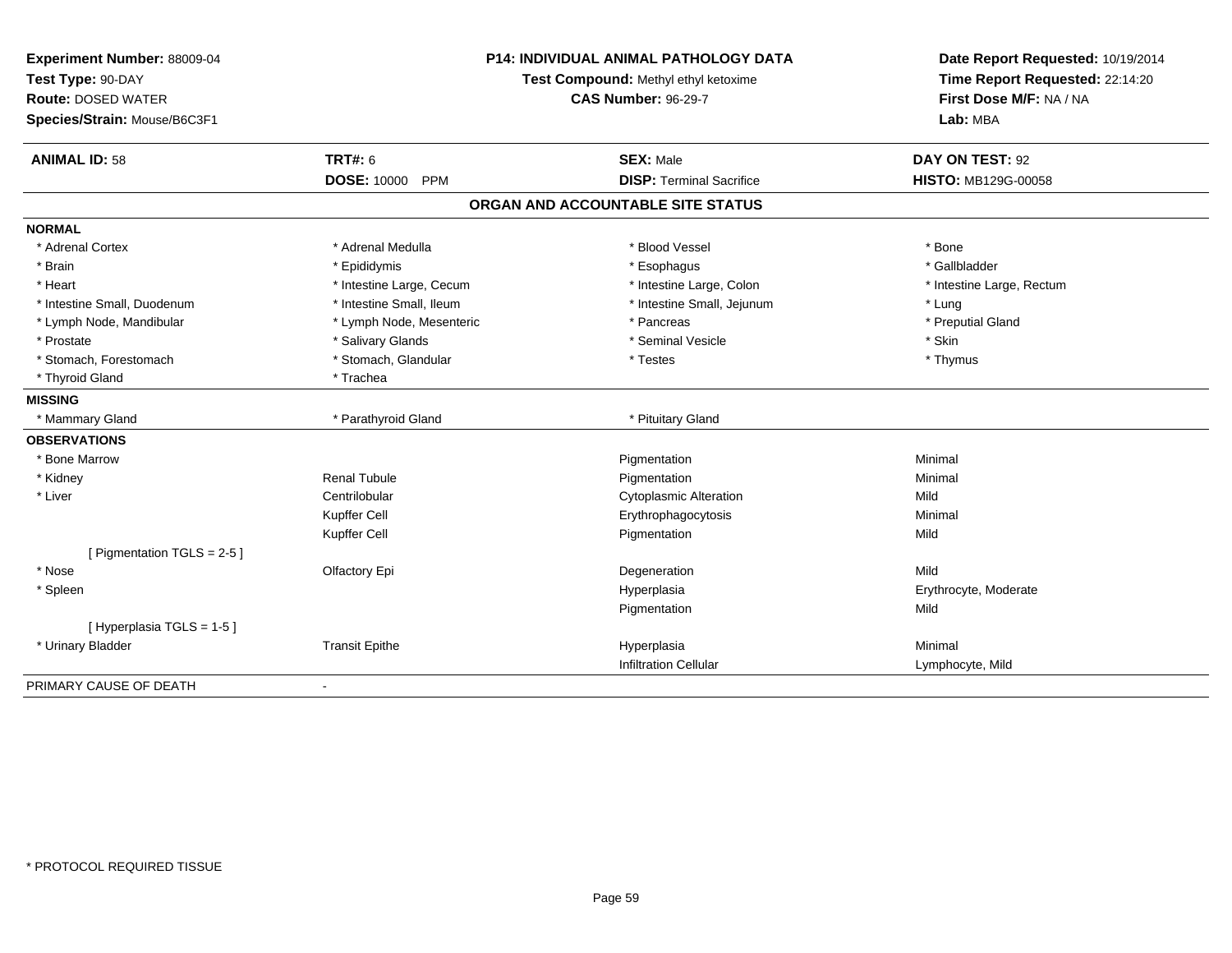| Experiment Number: 88009-04<br>Test Type: 90-DAY<br><b>Route: DOSED WATER</b><br>Species/Strain: Mouse/B6C3F1 |                                  | P14: INDIVIDUAL ANIMAL PATHOLOGY DATA<br>Test Compound: Methyl ethyl ketoxime<br><b>CAS Number: 96-29-7</b> | Date Report Requested: 10/19/2014<br>Time Report Requested: 22:14:20<br>First Dose M/F: NA / NA<br>Lab: MBA |  |
|---------------------------------------------------------------------------------------------------------------|----------------------------------|-------------------------------------------------------------------------------------------------------------|-------------------------------------------------------------------------------------------------------------|--|
| <b>ANIMAL ID: 59</b>                                                                                          | <b>TRT#: 6</b>                   | <b>SEX: Male</b>                                                                                            | DAY ON TEST: 92                                                                                             |  |
|                                                                                                               | <b>DOSE: 10000</b><br><b>PPM</b> | <b>DISP: Terminal Sacrifice</b>                                                                             | <b>HISTO: MB129G-00059</b>                                                                                  |  |
|                                                                                                               |                                  | ORGAN AND ACCOUNTABLE SITE STATUS                                                                           |                                                                                                             |  |
| <b>NORMAL</b>                                                                                                 |                                  |                                                                                                             |                                                                                                             |  |
| * Adrenal Cortex                                                                                              | * Adrenal Medulla                | * Blood Vessel                                                                                              | * Bone                                                                                                      |  |
| * Brain                                                                                                       | * Epididymis                     | * Esophagus                                                                                                 | * Gallbladder                                                                                               |  |
| * Heart                                                                                                       | * Intestine Large, Cecum         | * Intestine Large, Colon                                                                                    | * Intestine Large, Rectum                                                                                   |  |
| * Intestine Small, Duodenum                                                                                   | * Intestine Small, Ileum         | * Intestine Small, Jejunum                                                                                  | * Kidney                                                                                                    |  |
| * Lung                                                                                                        | * Lymph Node, Mandibular         | * Lymph Node, Mesenteric                                                                                    | * Pancreas                                                                                                  |  |
| * Pituitary Gland                                                                                             | * Preputial Gland                | * Prostate                                                                                                  | * Salivary Glands                                                                                           |  |
| * Seminal Vesicle                                                                                             | * Skin                           | * Stomach, Forestomach                                                                                      | * Stomach, Glandular                                                                                        |  |
| * Testes                                                                                                      | * Thymus                         | * Thyroid Gland                                                                                             | * Trachea                                                                                                   |  |
| <b>MISSING</b>                                                                                                |                                  |                                                                                                             |                                                                                                             |  |
| * Mammary Gland                                                                                               | * Parathyroid Gland              |                                                                                                             |                                                                                                             |  |
| <b>OBSERVATIONS</b>                                                                                           |                                  |                                                                                                             |                                                                                                             |  |
| * Bone Marrow                                                                                                 |                                  | Pigmentation                                                                                                | Minimal                                                                                                     |  |
| * Liver                                                                                                       | Centrilobular                    | Cytomegaly                                                                                                  | Mild                                                                                                        |  |
|                                                                                                               | <b>Kupffer Cell</b>              | Pigmentation                                                                                                | Mild                                                                                                        |  |
| * Nose                                                                                                        | Olfactory Epi                    | Degeneration                                                                                                | Moderate                                                                                                    |  |
| * Spleen                                                                                                      |                                  | Hyperplasia                                                                                                 | Erythrocyte, Moderate                                                                                       |  |
|                                                                                                               |                                  | Pigmentation                                                                                                | Mild                                                                                                        |  |
| [Hyperplasia TGLS = 1-5]                                                                                      |                                  |                                                                                                             |                                                                                                             |  |
| * Urinary Bladder                                                                                             | <b>Transit Epithe</b>            | Hyperplasia                                                                                                 | Mild                                                                                                        |  |
|                                                                                                               |                                  | <b>Infiltration Cellular</b>                                                                                | Lymphocyte, Mild                                                                                            |  |
| PRIMARY CAUSE OF DEATH                                                                                        | $\overline{\phantom{a}}$         |                                                                                                             |                                                                                                             |  |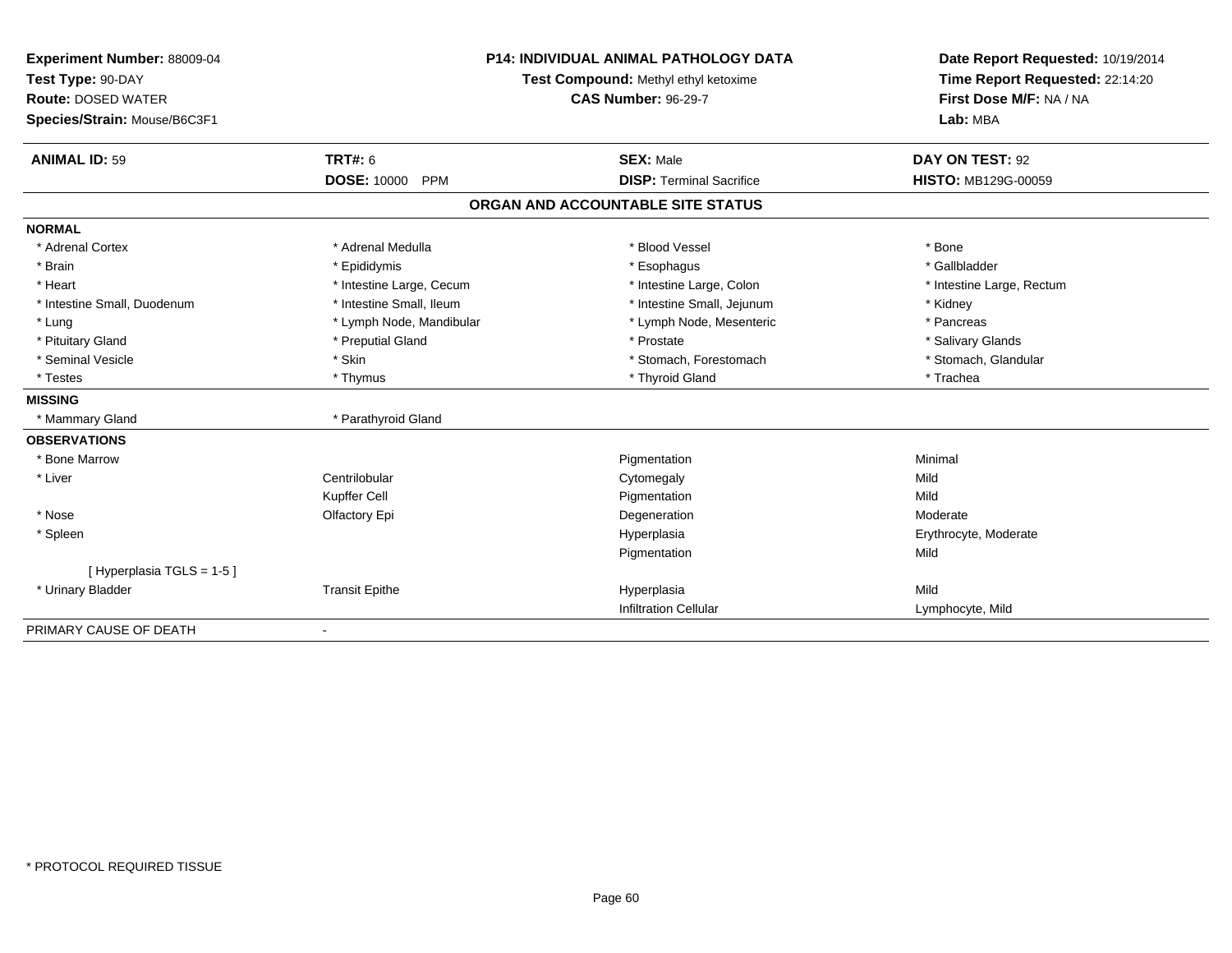| Experiment Number: 88009-04<br>Test Type: 90-DAY<br><b>Route: DOSED WATER</b><br>Species/Strain: Mouse/B6C3F1 | P14: INDIVIDUAL ANIMAL PATHOLOGY DATA<br>Test Compound: Methyl ethyl ketoxime<br><b>CAS Number: 96-29-7</b> |                                   | Date Report Requested: 10/19/2014<br>Time Report Requested: 22:14:20<br>First Dose M/F: NA / NA<br>Lab: MBA |
|---------------------------------------------------------------------------------------------------------------|-------------------------------------------------------------------------------------------------------------|-----------------------------------|-------------------------------------------------------------------------------------------------------------|
| <b>ANIMAL ID: 60</b>                                                                                          | <b>TRT#: 6</b>                                                                                              | <b>SEX: Male</b>                  | DAY ON TEST: 92                                                                                             |
|                                                                                                               | <b>DOSE: 10000</b><br>PPM                                                                                   | <b>DISP: Terminal Sacrifice</b>   | <b>HISTO: MB129G-00060</b>                                                                                  |
|                                                                                                               |                                                                                                             | ORGAN AND ACCOUNTABLE SITE STATUS |                                                                                                             |
| <b>NORMAL</b>                                                                                                 |                                                                                                             |                                   |                                                                                                             |
| * Adrenal Cortex                                                                                              | * Adrenal Medulla                                                                                           | * Blood Vessel                    | * Bone                                                                                                      |
| * Brain                                                                                                       | * Epididymis                                                                                                | * Esophagus                       | * Gallbladder                                                                                               |
| * Heart                                                                                                       | * Intestine Large, Cecum                                                                                    | * Intestine Large, Colon          | * Intestine Large, Rectum                                                                                   |
| * Intestine Small, Duodenum                                                                                   | * Intestine Small, Ileum                                                                                    | * Intestine Small, Jejunum        | * Lung                                                                                                      |
| * Lymph Node, Mandibular                                                                                      | * Lymph Node, Mesenteric                                                                                    | * Pancreas                        | * Parathyroid Gland                                                                                         |
| * Pituitary Gland                                                                                             | * Preputial Gland                                                                                           | * Prostate                        | * Salivary Glands                                                                                           |
| * Seminal Vesicle                                                                                             | * Skin                                                                                                      | * Stomach, Forestomach            | * Stomach, Glandular                                                                                        |
| * Testes                                                                                                      | * Thymus                                                                                                    | * Thyroid Gland                   | * Trachea                                                                                                   |
| <b>MISSING</b>                                                                                                |                                                                                                             |                                   |                                                                                                             |
| * Mammary Gland                                                                                               |                                                                                                             |                                   |                                                                                                             |
| <b>OBSERVATIONS</b>                                                                                           |                                                                                                             |                                   |                                                                                                             |
| * Bone Marrow                                                                                                 |                                                                                                             | Pigmentation                      | Minimal                                                                                                     |
| * Kidney                                                                                                      | <b>Renal Tubule</b>                                                                                         | Pigmentation                      | Minimal                                                                                                     |
| * Liver                                                                                                       | Centrilobular                                                                                               | <b>Cytoplasmic Alteration</b>     | Mild                                                                                                        |
|                                                                                                               | Kupffer Cell                                                                                                | Erythrophagocytosis               | Minimal                                                                                                     |
|                                                                                                               | Kupffer Cell                                                                                                | Pigmentation                      | Mild                                                                                                        |
| [ Pigmentation TGLS = $2-5$ ]                                                                                 |                                                                                                             |                                   |                                                                                                             |
| * Nose                                                                                                        | Olfactory Epi                                                                                               | Degeneration                      | Mild                                                                                                        |
| * Spleen                                                                                                      |                                                                                                             | Hyperplasia                       | Erythrocyte, Mild                                                                                           |
|                                                                                                               |                                                                                                             | Pigmentation                      | Mild                                                                                                        |
| [ Hyperplasia TGLS = 1-5 ]                                                                                    |                                                                                                             |                                   |                                                                                                             |
| * Urinary Bladder                                                                                             | <b>Transit Epithe</b>                                                                                       | Hyperplasia                       | Mild                                                                                                        |
|                                                                                                               |                                                                                                             | Infiltration Cellular             | Lymphocyte, Mild                                                                                            |
| PRIMARY CAUSE OF DEATH                                                                                        |                                                                                                             |                                   |                                                                                                             |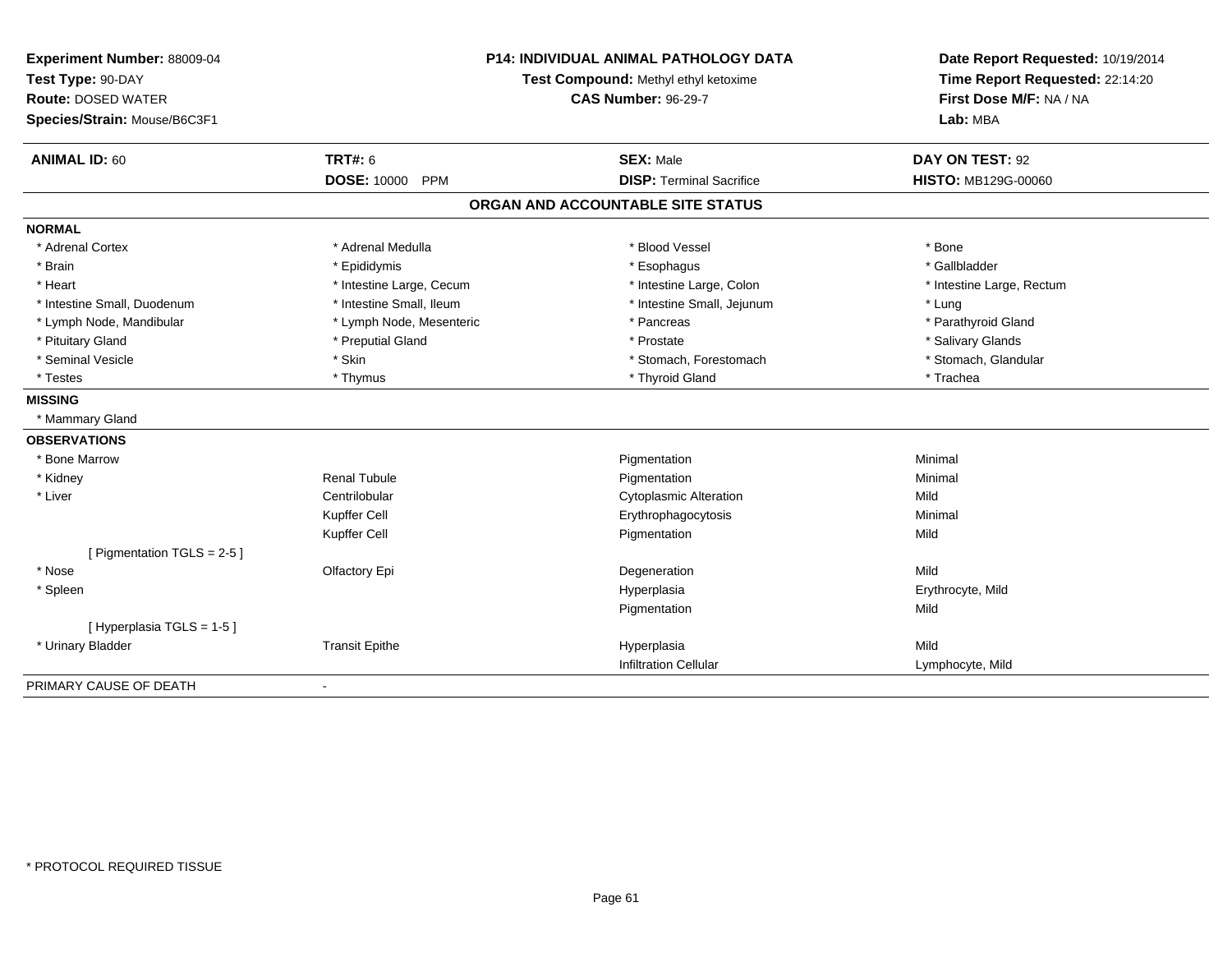| <b>Experiment Number: 88009-04</b><br>Test Type: 90-DAY<br><b>Route: DOSED WATER</b><br>Species/Strain: Mouse/B6C3F1 |                          | <b>P14: INDIVIDUAL ANIMAL PATHOLOGY DATA</b><br>Test Compound: Methyl ethyl ketoxime<br><b>CAS Number: 96-29-7</b> | Date Report Requested: 10/19/2014<br>Time Report Requested: 22:14:20<br>First Dose M/F: NA / NA<br>Lab: MBA |
|----------------------------------------------------------------------------------------------------------------------|--------------------------|--------------------------------------------------------------------------------------------------------------------|-------------------------------------------------------------------------------------------------------------|
| <b>ANIMAL ID: 61</b>                                                                                                 | <b>TRT#: 7</b>           | <b>SEX: Female</b>                                                                                                 | DAY ON TEST: 93                                                                                             |
|                                                                                                                      | <b>DOSE: CONTROL</b>     | <b>DISP: Terminal Sacrifice</b>                                                                                    | <b>HISTO: MB129G-00061</b>                                                                                  |
|                                                                                                                      |                          | ORGAN AND ACCOUNTABLE SITE STATUS                                                                                  |                                                                                                             |
| <b>NORMAL</b>                                                                                                        |                          |                                                                                                                    |                                                                                                             |
| * Adrenal Medulla                                                                                                    | * Blood Vessel           | * Bone                                                                                                             | * Bone Marrow                                                                                               |
| * Brain                                                                                                              | * Clitoral Gland         | * Esophagus                                                                                                        | * Gallbladder                                                                                               |
| * Heart                                                                                                              | * Intestine Large, Cecum | * Intestine Large, Colon                                                                                           | * Intestine Large, Rectum                                                                                   |
| * Intestine Small, Duodenum                                                                                          | * Intestine Small, Ileum | * Intestine Small, Jejunum                                                                                         | * Kidney                                                                                                    |
| * Liver                                                                                                              | * Lung                   | * Lymph Node, Mandibular                                                                                           | * Lymph Node, Mesenteric                                                                                    |
| * Mammary Gland                                                                                                      | * Nose                   | * Ovary                                                                                                            | * Pancreas                                                                                                  |
| * Parathyroid Gland                                                                                                  | * Pituitary Gland        | * Skin                                                                                                             | * Spleen                                                                                                    |
| * Stomach, Forestomach                                                                                               | * Stomach, Glandular     | * Thymus                                                                                                           | * Thyroid Gland                                                                                             |
| * Trachea                                                                                                            | * Urinary Bladder        | * Uterus                                                                                                           |                                                                                                             |
| <b>OBSERVATIONS</b>                                                                                                  |                          |                                                                                                                    |                                                                                                             |
| * Adrenal Cortex                                                                                                     | Subcapsular              | Hyperplasia                                                                                                        | Minimal                                                                                                     |
| * Salivary Glands                                                                                                    |                          | <b>Infiltration Cellular</b>                                                                                       | Lymphocyte, Minimal                                                                                         |
| PRIMARY CAUSE OF DEATH                                                                                               |                          |                                                                                                                    |                                                                                                             |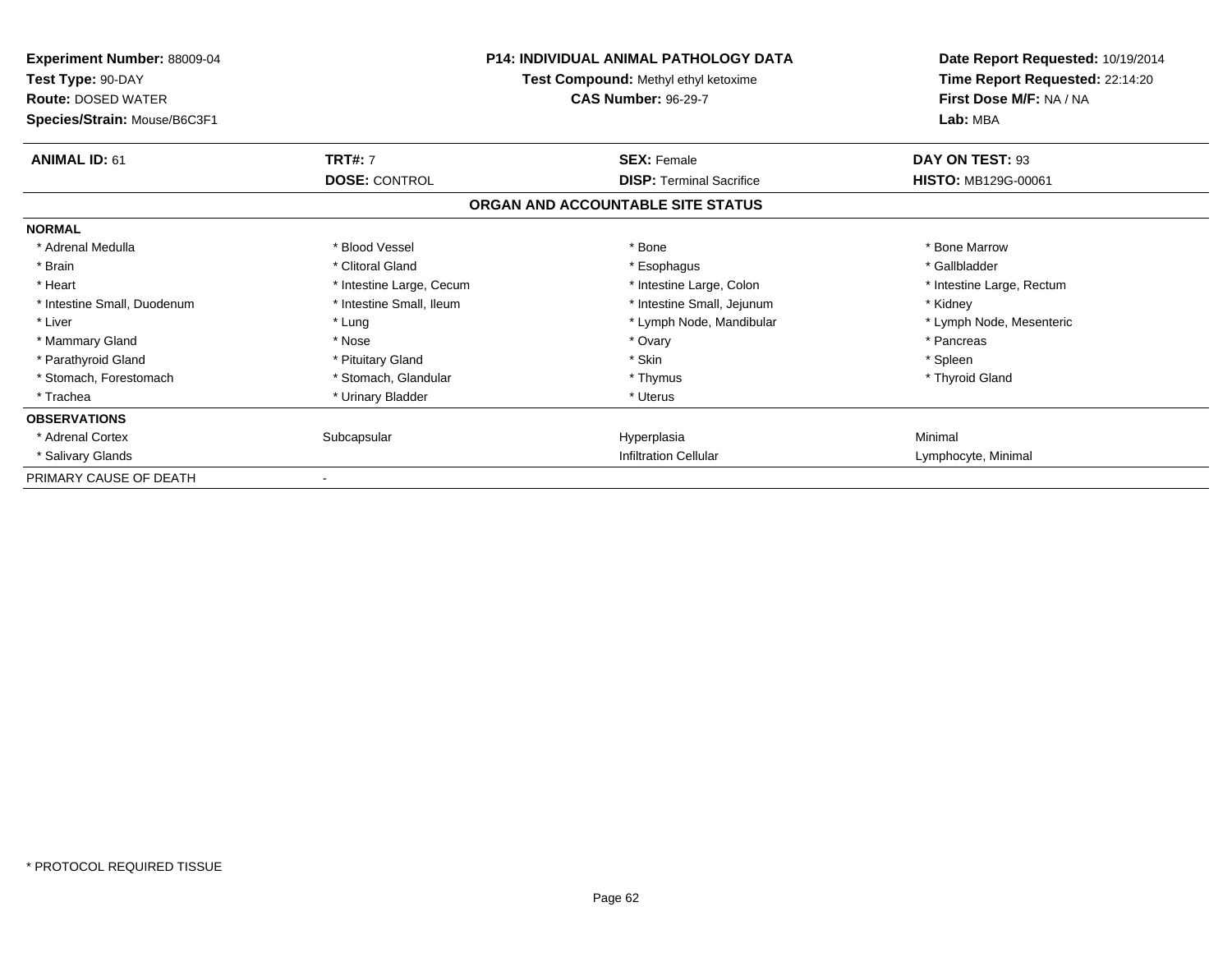| <b>Experiment Number: 88009-04</b><br>Test Type: 90-DAY<br><b>Route: DOSED WATER</b><br>Species/Strain: Mouse/B6C3F1 |                          | <b>P14: INDIVIDUAL ANIMAL PATHOLOGY DATA</b><br>Test Compound: Methyl ethyl ketoxime<br><b>CAS Number: 96-29-7</b> | Date Report Requested: 10/19/2014<br>Time Report Requested: 22:14:20<br>First Dose M/F: NA / NA<br>Lab: MBA |
|----------------------------------------------------------------------------------------------------------------------|--------------------------|--------------------------------------------------------------------------------------------------------------------|-------------------------------------------------------------------------------------------------------------|
| <b>ANIMAL ID: 62</b>                                                                                                 | <b>TRT#: 7</b>           | <b>SEX: Female</b>                                                                                                 | DAY ON TEST: 93                                                                                             |
|                                                                                                                      | <b>DOSE: CONTROL</b>     | <b>DISP: Terminal Sacrifice</b>                                                                                    | <b>HISTO: MB129G-00062</b>                                                                                  |
|                                                                                                                      |                          | ORGAN AND ACCOUNTABLE SITE STATUS                                                                                  |                                                                                                             |
| <b>NORMAL</b>                                                                                                        |                          |                                                                                                                    |                                                                                                             |
| * Adrenal Medulla                                                                                                    | * Blood Vessel           | * Bone                                                                                                             | * Bone Marrow                                                                                               |
| * Brain                                                                                                              | * Clitoral Gland         | * Esophagus                                                                                                        | * Gallbladder                                                                                               |
| * Heart                                                                                                              | * Intestine Large, Cecum | * Intestine Large, Colon                                                                                           | * Intestine Large, Rectum                                                                                   |
| * Intestine Small, Duodenum                                                                                          | * Intestine Small, Ileum | * Intestine Small, Jejunum                                                                                         | * Kidney                                                                                                    |
| * Liver                                                                                                              | * Lung                   | * Lymph Node, Mandibular                                                                                           | * Lymph Node, Mesenteric                                                                                    |
| * Mammary Gland                                                                                                      | * Nose                   | * Ovary                                                                                                            | * Pancreas                                                                                                  |
| * Parathyroid Gland                                                                                                  | * Pituitary Gland        | * Salivary Glands                                                                                                  | * Skin                                                                                                      |
| * Spleen                                                                                                             | * Stomach, Forestomach   | * Stomach, Glandular                                                                                               | * Thymus                                                                                                    |
| * Thyroid Gland                                                                                                      | * Trachea                | * Uterus                                                                                                           |                                                                                                             |
| <b>OBSERVATIONS</b>                                                                                                  |                          |                                                                                                                    |                                                                                                             |
| * Adrenal Cortex                                                                                                     | Subcapsular              | Hyperplasia                                                                                                        | Minimal                                                                                                     |
| * Urinary Bladder                                                                                                    |                          | <b>Infiltration Cellular</b>                                                                                       | Lymphocyte, Minimal                                                                                         |
| PRIMARY CAUSE OF DEATH                                                                                               |                          |                                                                                                                    |                                                                                                             |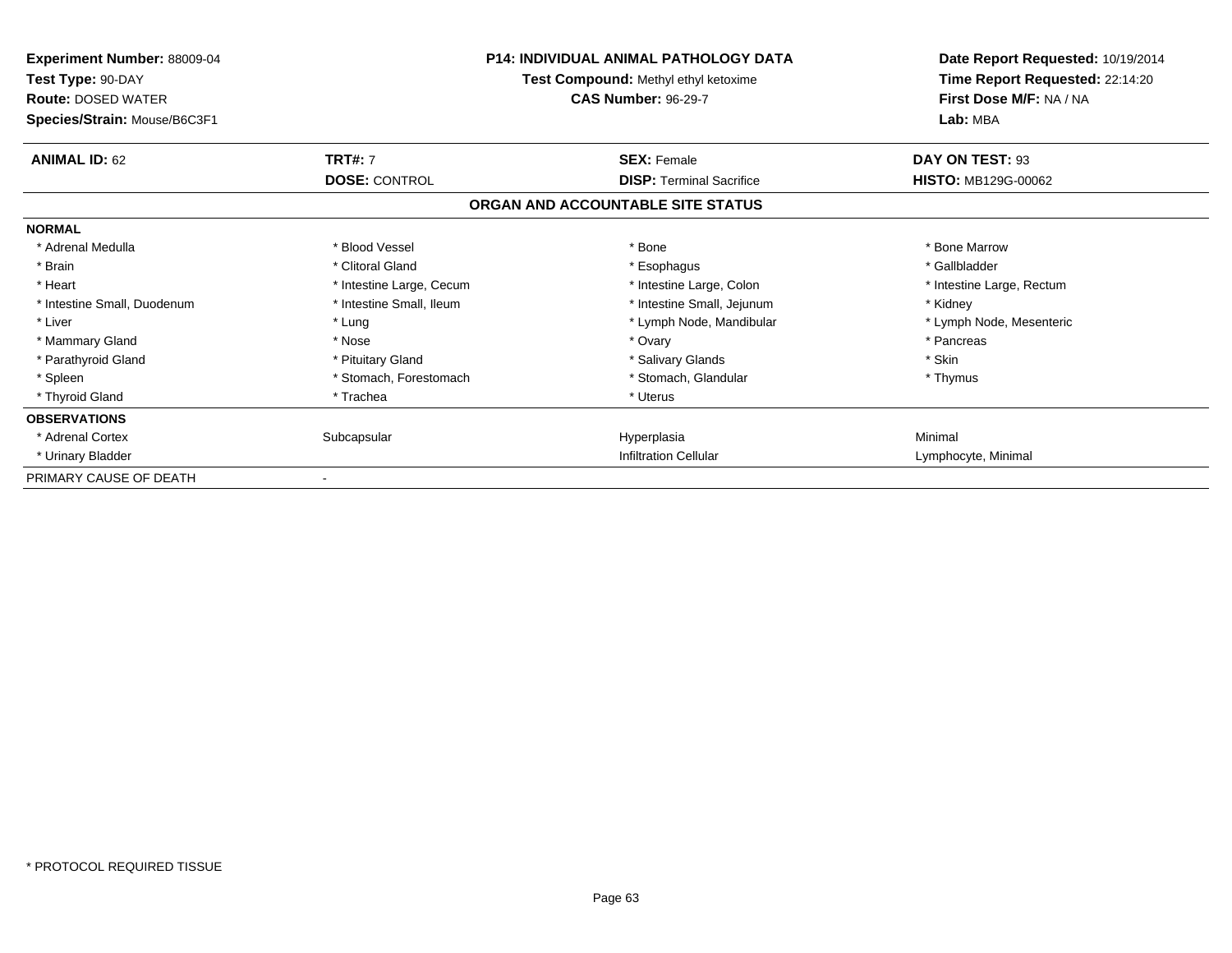| Experiment Number: 88009-04<br>Test Type: 90-DAY<br><b>Route: DOSED WATER</b><br>Species/Strain: Mouse/B6C3F1 |                             | <b>P14: INDIVIDUAL ANIMAL PATHOLOGY DATA</b><br>Test Compound: Methyl ethyl ketoxime<br><b>CAS Number: 96-29-7</b> | Date Report Requested: 10/19/2014<br>Time Report Requested: 22:14:20<br>First Dose M/F: NA / NA<br>Lab: MBA |
|---------------------------------------------------------------------------------------------------------------|-----------------------------|--------------------------------------------------------------------------------------------------------------------|-------------------------------------------------------------------------------------------------------------|
| <b>ANIMAL ID: 63</b>                                                                                          | <b>TRT#: 7</b>              | <b>SEX: Female</b>                                                                                                 | DAY ON TEST: 93                                                                                             |
|                                                                                                               | <b>DOSE: CONTROL</b>        | <b>DISP:</b> Terminal Sacrifice                                                                                    | <b>HISTO: MB129G-00063</b>                                                                                  |
|                                                                                                               |                             | ORGAN AND ACCOUNTABLE SITE STATUS                                                                                  |                                                                                                             |
| <b>NORMAL</b>                                                                                                 |                             |                                                                                                                    |                                                                                                             |
| * Adrenal Cortex                                                                                              | * Adrenal Medulla           | * Blood Vessel                                                                                                     | * Bone                                                                                                      |
| * Bone Marrow                                                                                                 | * Brain                     | * Clitoral Gland                                                                                                   | * Esophagus                                                                                                 |
| * Gallbladder                                                                                                 | * Heart                     | * Intestine Large, Cecum                                                                                           | * Intestine Large, Colon                                                                                    |
| * Intestine Large, Rectum                                                                                     | * Intestine Small, Duodenum | * Intestine Small, Ileum                                                                                           | * Intestine Small, Jejunum                                                                                  |
| * Liver                                                                                                       | * Lung                      | * Lymph Node, Mandibular                                                                                           | * Lymph Node, Mesenteric                                                                                    |
| * Mammary Gland                                                                                               | * Nose                      | * Ovary                                                                                                            | * Pancreas                                                                                                  |
| * Parathyroid Gland                                                                                           | * Pituitary Gland           | * Salivary Glands                                                                                                  | * Skin                                                                                                      |
| * Spleen                                                                                                      | * Stomach, Forestomach      | * Stomach, Glandular                                                                                               | * Thymus                                                                                                    |
| * Thyroid Gland                                                                                               | * Trachea                   | * Urinary Bladder                                                                                                  | * Uterus                                                                                                    |
| <b>OBSERVATIONS</b>                                                                                           |                             |                                                                                                                    |                                                                                                             |
| * Kidney                                                                                                      | Interstitium                | Inflammation                                                                                                       | Subacute, Focal, Minimal                                                                                    |
| PRIMARY CAUSE OF DEATH                                                                                        |                             |                                                                                                                    |                                                                                                             |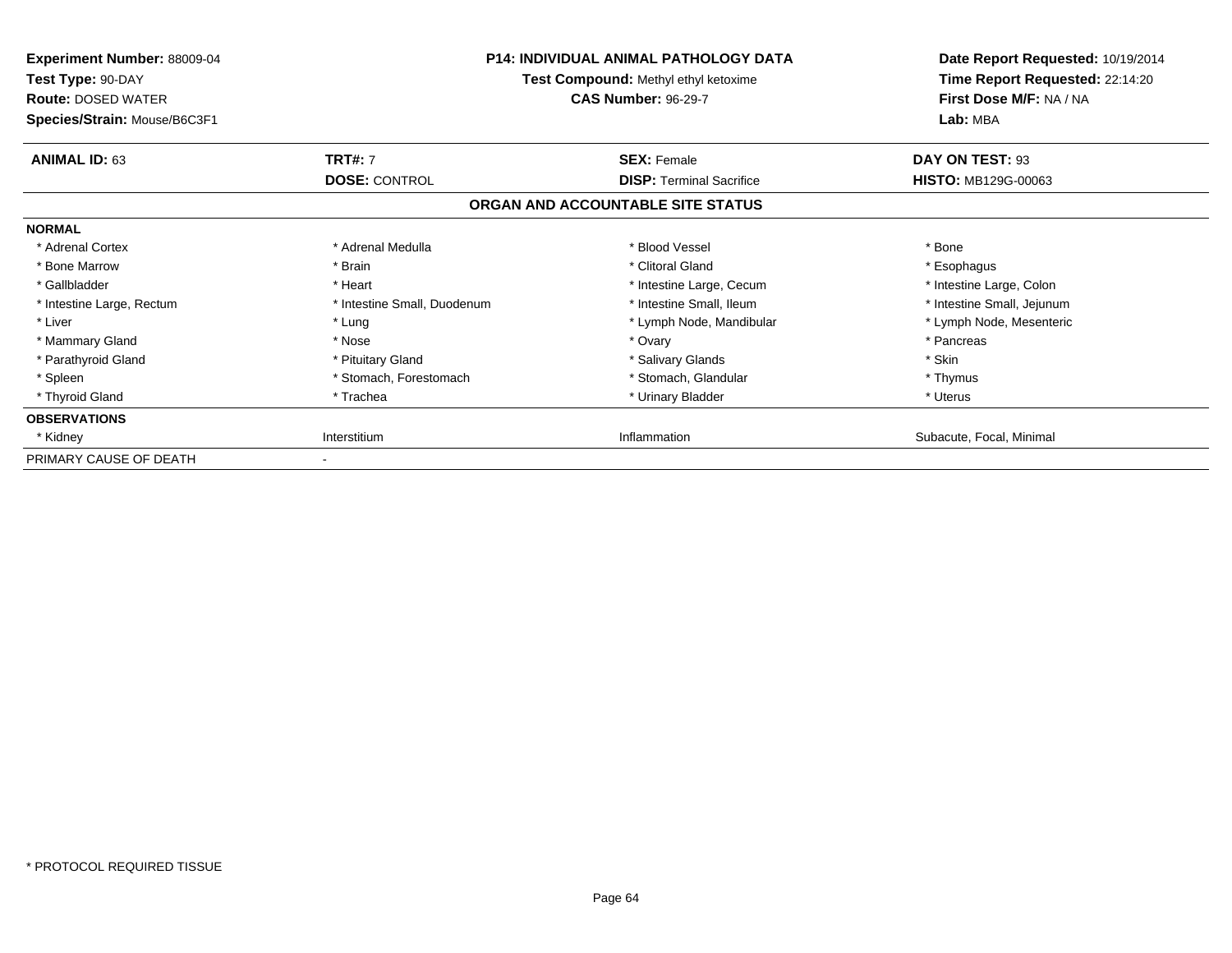| Experiment Number: 88009-04<br>Test Type: 90-DAY<br><b>Route: DOSED WATER</b><br>Species/Strain: Mouse/B6C3F1 |                          | <b>P14: INDIVIDUAL ANIMAL PATHOLOGY DATA</b><br>Test Compound: Methyl ethyl ketoxime<br><b>CAS Number: 96-29-7</b> | Date Report Requested: 10/19/2014<br>Time Report Requested: 22:14:20<br>First Dose M/F: NA / NA<br>Lab: MBA |
|---------------------------------------------------------------------------------------------------------------|--------------------------|--------------------------------------------------------------------------------------------------------------------|-------------------------------------------------------------------------------------------------------------|
| <b>ANIMAL ID: 64</b>                                                                                          | <b>TRT#: 7</b>           | <b>SEX: Female</b>                                                                                                 | DAY ON TEST: 93                                                                                             |
|                                                                                                               | <b>DOSE: CONTROL</b>     | <b>DISP:</b> Terminal Sacrifice                                                                                    | <b>HISTO: MB129G-00064</b>                                                                                  |
|                                                                                                               |                          | ORGAN AND ACCOUNTABLE SITE STATUS                                                                                  |                                                                                                             |
| <b>NORMAL</b>                                                                                                 |                          |                                                                                                                    |                                                                                                             |
| * Adrenal Medulla                                                                                             | * Blood Vessel           | * Bone                                                                                                             | * Bone Marrow                                                                                               |
| * Brain                                                                                                       | * Clitoral Gland         | * Esophagus                                                                                                        | * Gallbladder                                                                                               |
| * Heart                                                                                                       | * Intestine Large, Cecum | * Intestine Large, Colon                                                                                           | * Intestine Large, Rectum                                                                                   |
| * Intestine Small, Duodenum                                                                                   | * Intestine Small, Ileum | * Intestine Small, Jejunum                                                                                         | * Kidney                                                                                                    |
| * Liver                                                                                                       | * Lung                   | * Lymph Node, Mandibular                                                                                           | * Lymph Node, Mesenteric                                                                                    |
| * Mammary Gland                                                                                               | * Nose                   | * Ovary                                                                                                            | * Pancreas                                                                                                  |
| * Parathyroid Gland                                                                                           | * Pituitary Gland        | * Salivary Glands                                                                                                  | * Skin                                                                                                      |
| * Spleen                                                                                                      | * Stomach, Forestomach   | * Stomach, Glandular                                                                                               | * Thymus                                                                                                    |
| * Thyroid Gland                                                                                               | * Trachea                | * Urinary Bladder                                                                                                  | * Uterus                                                                                                    |
| <b>OBSERVATIONS</b>                                                                                           |                          |                                                                                                                    |                                                                                                             |
| * Adrenal Cortex                                                                                              | Subcapsular              | Hyperplasia                                                                                                        | Minimal                                                                                                     |
| PRIMARY CAUSE OF DEATH                                                                                        |                          |                                                                                                                    |                                                                                                             |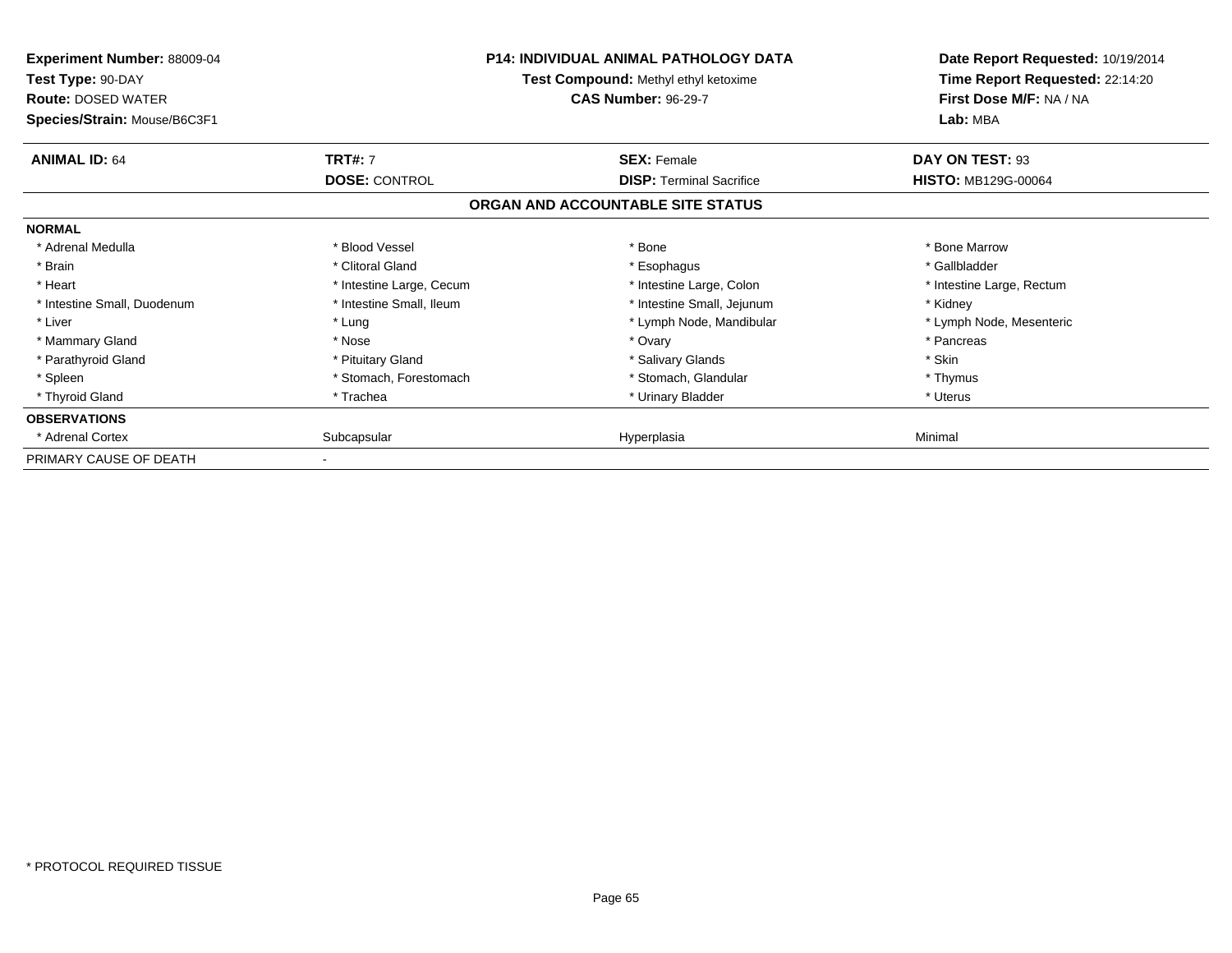| <b>Experiment Number: 88009-04</b><br>Test Type: 90-DAY<br><b>Route: DOSED WATER</b><br>Species/Strain: Mouse/B6C3F1 | <b>P14: INDIVIDUAL ANIMAL PATHOLOGY DATA</b><br>Test Compound: Methyl ethyl ketoxime<br><b>CAS Number: 96-29-7</b> |                                   | Date Report Requested: 10/19/2014<br>Time Report Requested: 22:14:20<br>First Dose M/F: NA / NA<br>Lab: MBA |  |
|----------------------------------------------------------------------------------------------------------------------|--------------------------------------------------------------------------------------------------------------------|-----------------------------------|-------------------------------------------------------------------------------------------------------------|--|
| <b>ANIMAL ID: 65</b>                                                                                                 | <b>TRT#: 7</b>                                                                                                     | <b>SEX: Female</b>                | DAY ON TEST: 93                                                                                             |  |
|                                                                                                                      | <b>DOSE: CONTROL</b>                                                                                               | <b>DISP: Terminal Sacrifice</b>   | <b>HISTO: MB129G-00065</b>                                                                                  |  |
|                                                                                                                      |                                                                                                                    | ORGAN AND ACCOUNTABLE SITE STATUS |                                                                                                             |  |
| <b>NORMAL</b>                                                                                                        |                                                                                                                    |                                   |                                                                                                             |  |
| * Adrenal Cortex                                                                                                     | * Adrenal Medulla                                                                                                  | * Blood Vessel                    | * Bone                                                                                                      |  |
| * Bone Marrow                                                                                                        | * Brain                                                                                                            | * Clitoral Gland                  | * Esophagus                                                                                                 |  |
| * Gallbladder                                                                                                        | * Heart                                                                                                            | * Intestine Large, Cecum          | * Intestine Large, Colon                                                                                    |  |
| * Intestine Large, Rectum                                                                                            | * Intestine Small, Duodenum                                                                                        | * Intestine Small, Ileum          | * Intestine Small, Jejunum                                                                                  |  |
| * Kidney                                                                                                             | * Liver                                                                                                            | * Lung                            | * Lymph Node, Mandibular                                                                                    |  |
| * Lymph Node, Mesenteric                                                                                             | * Mammary Gland                                                                                                    | * Nose                            | * Ovary                                                                                                     |  |
| * Pancreas                                                                                                           | * Skin                                                                                                             | * Spleen                          | * Stomach, Forestomach                                                                                      |  |
| * Stomach, Glandular                                                                                                 | * Thymus                                                                                                           | * Trachea                         | * Urinary Bladder                                                                                           |  |
| * Uterus                                                                                                             |                                                                                                                    |                                   |                                                                                                             |  |
| <b>MISSING</b>                                                                                                       |                                                                                                                    |                                   |                                                                                                             |  |
| * Parathyroid Gland                                                                                                  | * Pituitary Gland                                                                                                  |                                   |                                                                                                             |  |
| <b>OBSERVATIONS</b>                                                                                                  |                                                                                                                    |                                   |                                                                                                             |  |
| * Salivary Glands                                                                                                    |                                                                                                                    | <b>Infiltration Cellular</b>      | Lymphocyte, Minimal                                                                                         |  |
| * Thyroid Gland                                                                                                      |                                                                                                                    | <b>Infiltration Cellular</b>      | Lymphocyte, Mild                                                                                            |  |
| PRIMARY CAUSE OF DEATH                                                                                               |                                                                                                                    |                                   |                                                                                                             |  |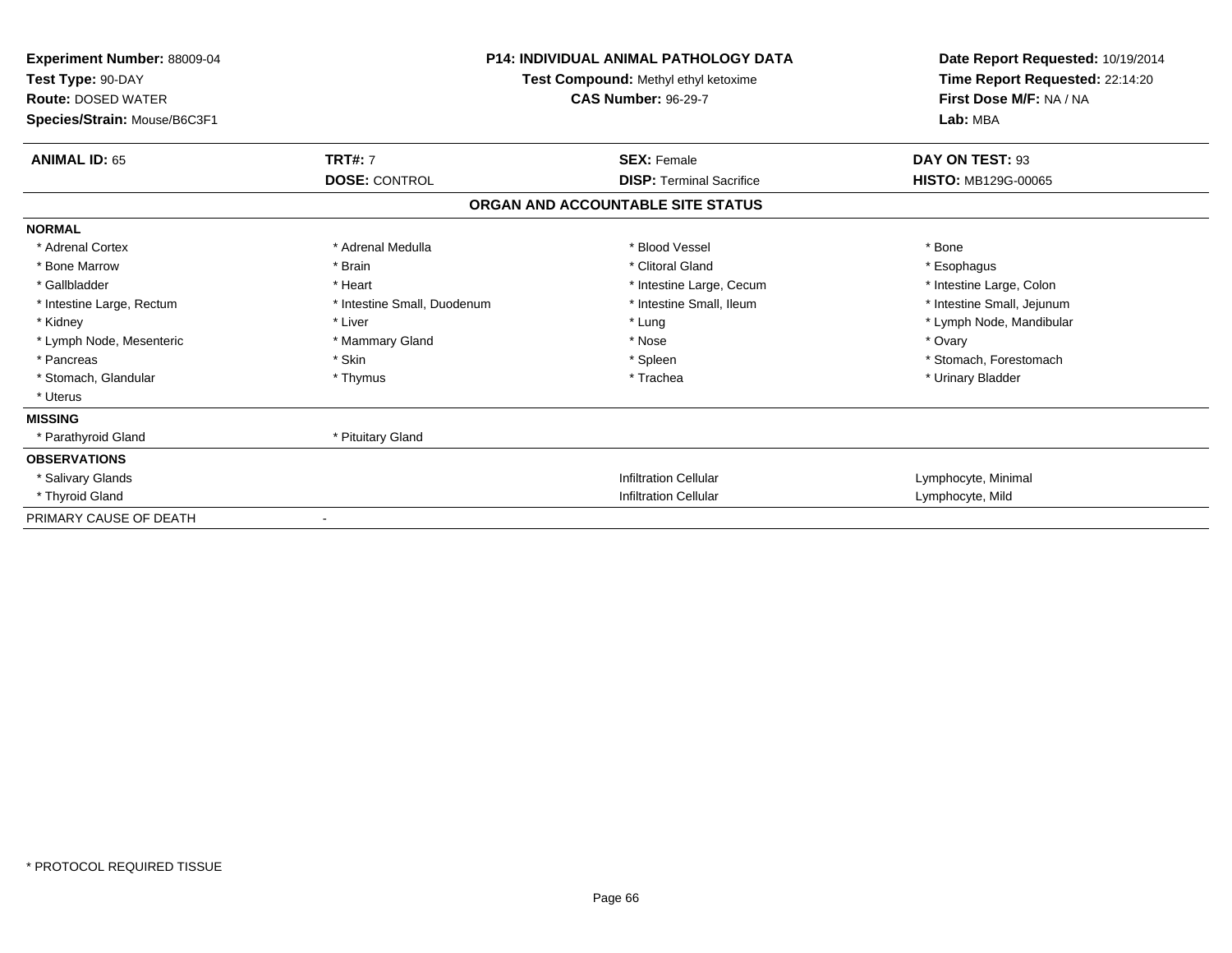| Experiment Number: 88009-04<br>Test Type: 90-DAY<br><b>Route: DOSED WATER</b><br>Species/Strain: Mouse/B6C3F1 | <b>P14: INDIVIDUAL ANIMAL PATHOLOGY DATA</b><br>Test Compound: Methyl ethyl ketoxime<br><b>CAS Number: 96-29-7</b> |                                   | Date Report Requested: 10/19/2014<br>Time Report Requested: 22:14:20<br>First Dose M/F: NA / NA<br>Lab: MBA |
|---------------------------------------------------------------------------------------------------------------|--------------------------------------------------------------------------------------------------------------------|-----------------------------------|-------------------------------------------------------------------------------------------------------------|
| <b>ANIMAL ID: 66</b>                                                                                          | <b>TRT#: 7</b>                                                                                                     | <b>SEX: Female</b>                | DAY ON TEST: 93                                                                                             |
|                                                                                                               | <b>DOSE: CONTROL</b>                                                                                               | <b>DISP: Terminal Sacrifice</b>   | <b>HISTO: MB129G-00066</b>                                                                                  |
|                                                                                                               |                                                                                                                    | ORGAN AND ACCOUNTABLE SITE STATUS |                                                                                                             |
| <b>NORMAL</b>                                                                                                 |                                                                                                                    |                                   |                                                                                                             |
| * Adrenal Medulla                                                                                             | * Blood Vessel                                                                                                     | * Bone                            | * Bone Marrow                                                                                               |
| * Brain                                                                                                       | * Esophagus                                                                                                        | * Gallbladder                     | * Heart                                                                                                     |
| * Intestine Large, Cecum                                                                                      | * Intestine Large, Colon                                                                                           | * Intestine Large, Rectum         | * Intestine Small, Duodenum                                                                                 |
| * Intestine Small, Ileum                                                                                      | * Intestine Small, Jejunum                                                                                         | * Kidney                          | * Liver                                                                                                     |
| * Lung                                                                                                        | * Lymph Node, Mandibular                                                                                           | * Lymph Node, Mesenteric          | * Mammary Gland                                                                                             |
| * Nose                                                                                                        | * Ovary                                                                                                            | * Pancreas                        | * Salivary Glands                                                                                           |
| * Skin                                                                                                        | * Spleen                                                                                                           | * Stomach, Forestomach            | * Stomach, Glandular                                                                                        |
| * Thymus                                                                                                      | * Thyroid Gland                                                                                                    | * Trachea                         | * Urinary Bladder                                                                                           |
| * Uterus                                                                                                      |                                                                                                                    |                                   |                                                                                                             |
| <b>MISSING</b>                                                                                                |                                                                                                                    |                                   |                                                                                                             |
| * Clitoral Gland                                                                                              | * Parathyroid Gland                                                                                                | * Pituitary Gland                 |                                                                                                             |
| <b>OBSERVATIONS</b>                                                                                           |                                                                                                                    |                                   |                                                                                                             |
| * Adrenal Cortex                                                                                              | Subcapsular                                                                                                        | Hyperplasia                       | Minimal                                                                                                     |
| PRIMARY CAUSE OF DEATH                                                                                        |                                                                                                                    |                                   |                                                                                                             |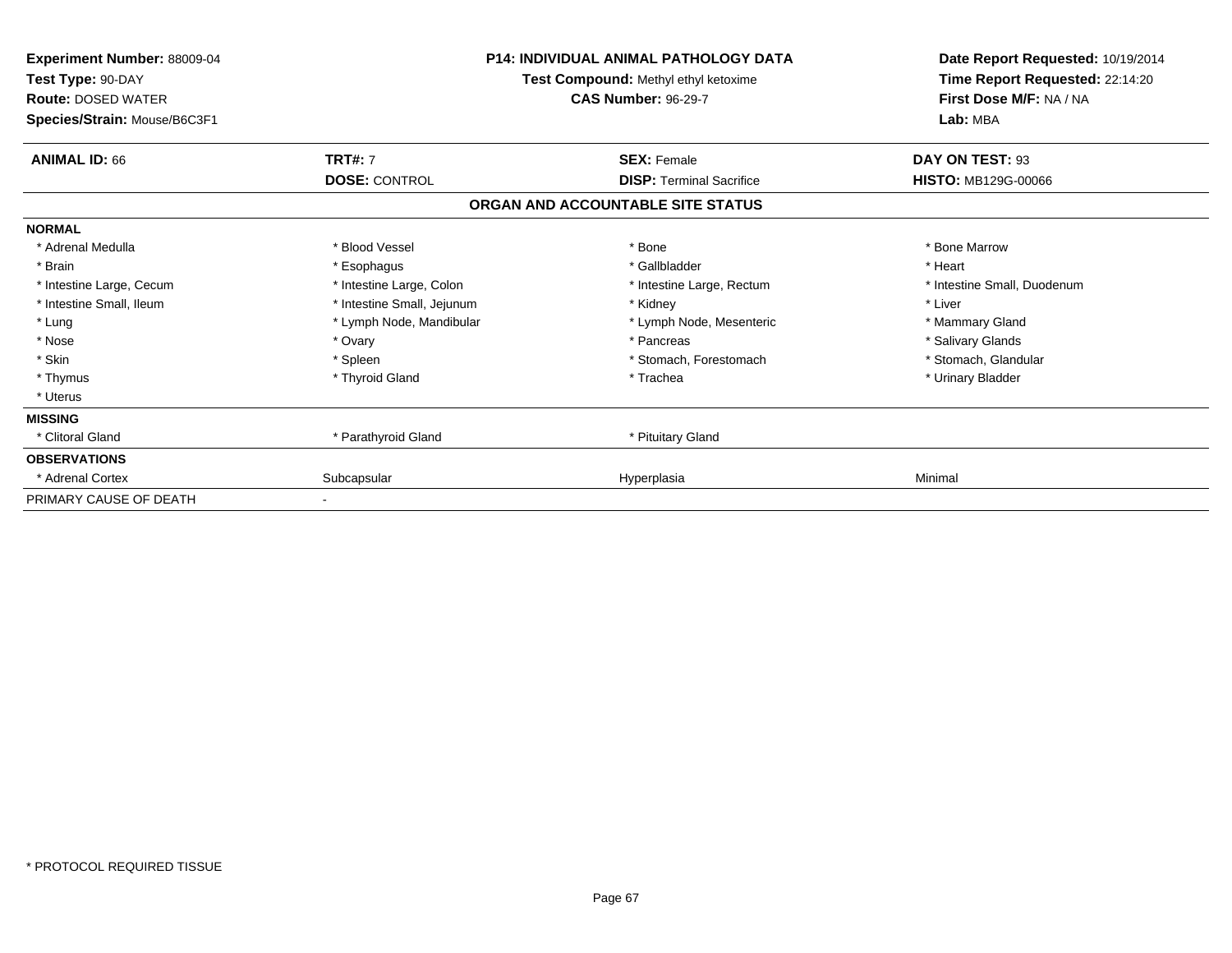| <b>Experiment Number: 88009-04</b><br>Test Type: 90-DAY<br><b>Route: DOSED WATER</b><br>Species/Strain: Mouse/B6C3F1 | <b>P14: INDIVIDUAL ANIMAL PATHOLOGY DATA</b><br>Test Compound: Methyl ethyl ketoxime<br><b>CAS Number: 96-29-7</b> |                                   | Date Report Requested: 10/19/2014<br>Time Report Requested: 22:14:20<br>First Dose M/F: NA / NA<br>Lab: MBA |
|----------------------------------------------------------------------------------------------------------------------|--------------------------------------------------------------------------------------------------------------------|-----------------------------------|-------------------------------------------------------------------------------------------------------------|
| <b>ANIMAL ID: 67</b>                                                                                                 | <b>TRT#: 7</b>                                                                                                     | <b>SEX: Female</b>                | DAY ON TEST: 93                                                                                             |
|                                                                                                                      | <b>DOSE: CONTROL</b>                                                                                               | <b>DISP:</b> Terminal Sacrifice   | <b>HISTO: MB129G-00067</b>                                                                                  |
|                                                                                                                      |                                                                                                                    | ORGAN AND ACCOUNTABLE SITE STATUS |                                                                                                             |
| <b>NORMAL</b>                                                                                                        |                                                                                                                    |                                   |                                                                                                             |
| * Adrenal Cortex                                                                                                     | * Adrenal Medulla                                                                                                  | * Blood Vessel                    | * Bone                                                                                                      |
| * Bone Marrow                                                                                                        | * Brain                                                                                                            | * Clitoral Gland                  | * Esophagus                                                                                                 |
| * Gallbladder                                                                                                        | * Heart                                                                                                            | * Intestine Large, Cecum          | * Intestine Large, Colon                                                                                    |
| * Intestine Large, Rectum                                                                                            | * Intestine Small, Duodenum                                                                                        | * Intestine Small, Ileum          | * Intestine Small, Jejunum                                                                                  |
| * Kidney                                                                                                             | * Liver                                                                                                            | * Lung                            | * Lymph Node, Mandibular                                                                                    |
| * Lymph Node, Mesenteric                                                                                             | * Mammary Gland                                                                                                    | * Nose                            | * Ovary                                                                                                     |
| * Pancreas                                                                                                           | * Parathyroid Gland                                                                                                | * Pituitary Gland                 | * Salivary Glands                                                                                           |
| * Skin                                                                                                               | * Spleen                                                                                                           | * Stomach, Forestomach            | * Stomach, Glandular                                                                                        |
| * Thymus                                                                                                             | * Thyroid Gland                                                                                                    | * Trachea                         | * Urinary Bladder                                                                                           |
| * Uterus                                                                                                             |                                                                                                                    |                                   |                                                                                                             |
| PRIMARY CAUSE OF DEATH                                                                                               |                                                                                                                    |                                   |                                                                                                             |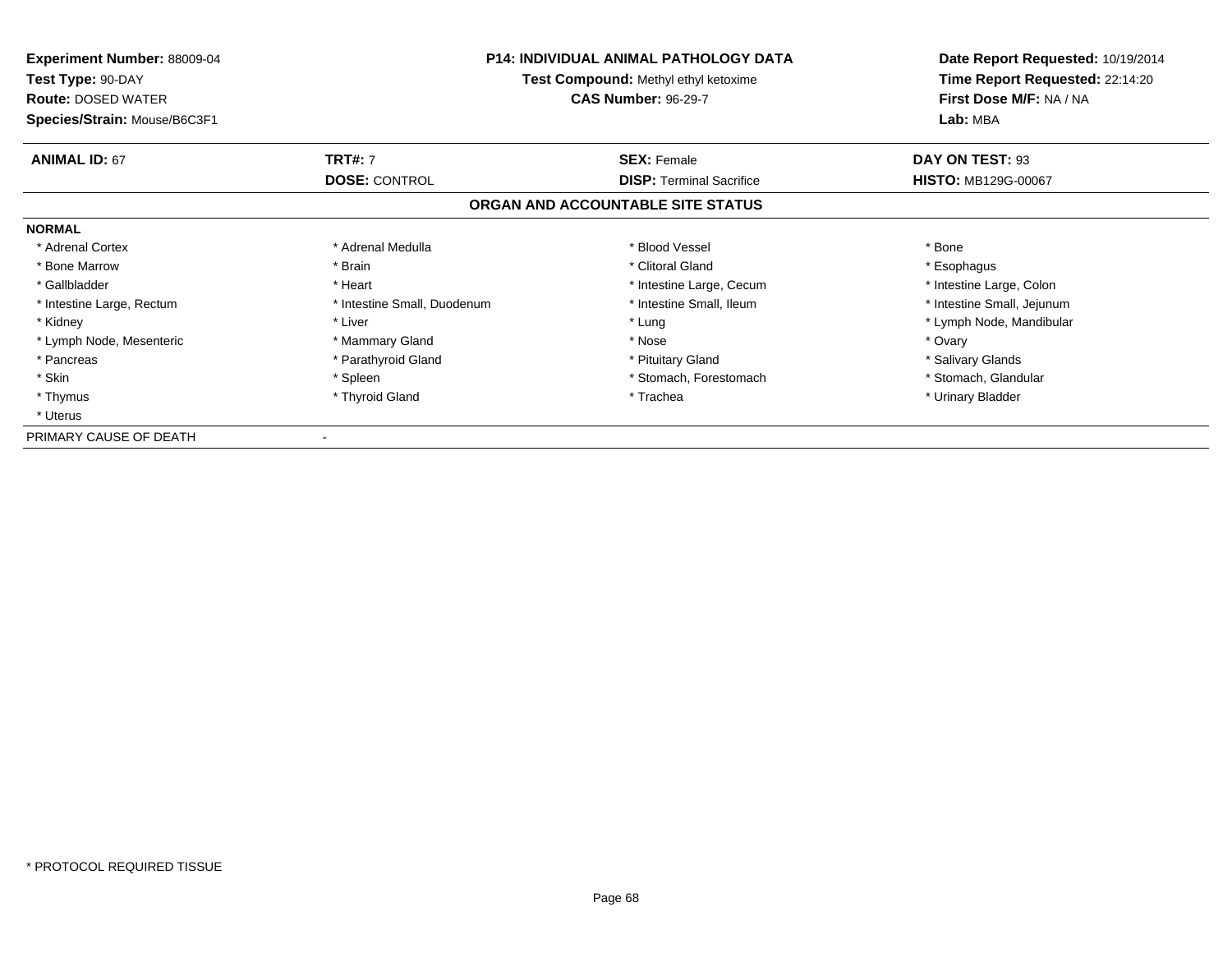| <b>Experiment Number: 88009-04</b><br>Test Type: 90-DAY<br><b>Route: DOSED WATER</b><br>Species/Strain: Mouse/B6C3F1 | <b>P14: INDIVIDUAL ANIMAL PATHOLOGY DATA</b><br>Test Compound: Methyl ethyl ketoxime<br><b>CAS Number: 96-29-7</b> |                                   | Date Report Requested: 10/19/2014<br>Time Report Requested: 22:14:20<br>First Dose M/F: NA / NA<br>Lab: MBA |
|----------------------------------------------------------------------------------------------------------------------|--------------------------------------------------------------------------------------------------------------------|-----------------------------------|-------------------------------------------------------------------------------------------------------------|
| <b>ANIMAL ID: 68</b>                                                                                                 | <b>TRT#: 7</b>                                                                                                     | <b>SEX: Female</b>                | DAY ON TEST: 93                                                                                             |
|                                                                                                                      | <b>DOSE: CONTROL</b>                                                                                               | <b>DISP:</b> Terminal Sacrifice   | <b>HISTO: MB129G-00068</b>                                                                                  |
|                                                                                                                      |                                                                                                                    | ORGAN AND ACCOUNTABLE SITE STATUS |                                                                                                             |
| <b>NORMAL</b>                                                                                                        |                                                                                                                    |                                   |                                                                                                             |
| * Adrenal Cortex                                                                                                     | * Adrenal Medulla                                                                                                  | * Blood Vessel                    | * Bone                                                                                                      |
| * Bone Marrow                                                                                                        | * Brain                                                                                                            | * Clitoral Gland                  | * Esophagus                                                                                                 |
| * Gallbladder                                                                                                        | * Heart                                                                                                            | * Intestine Large, Cecum          | * Intestine Large, Colon                                                                                    |
| * Intestine Large, Rectum                                                                                            | * Intestine Small, Duodenum                                                                                        | * Intestine Small, Ileum          | * Intestine Small, Jejunum                                                                                  |
| * Kidney                                                                                                             | * Liver                                                                                                            | * Lung                            | * Lymph Node, Mandibular                                                                                    |
| * Lymph Node, Mesenteric                                                                                             | * Mammary Gland                                                                                                    | * Nose                            | * Ovary                                                                                                     |
| * Pancreas                                                                                                           | * Pituitary Gland                                                                                                  | * Salivary Glands                 | * Skin                                                                                                      |
| * Spleen                                                                                                             | * Stomach, Forestomach                                                                                             | * Stomach, Glandular              | * Thymus                                                                                                    |
| * Thyroid Gland                                                                                                      | * Trachea                                                                                                          | * Urinary Bladder                 | * Uterus                                                                                                    |
| <b>MISSING</b>                                                                                                       |                                                                                                                    |                                   |                                                                                                             |
| * Parathyroid Gland                                                                                                  |                                                                                                                    |                                   |                                                                                                             |
| PRIMARY CAUSE OF DEATH                                                                                               |                                                                                                                    |                                   |                                                                                                             |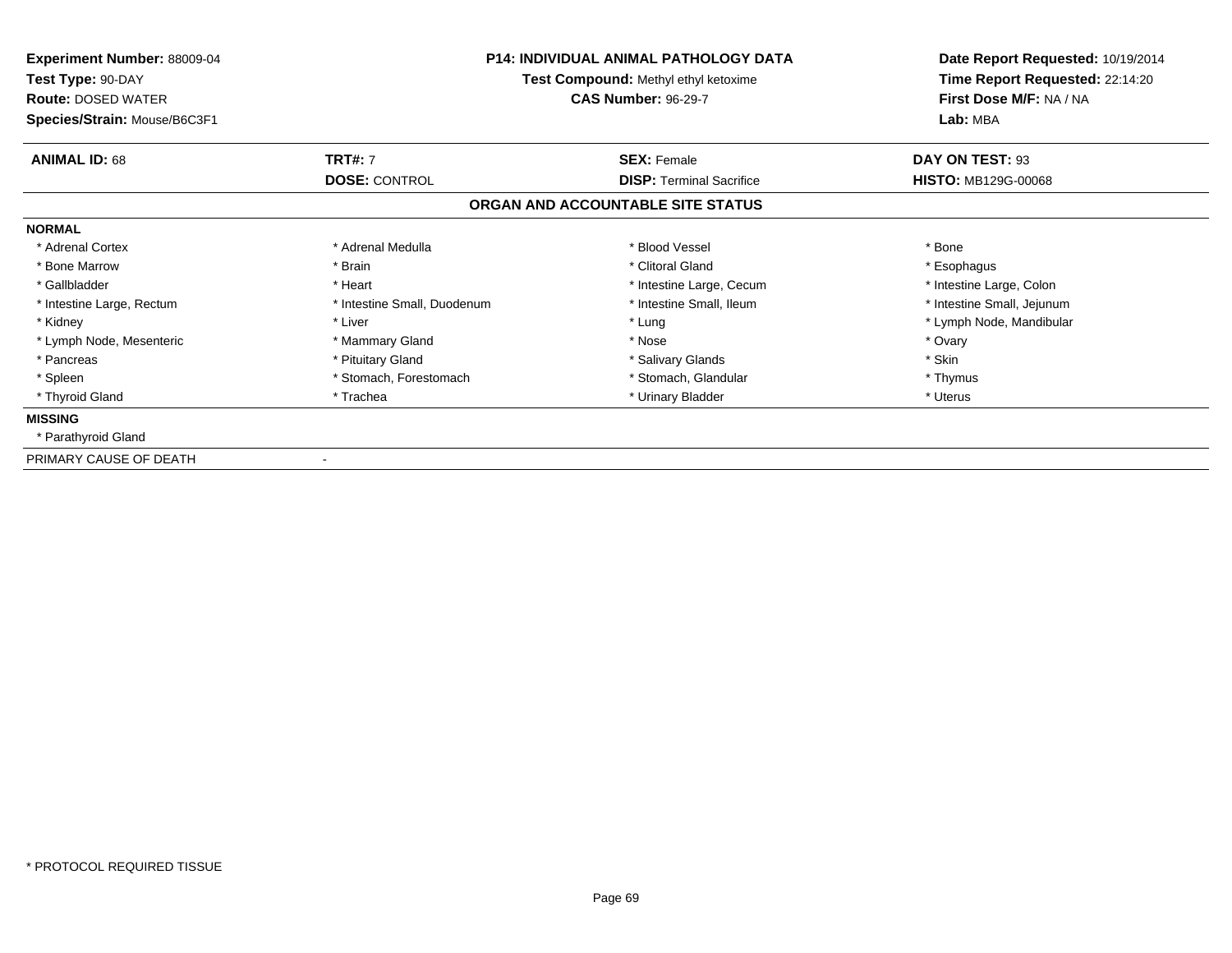| <b>Experiment Number: 88009-04</b><br>Test Type: 90-DAY<br><b>Route: DOSED WATER</b><br>Species/Strain: Mouse/B6C3F1 | <b>P14: INDIVIDUAL ANIMAL PATHOLOGY DATA</b><br>Test Compound: Methyl ethyl ketoxime<br><b>CAS Number: 96-29-7</b> |                                   | Date Report Requested: 10/19/2014<br>Time Report Requested: 22:14:20<br>First Dose M/F: NA / NA<br>Lab: MBA |
|----------------------------------------------------------------------------------------------------------------------|--------------------------------------------------------------------------------------------------------------------|-----------------------------------|-------------------------------------------------------------------------------------------------------------|
| <b>ANIMAL ID: 69</b>                                                                                                 | <b>TRT#: 7</b>                                                                                                     | <b>SEX: Female</b>                | DAY ON TEST: 93                                                                                             |
|                                                                                                                      | <b>DOSE: CONTROL</b>                                                                                               | <b>DISP:</b> Terminal Sacrifice   | <b>HISTO: MB129G-00069</b>                                                                                  |
|                                                                                                                      |                                                                                                                    | ORGAN AND ACCOUNTABLE SITE STATUS |                                                                                                             |
| <b>NORMAL</b>                                                                                                        |                                                                                                                    |                                   |                                                                                                             |
| * Adrenal Cortex                                                                                                     | * Adrenal Medulla                                                                                                  | * Blood Vessel                    | * Bone                                                                                                      |
| * Bone Marrow                                                                                                        | * Brain                                                                                                            | * Clitoral Gland                  | * Esophagus                                                                                                 |
| * Gallbladder                                                                                                        | * Heart                                                                                                            | * Intestine Large, Cecum          | * Intestine Large, Colon                                                                                    |
| * Intestine Large, Rectum                                                                                            | * Intestine Small, Duodenum                                                                                        | * Intestine Small, Ileum          | * Intestine Small, Jejunum                                                                                  |
| * Kidney                                                                                                             | * Liver                                                                                                            | * Lung                            | * Lymph Node, Mandibular                                                                                    |
| * Lymph Node, Mesenteric                                                                                             | * Mammary Gland                                                                                                    | * Nose                            | * Ovary                                                                                                     |
| * Pancreas                                                                                                           | * Parathyroid Gland                                                                                                | * Pituitary Gland                 | * Salivary Glands                                                                                           |
| * Skin                                                                                                               | * Spleen                                                                                                           | * Stomach, Forestomach            | * Stomach, Glandular                                                                                        |
| * Thymus                                                                                                             | * Thyroid Gland                                                                                                    | * Trachea                         | * Urinary Bladder                                                                                           |
| * Uterus                                                                                                             |                                                                                                                    |                                   |                                                                                                             |
| PRIMARY CAUSE OF DEATH                                                                                               |                                                                                                                    |                                   |                                                                                                             |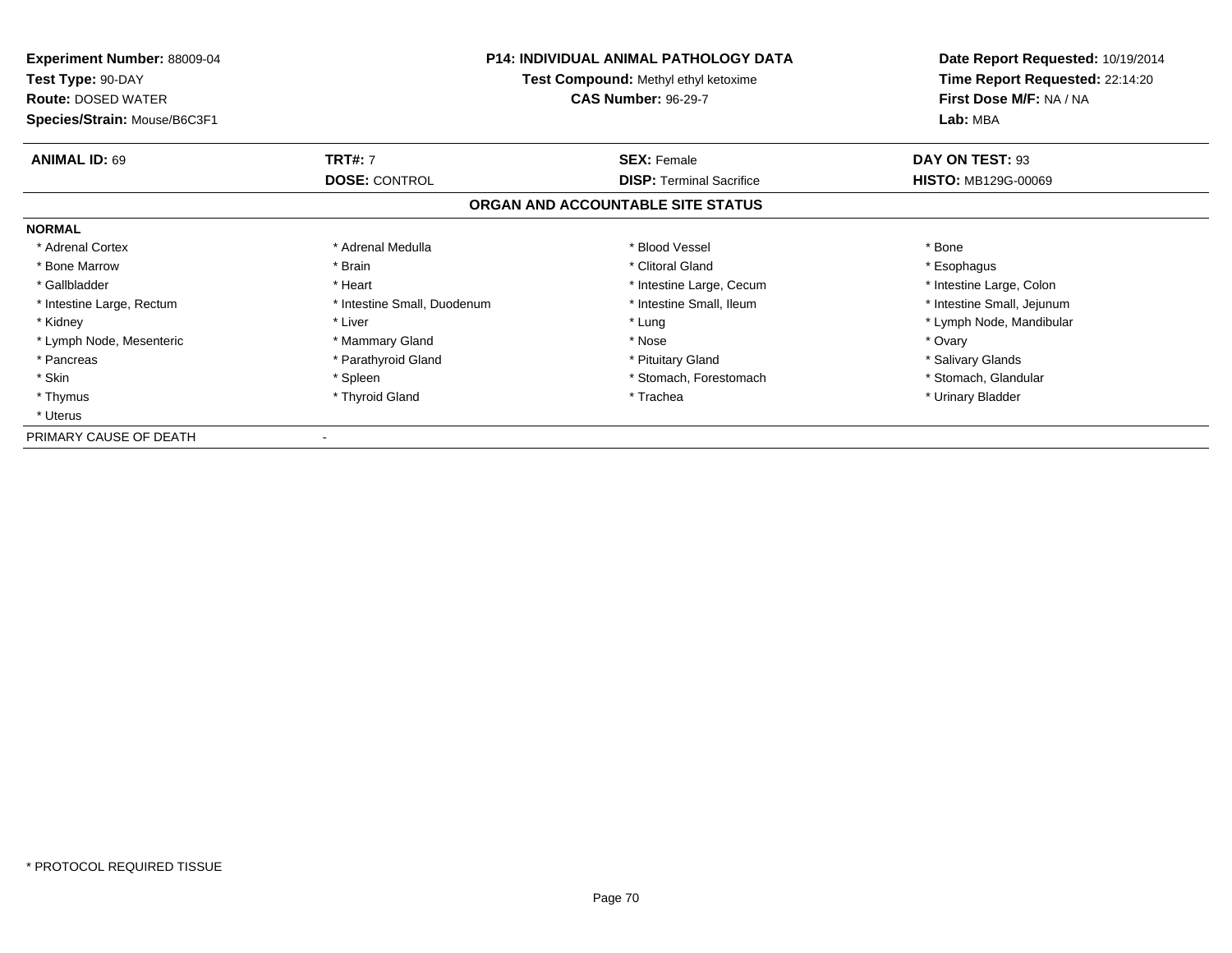| Experiment Number: 88009-04<br>Test Type: 90-DAY<br><b>Route: DOSED WATER</b><br>Species/Strain: Mouse/B6C3F1 | <b>P14: INDIVIDUAL ANIMAL PATHOLOGY DATA</b><br>Test Compound: Methyl ethyl ketoxime<br><b>CAS Number: 96-29-7</b> |                                   | Date Report Requested: 10/19/2014<br>Time Report Requested: 22:14:20<br>First Dose M/F: NA / NA<br>Lab: MBA |  |
|---------------------------------------------------------------------------------------------------------------|--------------------------------------------------------------------------------------------------------------------|-----------------------------------|-------------------------------------------------------------------------------------------------------------|--|
|                                                                                                               |                                                                                                                    |                                   |                                                                                                             |  |
| <b>ANIMAL ID: 70</b>                                                                                          | <b>TRT#: 7</b>                                                                                                     | <b>SEX: Female</b>                | DAY ON TEST: 93                                                                                             |  |
|                                                                                                               | <b>DOSE: CONTROL</b>                                                                                               | <b>DISP: Terminal Sacrifice</b>   | <b>HISTO: MB129G-00070</b>                                                                                  |  |
|                                                                                                               |                                                                                                                    | ORGAN AND ACCOUNTABLE SITE STATUS |                                                                                                             |  |
| <b>NORMAL</b>                                                                                                 |                                                                                                                    |                                   |                                                                                                             |  |
| * Adrenal Cortex                                                                                              | * Adrenal Medulla                                                                                                  | * Blood Vessel                    | * Bone                                                                                                      |  |
| * Bone Marrow                                                                                                 | * Brain                                                                                                            | * Clitoral Gland                  | * Esophagus                                                                                                 |  |
| * Gallbladder                                                                                                 | * Heart                                                                                                            | * Intestine Large, Cecum          | * Intestine Large, Colon                                                                                    |  |
| * Intestine Large, Rectum                                                                                     | * Intestine Small, Duodenum                                                                                        | * Intestine Small, Ileum          | * Intestine Small, Jejunum                                                                                  |  |
| * Liver                                                                                                       | * Lymph Node, Mandibular                                                                                           | * Lymph Node, Mesenteric          | * Mammary Gland                                                                                             |  |
| * Nose                                                                                                        | * Ovary                                                                                                            | * Pancreas                        | * Parathyroid Gland                                                                                         |  |
| * Salivary Glands                                                                                             | * Skin                                                                                                             | * Spleen                          | * Stomach, Forestomach                                                                                      |  |
| * Stomach, Glandular                                                                                          | * Thymus                                                                                                           | * Thyroid Gland                   | * Trachea                                                                                                   |  |
| * Urinary Bladder                                                                                             | * Uterus                                                                                                           |                                   |                                                                                                             |  |
| <b>MISSING</b>                                                                                                |                                                                                                                    |                                   |                                                                                                             |  |
| * Pituitary Gland                                                                                             |                                                                                                                    |                                   |                                                                                                             |  |
| <b>OBSERVATIONS</b>                                                                                           |                                                                                                                    |                                   |                                                                                                             |  |
| * Kidney                                                                                                      | <b>Renal Tubule</b>                                                                                                | Regeneration                      | Focal, Mild                                                                                                 |  |
| * Lung                                                                                                        |                                                                                                                    | Hemorrhage                        | Minimal                                                                                                     |  |
| PRIMARY CAUSE OF DEATH                                                                                        |                                                                                                                    |                                   |                                                                                                             |  |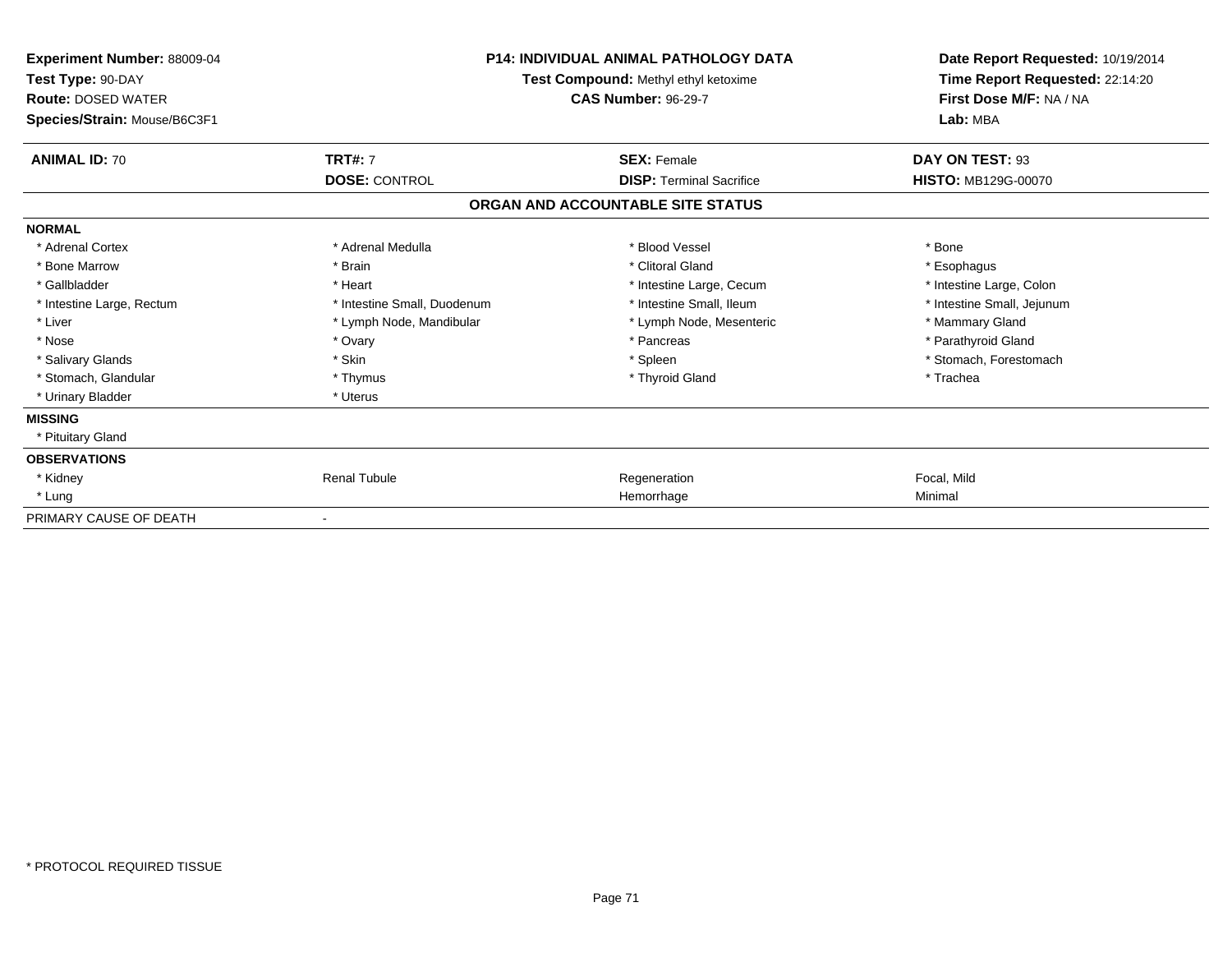| Experiment Number: 88009-04<br><b>P14: INDIVIDUAL ANIMAL PATHOLOGY DATA</b><br>Test Type: 90-DAY<br>Test Compound: Methyl ethyl ketoxime |                      |                                   | Date Report Requested: 10/19/2014 |  |
|------------------------------------------------------------------------------------------------------------------------------------------|----------------------|-----------------------------------|-----------------------------------|--|
|                                                                                                                                          |                      | Time Report Requested: 22:14:20   |                                   |  |
| <b>Route: DOSED WATER</b>                                                                                                                |                      | <b>CAS Number: 96-29-7</b>        | First Dose M/F: NA / NA           |  |
| Species/Strain: Mouse/B6C3F1                                                                                                             |                      |                                   | Lab: MBA                          |  |
| <b>ANIMAL ID: 71</b>                                                                                                                     | TRT#: 8              | <b>SEX: Female</b>                | DAY ON TEST: 93                   |  |
|                                                                                                                                          | <b>DOSE: 625 PPM</b> | <b>DISP:</b> Terminal Sacrifice   | <b>HISTO: MB129G-00071</b>        |  |
|                                                                                                                                          |                      | ORGAN AND ACCOUNTABLE SITE STATUS |                                   |  |
| <b>NORMAL</b>                                                                                                                            |                      |                                   |                                   |  |
| <b>Bone Marrow</b>                                                                                                                       | Liver                | Nose                              | Spleen                            |  |
| <b>Urinary Bladder</b>                                                                                                                   |                      |                                   |                                   |  |
| PRIMARY CAUSE OF DEATH                                                                                                                   |                      |                                   |                                   |  |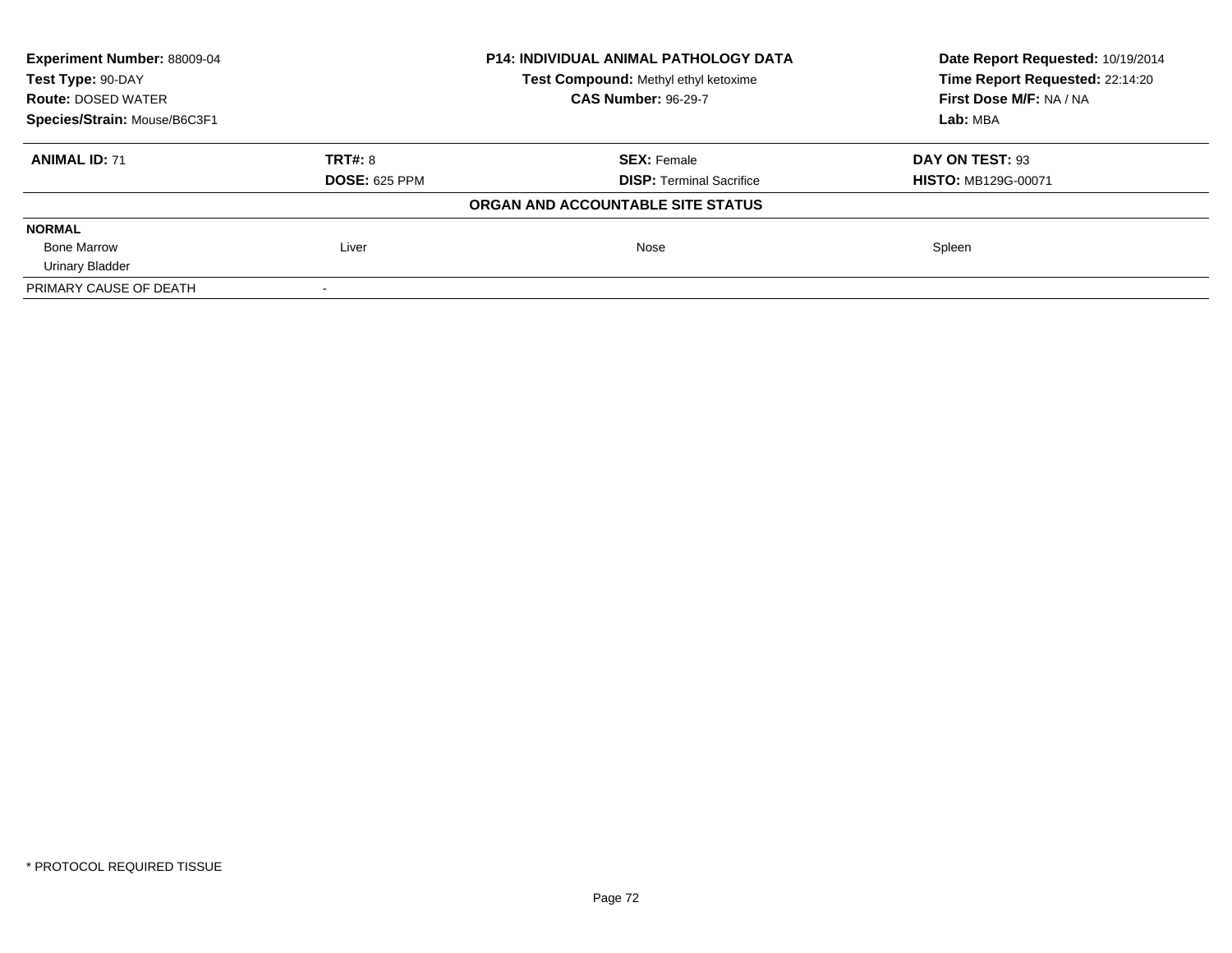| Experiment Number: 88009-04<br><b>P14: INDIVIDUAL ANIMAL PATHOLOGY DATA</b> |                                      |                                   | Date Report Requested: 10/19/2014 |  |
|-----------------------------------------------------------------------------|--------------------------------------|-----------------------------------|-----------------------------------|--|
| Test Type: 90-DAY                                                           | Test Compound: Methyl ethyl ketoxime |                                   | Time Report Requested: 22:14:20   |  |
| <b>Route: DOSED WATER</b>                                                   |                                      | <b>CAS Number: 96-29-7</b>        | First Dose M/F: NA / NA           |  |
| Species/Strain: Mouse/B6C3F1                                                |                                      |                                   | Lab: MBA                          |  |
| <b>ANIMAL ID: 72</b>                                                        | TRT#: 8                              | <b>SEX: Female</b>                | DAY ON TEST: 93                   |  |
|                                                                             | <b>DOSE: 625 PPM</b>                 | <b>DISP:</b> Terminal Sacrifice   | <b>HISTO: MB129G-00072</b>        |  |
|                                                                             |                                      | ORGAN AND ACCOUNTABLE SITE STATUS |                                   |  |
| <b>NORMAL</b>                                                               |                                      |                                   |                                   |  |
| <b>Bone Marrow</b>                                                          | Liver                                | Nose                              | Spleen                            |  |
| <b>Urinary Bladder</b>                                                      |                                      |                                   |                                   |  |
| PRIMARY CAUSE OF DEATH                                                      |                                      |                                   |                                   |  |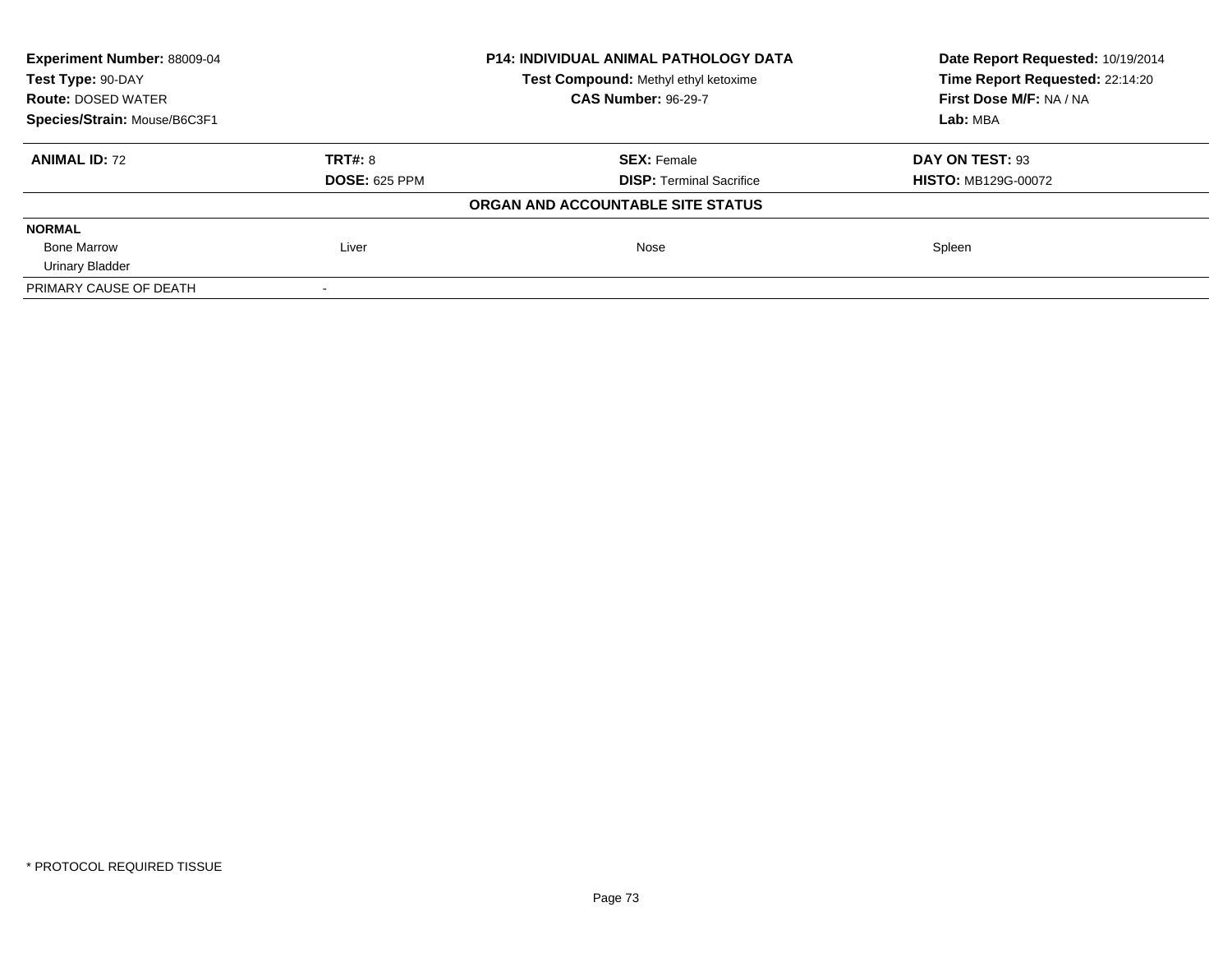| Experiment Number: 88009-04  |                                      | <b>P14: INDIVIDUAL ANIMAL PATHOLOGY DATA</b> | Date Report Requested: 10/19/2014 |
|------------------------------|--------------------------------------|----------------------------------------------|-----------------------------------|
| Test Type: 90-DAY            | Test Compound: Methyl ethyl ketoxime |                                              | Time Report Requested: 22:14:20   |
| <b>Route: DOSED WATER</b>    |                                      | <b>CAS Number: 96-29-7</b>                   | First Dose M/F: NA / NA           |
| Species/Strain: Mouse/B6C3F1 |                                      |                                              | Lab: MBA                          |
| <b>ANIMAL ID: 73</b>         | TRT#: 8                              | <b>SEX: Female</b>                           | DAY ON TEST: 93                   |
|                              | <b>DOSE: 625 PPM</b>                 | <b>DISP:</b> Terminal Sacrifice              | <b>HISTO: MB129G-00073</b>        |
|                              |                                      | ORGAN AND ACCOUNTABLE SITE STATUS            |                                   |
| <b>NORMAL</b>                |                                      |                                              |                                   |
| <b>Bone Marrow</b>           | Liver                                | Nose                                         | Spleen                            |
| <b>Urinary Bladder</b>       |                                      |                                              |                                   |
| PRIMARY CAUSE OF DEATH       |                                      |                                              |                                   |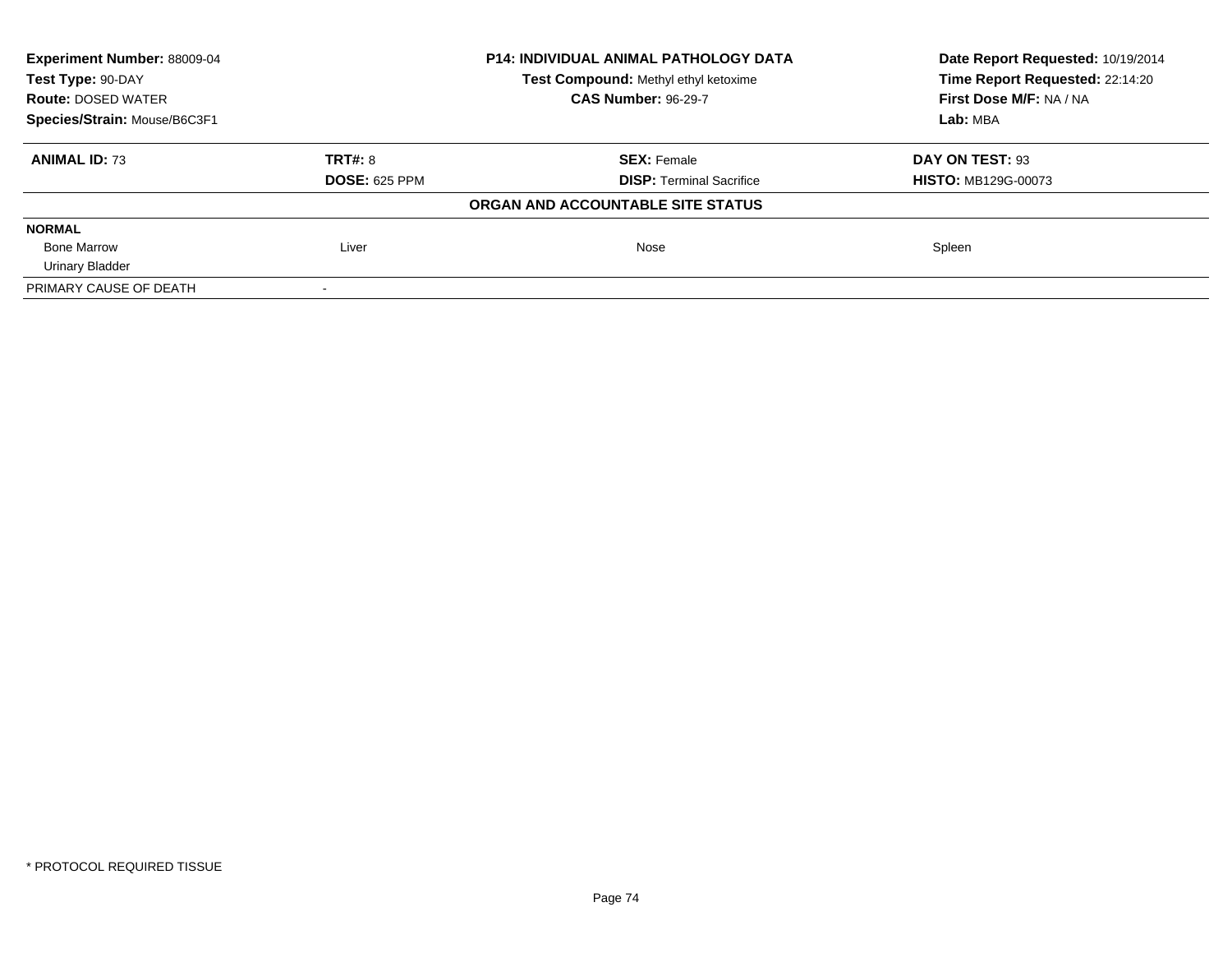| Experiment Number: 88009-04<br><b>P14: INDIVIDUAL ANIMAL PATHOLOGY DATA</b> |                                      |                                   | Date Report Requested: 10/19/2014 |  |
|-----------------------------------------------------------------------------|--------------------------------------|-----------------------------------|-----------------------------------|--|
| Test Type: 90-DAY                                                           | Test Compound: Methyl ethyl ketoxime |                                   | Time Report Requested: 22:14:20   |  |
| <b>Route: DOSED WATER</b>                                                   |                                      | <b>CAS Number: 96-29-7</b>        | First Dose M/F: NA / NA           |  |
| Species/Strain: Mouse/B6C3F1                                                |                                      |                                   | Lab: MBA                          |  |
| <b>ANIMAL ID: 74</b>                                                        | TRT#: 8                              | <b>SEX: Female</b>                | DAY ON TEST: 93                   |  |
|                                                                             | <b>DOSE: 625 PPM</b>                 | <b>DISP:</b> Terminal Sacrifice   | <b>HISTO: MB129G-00074</b>        |  |
|                                                                             |                                      | ORGAN AND ACCOUNTABLE SITE STATUS |                                   |  |
| <b>NORMAL</b>                                                               |                                      |                                   |                                   |  |
| <b>Bone Marrow</b>                                                          | Liver                                | Nose                              | Spleen                            |  |
| <b>Urinary Bladder</b>                                                      |                                      |                                   |                                   |  |
| PRIMARY CAUSE OF DEATH                                                      |                                      |                                   |                                   |  |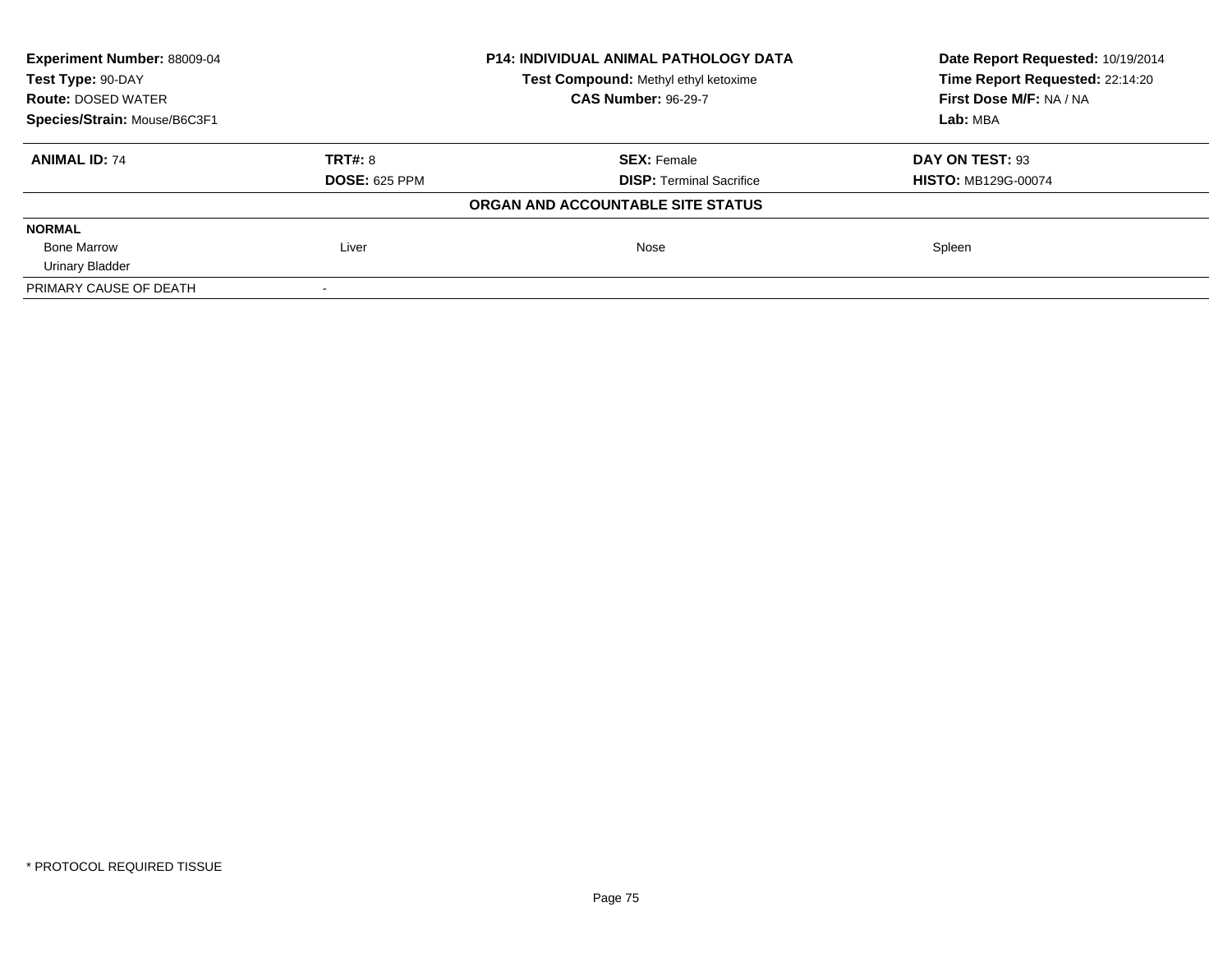| Experiment Number: 88009-04<br><b>P14: INDIVIDUAL ANIMAL PATHOLOGY DATA</b> |                                      |                                   | Date Report Requested: 10/19/2014 |  |
|-----------------------------------------------------------------------------|--------------------------------------|-----------------------------------|-----------------------------------|--|
| Test Type: 90-DAY                                                           | Test Compound: Methyl ethyl ketoxime |                                   | Time Report Requested: 22:14:20   |  |
| <b>Route: DOSED WATER</b>                                                   |                                      | <b>CAS Number: 96-29-7</b>        | First Dose M/F: NA / NA           |  |
| Species/Strain: Mouse/B6C3F1                                                |                                      |                                   | Lab: MBA                          |  |
| <b>ANIMAL ID: 75</b>                                                        | TRT#: 8                              | <b>SEX: Female</b>                | DAY ON TEST: 93                   |  |
|                                                                             | <b>DOSE: 625 PPM</b>                 | <b>DISP:</b> Terminal Sacrifice   | <b>HISTO: MB129G-00075</b>        |  |
|                                                                             |                                      | ORGAN AND ACCOUNTABLE SITE STATUS |                                   |  |
| <b>NORMAL</b>                                                               |                                      |                                   |                                   |  |
| <b>Bone Marrow</b>                                                          | Liver                                | Nose                              | Spleen                            |  |
| <b>Urinary Bladder</b>                                                      |                                      |                                   |                                   |  |
| PRIMARY CAUSE OF DEATH                                                      |                                      |                                   |                                   |  |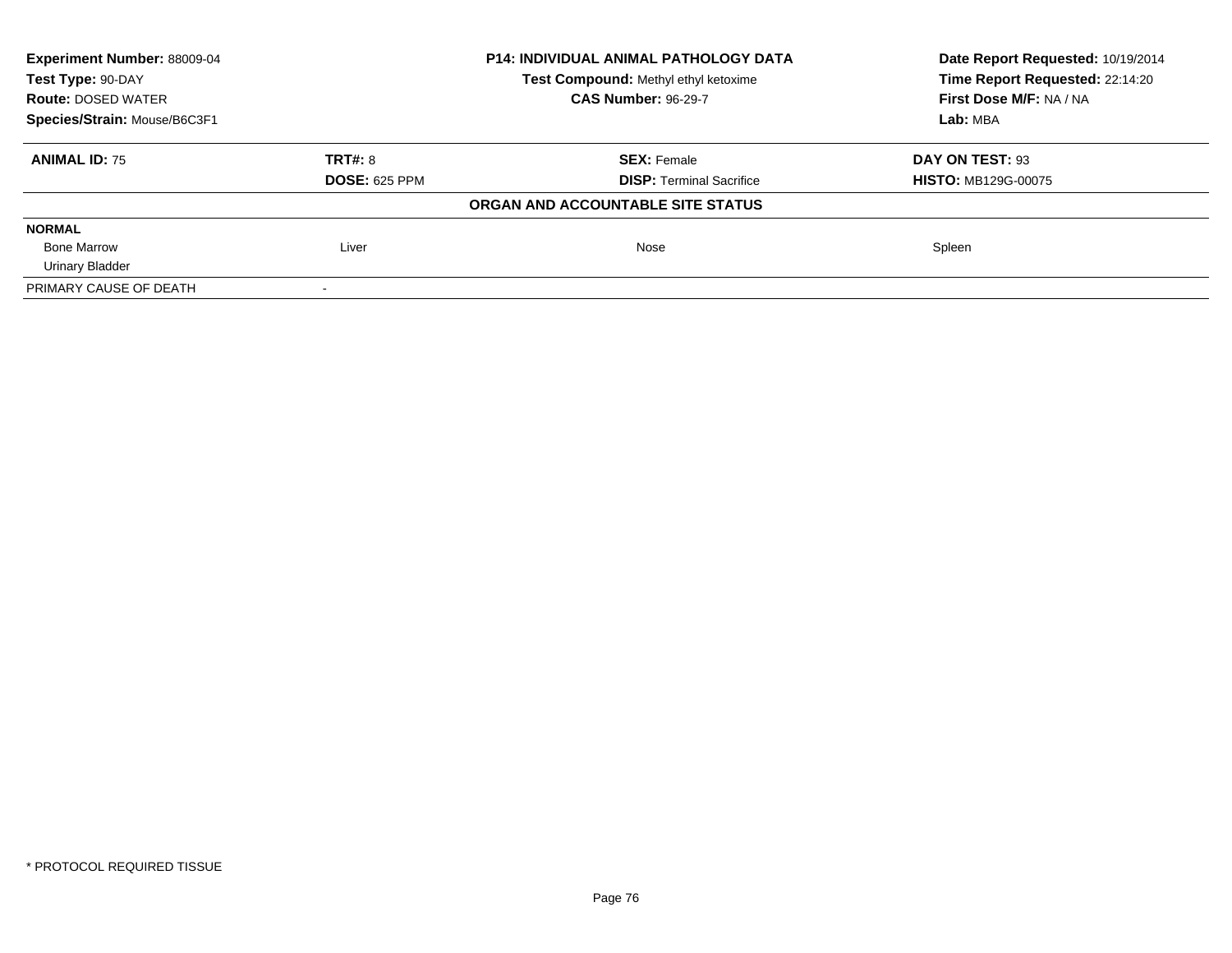| Experiment Number: 88009-04  |                                      | <b>P14: INDIVIDUAL ANIMAL PATHOLOGY DATA</b> | Date Report Requested: 10/19/2014<br>Time Report Requested: 22:14:20 |
|------------------------------|--------------------------------------|----------------------------------------------|----------------------------------------------------------------------|
| Test Type: 90-DAY            | Test Compound: Methyl ethyl ketoxime |                                              |                                                                      |
| <b>Route: DOSED WATER</b>    |                                      | <b>CAS Number: 96-29-7</b>                   | First Dose M/F: NA / NA                                              |
| Species/Strain: Mouse/B6C3F1 |                                      |                                              | Lab: MBA                                                             |
| <b>ANIMAL ID: 76</b>         | TRT#: 8                              | <b>SEX: Female</b>                           | DAY ON TEST: 93                                                      |
|                              | <b>DOSE: 625 PPM</b>                 | <b>DISP:</b> Terminal Sacrifice              | <b>HISTO: MB129G-00076</b>                                           |
|                              |                                      | ORGAN AND ACCOUNTABLE SITE STATUS            |                                                                      |
| <b>NORMAL</b>                |                                      |                                              |                                                                      |
| <b>Bone Marrow</b>           | Liver                                | Nose                                         | Spleen                                                               |
| <b>Urinary Bladder</b>       |                                      |                                              |                                                                      |
| PRIMARY CAUSE OF DEATH       |                                      |                                              |                                                                      |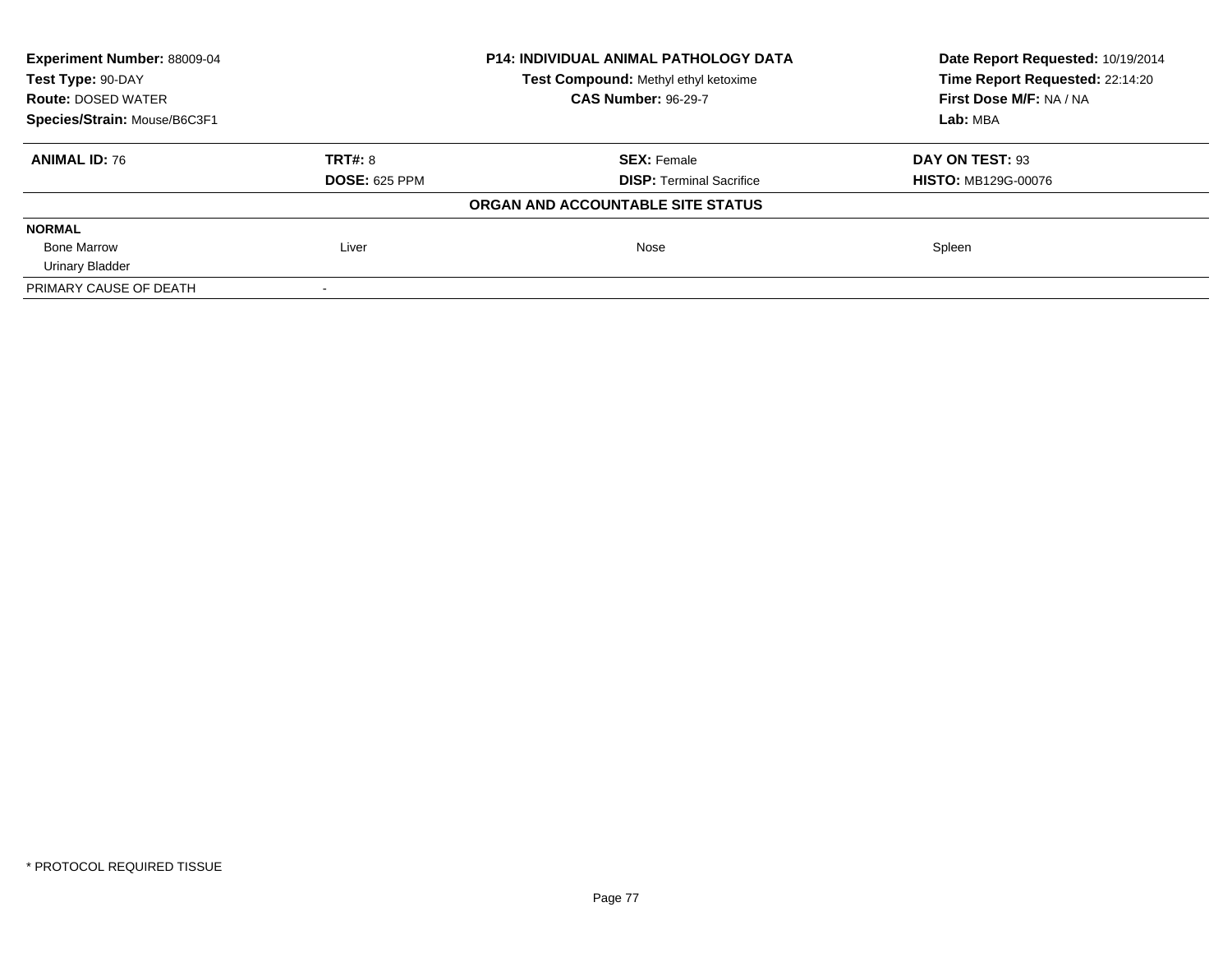| Experiment Number: 88009-04  |                                      | <b>P14: INDIVIDUAL ANIMAL PATHOLOGY DATA</b> | Date Report Requested: 10/19/2014 |
|------------------------------|--------------------------------------|----------------------------------------------|-----------------------------------|
| Test Type: 90-DAY            | Test Compound: Methyl ethyl ketoxime |                                              | Time Report Requested: 22:14:20   |
| <b>Route: DOSED WATER</b>    |                                      | <b>CAS Number: 96-29-7</b>                   | First Dose M/F: NA / NA           |
| Species/Strain: Mouse/B6C3F1 |                                      |                                              | Lab: MBA                          |
| <b>ANIMAL ID: 77</b>         | TRT#: 8                              | <b>SEX: Female</b>                           | DAY ON TEST: 93                   |
|                              | <b>DOSE: 625 PPM</b>                 | <b>DISP:</b> Terminal Sacrifice              | <b>HISTO: MB129G-00077</b>        |
|                              |                                      | ORGAN AND ACCOUNTABLE SITE STATUS            |                                   |
| <b>NORMAL</b>                |                                      |                                              |                                   |
| <b>Bone Marrow</b>           | Liver                                | Nose                                         | Spleen                            |
| <b>Urinary Bladder</b>       |                                      |                                              |                                   |
| PRIMARY CAUSE OF DEATH       |                                      |                                              |                                   |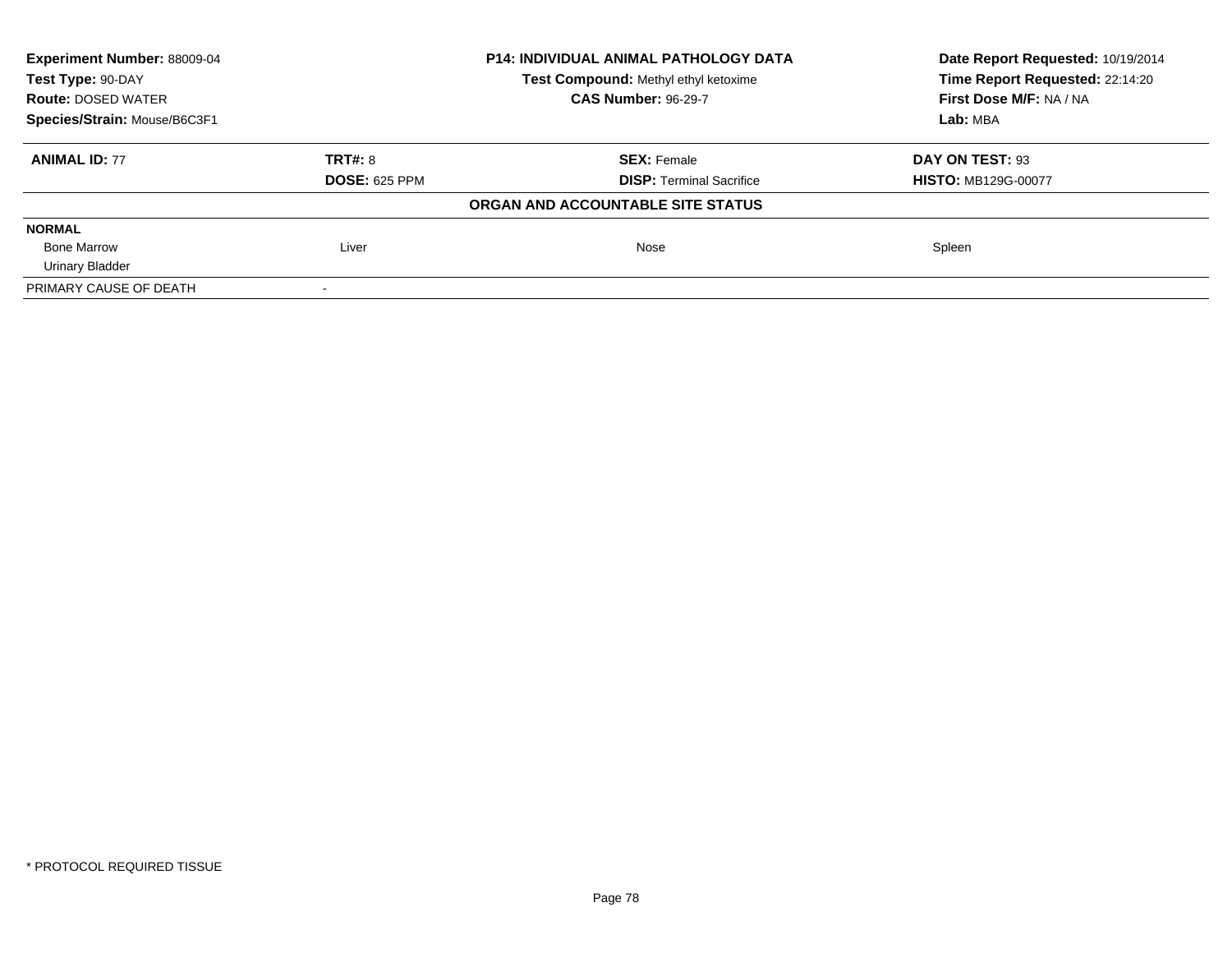| Experiment Number: 88009-04  |                                      | <b>P14: INDIVIDUAL ANIMAL PATHOLOGY DATA</b> | Date Report Requested: 10/19/2014<br>Time Report Requested: 22:14:20 |
|------------------------------|--------------------------------------|----------------------------------------------|----------------------------------------------------------------------|
| Test Type: 90-DAY            | Test Compound: Methyl ethyl ketoxime |                                              |                                                                      |
| <b>Route: DOSED WATER</b>    |                                      | <b>CAS Number: 96-29-7</b>                   | First Dose M/F: NA / NA                                              |
| Species/Strain: Mouse/B6C3F1 |                                      |                                              | Lab: MBA                                                             |
| <b>ANIMAL ID: 78</b>         | TRT#: 8                              | <b>SEX: Female</b>                           | DAY ON TEST: 93                                                      |
|                              | <b>DOSE: 625 PPM</b>                 | <b>DISP:</b> Terminal Sacrifice              | <b>HISTO: MB129G-00078</b>                                           |
|                              |                                      | ORGAN AND ACCOUNTABLE SITE STATUS            |                                                                      |
| <b>NORMAL</b>                |                                      |                                              |                                                                      |
| <b>Bone Marrow</b>           | Liver                                | Nose                                         | Spleen                                                               |
| <b>Urinary Bladder</b>       |                                      |                                              |                                                                      |
| PRIMARY CAUSE OF DEATH       |                                      |                                              |                                                                      |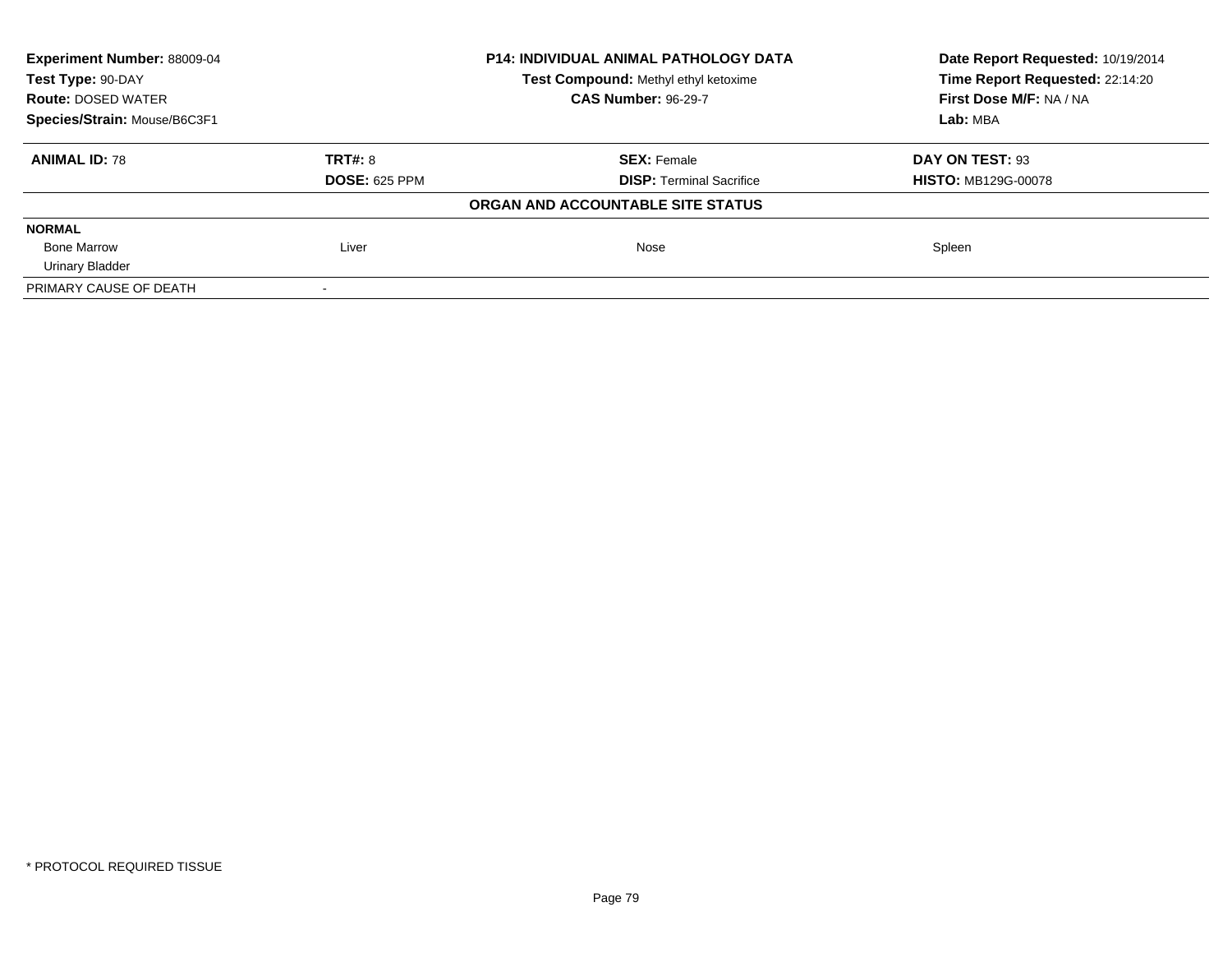| Experiment Number: 88009-04  |                                      | <b>P14: INDIVIDUAL ANIMAL PATHOLOGY DATA</b> | Date Report Requested: 10/19/2014<br>Time Report Requested: 22:14:20 |
|------------------------------|--------------------------------------|----------------------------------------------|----------------------------------------------------------------------|
| Test Type: 90-DAY            | Test Compound: Methyl ethyl ketoxime |                                              |                                                                      |
| <b>Route: DOSED WATER</b>    |                                      | <b>CAS Number: 96-29-7</b>                   | First Dose M/F: NA / NA                                              |
| Species/Strain: Mouse/B6C3F1 |                                      |                                              | Lab: MBA                                                             |
| <b>ANIMAL ID: 79</b>         | TRT#: 8                              | <b>SEX: Female</b>                           | DAY ON TEST: 93                                                      |
|                              | <b>DOSE: 625 PPM</b>                 | <b>DISP:</b> Terminal Sacrifice              | <b>HISTO: MB129G-00079</b>                                           |
|                              |                                      | ORGAN AND ACCOUNTABLE SITE STATUS            |                                                                      |
| <b>NORMAL</b>                |                                      |                                              |                                                                      |
| <b>Bone Marrow</b>           | Liver                                | Nose                                         | Spleen                                                               |
| <b>Urinary Bladder</b>       |                                      |                                              |                                                                      |
| PRIMARY CAUSE OF DEATH       |                                      |                                              |                                                                      |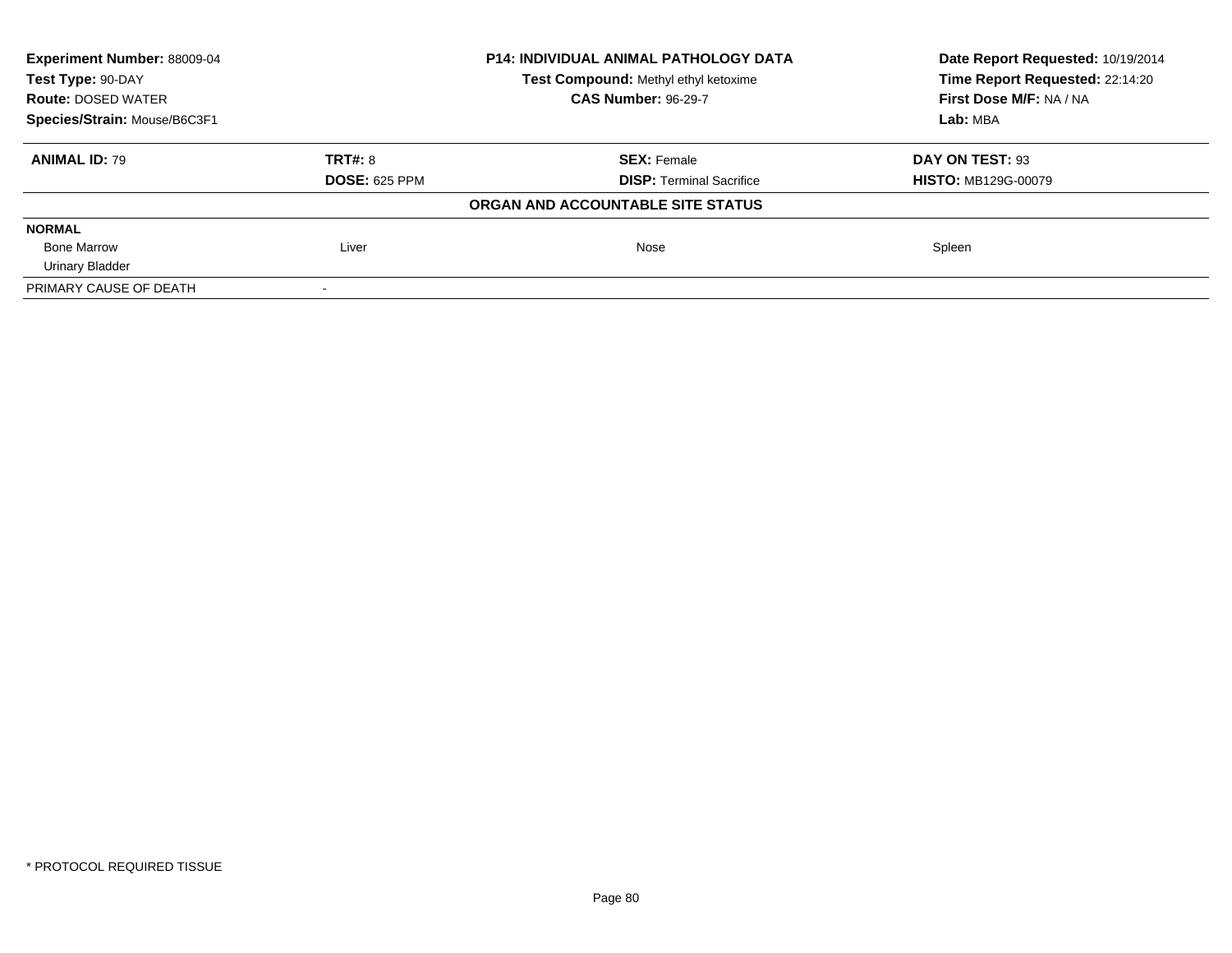| Experiment Number: 88009-04  |                                      | <b>P14: INDIVIDUAL ANIMAL PATHOLOGY DATA</b> | Date Report Requested: 10/19/2014<br>Time Report Requested: 22:14:20 |
|------------------------------|--------------------------------------|----------------------------------------------|----------------------------------------------------------------------|
| Test Type: 90-DAY            | Test Compound: Methyl ethyl ketoxime |                                              |                                                                      |
| <b>Route: DOSED WATER</b>    |                                      | <b>CAS Number: 96-29-7</b>                   | First Dose M/F: NA / NA                                              |
| Species/Strain: Mouse/B6C3F1 |                                      |                                              | Lab: MBA                                                             |
| <b>ANIMAL ID: 80</b>         | TRT#: 8                              | <b>SEX: Female</b>                           | DAY ON TEST: 93                                                      |
|                              | <b>DOSE: 625 PPM</b>                 | <b>DISP:</b> Terminal Sacrifice              | <b>HISTO: MB129G-00080</b>                                           |
|                              |                                      | ORGAN AND ACCOUNTABLE SITE STATUS            |                                                                      |
| <b>NORMAL</b>                |                                      |                                              |                                                                      |
| <b>Bone Marrow</b>           | Liver                                | Nose                                         | Spleen                                                               |
| <b>Urinary Bladder</b>       |                                      |                                              |                                                                      |
| PRIMARY CAUSE OF DEATH       |                                      |                                              |                                                                      |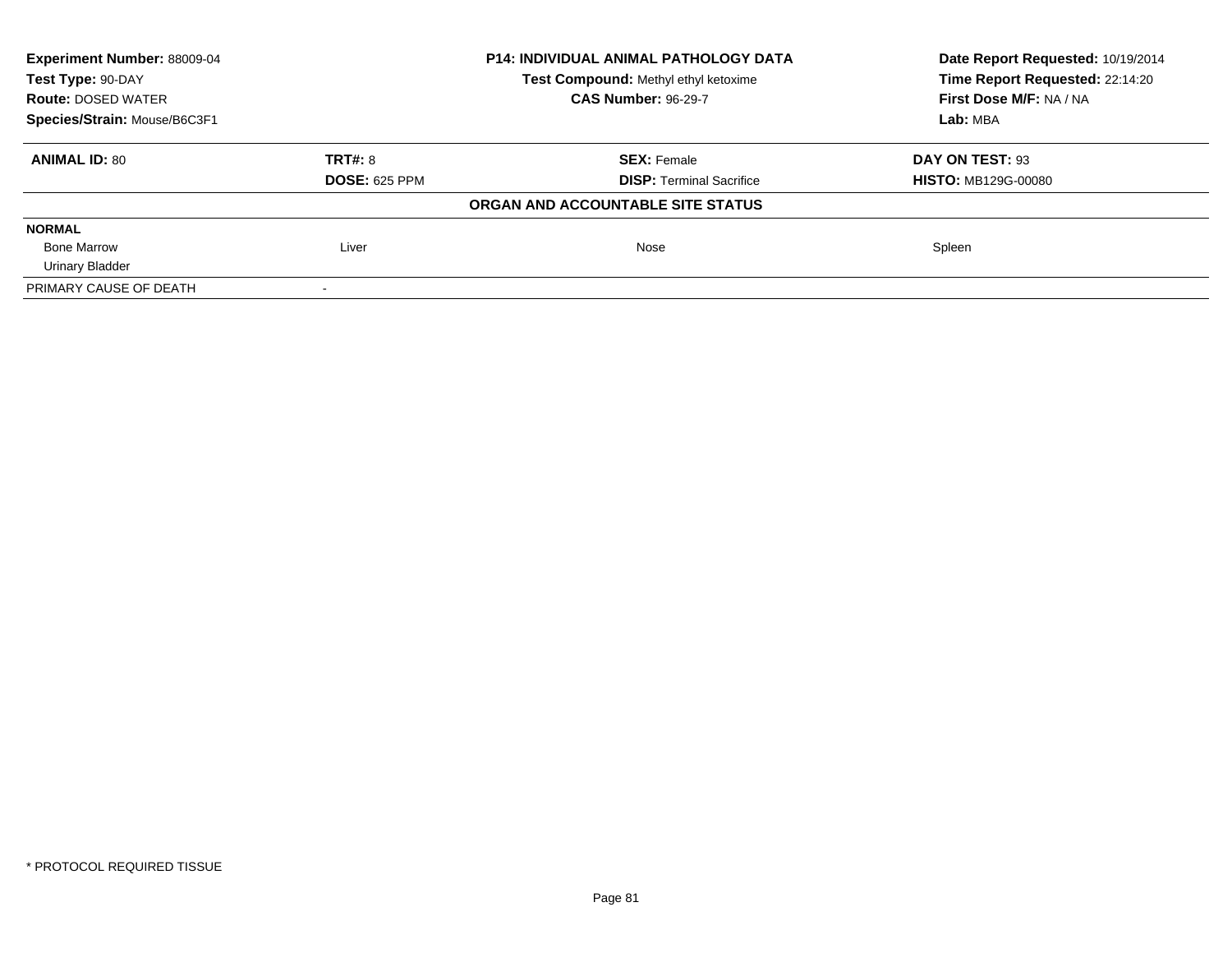| Experiment Number: 88009-04  |                                                                    | <b>P14: INDIVIDUAL ANIMAL PATHOLOGY DATA</b> | Date Report Requested: 10/19/2014<br>Time Report Requested: 22:14:20 |
|------------------------------|--------------------------------------------------------------------|----------------------------------------------|----------------------------------------------------------------------|
| Test Type: 90-DAY            | Test Compound: Methyl ethyl ketoxime<br><b>CAS Number: 96-29-7</b> |                                              |                                                                      |
| <b>Route: DOSED WATER</b>    |                                                                    |                                              | First Dose M/F: NA / NA                                              |
| Species/Strain: Mouse/B6C3F1 |                                                                    |                                              | Lab: MBA                                                             |
| <b>ANIMAL ID: 81</b>         | TRT#: 9                                                            | <b>SEX: Female</b>                           | DAY ON TEST: 93                                                      |
|                              | <b>DOSE: 1250 PPM</b>                                              | <b>DISP:</b> Terminal Sacrifice              | <b>HISTO: MB129G-00081</b>                                           |
|                              |                                                                    | ORGAN AND ACCOUNTABLE SITE STATUS            |                                                                      |
| <b>NORMAL</b>                |                                                                    |                                              |                                                                      |
| <b>Bone Marrow</b>           | Liver                                                              | * Nose                                       | * Spleen                                                             |
| * Urinary Bladder            |                                                                    |                                              |                                                                      |
| PRIMARY CAUSE OF DEATH       |                                                                    |                                              |                                                                      |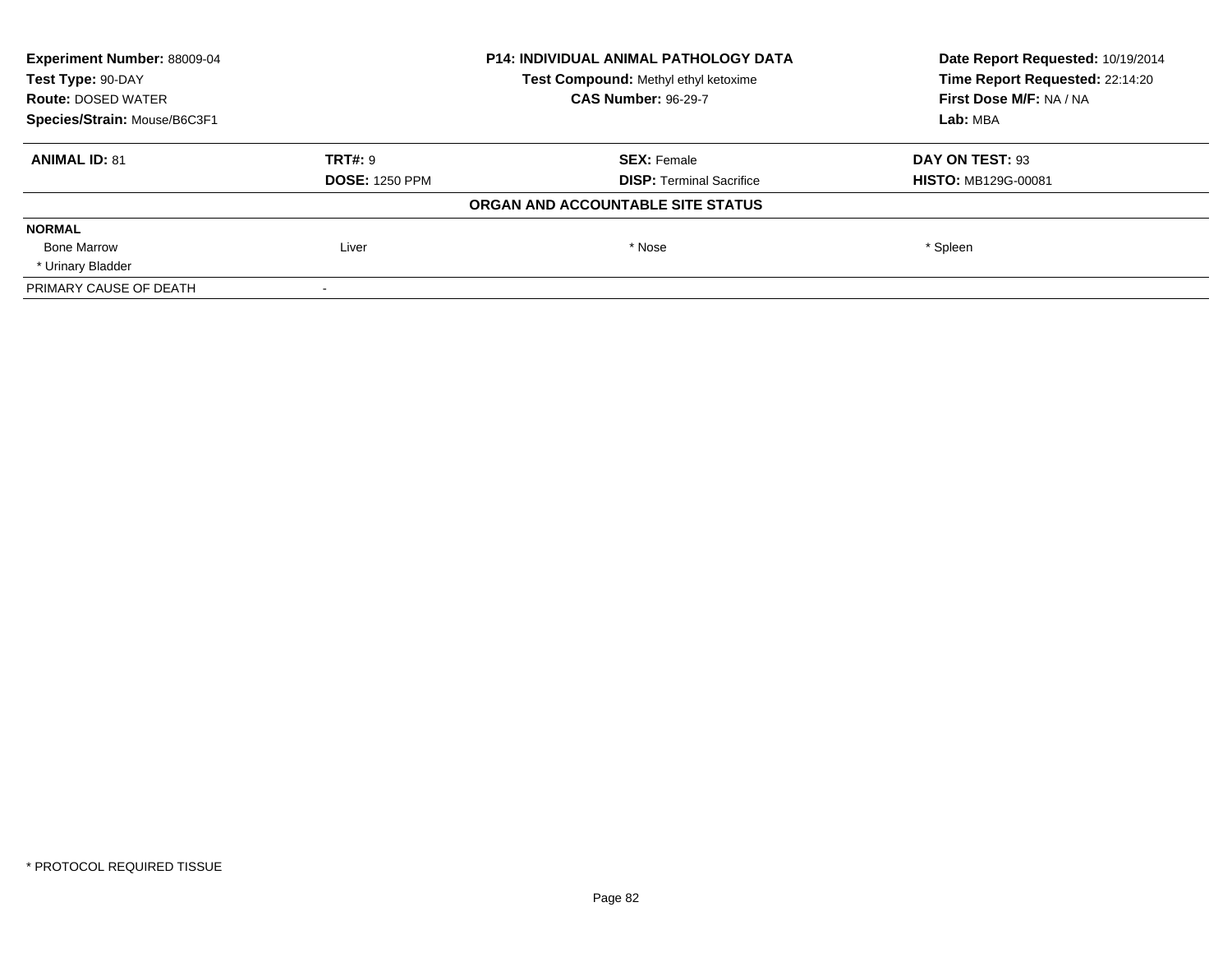| Experiment Number: 88009-04  |                                      | <b>P14: INDIVIDUAL ANIMAL PATHOLOGY DATA</b> | Date Report Requested: 10/19/2014<br>Time Report Requested: 22:14:20 |
|------------------------------|--------------------------------------|----------------------------------------------|----------------------------------------------------------------------|
| Test Type: 90-DAY            | Test Compound: Methyl ethyl ketoxime |                                              |                                                                      |
| <b>Route: DOSED WATER</b>    |                                      | <b>CAS Number: 96-29-7</b>                   | First Dose M/F: NA / NA                                              |
| Species/Strain: Mouse/B6C3F1 |                                      |                                              | Lab: MBA                                                             |
| <b>ANIMAL ID: 82</b>         | TRT#: 9                              | <b>SEX: Female</b>                           | DAY ON TEST: 93                                                      |
|                              | <b>DOSE: 1250 PPM</b>                | <b>DISP:</b> Terminal Sacrifice              | <b>HISTO: MB129G-00082</b>                                           |
|                              |                                      | ORGAN AND ACCOUNTABLE SITE STATUS            |                                                                      |
| <b>NORMAL</b>                |                                      |                                              |                                                                      |
| <b>Bone Marrow</b>           | Liver                                | * Nose                                       | * Spleen                                                             |
| * Urinary Bladder            |                                      |                                              |                                                                      |
| PRIMARY CAUSE OF DEATH       |                                      |                                              |                                                                      |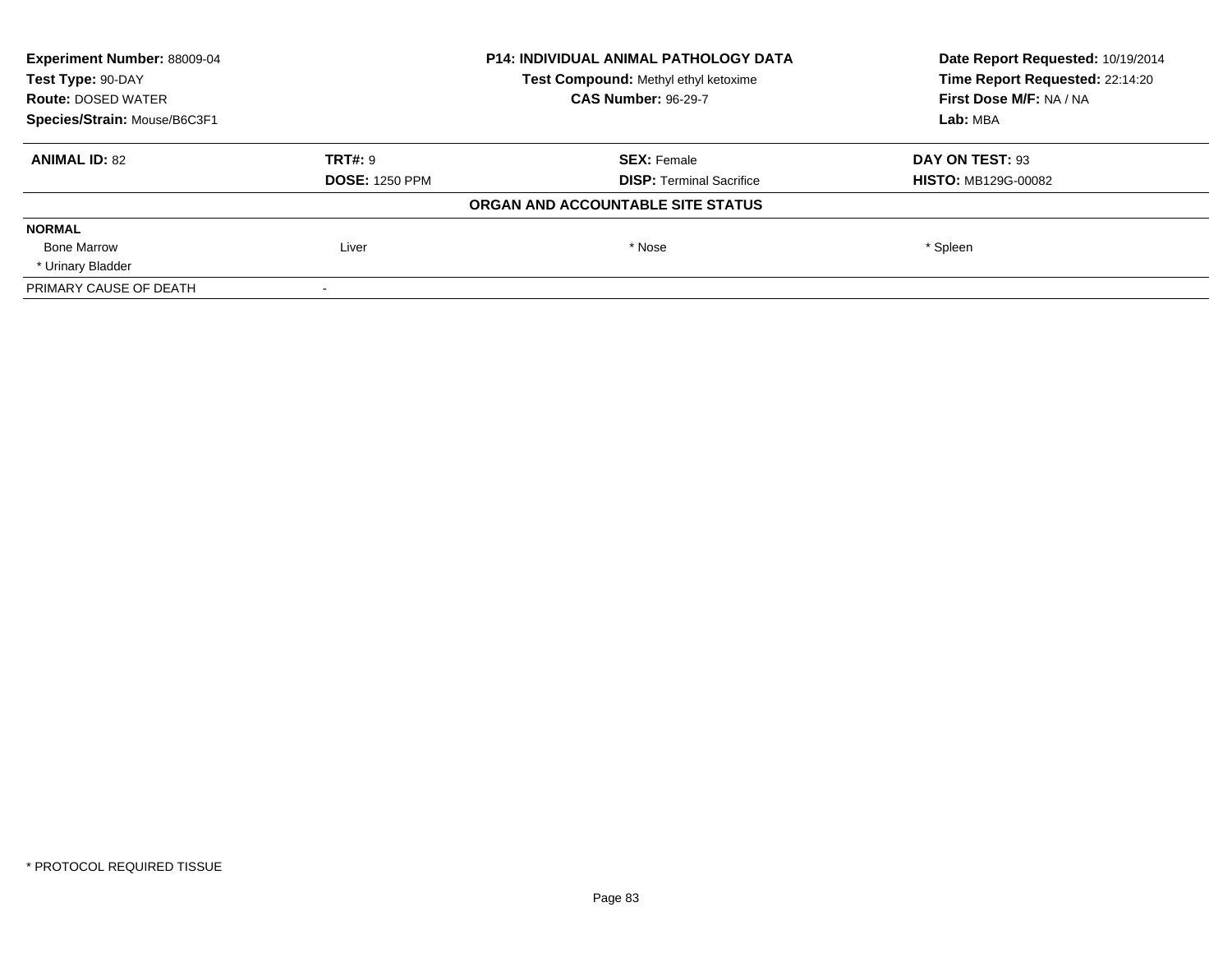| <b>Experiment Number: 88009-04</b><br><b>P14: INDIVIDUAL ANIMAL PATHOLOGY DATA</b><br>Test Type: 90-DAY<br>Test Compound: Methyl ethyl ketoxime |                       |                                   | Date Report Requested: 10/19/2014 |
|-------------------------------------------------------------------------------------------------------------------------------------------------|-----------------------|-----------------------------------|-----------------------------------|
|                                                                                                                                                 |                       | Time Report Requested: 22:14:20   |                                   |
| <b>Route: DOSED WATER</b>                                                                                                                       |                       | <b>CAS Number: 96-29-7</b>        | First Dose M/F: NA / NA           |
| Species/Strain: Mouse/B6C3F1                                                                                                                    |                       |                                   | Lab: MBA                          |
| <b>ANIMAL ID: 83</b>                                                                                                                            | TRT#: 9               | <b>SEX: Female</b>                | DAY ON TEST: 93                   |
|                                                                                                                                                 | <b>DOSE: 1250 PPM</b> | <b>DISP:</b> Terminal Sacrifice   | <b>HISTO: MB129G-00083</b>        |
|                                                                                                                                                 |                       | ORGAN AND ACCOUNTABLE SITE STATUS |                                   |
| <b>NORMAL</b>                                                                                                                                   |                       |                                   |                                   |
| <b>Bone Marrow</b>                                                                                                                              | Liver                 | * Nose                            | * Spleen                          |
| <b>OBSERVATIONS</b>                                                                                                                             |                       |                                   |                                   |
| * Urinary Bladder                                                                                                                               |                       | <b>Infiltration Cellular</b>      | Lymphocyte, Minimal               |
| PRIMARY CAUSE OF DEATH                                                                                                                          |                       |                                   |                                   |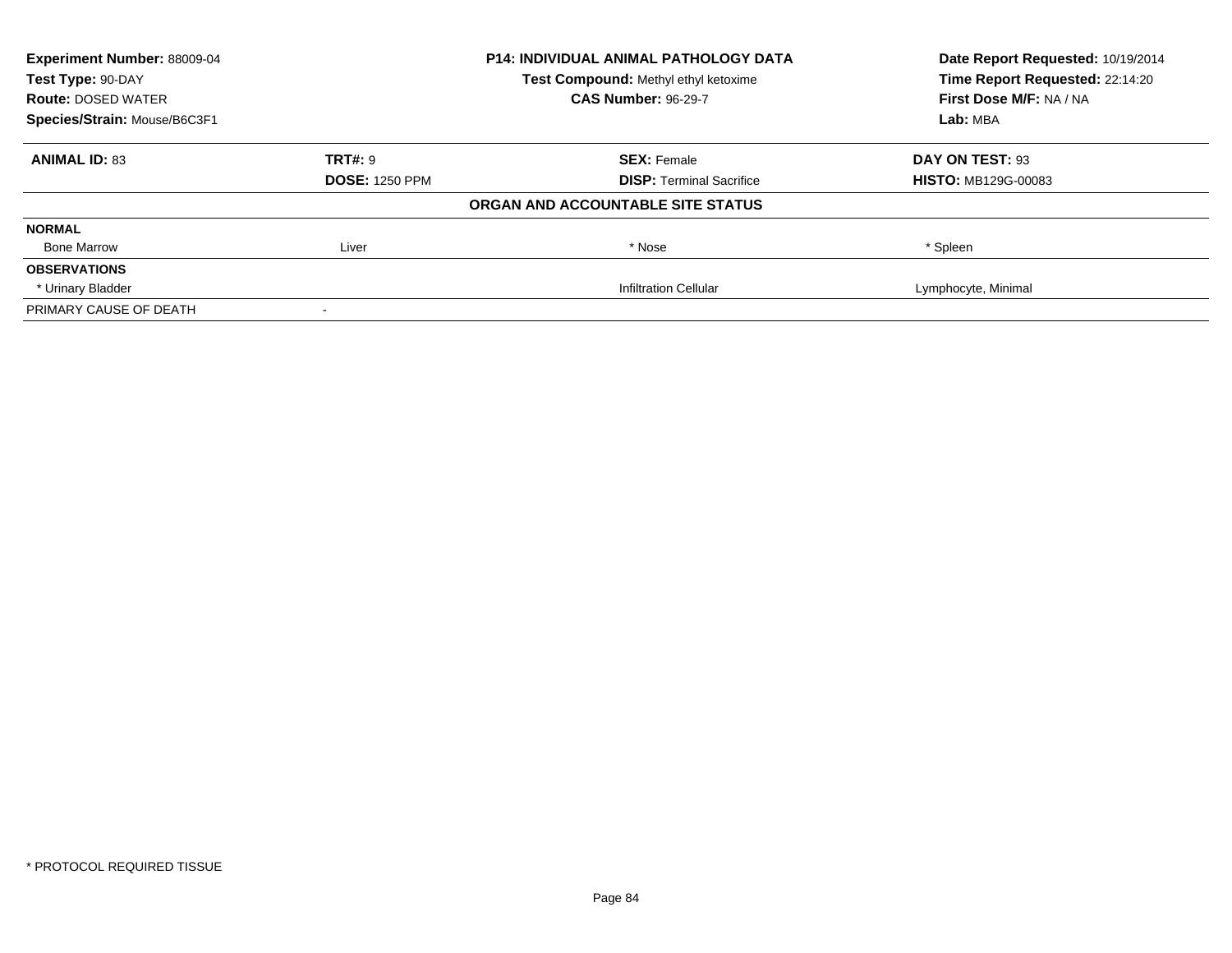| Experiment Number: 88009-04  |                                      | <b>P14: INDIVIDUAL ANIMAL PATHOLOGY DATA</b> | Date Report Requested: 10/19/2014 |
|------------------------------|--------------------------------------|----------------------------------------------|-----------------------------------|
| Test Type: 90-DAY            | Test Compound: Methyl ethyl ketoxime |                                              | Time Report Requested: 22:14:20   |
| <b>Route: DOSED WATER</b>    |                                      | <b>CAS Number: 96-29-7</b>                   | First Dose M/F: NA / NA           |
| Species/Strain: Mouse/B6C3F1 |                                      |                                              | Lab: MBA                          |
| <b>ANIMAL ID: 84</b>         | TRT#: 9                              | <b>SEX: Female</b>                           | DAY ON TEST: 93                   |
|                              | <b>DOSE: 1250 PPM</b>                | <b>DISP:</b> Terminal Sacrifice              | <b>HISTO: MB129G-00084</b>        |
|                              |                                      | ORGAN AND ACCOUNTABLE SITE STATUS            |                                   |
| <b>NORMAL</b>                |                                      |                                              |                                   |
| <b>Bone Marrow</b>           | Liver                                | * Nose                                       | * Spleen                          |
| * Urinary Bladder            |                                      |                                              |                                   |
| PRIMARY CAUSE OF DEATH       |                                      |                                              |                                   |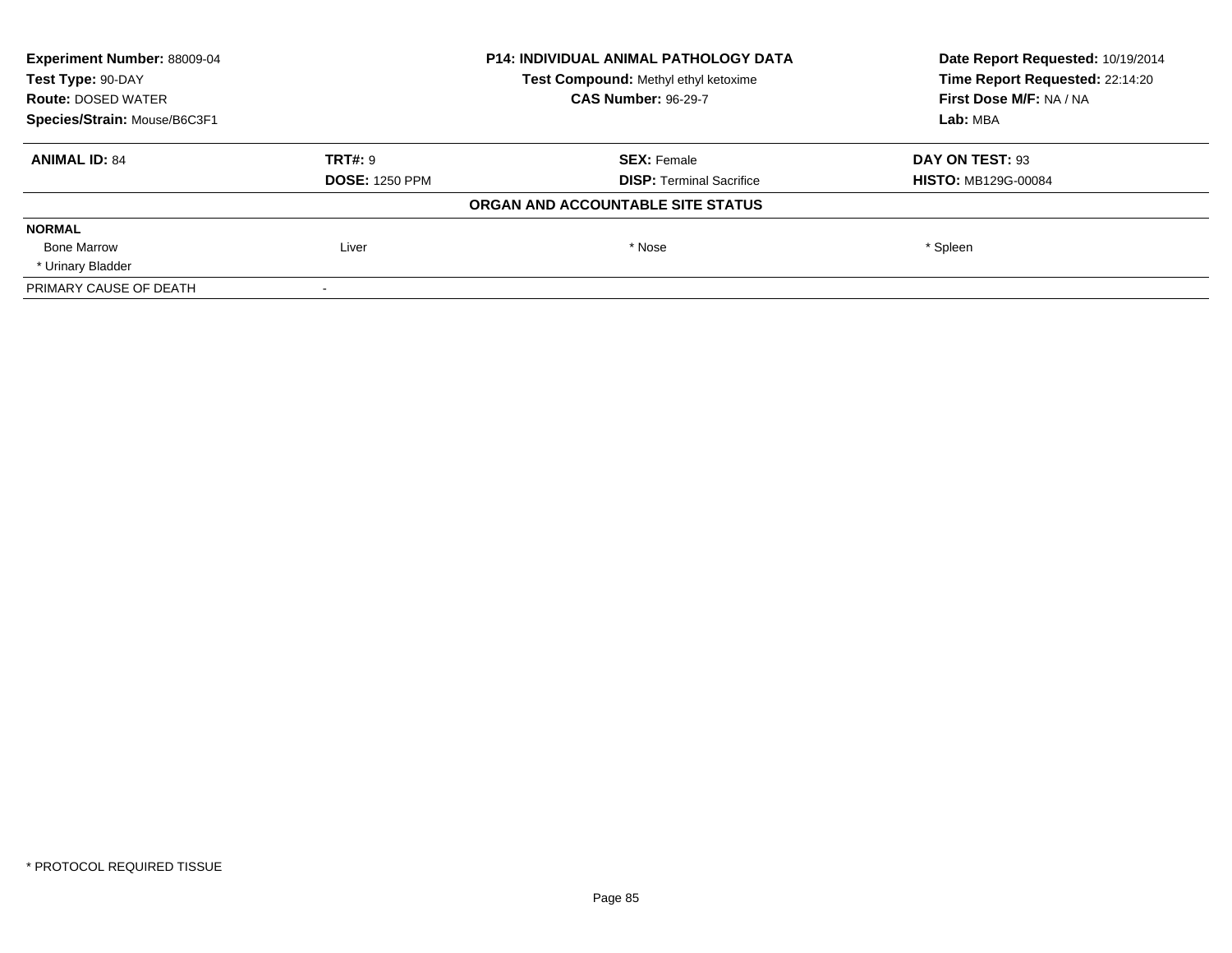| Experiment Number: 88009-04  |                                      | <b>P14: INDIVIDUAL ANIMAL PATHOLOGY DATA</b> | Date Report Requested: 10/19/2014 |
|------------------------------|--------------------------------------|----------------------------------------------|-----------------------------------|
| Test Type: 90-DAY            | Test Compound: Methyl ethyl ketoxime |                                              | Time Report Requested: 22:14:20   |
| <b>Route: DOSED WATER</b>    |                                      | <b>CAS Number: 96-29-7</b>                   | First Dose M/F: NA / NA           |
| Species/Strain: Mouse/B6C3F1 |                                      |                                              | Lab: MBA                          |
| <b>ANIMAL ID: 85</b>         | TRT#: 9                              | <b>SEX: Female</b>                           | DAY ON TEST: 93                   |
|                              | <b>DOSE: 1250 PPM</b>                | <b>DISP:</b> Terminal Sacrifice              | <b>HISTO: MB129G-00085</b>        |
|                              |                                      | ORGAN AND ACCOUNTABLE SITE STATUS            |                                   |
| <b>NORMAL</b>                |                                      |                                              |                                   |
| <b>Bone Marrow</b>           | Liver                                | * Nose                                       | * Spleen                          |
| * Urinary Bladder            |                                      |                                              |                                   |
| PRIMARY CAUSE OF DEATH       |                                      |                                              |                                   |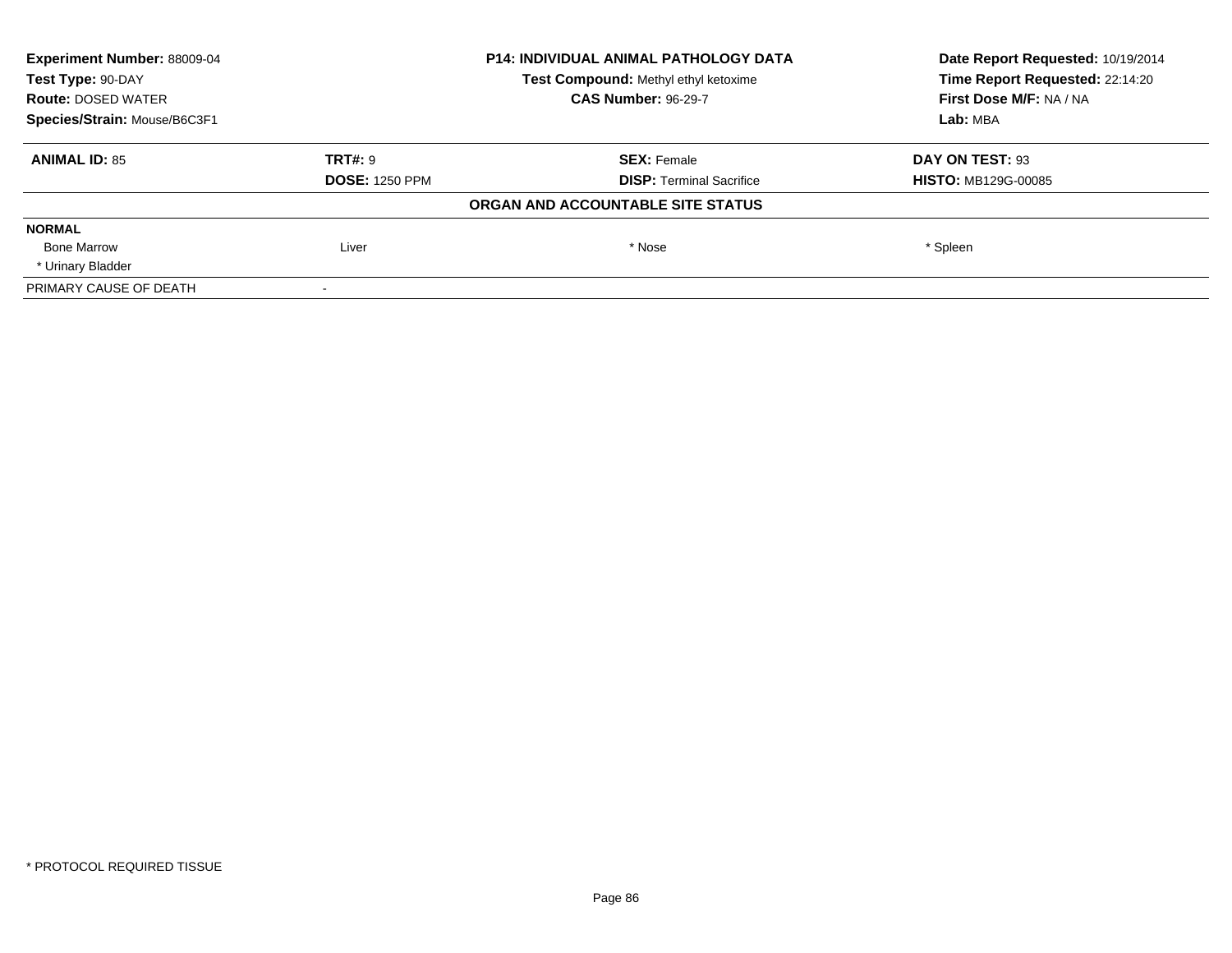| Experiment Number: 88009-04  |                                      | <b>P14: INDIVIDUAL ANIMAL PATHOLOGY DATA</b> | Date Report Requested: 10/19/2014 |
|------------------------------|--------------------------------------|----------------------------------------------|-----------------------------------|
| Test Type: 90-DAY            | Test Compound: Methyl ethyl ketoxime |                                              | Time Report Requested: 22:14:20   |
| <b>Route: DOSED WATER</b>    |                                      | <b>CAS Number: 96-29-7</b>                   | First Dose M/F: NA / NA           |
| Species/Strain: Mouse/B6C3F1 |                                      |                                              | Lab: MBA                          |
| <b>ANIMAL ID: 86</b>         | TRT#: 9                              | <b>SEX: Female</b>                           | DAY ON TEST: 93                   |
|                              | <b>DOSE: 1250 PPM</b>                | <b>DISP:</b> Terminal Sacrifice              | <b>HISTO: MB129G-00086</b>        |
|                              |                                      | ORGAN AND ACCOUNTABLE SITE STATUS            |                                   |
| <b>NORMAL</b>                |                                      |                                              |                                   |
| <b>Bone Marrow</b>           | Liver                                | * Nose                                       | * Spleen                          |
| * Urinary Bladder            |                                      |                                              |                                   |
| PRIMARY CAUSE OF DEATH       |                                      |                                              |                                   |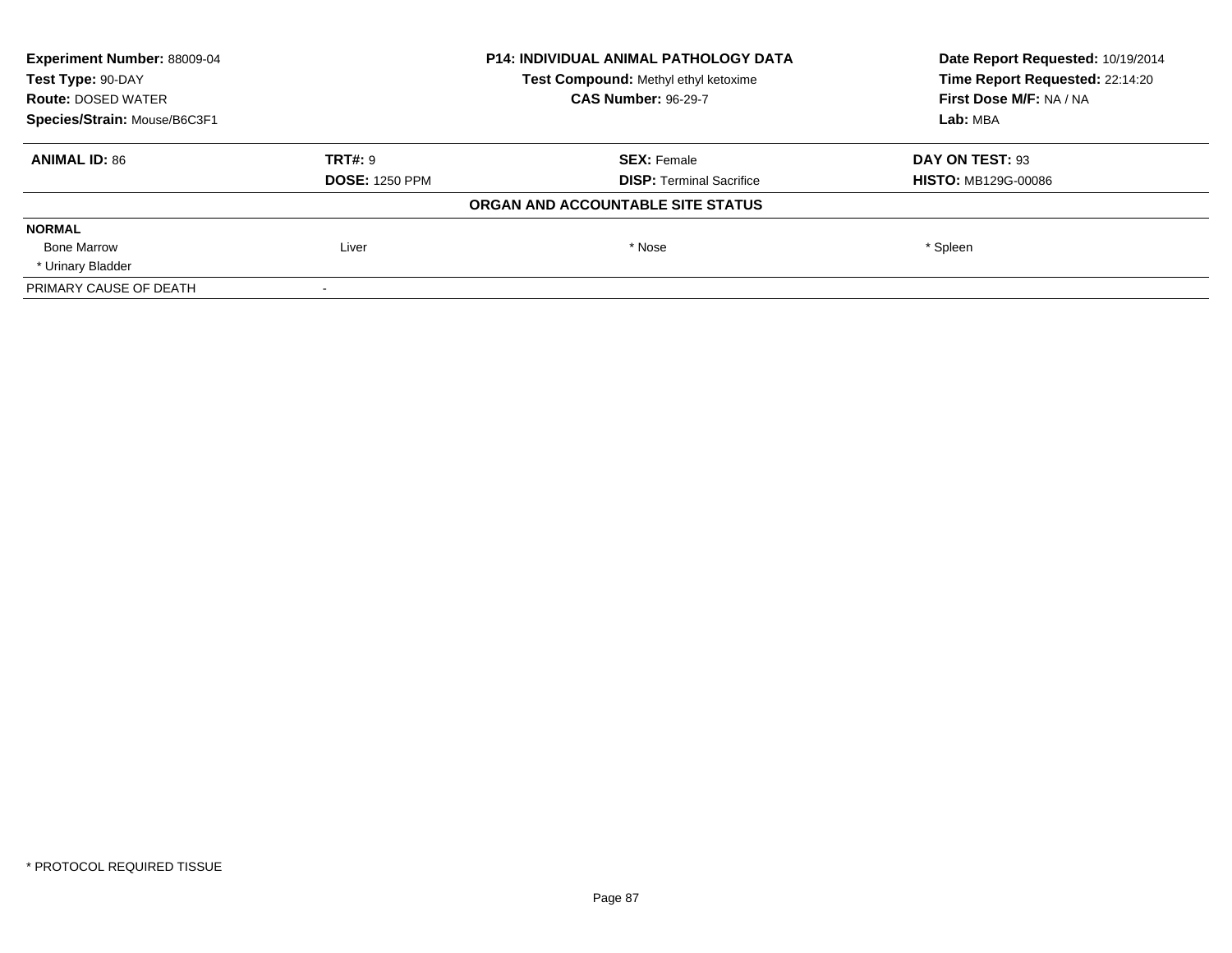| Experiment Number: 88009-04  |                       | <b>P14: INDIVIDUAL ANIMAL PATHOLOGY DATA</b> | Date Report Requested: 10/19/2014<br>Time Report Requested: 22:14:20 |
|------------------------------|-----------------------|----------------------------------------------|----------------------------------------------------------------------|
| Test Type: 90-DAY            |                       | Test Compound: Methyl ethyl ketoxime         |                                                                      |
| <b>Route: DOSED WATER</b>    |                       | <b>CAS Number: 96-29-7</b>                   | First Dose M/F: NA / NA                                              |
| Species/Strain: Mouse/B6C3F1 |                       |                                              | Lab: MBA                                                             |
| <b>ANIMAL ID: 87</b>         | TRT#: 9               | <b>SEX: Female</b>                           | DAY ON TEST: 93                                                      |
|                              | <b>DOSE: 1250 PPM</b> | <b>DISP:</b> Terminal Sacrifice              | <b>HISTO: MB129G-00087</b>                                           |
|                              |                       | ORGAN AND ACCOUNTABLE SITE STATUS            |                                                                      |
| <b>NORMAL</b>                |                       |                                              |                                                                      |
| <b>Bone Marrow</b>           | Liver                 | * Nose                                       | * Spleen                                                             |
| * Urinary Bladder            |                       |                                              |                                                                      |
| PRIMARY CAUSE OF DEATH       |                       |                                              |                                                                      |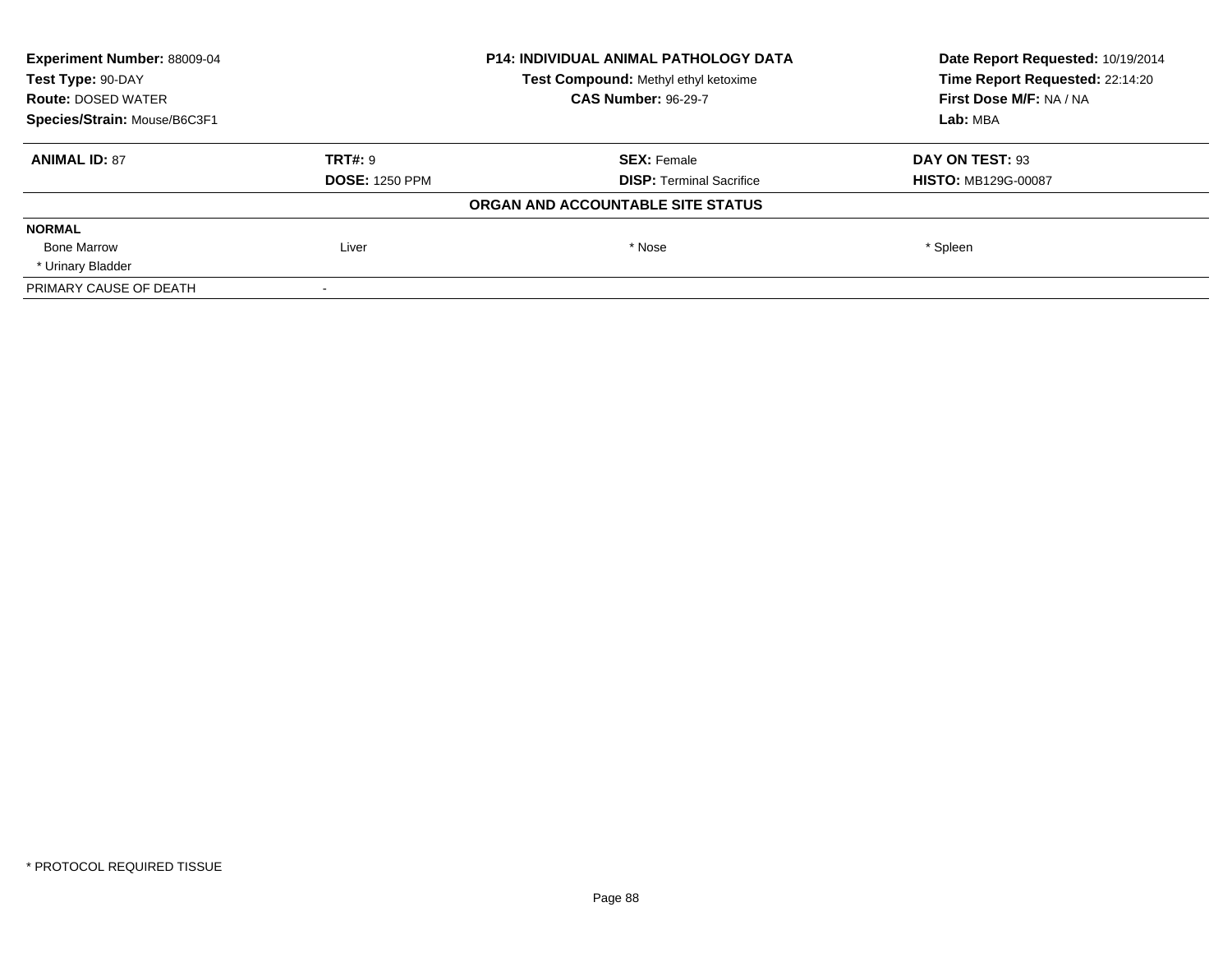| Experiment Number: 88009-04  |                       | <b>P14: INDIVIDUAL ANIMAL PATHOLOGY DATA</b> | Date Report Requested: 10/19/2014<br>Time Report Requested: 22:14:20 |
|------------------------------|-----------------------|----------------------------------------------|----------------------------------------------------------------------|
| Test Type: 90-DAY            |                       | Test Compound: Methyl ethyl ketoxime         |                                                                      |
| <b>Route: DOSED WATER</b>    |                       | <b>CAS Number: 96-29-7</b>                   | First Dose M/F: NA / NA                                              |
| Species/Strain: Mouse/B6C3F1 |                       |                                              | Lab: MBA                                                             |
| <b>ANIMAL ID: 88</b>         | TRT#: 9               | <b>SEX: Female</b>                           | DAY ON TEST: 93                                                      |
|                              | <b>DOSE: 1250 PPM</b> | <b>DISP:</b> Terminal Sacrifice              | <b>HISTO: MB129G-00088</b>                                           |
|                              |                       | ORGAN AND ACCOUNTABLE SITE STATUS            |                                                                      |
| <b>NORMAL</b>                |                       |                                              |                                                                      |
| <b>Bone Marrow</b>           | Liver                 | * Nose                                       | * Spleen                                                             |
| * Urinary Bladder            |                       |                                              |                                                                      |
| PRIMARY CAUSE OF DEATH       |                       |                                              |                                                                      |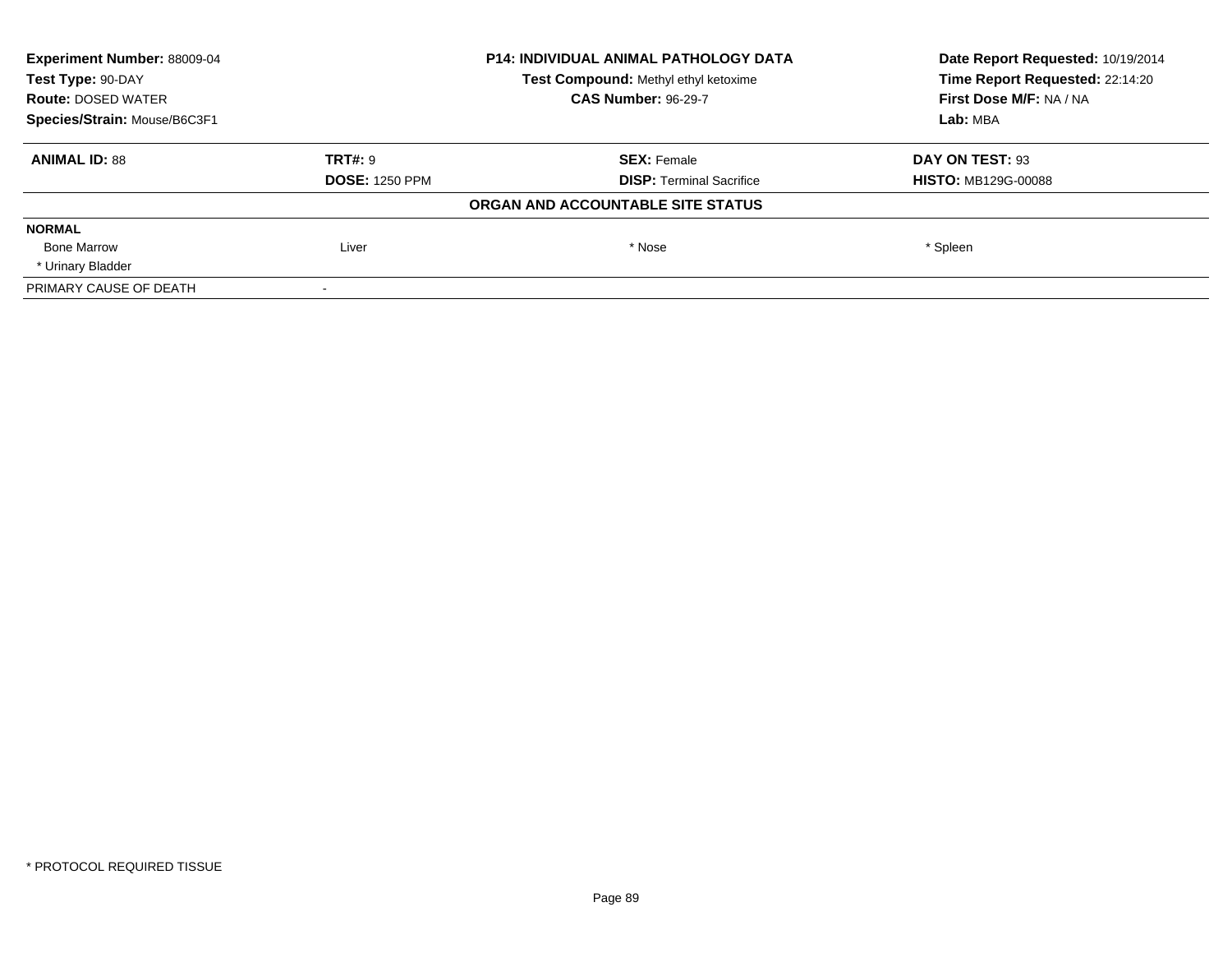| Experiment Number: 88009-04<br>Test Type: 90-DAY |                       | <b>P14: INDIVIDUAL ANIMAL PATHOLOGY DATA</b> | Date Report Requested: 10/19/2014<br>Time Report Requested: 22:14:20 |
|--------------------------------------------------|-----------------------|----------------------------------------------|----------------------------------------------------------------------|
|                                                  |                       | <b>Test Compound: Methyl ethyl ketoxime</b>  |                                                                      |
| <b>Route: DOSED WATER</b>                        |                       | <b>CAS Number: 96-29-7</b>                   | First Dose M/F: NA / NA                                              |
| Species/Strain: Mouse/B6C3F1                     |                       |                                              | Lab: MBA                                                             |
| <b>ANIMAL ID: 89</b>                             | <b>TRT#: 9</b>        | <b>SEX: Female</b>                           | DAY ON TEST: 93                                                      |
|                                                  | <b>DOSE: 1250 PPM</b> | <b>DISP:</b> Terminal Sacrifice              | <b>HISTO: MB129G-00089</b>                                           |
|                                                  |                       | ORGAN AND ACCOUNTABLE SITE STATUS            |                                                                      |
| <b>NORMAL</b>                                    |                       |                                              |                                                                      |
| <b>Bone Marrow</b>                               | Liver                 | * Nose                                       | * Spleen                                                             |
| * Urinary Bladder                                |                       |                                              |                                                                      |
| <b>OBSERVATIONS</b>                              |                       |                                              |                                                                      |
| Lung                                             |                       | Hemorrhage                                   | Minimal                                                              |
| [Hemorrhage TGLS = $1-11$ ]                      |                       |                                              |                                                                      |
| PRIMARY CAUSE OF DEATH                           |                       |                                              |                                                                      |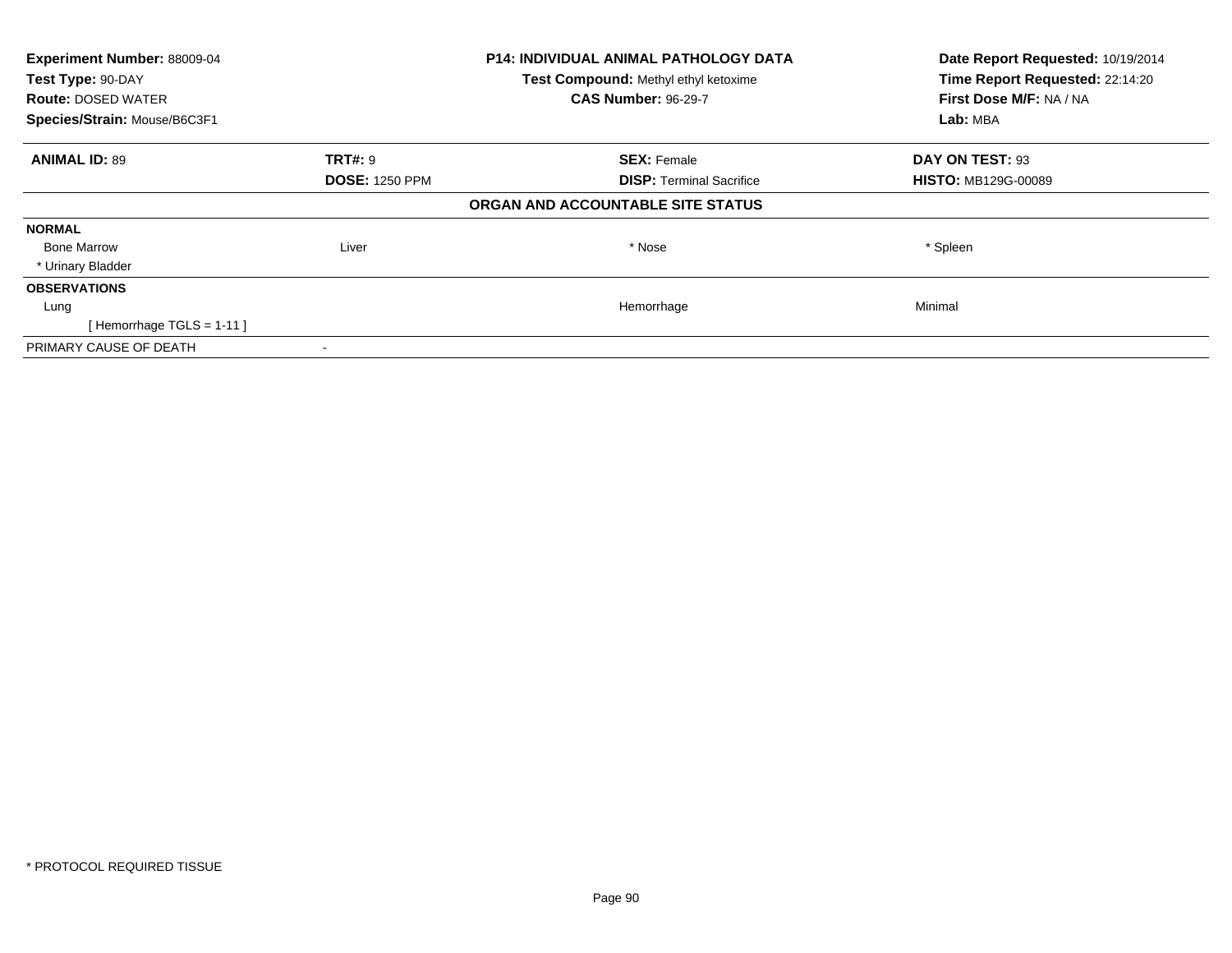| Experiment Number: 88009-04  |                                      | <b>P14: INDIVIDUAL ANIMAL PATHOLOGY DATA</b> | Date Report Requested: 10/19/2014 |
|------------------------------|--------------------------------------|----------------------------------------------|-----------------------------------|
| Test Type: 90-DAY            | Test Compound: Methyl ethyl ketoxime |                                              | Time Report Requested: 22:14:20   |
| <b>Route: DOSED WATER</b>    |                                      | <b>CAS Number: 96-29-7</b>                   | First Dose M/F: NA / NA           |
| Species/Strain: Mouse/B6C3F1 |                                      |                                              | Lab: MBA                          |
| <b>ANIMAL ID: 90</b>         | TRT#: 9                              | <b>SEX: Female</b>                           | DAY ON TEST: 93                   |
|                              | <b>DOSE: 1250 PPM</b>                | <b>DISP:</b> Terminal Sacrifice              | <b>HISTO: MB129G-00090</b>        |
|                              |                                      | ORGAN AND ACCOUNTABLE SITE STATUS            |                                   |
| <b>NORMAL</b>                |                                      |                                              |                                   |
| <b>Bone Marrow</b>           | Liver                                | * Nose                                       | * Spleen                          |
| * Urinary Bladder            |                                      |                                              |                                   |
| PRIMARY CAUSE OF DEATH       |                                      |                                              |                                   |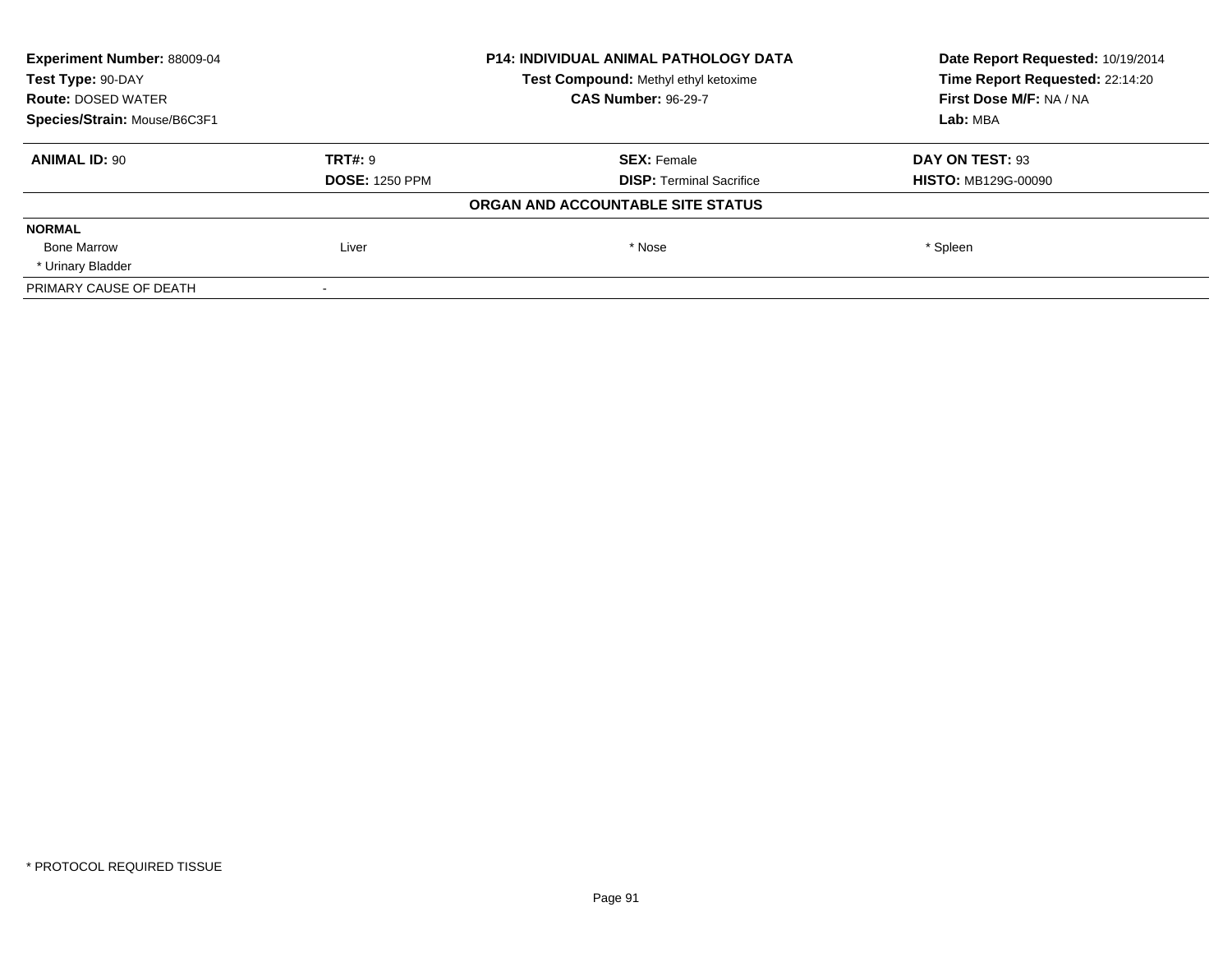| <b>Experiment Number: 88009-04</b><br>Test Type: 90-DAY |                       | <b>P14: INDIVIDUAL ANIMAL PATHOLOGY DATA</b> | Date Report Requested: 10/19/2014<br>Time Report Requested: 22:14:20 |
|---------------------------------------------------------|-----------------------|----------------------------------------------|----------------------------------------------------------------------|
|                                                         |                       | Test Compound: Methyl ethyl ketoxime         |                                                                      |
| <b>Route: DOSED WATER</b>                               |                       | <b>CAS Number: 96-29-7</b>                   | First Dose M/F: NA / NA                                              |
| Species/Strain: Mouse/B6C3F1                            |                       |                                              | Lab: MBA                                                             |
| <b>ANIMAL ID: 91</b>                                    | <b>TRT#: 10</b>       | <b>SEX: Female</b>                           | DAY ON TEST: 93                                                      |
|                                                         | <b>DOSE: 2500 PPM</b> | <b>DISP:</b> Terminal Sacrifice              | <b>HISTO: MB129G-00091</b>                                           |
|                                                         |                       | ORGAN AND ACCOUNTABLE SITE STATUS            |                                                                      |
| <b>NORMAL</b>                                           |                       |                                              |                                                                      |
| <b>Bone Marrow</b>                                      | Liver                 | * Spleen                                     | * Urinary Bladder                                                    |
| <b>OBSERVATIONS</b>                                     |                       |                                              |                                                                      |
| * Nose                                                  | Olfactory Epi         | Degeneration                                 | Minimal                                                              |
| PRIMARY CAUSE OF DEATH                                  |                       |                                              |                                                                      |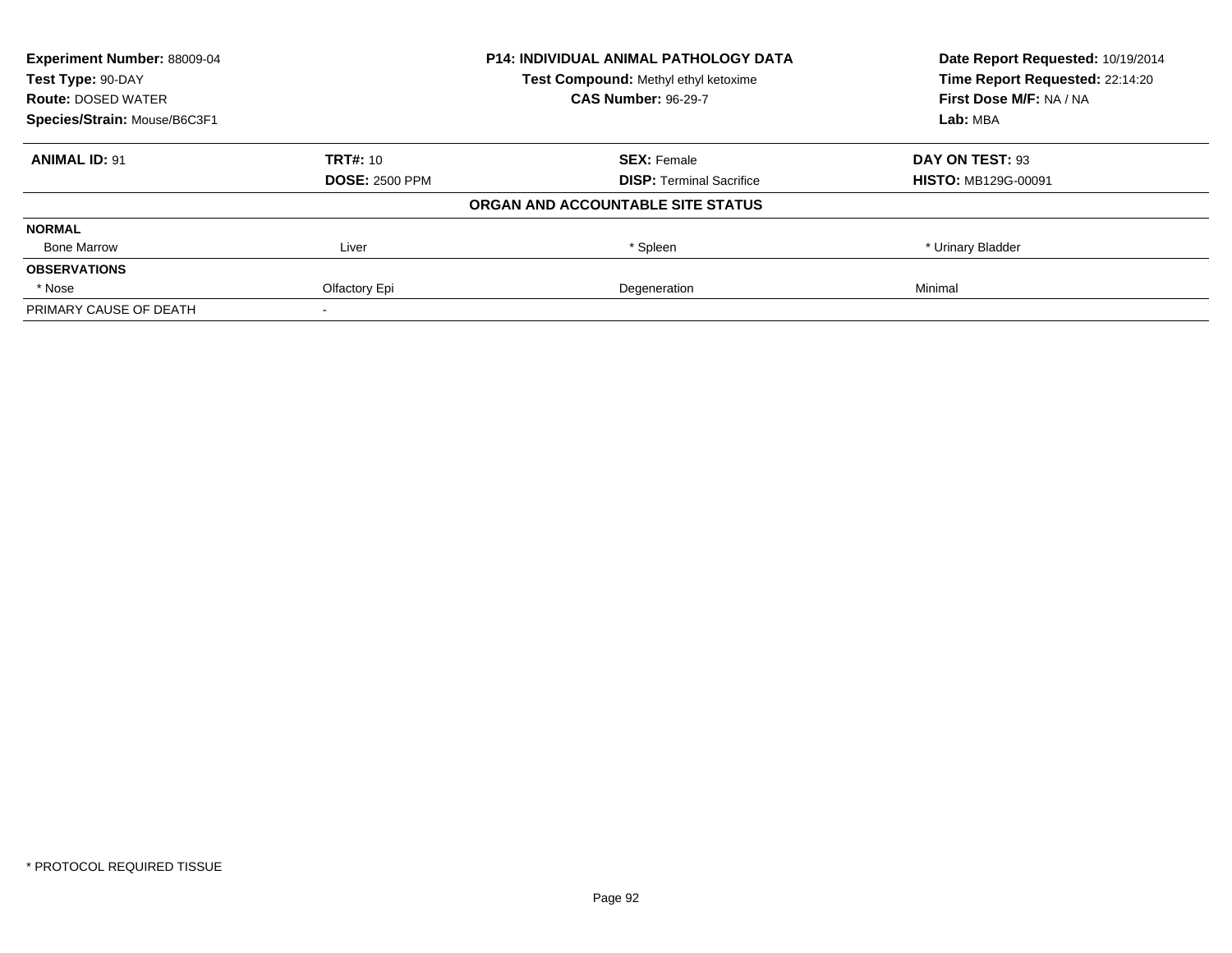| Experiment Number: 88009-04<br>Test Type: 90-DAY |                       | P14: INDIVIDUAL ANIMAL PATHOLOGY DATA | Date Report Requested: 10/19/2014<br>Time Report Requested: 22:14:20 |
|--------------------------------------------------|-----------------------|---------------------------------------|----------------------------------------------------------------------|
|                                                  |                       | Test Compound: Methyl ethyl ketoxime  |                                                                      |
| <b>Route: DOSED WATER</b>                        |                       | <b>CAS Number: 96-29-7</b>            | First Dose M/F: NA / NA                                              |
| Species/Strain: Mouse/B6C3F1                     |                       |                                       | Lab: MBA                                                             |
| <b>ANIMAL ID: 92</b>                             | TRT#: 10              | <b>SEX: Female</b>                    | DAY ON TEST: 93                                                      |
|                                                  | <b>DOSE: 2500 PPM</b> | <b>DISP:</b> Terminal Sacrifice       | <b>HISTO: MB129G-00092</b>                                           |
|                                                  |                       | ORGAN AND ACCOUNTABLE SITE STATUS     |                                                                      |
| <b>NORMAL</b>                                    |                       |                                       |                                                                      |
| <b>Bone Marrow</b>                               | Liver                 | * Nose                                | * Spleen                                                             |
| <b>OBSERVATIONS</b>                              |                       |                                       |                                                                      |
| * Urinary Bladder                                | <b>Transit Epithe</b> | Hyperplasia                           | Mild                                                                 |
|                                                  |                       | <b>Infiltration Cellular</b>          | Lymphocyte, Mild                                                     |
| PRIMARY CAUSE OF DEATH                           |                       |                                       |                                                                      |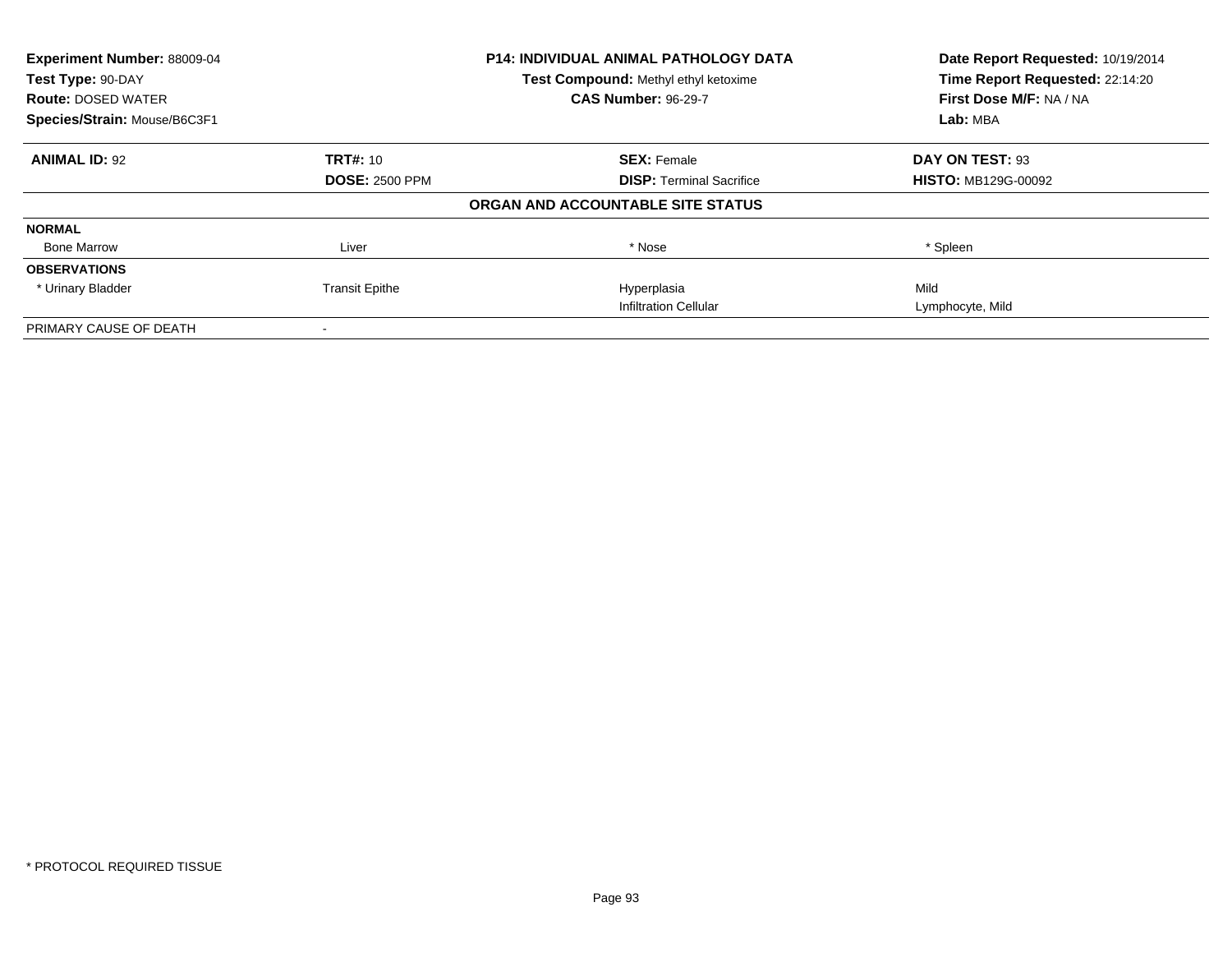| <b>Experiment Number: 88009-04</b><br><b>P14: INDIVIDUAL ANIMAL PATHOLOGY DATA</b><br>Test Type: 90-DAY<br>Test Compound: Methyl ethyl ketoxime |                       |                                   | Date Report Requested: 10/19/2014 |
|-------------------------------------------------------------------------------------------------------------------------------------------------|-----------------------|-----------------------------------|-----------------------------------|
|                                                                                                                                                 |                       | Time Report Requested: 22:14:20   |                                   |
| <b>Route: DOSED WATER</b>                                                                                                                       |                       | <b>CAS Number: 96-29-7</b>        | First Dose M/F: NA / NA           |
| Species/Strain: Mouse/B6C3F1                                                                                                                    |                       |                                   | Lab: MBA                          |
| <b>ANIMAL ID: 93</b>                                                                                                                            | <b>TRT#: 10</b>       | <b>SEX: Female</b>                | DAY ON TEST: 93                   |
|                                                                                                                                                 | <b>DOSE: 2500 PPM</b> | <b>DISP:</b> Terminal Sacrifice   | <b>HISTO: MB129G-00093</b>        |
|                                                                                                                                                 |                       | ORGAN AND ACCOUNTABLE SITE STATUS |                                   |
| <b>NORMAL</b>                                                                                                                                   |                       |                                   |                                   |
| <b>Bone Marrow</b>                                                                                                                              | Liver                 | * Nose                            | * Spleen                          |
| <b>OBSERVATIONS</b>                                                                                                                             |                       |                                   |                                   |
| * Urinary Bladder                                                                                                                               |                       | <b>Infiltration Cellular</b>      | Lymphocyte, Minimal               |
| PRIMARY CAUSE OF DEATH                                                                                                                          |                       |                                   |                                   |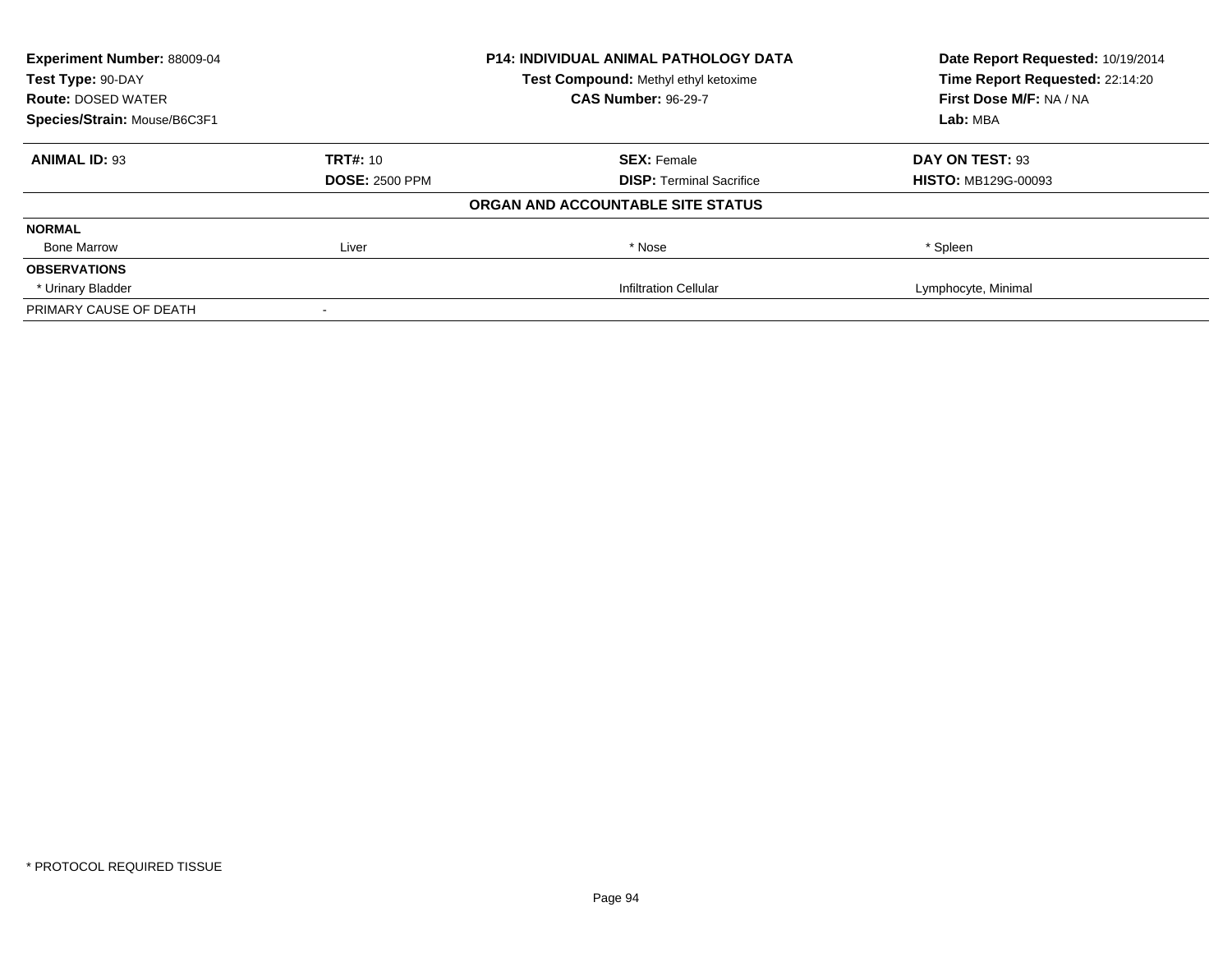| <b>Experiment Number: 88009-04</b> |                       | <b>P14: INDIVIDUAL ANIMAL PATHOLOGY DATA</b> | Date Report Requested: 10/19/2014 |
|------------------------------------|-----------------------|----------------------------------------------|-----------------------------------|
| Test Type: 90-DAY                  |                       | Test Compound: Methyl ethyl ketoxime         | Time Report Requested: 22:14:20   |
| <b>Route: DOSED WATER</b>          |                       | <b>CAS Number: 96-29-7</b>                   | First Dose M/F: NA / NA           |
| Species/Strain: Mouse/B6C3F1       |                       |                                              | Lab: MBA                          |
| <b>ANIMAL ID: 94</b>               | <b>TRT#: 10</b>       | <b>SEX: Female</b>                           | DAY ON TEST: 93                   |
|                                    | <b>DOSE: 2500 PPM</b> | <b>DISP:</b> Terminal Sacrifice              | <b>HISTO: MB129G-00094</b>        |
|                                    |                       | ORGAN AND ACCOUNTABLE SITE STATUS            |                                   |
| <b>NORMAL</b>                      |                       |                                              |                                   |
| <b>Bone Marrow</b>                 | Liver                 | * Spleen                                     | * Urinary Bladder                 |
| <b>OBSERVATIONS</b>                |                       |                                              |                                   |
| * Nose                             | Olfactory Epi         | Degeneration                                 | Minimal                           |
| PRIMARY CAUSE OF DEATH             |                       |                                              |                                   |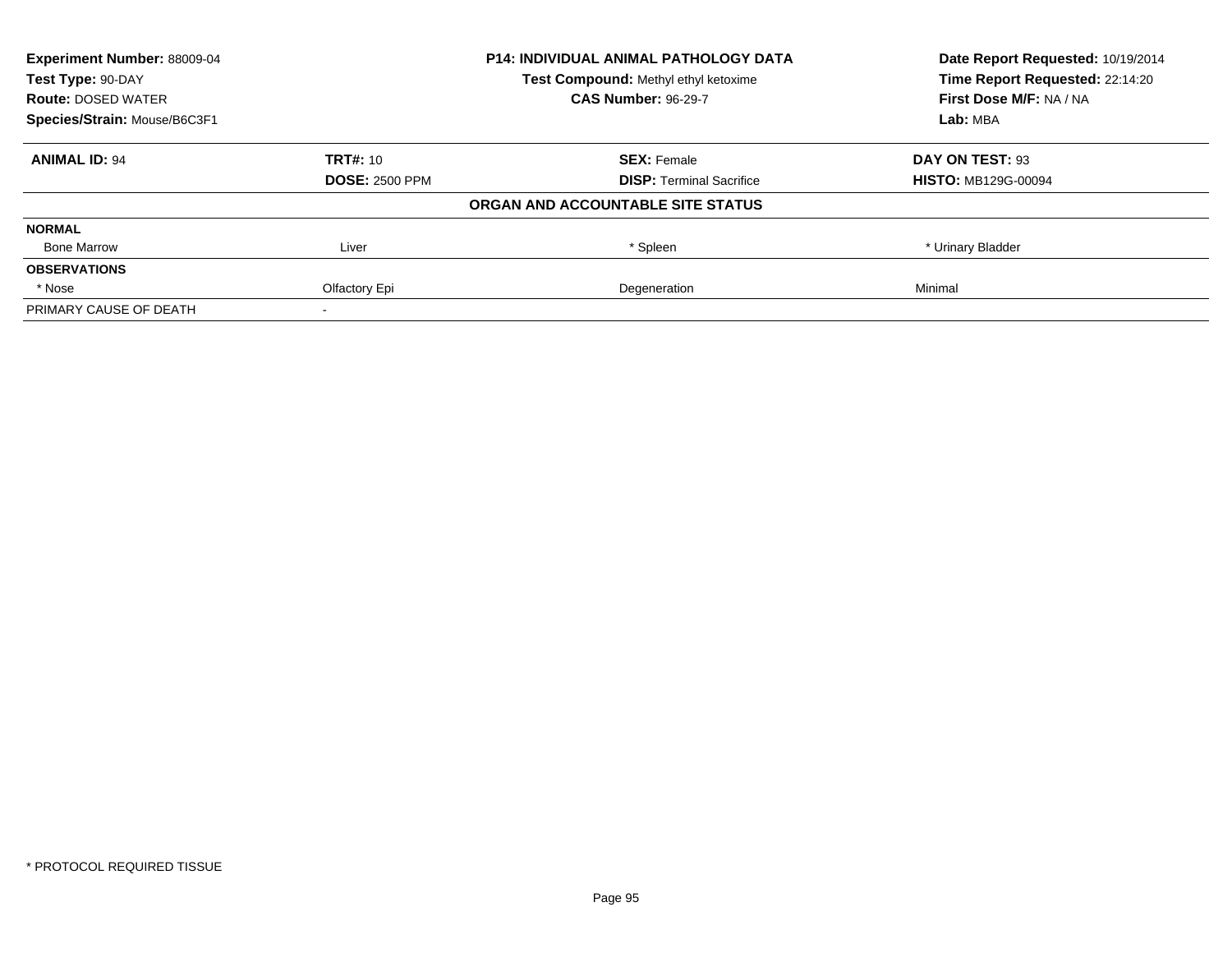| Experiment Number: 88009-04<br>Test Type: 90-DAY<br><b>Route: DOSED WATER</b> |                       | <b>P14: INDIVIDUAL ANIMAL PATHOLOGY DATA</b><br>Test Compound: Methyl ethyl ketoxime<br><b>CAS Number: 96-29-7</b> | Date Report Requested: 10/19/2014<br>Time Report Requested: 22:14:20<br>First Dose M/F: NA / NA |
|-------------------------------------------------------------------------------|-----------------------|--------------------------------------------------------------------------------------------------------------------|-------------------------------------------------------------------------------------------------|
| Species/Strain: Mouse/B6C3F1                                                  |                       |                                                                                                                    | Lab: MBA                                                                                        |
| <b>ANIMAL ID: 95</b>                                                          | <b>TRT#: 10</b>       | <b>SEX: Female</b>                                                                                                 | DAY ON TEST: 93                                                                                 |
|                                                                               | <b>DOSE: 2500 PPM</b> | <b>DISP:</b> Terminal Sacrifice                                                                                    | <b>HISTO: MB129G-00095</b>                                                                      |
|                                                                               |                       | ORGAN AND ACCOUNTABLE SITE STATUS                                                                                  |                                                                                                 |
| <b>NORMAL</b>                                                                 |                       |                                                                                                                    |                                                                                                 |
| <b>Bone Marrow</b>                                                            | Liver                 | * Nose                                                                                                             |                                                                                                 |
| <b>OBSERVATIONS</b>                                                           |                       |                                                                                                                    |                                                                                                 |
| * Spleen                                                                      |                       | Pigmentation                                                                                                       | Minimal                                                                                         |
| * Urinary Bladder                                                             |                       | <b>Infiltration Cellular</b>                                                                                       | Lymphocyte, Minimal                                                                             |
| PRIMARY CAUSE OF DEATH                                                        |                       |                                                                                                                    |                                                                                                 |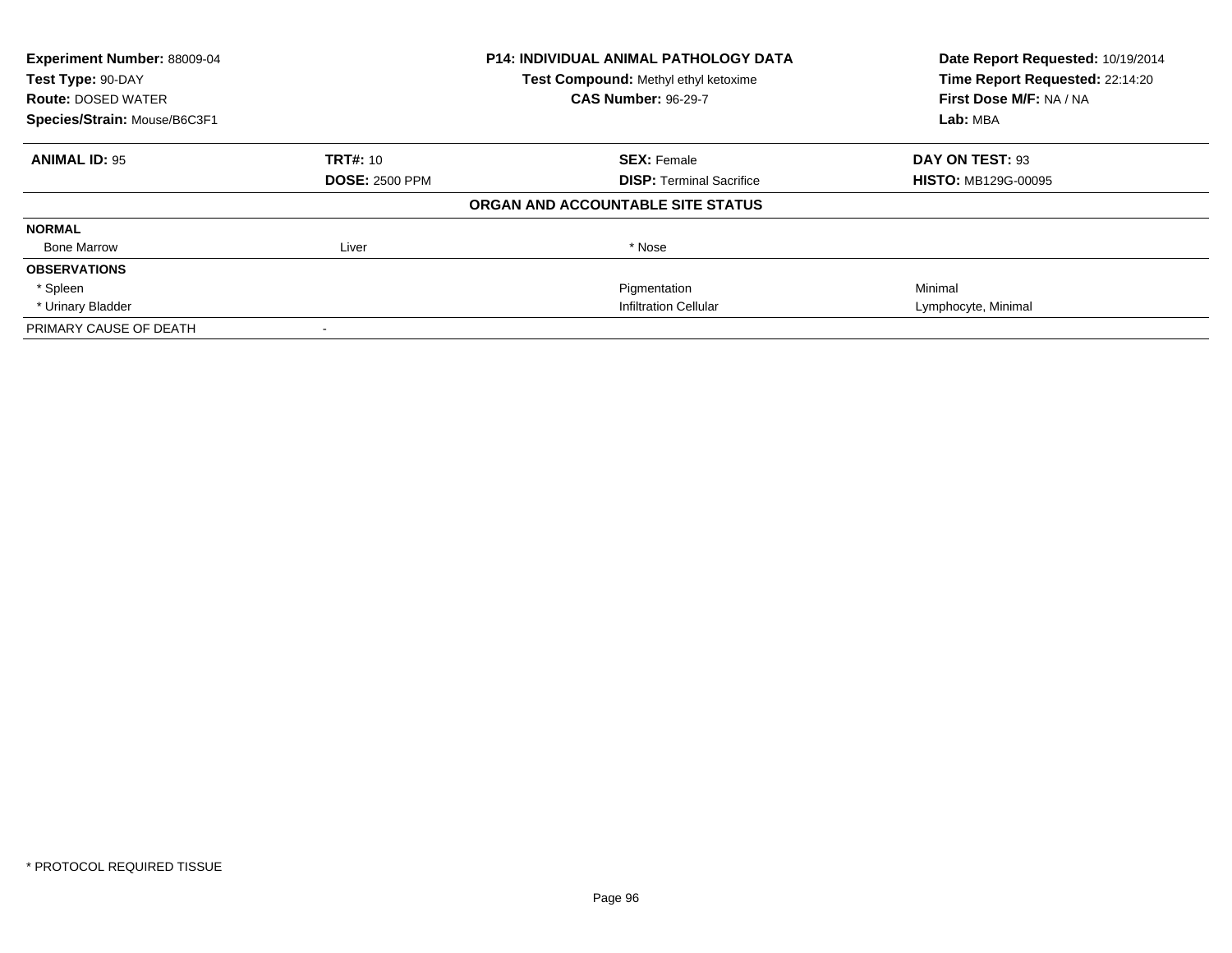| Experiment Number: 88009-04  |                       | P14: INDIVIDUAL ANIMAL PATHOLOGY DATA | Date Report Requested: 10/19/2014<br>Time Report Requested: 22:14:20 |
|------------------------------|-----------------------|---------------------------------------|----------------------------------------------------------------------|
| Test Type: 90-DAY            |                       | Test Compound: Methyl ethyl ketoxime  |                                                                      |
| <b>Route: DOSED WATER</b>    |                       | <b>CAS Number: 96-29-7</b>            | First Dose M/F: NA / NA                                              |
| Species/Strain: Mouse/B6C3F1 |                       |                                       | Lab: MBA                                                             |
| <b>ANIMAL ID: 96</b>         | TRT#: 10              | <b>SEX: Female</b>                    | DAY ON TEST: 93                                                      |
|                              | <b>DOSE: 2500 PPM</b> | <b>DISP:</b> Terminal Sacrifice       | <b>HISTO: MB129G-00096</b>                                           |
|                              |                       | ORGAN AND ACCOUNTABLE SITE STATUS     |                                                                      |
| <b>NORMAL</b>                |                       |                                       |                                                                      |
| <b>Bone Marrow</b>           | Liver                 | * Nose                                | * Spleen                                                             |
| <b>OBSERVATIONS</b>          |                       |                                       |                                                                      |
| * Urinary Bladder            | <b>Transit Epithe</b> | Hyperplasia                           | Minimal                                                              |
|                              |                       | <b>Infiltration Cellular</b>          | Lymphocyte, Mild                                                     |
| PRIMARY CAUSE OF DEATH       |                       |                                       |                                                                      |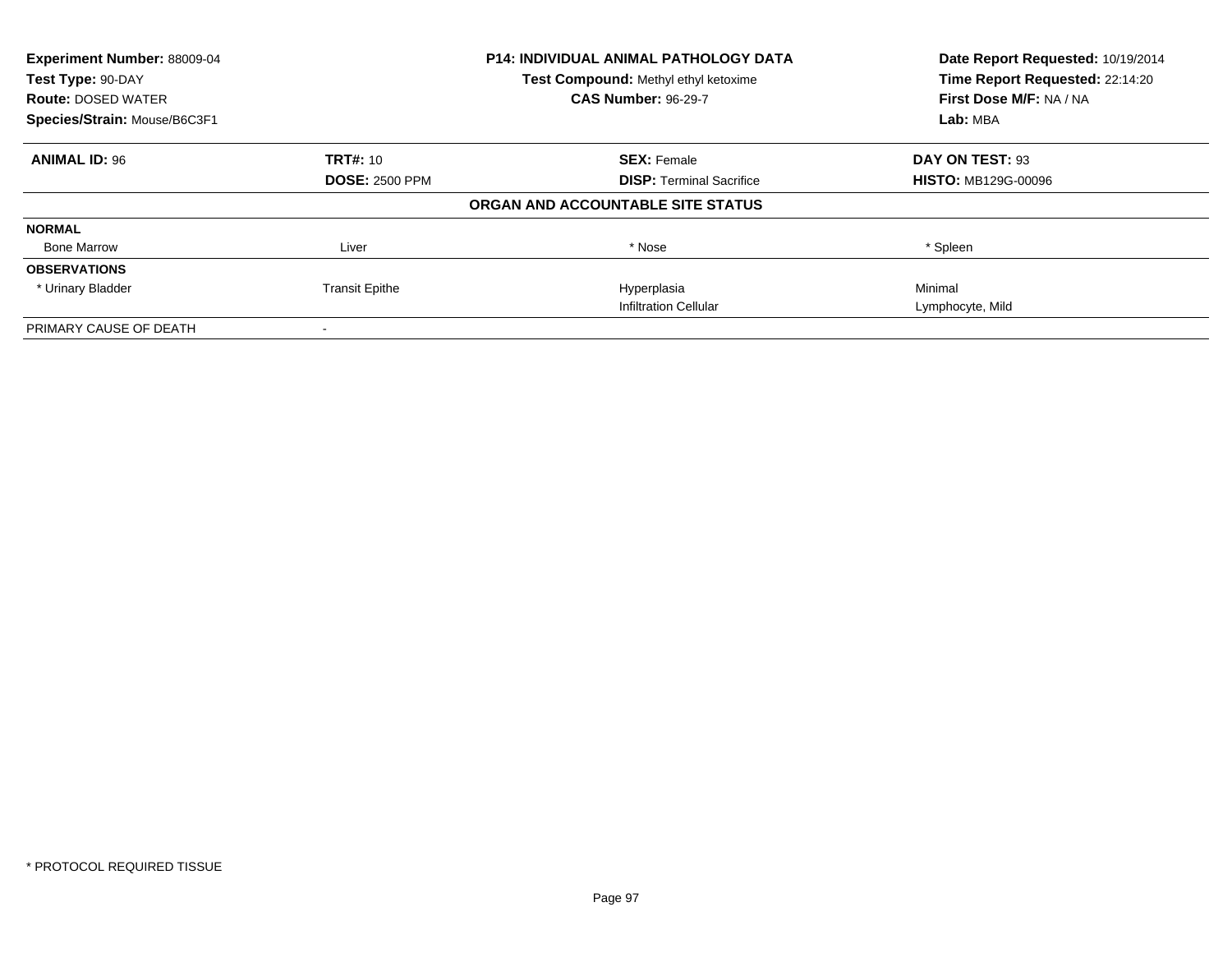| Experiment Number: 88009-04  | P14: INDIVIDUAL ANIMAL PATHOLOGY DATA<br>Test Compound: Methyl ethyl ketoxime |                                   | Date Report Requested: 10/19/2014<br>Time Report Requested: 22:14:20 |
|------------------------------|-------------------------------------------------------------------------------|-----------------------------------|----------------------------------------------------------------------|
| Test Type: 90-DAY            |                                                                               |                                   |                                                                      |
| <b>Route: DOSED WATER</b>    |                                                                               | <b>CAS Number: 96-29-7</b>        | First Dose M/F: NA / NA                                              |
| Species/Strain: Mouse/B6C3F1 |                                                                               |                                   | Lab: MBA                                                             |
| <b>ANIMAL ID: 97</b>         | <b>TRT#: 10</b>                                                               | <b>SEX: Female</b>                | DAY ON TEST: 93                                                      |
|                              | <b>DOSE: 2500 PPM</b>                                                         | <b>DISP:</b> Terminal Sacrifice   | <b>HISTO: MB129G-00097</b>                                           |
|                              |                                                                               | ORGAN AND ACCOUNTABLE SITE STATUS |                                                                      |
| <b>NORMAL</b>                |                                                                               |                                   |                                                                      |
| <b>Bone Marrow</b>           | Liver                                                                         | * Nose                            | * Spleen                                                             |
| * Urinary Bladder            |                                                                               |                                   |                                                                      |
| PRIMARY CAUSE OF DEATH       |                                                                               |                                   |                                                                      |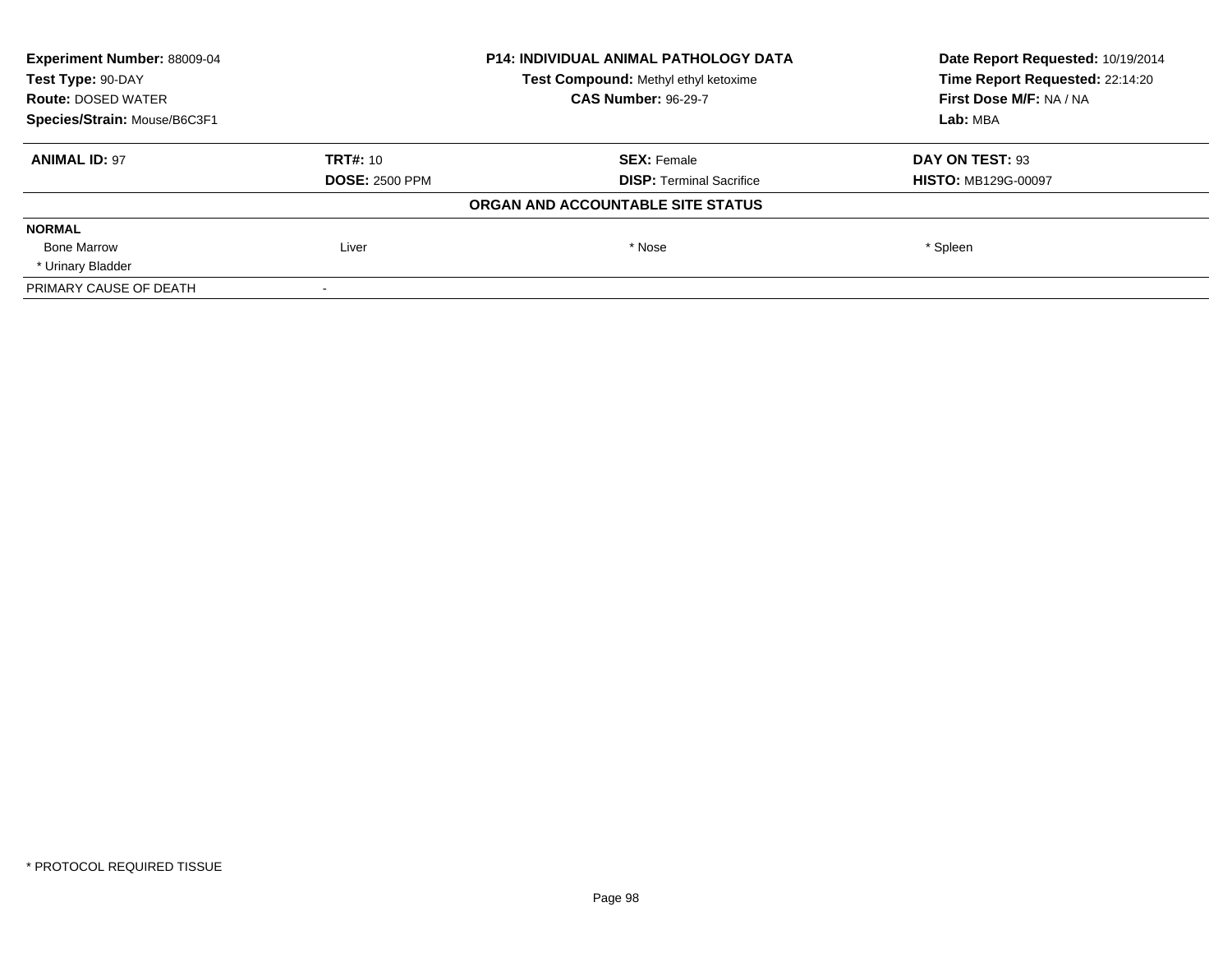| <b>Experiment Number: 88009-04</b><br>Test Type: 90-DAY<br><b>Route: DOSED WATER</b><br>Species/Strain: Mouse/B6C3F1 |                       | <b>P14: INDIVIDUAL ANIMAL PATHOLOGY DATA</b><br>Test Compound: Methyl ethyl ketoxime<br><b>CAS Number: 96-29-7</b> | Date Report Requested: 10/19/2014<br>Time Report Requested: 22:14:20<br>First Dose M/F: NA / NA<br>Lab: MBA |
|----------------------------------------------------------------------------------------------------------------------|-----------------------|--------------------------------------------------------------------------------------------------------------------|-------------------------------------------------------------------------------------------------------------|
| <b>ANIMAL ID: 98</b>                                                                                                 | <b>TRT#: 10</b>       | <b>SEX: Female</b>                                                                                                 | DAY ON TEST: 93                                                                                             |
|                                                                                                                      | <b>DOSE: 2500 PPM</b> | <b>DISP:</b> Terminal Sacrifice                                                                                    | <b>HISTO: MB129G-00098</b>                                                                                  |
|                                                                                                                      |                       | ORGAN AND ACCOUNTABLE SITE STATUS                                                                                  |                                                                                                             |
| <b>NORMAL</b>                                                                                                        |                       |                                                                                                                    |                                                                                                             |
| <b>Bone Marrow</b>                                                                                                   | Liver                 |                                                                                                                    |                                                                                                             |
| <b>OBSERVATIONS</b>                                                                                                  |                       |                                                                                                                    |                                                                                                             |
| * Nose                                                                                                               | Olfactory Epi         | Degeneration                                                                                                       | Minimal                                                                                                     |
| * Spleen                                                                                                             |                       | Pigmentation                                                                                                       | Minimal                                                                                                     |
| * Urinary Bladder                                                                                                    | <b>Transit Epithe</b> | Hyperplasia                                                                                                        | Minimal                                                                                                     |
|                                                                                                                      |                       | <b>Infiltration Cellular</b>                                                                                       | Lymphocyte, Minimal                                                                                         |
| PRIMARY CAUSE OF DEATH                                                                                               |                       |                                                                                                                    |                                                                                                             |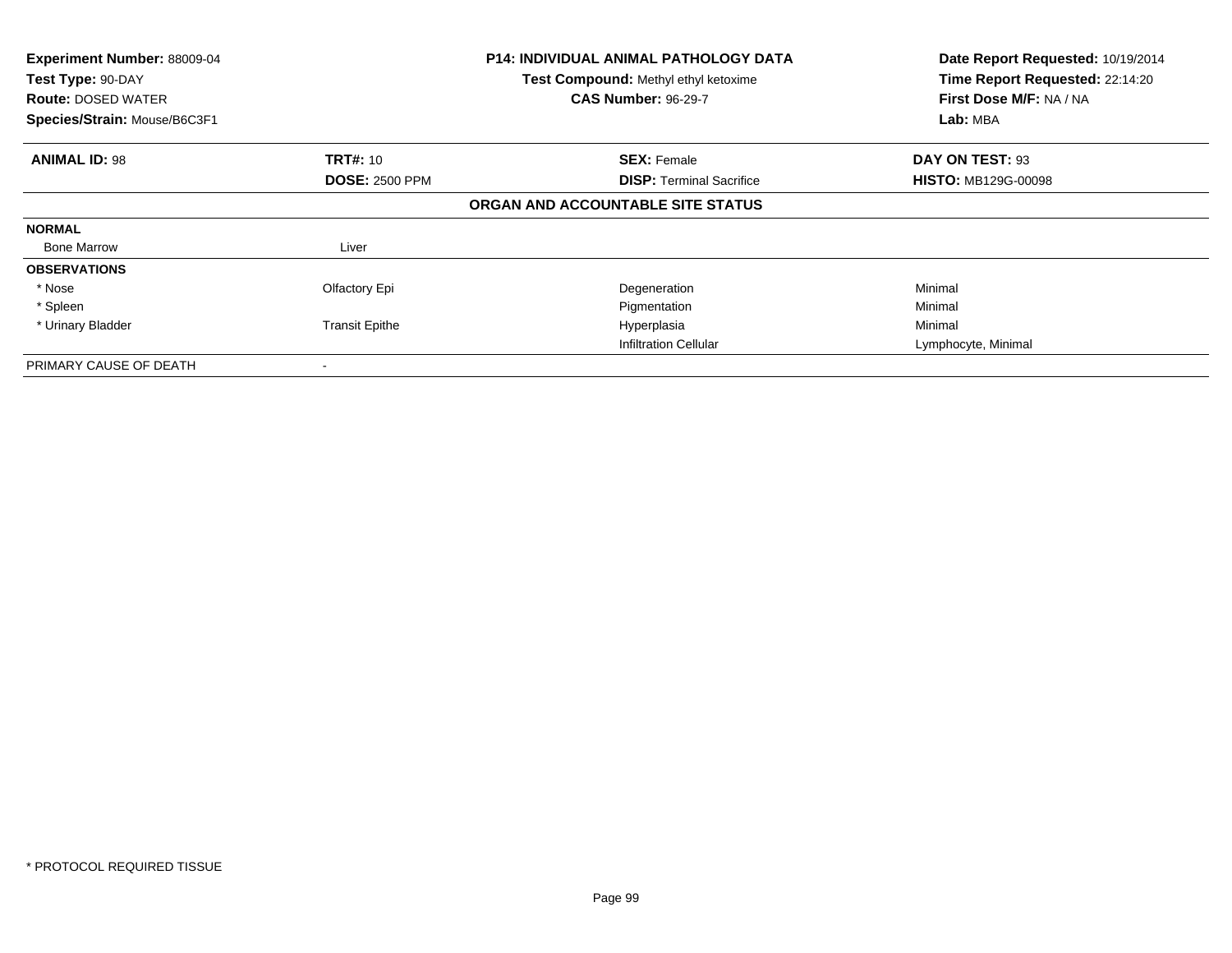| Experiment Number: 88009-04  |                       | <b>P14: INDIVIDUAL ANIMAL PATHOLOGY DATA</b> | Date Report Requested: 10/19/2014 |
|------------------------------|-----------------------|----------------------------------------------|-----------------------------------|
| Test Type: 90-DAY            |                       | Test Compound: Methyl ethyl ketoxime         | Time Report Requested: 22:14:20   |
| <b>Route: DOSED WATER</b>    |                       | <b>CAS Number: 96-29-7</b>                   | First Dose M/F: NA / NA           |
| Species/Strain: Mouse/B6C3F1 |                       |                                              | Lab: MBA                          |
| <b>ANIMAL ID: 99</b>         | <b>TRT#: 10</b>       | <b>SEX: Female</b>                           | DAY ON TEST: 93                   |
|                              | <b>DOSE: 2500 PPM</b> | <b>DISP:</b> Terminal Sacrifice              | <b>HISTO: MB129G-00099</b>        |
|                              |                       | ORGAN AND ACCOUNTABLE SITE STATUS            |                                   |
| <b>NORMAL</b>                |                       |                                              |                                   |
| <b>Bone Marrow</b>           | Liver                 | * Spleen                                     |                                   |
| <b>OBSERVATIONS</b>          |                       |                                              |                                   |
| * Nose                       | Olfactory Epi         | Degeneration                                 | Minimal                           |
| * Urinary Bladder            |                       | <b>Infiltration Cellular</b>                 | Lymphocyte, Minimal               |
| PRIMARY CAUSE OF DEATH       |                       |                                              |                                   |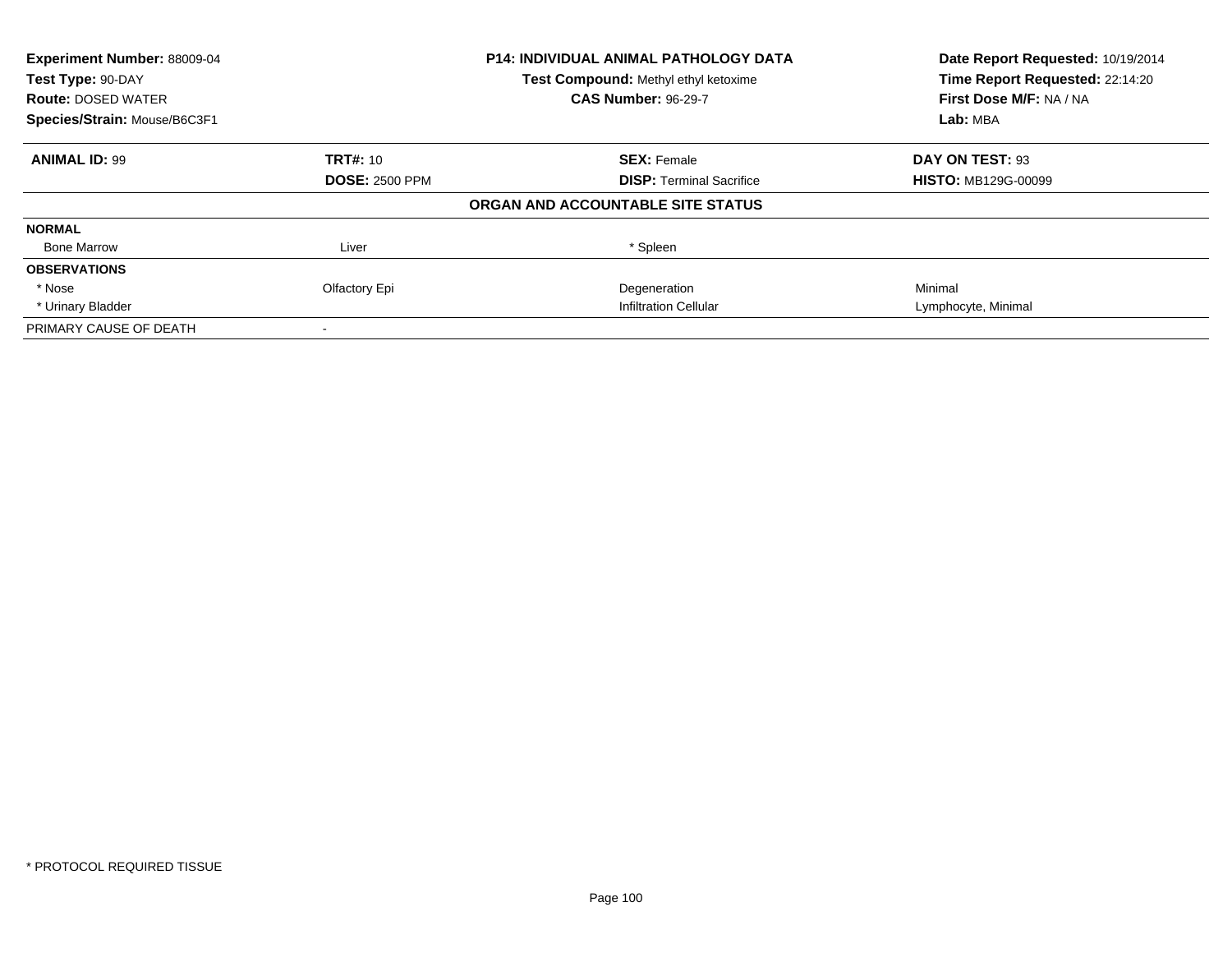| Experiment Number: 88009-04  | <b>P14: INDIVIDUAL ANIMAL PATHOLOGY DATA</b> |                                      | Date Report Requested: 10/19/2014                          |
|------------------------------|----------------------------------------------|--------------------------------------|------------------------------------------------------------|
| Test Type: 90-DAY            |                                              | Test Compound: Methyl ethyl ketoxime | Time Report Requested: 22:14:20<br>First Dose M/F: NA / NA |
| <b>Route: DOSED WATER</b>    |                                              | <b>CAS Number: 96-29-7</b>           |                                                            |
| Species/Strain: Mouse/B6C3F1 |                                              |                                      | Lab: MBA                                                   |
| <b>ANIMAL ID: 100</b>        | <b>TRT#: 10</b>                              | <b>SEX: Female</b>                   | DAY ON TEST: 93                                            |
|                              | <b>DOSE: 2500 PPM</b>                        | <b>DISP:</b> Terminal Sacrifice      | <b>HISTO: MB129G-00100</b>                                 |
|                              |                                              | ORGAN AND ACCOUNTABLE SITE STATUS    |                                                            |
| <b>NORMAL</b>                |                                              |                                      |                                                            |
| <b>Bone Marrow</b>           | Liver                                        | * Nose                               | * Urinary Bladder                                          |
| <b>OBSERVATIONS</b>          |                                              |                                      |                                                            |
| * Spleen                     |                                              | Hyperplasia                          | Minimal                                                    |
|                              |                                              | Pigmentation                         | Minimal                                                    |
| PRIMARY CAUSE OF DEATH       |                                              |                                      |                                                            |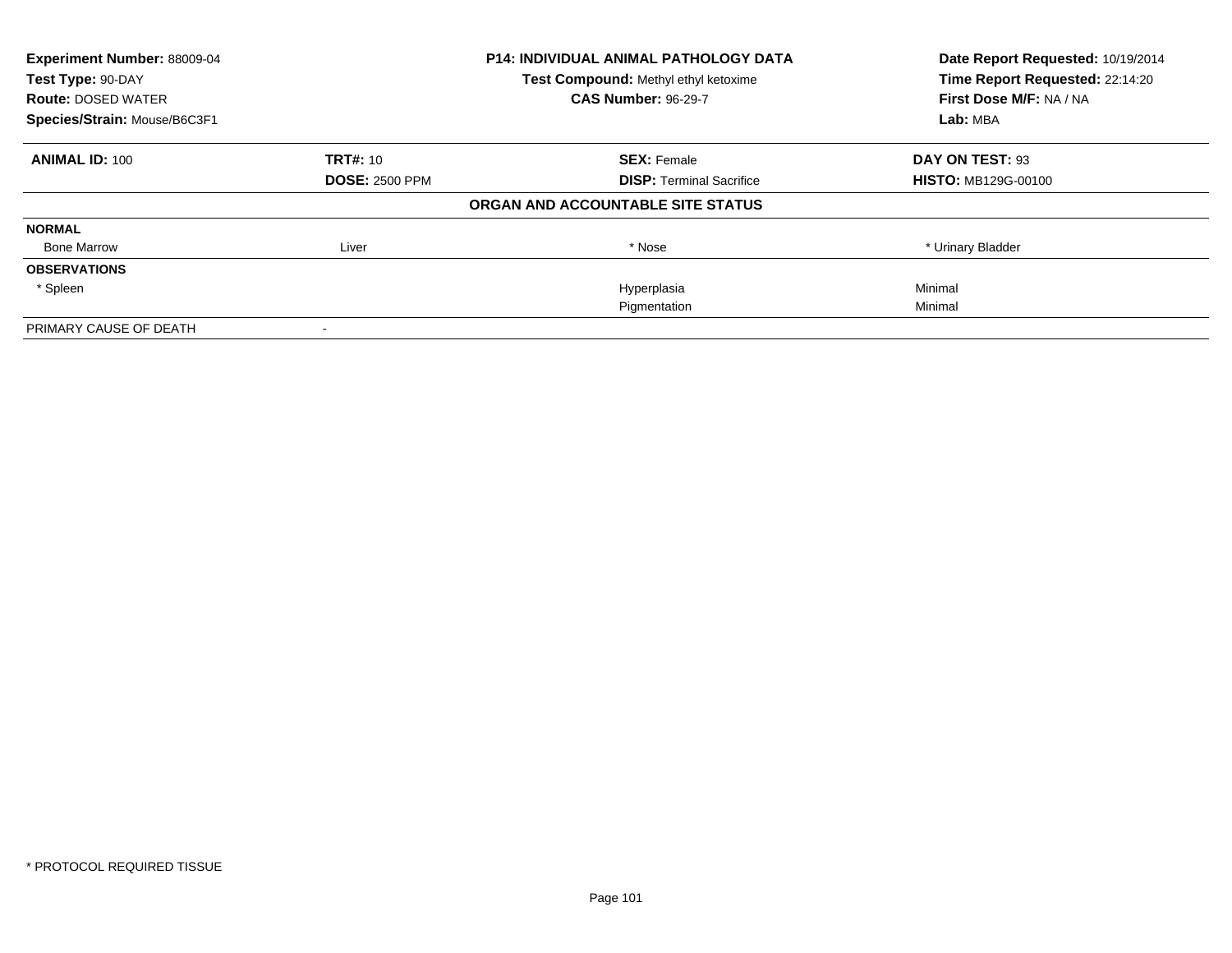| Experiment Number: 88009-04<br>Test Type: 90-DAY<br><b>Route: DOSED WATER</b><br>Species/Strain: Mouse/B6C3F1 |                       | <b>P14: INDIVIDUAL ANIMAL PATHOLOGY DATA</b><br>Test Compound: Methyl ethyl ketoxime<br><b>CAS Number: 96-29-7</b> | Date Report Requested: 10/19/2014<br>Time Report Requested: 22:14:20<br>First Dose M/F: NA / NA<br>Lab: MBA |
|---------------------------------------------------------------------------------------------------------------|-----------------------|--------------------------------------------------------------------------------------------------------------------|-------------------------------------------------------------------------------------------------------------|
| <b>ANIMAL ID: 101</b>                                                                                         | <b>TRT#: 11</b>       | <b>SEX: Female</b>                                                                                                 | DAY ON TEST: 93                                                                                             |
|                                                                                                               | <b>DOSE: 5000 PPM</b> | <b>DISP:</b> Terminal Sacrifice                                                                                    | <b>HISTO: MB129G-00101</b>                                                                                  |
|                                                                                                               |                       | ORGAN AND ACCOUNTABLE SITE STATUS                                                                                  |                                                                                                             |
| <b>NORMAL</b>                                                                                                 |                       |                                                                                                                    |                                                                                                             |
| <b>Bone Marrow</b>                                                                                            | * Liver               |                                                                                                                    |                                                                                                             |
| <b>OBSERVATIONS</b>                                                                                           |                       |                                                                                                                    |                                                                                                             |
| * Nose                                                                                                        | Olfactory Epi         | Degeneration                                                                                                       | Minimal                                                                                                     |
| * Spleen                                                                                                      |                       | Hyperplasia                                                                                                        | Erythrocyte, Minimal                                                                                        |
| * Urinary Bladder                                                                                             |                       | <b>Infiltration Cellular</b>                                                                                       | Lymphocyte, Mild                                                                                            |
| PRIMARY CAUSE OF DEATH                                                                                        |                       |                                                                                                                    |                                                                                                             |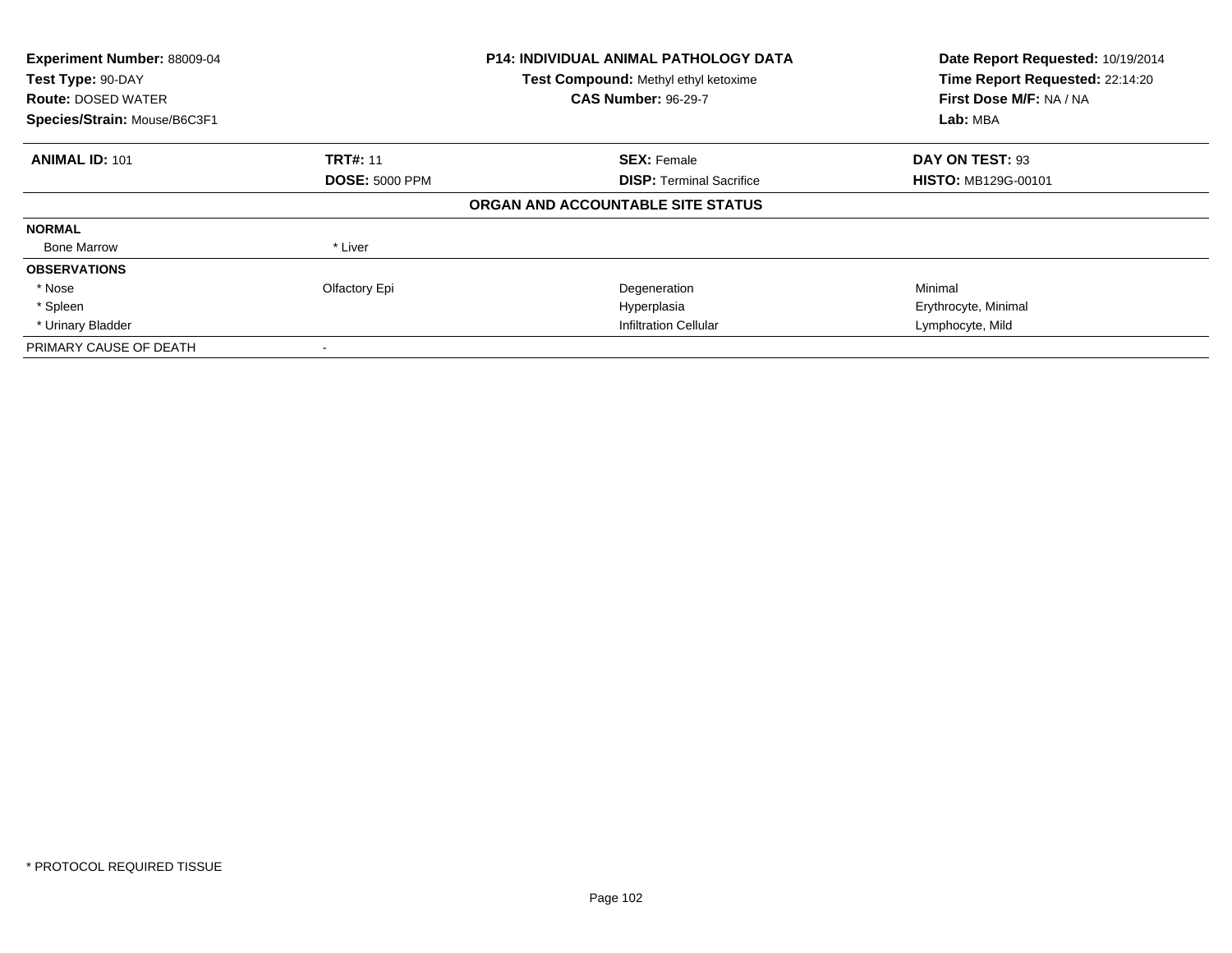| Experiment Number: 88009-04<br>Test Type: 90-DAY<br><b>Route: DOSED WATER</b><br>Species/Strain: Mouse/B6C3F1 |                       | <b>P14: INDIVIDUAL ANIMAL PATHOLOGY DATA</b><br><b>Test Compound: Methyl ethyl ketoxime</b><br><b>CAS Number: 96-29-7</b> | Date Report Requested: 10/19/2014<br>Time Report Requested: 22:14:20<br>First Dose M/F: NA / NA<br>Lab: MBA |
|---------------------------------------------------------------------------------------------------------------|-----------------------|---------------------------------------------------------------------------------------------------------------------------|-------------------------------------------------------------------------------------------------------------|
| <b>ANIMAL ID: 102</b>                                                                                         | <b>TRT#: 11</b>       | <b>SEX: Female</b>                                                                                                        | DAY ON TEST: 93                                                                                             |
|                                                                                                               | <b>DOSE: 5000 PPM</b> | <b>DISP:</b> Terminal Sacrifice                                                                                           | <b>HISTO: MB129G-00102</b>                                                                                  |
|                                                                                                               |                       | ORGAN AND ACCOUNTABLE SITE STATUS                                                                                         |                                                                                                             |
| <b>NORMAL</b>                                                                                                 |                       |                                                                                                                           |                                                                                                             |
| <b>Bone Marrow</b>                                                                                            | * Liver               |                                                                                                                           |                                                                                                             |
| <b>OBSERVATIONS</b>                                                                                           |                       |                                                                                                                           |                                                                                                             |
| * Nose                                                                                                        | Olfactory Epi         | Degeneration                                                                                                              | Minimal                                                                                                     |
| * Spleen                                                                                                      |                       | Hyperplasia                                                                                                               | Erythrocyte, Minimal                                                                                        |
| * Urinary Bladder                                                                                             |                       | <b>Infiltration Cellular</b>                                                                                              | Lymphocyte, Minimal                                                                                         |
| PRIMARY CAUSE OF DEATH                                                                                        |                       |                                                                                                                           |                                                                                                             |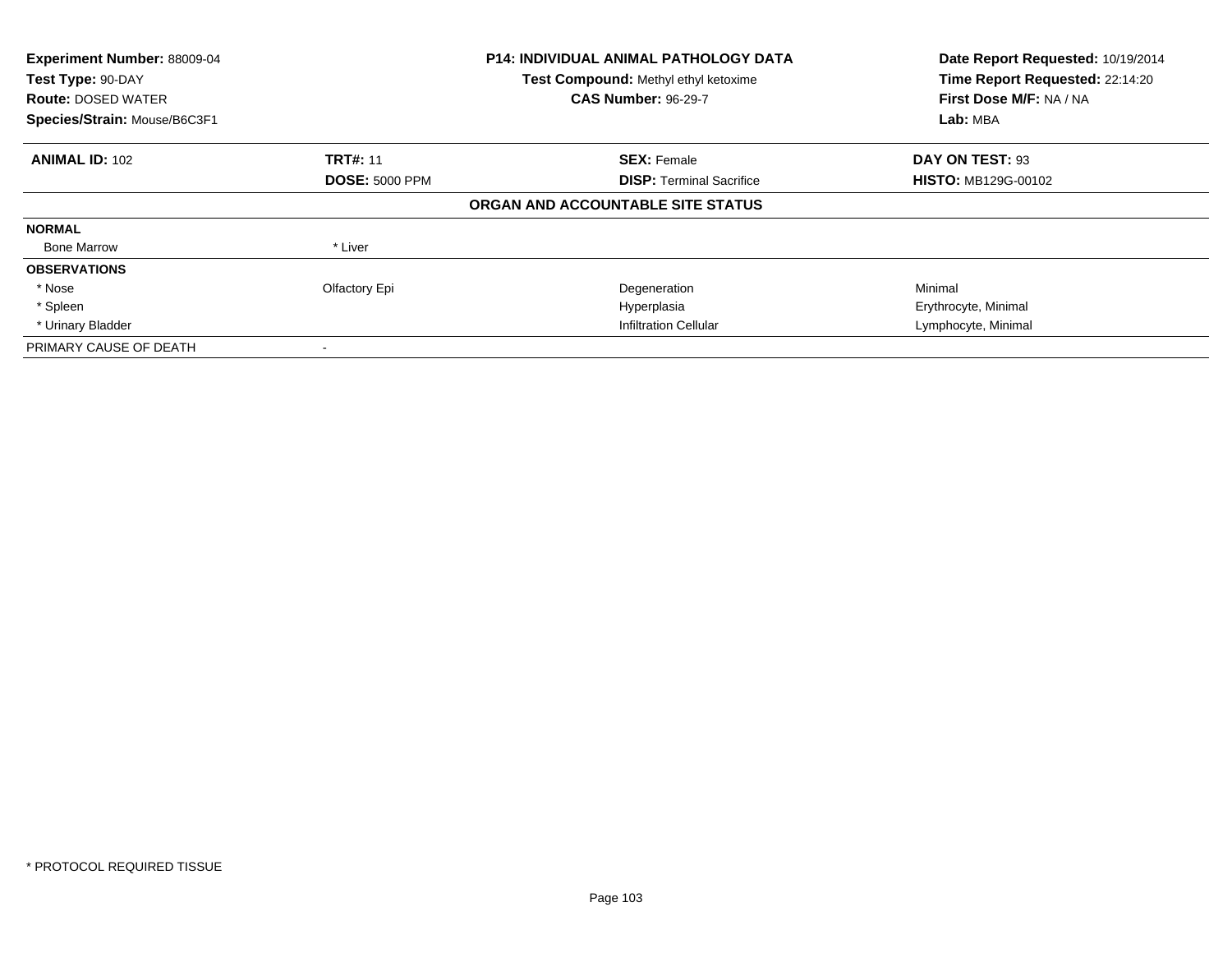| Experiment Number: 88009-04<br>Test Type: 90-DAY<br><b>Route: DOSED WATER</b><br>Species/Strain: Mouse/B6C3F1 |                       | <b>P14: INDIVIDUAL ANIMAL PATHOLOGY DATA</b><br><b>Test Compound: Methyl ethyl ketoxime</b><br><b>CAS Number: 96-29-7</b> | Date Report Requested: 10/19/2014<br>Time Report Requested: 22:14:20<br>First Dose M/F: NA / NA<br>Lab: MBA |
|---------------------------------------------------------------------------------------------------------------|-----------------------|---------------------------------------------------------------------------------------------------------------------------|-------------------------------------------------------------------------------------------------------------|
| <b>ANIMAL ID: 103</b>                                                                                         | <b>TRT#: 11</b>       | <b>SEX: Female</b>                                                                                                        | DAY ON TEST: 93                                                                                             |
|                                                                                                               | <b>DOSE: 5000 PPM</b> | <b>DISP:</b> Terminal Sacrifice                                                                                           | <b>HISTO: MB129G-00103</b>                                                                                  |
|                                                                                                               |                       | ORGAN AND ACCOUNTABLE SITE STATUS                                                                                         |                                                                                                             |
| <b>NORMAL</b>                                                                                                 |                       |                                                                                                                           |                                                                                                             |
| <b>Bone Marrow</b>                                                                                            | * Liver               |                                                                                                                           |                                                                                                             |
| <b>OBSERVATIONS</b>                                                                                           |                       |                                                                                                                           |                                                                                                             |
| * Nose                                                                                                        | Olfactory Epi         | Degeneration                                                                                                              | Minimal                                                                                                     |
| * Spleen                                                                                                      |                       | Hyperplasia                                                                                                               | Erythrocyte, Minimal                                                                                        |
| * Urinary Bladder                                                                                             |                       | <b>Infiltration Cellular</b>                                                                                              | Lymphocyte, Minimal                                                                                         |
| PRIMARY CAUSE OF DEATH                                                                                        |                       |                                                                                                                           |                                                                                                             |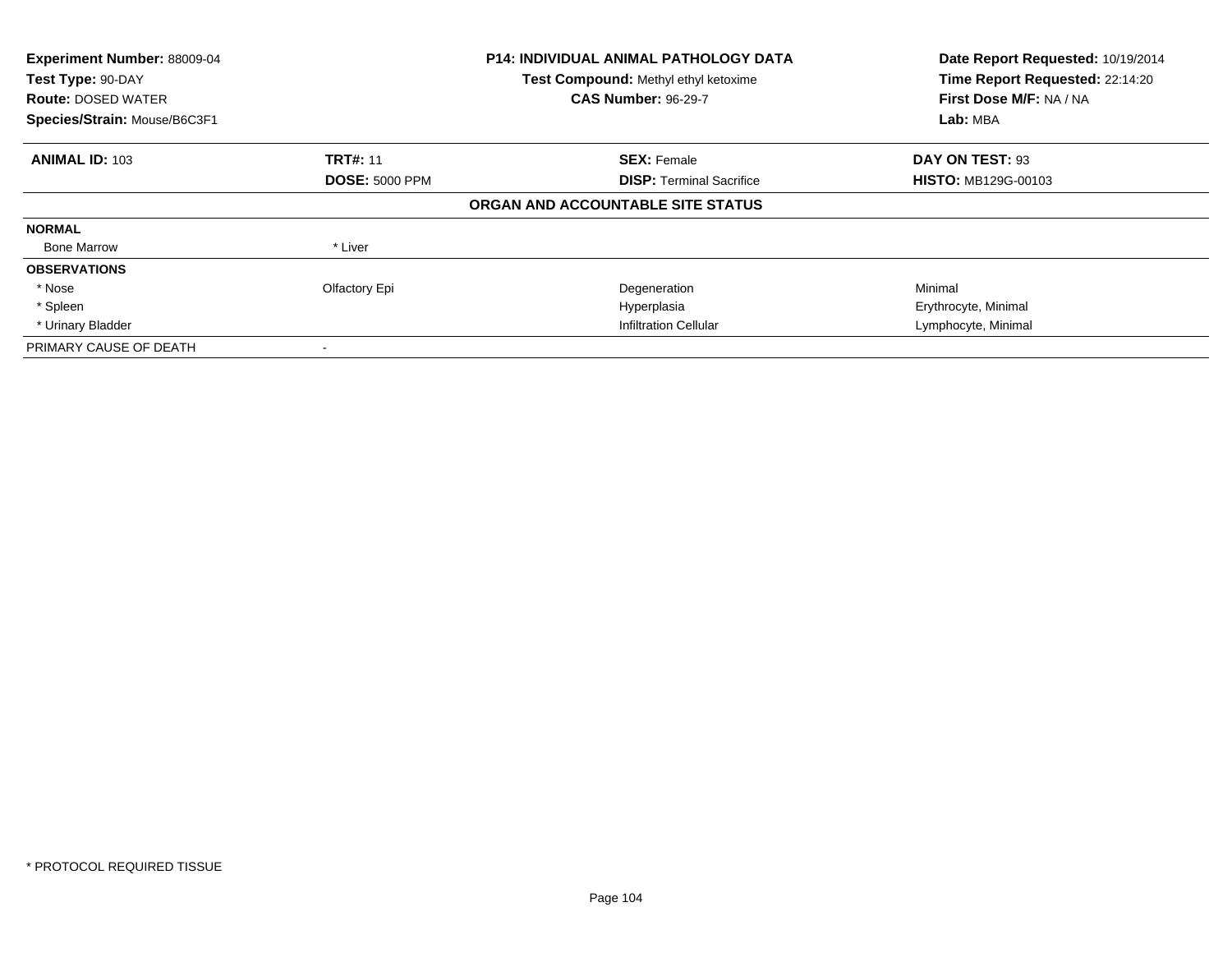| Experiment Number: 88009-04<br>Test Type: 90-DAY<br><b>Route: DOSED WATER</b><br>Species/Strain: Mouse/B6C3F1 |                       | <b>P14: INDIVIDUAL ANIMAL PATHOLOGY DATA</b><br>Test Compound: Methyl ethyl ketoxime<br><b>CAS Number: 96-29-7</b> | Date Report Requested: 10/19/2014<br>Time Report Requested: 22:14:20<br>First Dose M/F: NA / NA<br>Lab: MBA |
|---------------------------------------------------------------------------------------------------------------|-----------------------|--------------------------------------------------------------------------------------------------------------------|-------------------------------------------------------------------------------------------------------------|
| <b>ANIMAL ID: 104</b>                                                                                         | <b>TRT#: 11</b>       | <b>SEX: Female</b>                                                                                                 | DAY ON TEST: 93                                                                                             |
|                                                                                                               | <b>DOSE: 5000 PPM</b> | <b>DISP:</b> Terminal Sacrifice                                                                                    | <b>HISTO: MB129G-00104</b>                                                                                  |
|                                                                                                               |                       | ORGAN AND ACCOUNTABLE SITE STATUS                                                                                  |                                                                                                             |
| <b>NORMAL</b>                                                                                                 |                       |                                                                                                                    |                                                                                                             |
| <b>Bone Marrow</b>                                                                                            | * Liver               |                                                                                                                    |                                                                                                             |
| <b>OBSERVATIONS</b>                                                                                           |                       |                                                                                                                    |                                                                                                             |
| * Nose                                                                                                        | Olfactory Epi         | Degeneration                                                                                                       | Minimal                                                                                                     |
| * Spleen                                                                                                      |                       | Hyperplasia                                                                                                        | Erythrocyte, Minimal                                                                                        |
| * Urinary Bladder                                                                                             |                       | <b>Infiltration Cellular</b>                                                                                       | Lymphocyte, Minimal                                                                                         |
| PRIMARY CAUSE OF DEATH                                                                                        |                       |                                                                                                                    |                                                                                                             |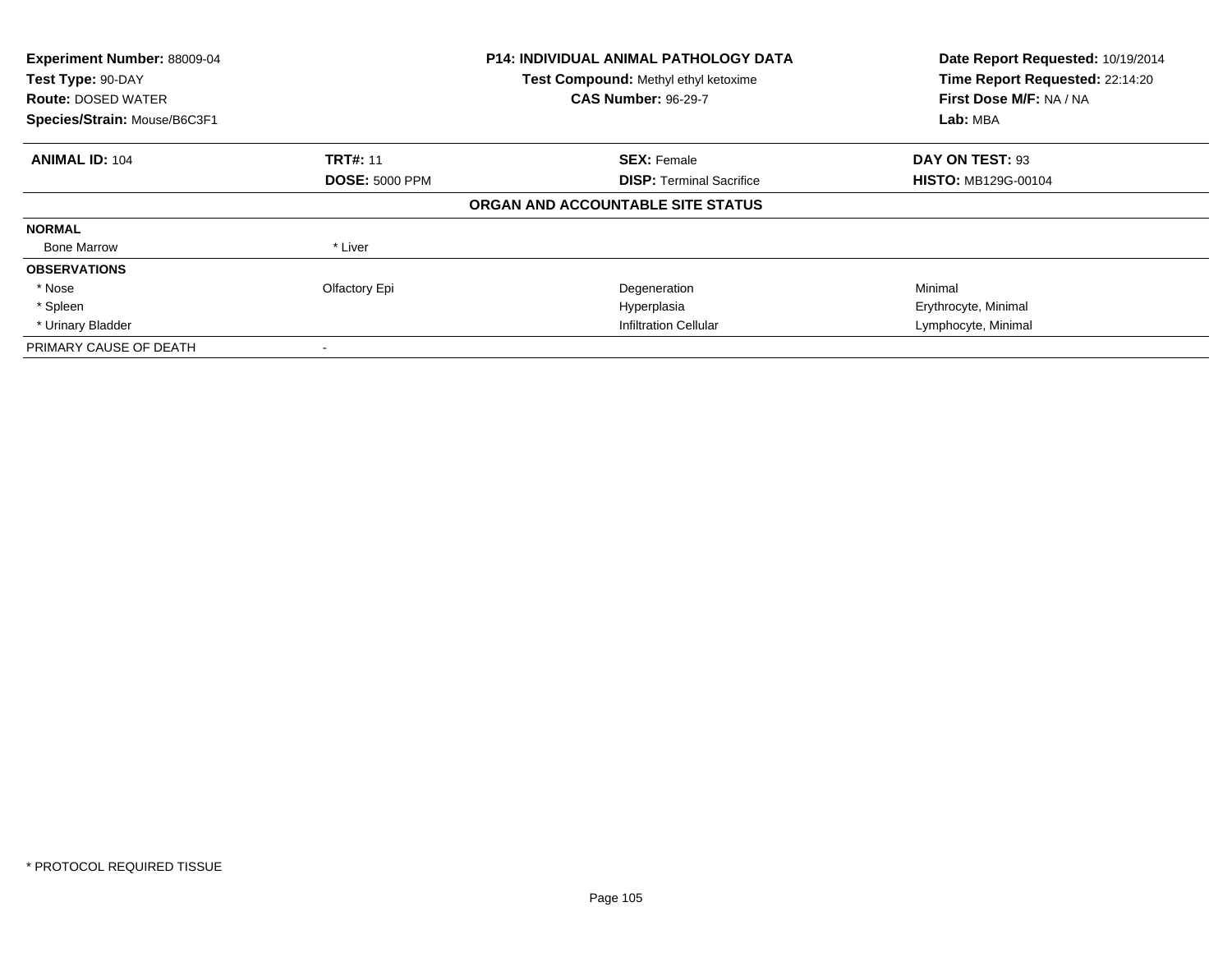| <b>Experiment Number: 88009-04</b><br>Test Type: 90-DAY<br><b>Route: DOSED WATER</b><br>Species/Strain: Mouse/B6C3F1 |                       | <b>P14: INDIVIDUAL ANIMAL PATHOLOGY DATA</b><br>Test Compound: Methyl ethyl ketoxime<br><b>CAS Number: 96-29-7</b> | Date Report Requested: 10/19/2014<br>Time Report Requested: 22:14:20<br>First Dose M/F: NA / NA<br>Lab: MBA |
|----------------------------------------------------------------------------------------------------------------------|-----------------------|--------------------------------------------------------------------------------------------------------------------|-------------------------------------------------------------------------------------------------------------|
| <b>ANIMAL ID: 105</b>                                                                                                | <b>TRT#: 11</b>       | <b>SEX: Female</b>                                                                                                 | DAY ON TEST: 93                                                                                             |
|                                                                                                                      | <b>DOSE: 5000 PPM</b> | <b>DISP:</b> Terminal Sacrifice                                                                                    | <b>HISTO: MB129G-00105</b>                                                                                  |
|                                                                                                                      |                       | ORGAN AND ACCOUNTABLE SITE STATUS                                                                                  |                                                                                                             |
| <b>NORMAL</b>                                                                                                        |                       |                                                                                                                    |                                                                                                             |
| <b>Bone Marrow</b>                                                                                                   | * Liver               |                                                                                                                    |                                                                                                             |
| <b>OBSERVATIONS</b>                                                                                                  |                       |                                                                                                                    |                                                                                                             |
| * Nose                                                                                                               | Olfactory Epi         | Degeneration                                                                                                       | Minimal                                                                                                     |
| * Spleen                                                                                                             |                       | Hyperplasia                                                                                                        | Erythrocyte, Mild                                                                                           |
| * Urinary Bladder                                                                                                    |                       | <b>Infiltration Cellular</b>                                                                                       | Lymphocyte, Mild                                                                                            |
| PRIMARY CAUSE OF DEATH                                                                                               |                       |                                                                                                                    |                                                                                                             |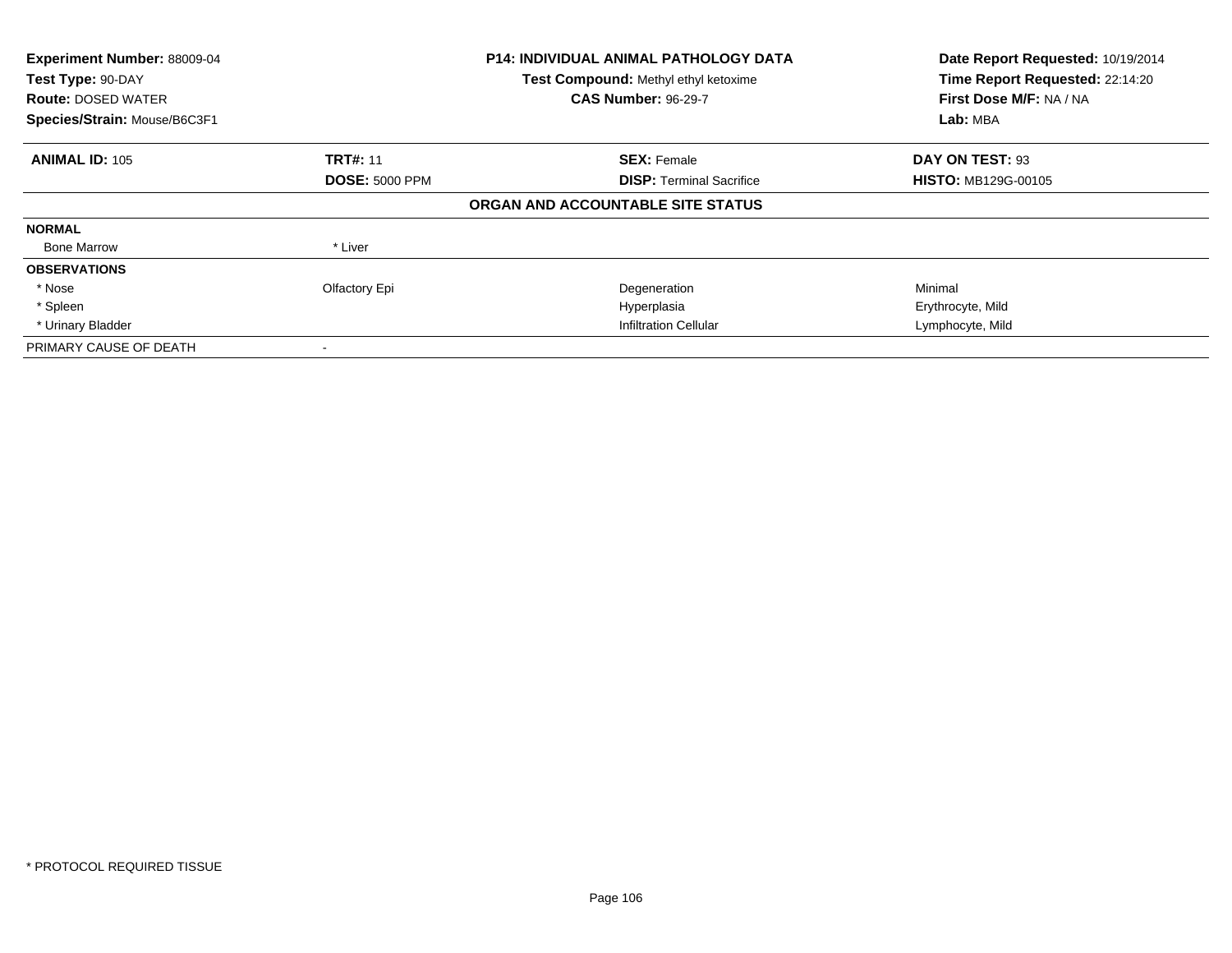| Experiment Number: 88009-04<br>Test Type: 90-DAY<br><b>Route: DOSED WATER</b><br>Species/Strain: Mouse/B6C3F1 |                       | <b>P14: INDIVIDUAL ANIMAL PATHOLOGY DATA</b><br>Test Compound: Methyl ethyl ketoxime<br><b>CAS Number: 96-29-7</b> | Date Report Requested: 10/19/2014<br>Time Report Requested: 22:14:20<br>First Dose M/F: NA / NA<br>Lab: MBA |
|---------------------------------------------------------------------------------------------------------------|-----------------------|--------------------------------------------------------------------------------------------------------------------|-------------------------------------------------------------------------------------------------------------|
| <b>ANIMAL ID: 106</b>                                                                                         | <b>TRT#: 11</b>       | <b>SEX: Female</b>                                                                                                 | DAY ON TEST: 93                                                                                             |
|                                                                                                               | <b>DOSE: 5000 PPM</b> | <b>DISP:</b> Terminal Sacrifice                                                                                    | <b>HISTO: MB129G-00106</b>                                                                                  |
|                                                                                                               |                       | ORGAN AND ACCOUNTABLE SITE STATUS                                                                                  |                                                                                                             |
| <b>NORMAL</b>                                                                                                 |                       |                                                                                                                    |                                                                                                             |
| <b>Bone Marrow</b>                                                                                            | * Liver               |                                                                                                                    |                                                                                                             |
| <b>OBSERVATIONS</b>                                                                                           |                       |                                                                                                                    |                                                                                                             |
| * Nose                                                                                                        | Olfactory Epi         | Degeneration                                                                                                       | Minimal                                                                                                     |
| * Spleen                                                                                                      |                       | Hyperplasia                                                                                                        | Erythrocyte, Minimal                                                                                        |
| * Urinary Bladder                                                                                             |                       | <b>Infiltration Cellular</b>                                                                                       | Lymphocyte, Mild                                                                                            |
| PRIMARY CAUSE OF DEATH                                                                                        |                       |                                                                                                                    |                                                                                                             |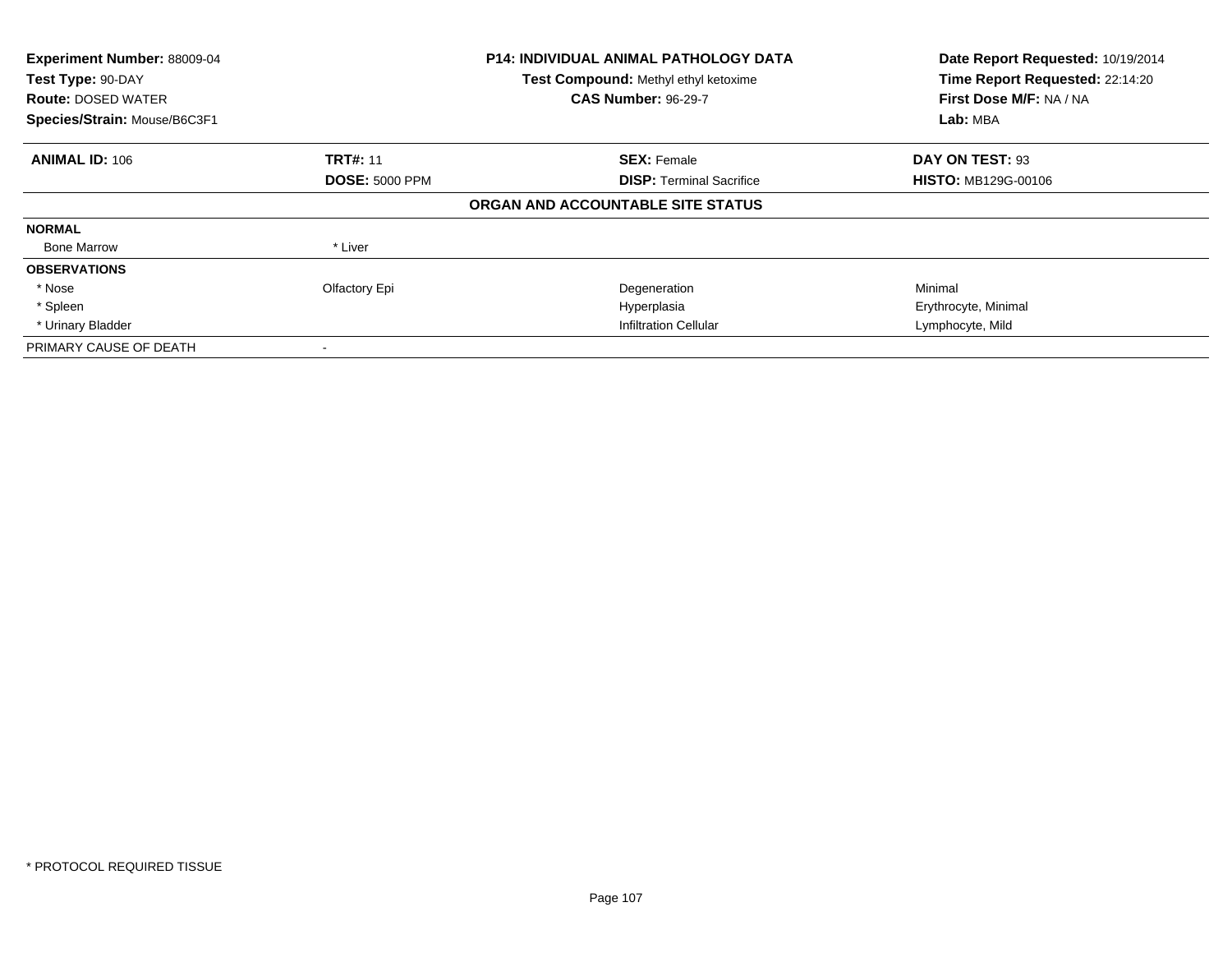| <b>Experiment Number: 88009-04</b><br>Test Type: 90-DAY<br><b>Route: DOSED WATER</b><br>Species/Strain: Mouse/B6C3F1 |                       | <b>P14: INDIVIDUAL ANIMAL PATHOLOGY DATA</b><br>Test Compound: Methyl ethyl ketoxime<br><b>CAS Number: 96-29-7</b> | Date Report Requested: 10/19/2014<br>Time Report Requested: 22:14:20<br>First Dose M/F: NA / NA<br>Lab: MBA |
|----------------------------------------------------------------------------------------------------------------------|-----------------------|--------------------------------------------------------------------------------------------------------------------|-------------------------------------------------------------------------------------------------------------|
| <b>ANIMAL ID: 107</b>                                                                                                | <b>TRT#: 11</b>       | <b>SEX: Female</b>                                                                                                 | DAY ON TEST: 93                                                                                             |
|                                                                                                                      | <b>DOSE: 5000 PPM</b> | <b>DISP:</b> Terminal Sacrifice                                                                                    | <b>HISTO: MB129G-00107</b>                                                                                  |
|                                                                                                                      |                       | ORGAN AND ACCOUNTABLE SITE STATUS                                                                                  |                                                                                                             |
| <b>NORMAL</b>                                                                                                        |                       |                                                                                                                    |                                                                                                             |
| <b>Bone Marrow</b>                                                                                                   | * Liver               |                                                                                                                    |                                                                                                             |
| <b>OBSERVATIONS</b>                                                                                                  |                       |                                                                                                                    |                                                                                                             |
| * Nose                                                                                                               | Olfactory Epi         | Degeneration                                                                                                       | Mild                                                                                                        |
| * Spleen                                                                                                             |                       | Hyperplasia                                                                                                        | Erythrocyte, Mild                                                                                           |
| * Urinary Bladder                                                                                                    | <b>Transit Epithe</b> | Hyperplasia                                                                                                        | Mild                                                                                                        |
|                                                                                                                      |                       | <b>Infiltration Cellular</b>                                                                                       | Lymphocyte, Mild                                                                                            |
| PRIMARY CAUSE OF DEATH                                                                                               |                       |                                                                                                                    |                                                                                                             |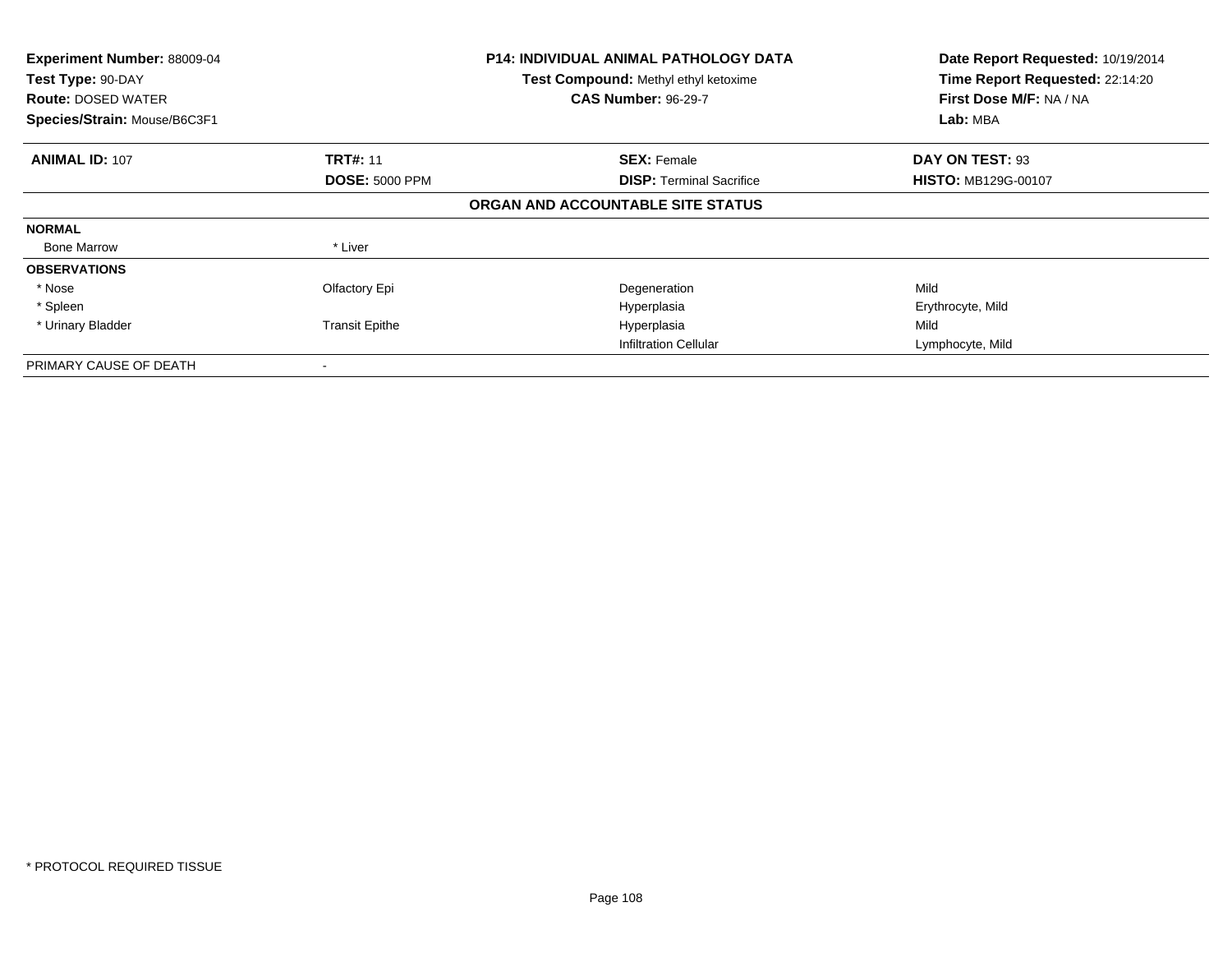| <b>Experiment Number: 88009-04</b><br>Test Type: 90-DAY<br><b>Route: DOSED WATER</b><br>Species/Strain: Mouse/B6C3F1 |                       | <b>P14: INDIVIDUAL ANIMAL PATHOLOGY DATA</b><br><b>Test Compound: Methyl ethyl ketoxime</b><br><b>CAS Number: 96-29-7</b> | Date Report Requested: 10/19/2014<br>Time Report Requested: 22:14:20<br>First Dose M/F: NA / NA<br>Lab: MBA |  |
|----------------------------------------------------------------------------------------------------------------------|-----------------------|---------------------------------------------------------------------------------------------------------------------------|-------------------------------------------------------------------------------------------------------------|--|
| <b>ANIMAL ID: 108</b>                                                                                                | <b>TRT#: 11</b>       | <b>SEX: Female</b>                                                                                                        | DAY ON TEST: 93                                                                                             |  |
|                                                                                                                      | <b>DOSE: 5000 PPM</b> | <b>DISP:</b> Terminal Sacrifice                                                                                           | <b>HISTO: MB129G-00108</b>                                                                                  |  |
|                                                                                                                      |                       | ORGAN AND ACCOUNTABLE SITE STATUS                                                                                         |                                                                                                             |  |
| <b>NORMAL</b>                                                                                                        |                       |                                                                                                                           |                                                                                                             |  |
| <b>Bone Marrow</b>                                                                                                   | * Liver               |                                                                                                                           |                                                                                                             |  |
| <b>OBSERVATIONS</b>                                                                                                  |                       |                                                                                                                           |                                                                                                             |  |
| * Nose                                                                                                               | Olfactory Epi         | Degeneration                                                                                                              | Minimal                                                                                                     |  |
| * Spleen                                                                                                             |                       | Hyperplasia                                                                                                               | Erythrocyte, Minimal                                                                                        |  |
| * Urinary Bladder                                                                                                    |                       | <b>Infiltration Cellular</b>                                                                                              | Lymphocyte, Minimal                                                                                         |  |
| PRIMARY CAUSE OF DEATH                                                                                               |                       |                                                                                                                           |                                                                                                             |  |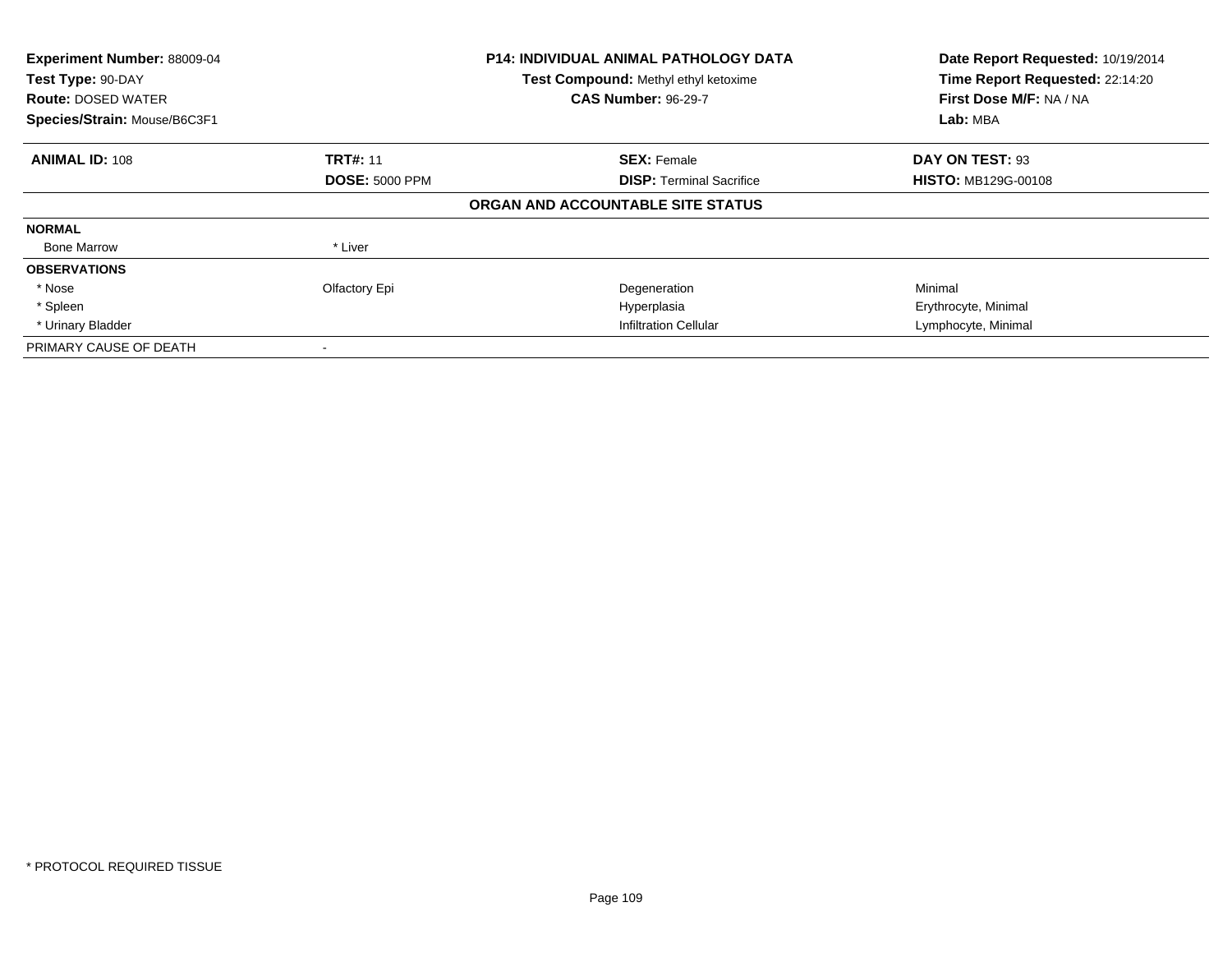| <b>Experiment Number: 88009-04</b><br>Test Type: 90-DAY<br><b>Route: DOSED WATER</b><br>Species/Strain: Mouse/B6C3F1 |                       | <b>P14: INDIVIDUAL ANIMAL PATHOLOGY DATA</b><br><b>Test Compound: Methyl ethyl ketoxime</b><br><b>CAS Number: 96-29-7</b> | Date Report Requested: 10/19/2014<br>Time Report Requested: 22:14:20<br>First Dose M/F: NA / NA<br>Lab: MBA |  |
|----------------------------------------------------------------------------------------------------------------------|-----------------------|---------------------------------------------------------------------------------------------------------------------------|-------------------------------------------------------------------------------------------------------------|--|
| <b>ANIMAL ID: 109</b>                                                                                                | <b>TRT#: 11</b>       | <b>SEX: Female</b>                                                                                                        | DAY ON TEST: 93                                                                                             |  |
|                                                                                                                      | <b>DOSE: 5000 PPM</b> | <b>DISP:</b> Terminal Sacrifice                                                                                           | <b>HISTO: MB129G-00109</b>                                                                                  |  |
|                                                                                                                      |                       | ORGAN AND ACCOUNTABLE SITE STATUS                                                                                         |                                                                                                             |  |
| <b>NORMAL</b>                                                                                                        |                       |                                                                                                                           |                                                                                                             |  |
| <b>Bone Marrow</b>                                                                                                   | * Liver               |                                                                                                                           |                                                                                                             |  |
| <b>OBSERVATIONS</b>                                                                                                  |                       |                                                                                                                           |                                                                                                             |  |
| * Nose                                                                                                               | Olfactory Epi         | Degeneration                                                                                                              | Moderate                                                                                                    |  |
| * Spleen                                                                                                             |                       | Hyperplasia                                                                                                               | Erythrocyte, Minimal                                                                                        |  |
| * Urinary Bladder                                                                                                    |                       | <b>Infiltration Cellular</b>                                                                                              | Lymphocyte, Minimal                                                                                         |  |
| PRIMARY CAUSE OF DEATH                                                                                               |                       |                                                                                                                           |                                                                                                             |  |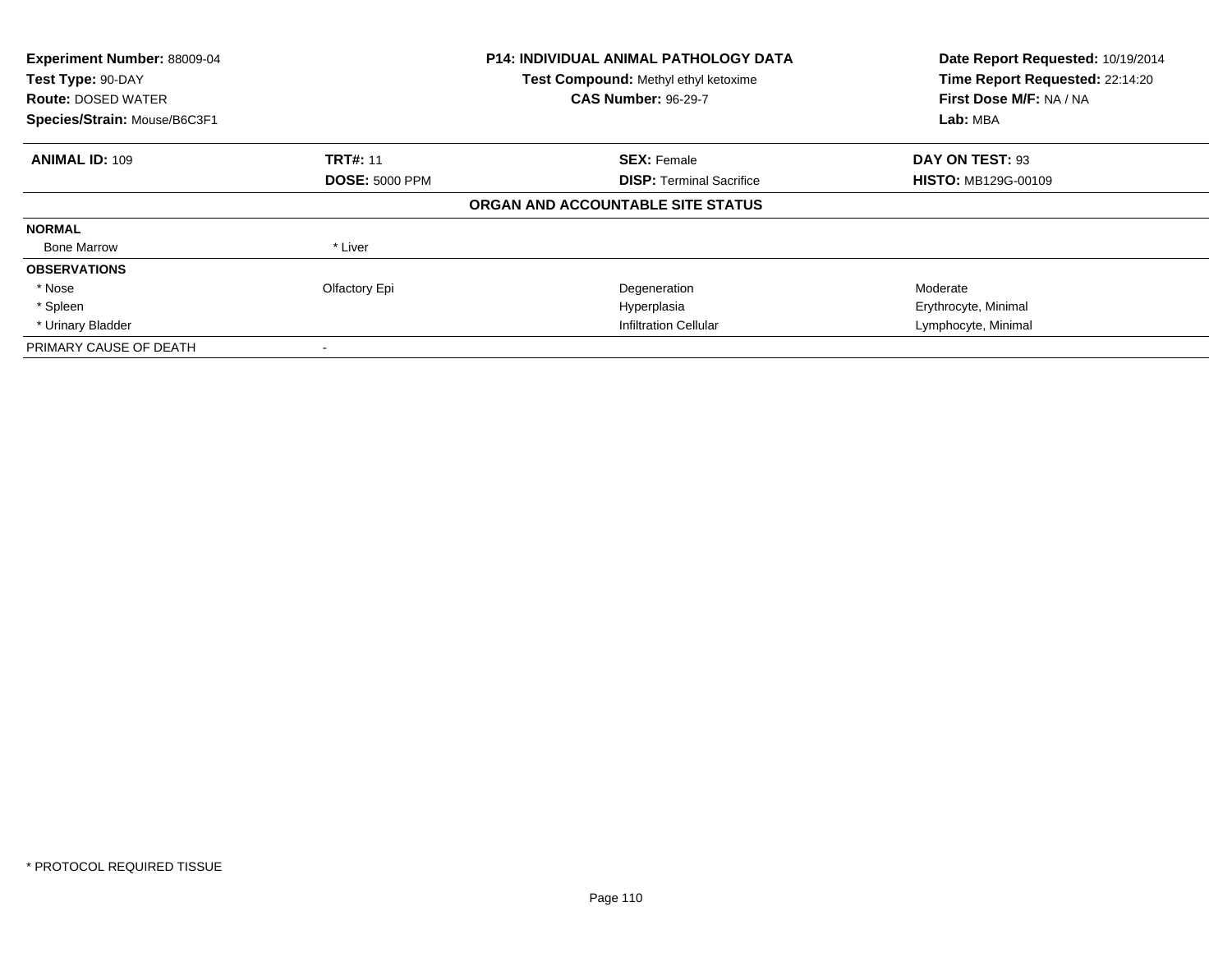| <b>Experiment Number: 88009-04</b><br>Test Type: 90-DAY<br><b>Route: DOSED WATER</b><br>Species/Strain: Mouse/B6C3F1 |                       | <b>P14: INDIVIDUAL ANIMAL PATHOLOGY DATA</b><br>Test Compound: Methyl ethyl ketoxime<br><b>CAS Number: 96-29-7</b> | Date Report Requested: 10/19/2014<br>Time Report Requested: 22:14:20<br>First Dose M/F: NA / NA<br>Lab: MBA |
|----------------------------------------------------------------------------------------------------------------------|-----------------------|--------------------------------------------------------------------------------------------------------------------|-------------------------------------------------------------------------------------------------------------|
|                                                                                                                      |                       |                                                                                                                    |                                                                                                             |
| <b>ANIMAL ID: 110</b>                                                                                                | <b>TRT#: 11</b>       | <b>SEX: Female</b>                                                                                                 | DAY ON TEST: 93                                                                                             |
|                                                                                                                      | <b>DOSE: 5000 PPM</b> | <b>DISP:</b> Terminal Sacrifice                                                                                    | <b>HISTO: MB129G-00110</b>                                                                                  |
|                                                                                                                      |                       | ORGAN AND ACCOUNTABLE SITE STATUS                                                                                  |                                                                                                             |
| <b>NORMAL</b>                                                                                                        |                       |                                                                                                                    |                                                                                                             |
| <b>Bone Marrow</b>                                                                                                   | * Liver               |                                                                                                                    |                                                                                                             |
| <b>OBSERVATIONS</b>                                                                                                  |                       |                                                                                                                    |                                                                                                             |
| * Nose                                                                                                               | Olfactory Epi         | Degeneration                                                                                                       | Mild                                                                                                        |
| * Spleen                                                                                                             |                       | Hyperplasia                                                                                                        | Erythrocyte, Minimal                                                                                        |
| * Urinary Bladder                                                                                                    | <b>Transit Epithe</b> | Hyperplasia                                                                                                        | Mild                                                                                                        |
|                                                                                                                      |                       | <b>Infiltration Cellular</b>                                                                                       | Lymphocyte, Mild                                                                                            |
| PRIMARY CAUSE OF DEATH                                                                                               |                       |                                                                                                                    |                                                                                                             |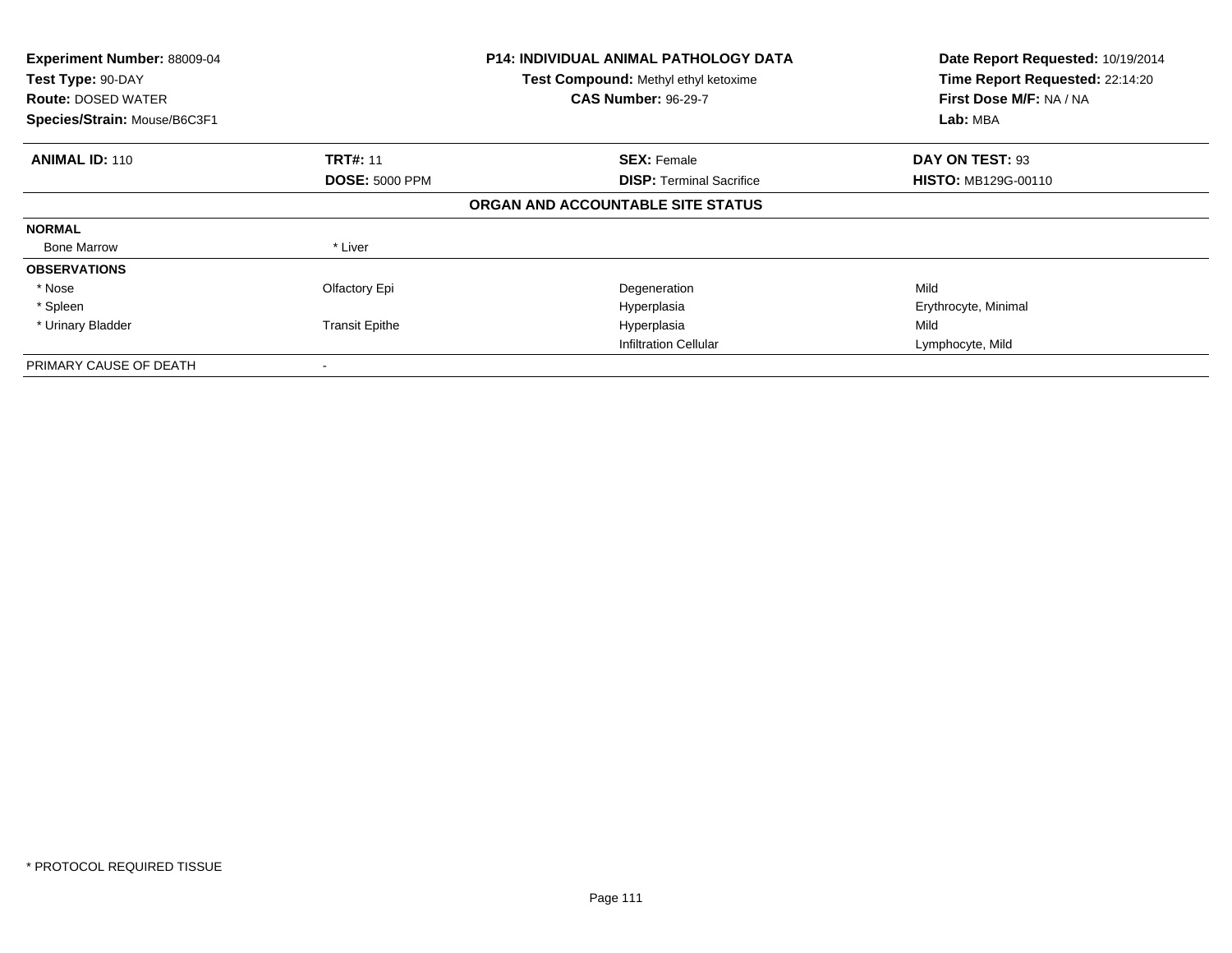| Experiment Number: 88009-04<br>Test Type: 90-DAY<br><b>Route: DOSED WATER</b><br>Species/Strain: Mouse/B6C3F1 |                                  | P14: INDIVIDUAL ANIMAL PATHOLOGY DATA<br>Test Compound: Methyl ethyl ketoxime<br><b>CAS Number: 96-29-7</b> | Date Report Requested: 10/19/2014<br>Time Report Requested: 22:14:20<br>First Dose M/F: NA / NA<br>Lab: MBA |
|---------------------------------------------------------------------------------------------------------------|----------------------------------|-------------------------------------------------------------------------------------------------------------|-------------------------------------------------------------------------------------------------------------|
| <b>ANIMAL ID: 111</b>                                                                                         | <b>TRT#: 12</b>                  | <b>SEX: Female</b>                                                                                          | DAY ON TEST: 93                                                                                             |
|                                                                                                               | <b>DOSE: 10000</b><br><b>PPM</b> | <b>DISP: Terminal Sacrifice</b>                                                                             | HISTO: MB129G-00111                                                                                         |
|                                                                                                               |                                  | ORGAN AND ACCOUNTABLE SITE STATUS                                                                           |                                                                                                             |
| <b>NORMAL</b>                                                                                                 |                                  |                                                                                                             |                                                                                                             |
| * Adrenal Cortex                                                                                              | * Adrenal Medulla                | * Blood Vessel                                                                                              | * Bone                                                                                                      |
| * Brain                                                                                                       | * Clitoral Gland                 | * Esophagus                                                                                                 | * Gallbladder                                                                                               |
| * Heart                                                                                                       | * Intestine Large, Cecum         | * Intestine Large, Colon                                                                                    | * Intestine Large, Rectum                                                                                   |
| * Intestine Small, Duodenum                                                                                   | * Intestine Small, Ileum         | * Intestine Small, Jejunum                                                                                  | * Kidney                                                                                                    |
| * Lung                                                                                                        | * Lymph Node, Mandibular         | * Lymph Node, Mesenteric                                                                                    | * Mammary Gland                                                                                             |
| * Ovary                                                                                                       | * Pancreas                       | * Parathyroid Gland                                                                                         | * Pituitary Gland                                                                                           |
| * Salivary Glands                                                                                             | * Stomach, Forestomach           | * Stomach, Glandular                                                                                        | * Thymus                                                                                                    |
| * Thyroid Gland                                                                                               | * Trachea                        | * Uterus                                                                                                    |                                                                                                             |
| <b>MISSING</b>                                                                                                |                                  |                                                                                                             |                                                                                                             |
| * Skin                                                                                                        |                                  |                                                                                                             |                                                                                                             |
| <b>OBSERVATIONS</b>                                                                                           |                                  |                                                                                                             |                                                                                                             |
| * Bone Marrow                                                                                                 |                                  | Pigmentation                                                                                                | Minimal                                                                                                     |
| * Liver                                                                                                       | Kupffer Cell                     | Erythrophagocytosis                                                                                         | Minimal                                                                                                     |
|                                                                                                               | Kupffer Cell                     | Pigmentation                                                                                                | Mild                                                                                                        |
| [ Pigmentation TGLS = $2-5$ ]                                                                                 |                                  |                                                                                                             |                                                                                                             |
| * Nose                                                                                                        | Olfactory Epi                    | Degeneration                                                                                                | Moderate                                                                                                    |
| * Spleen                                                                                                      |                                  | Hyperplasia                                                                                                 | Erythrocyte, Mild                                                                                           |
|                                                                                                               |                                  | Pigmentation                                                                                                | Mild                                                                                                        |
| [Hyperplasia TGLS = 1-5]                                                                                      |                                  |                                                                                                             |                                                                                                             |
| * Urinary Bladder                                                                                             | <b>Transit Epithe</b>            | Hyperplasia                                                                                                 | Minimal                                                                                                     |
|                                                                                                               |                                  | <b>Infiltration Cellular</b>                                                                                | Lymphocyte, Minimal                                                                                         |
| PRIMARY CAUSE OF DEATH                                                                                        |                                  |                                                                                                             |                                                                                                             |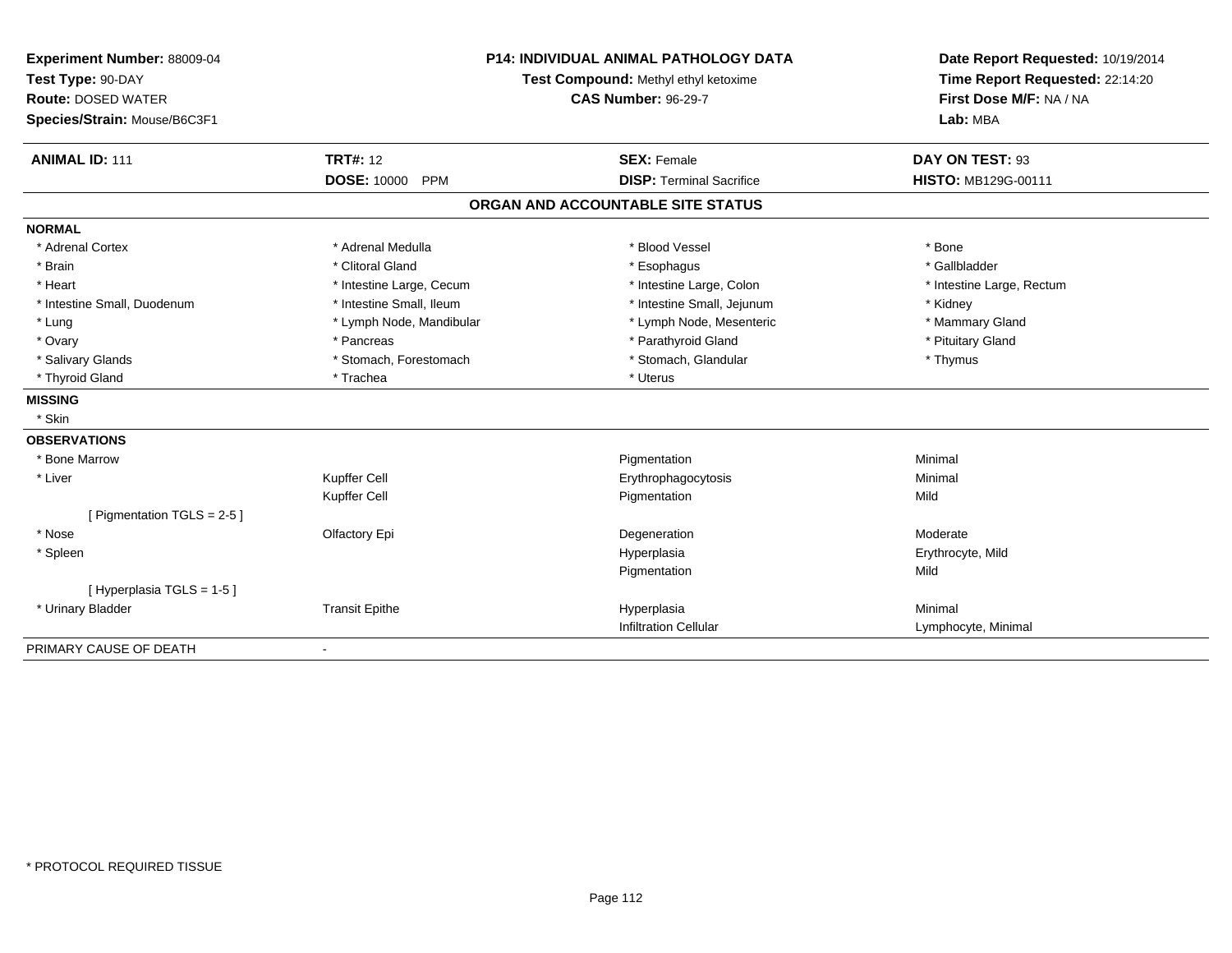| Experiment Number: 88009-04<br>Test Type: 90-DAY<br><b>Route: DOSED WATER</b><br>Species/Strain: Mouse/B6C3F1 |                          | <b>P14: INDIVIDUAL ANIMAL PATHOLOGY DATA</b><br>Test Compound: Methyl ethyl ketoxime<br><b>CAS Number: 96-29-7</b> | Date Report Requested: 10/19/2014<br>Time Report Requested: 22:14:20<br>First Dose M/F: NA / NA<br>Lab: MBA |
|---------------------------------------------------------------------------------------------------------------|--------------------------|--------------------------------------------------------------------------------------------------------------------|-------------------------------------------------------------------------------------------------------------|
| <b>ANIMAL ID: 112</b>                                                                                         | <b>TRT#: 12</b>          | <b>SEX: Female</b>                                                                                                 | DAY ON TEST: 93                                                                                             |
|                                                                                                               | DOSE: 10000 PPM          | <b>DISP: Terminal Sacrifice</b>                                                                                    | HISTO: MB129G-00112                                                                                         |
|                                                                                                               |                          | ORGAN AND ACCOUNTABLE SITE STATUS                                                                                  |                                                                                                             |
| <b>NORMAL</b>                                                                                                 |                          |                                                                                                                    |                                                                                                             |
| * Adrenal Cortex                                                                                              | * Adrenal Medulla        | * Blood Vessel                                                                                                     | * Bone                                                                                                      |
| * Brain                                                                                                       | * Clitoral Gland         | * Esophagus                                                                                                        | * Gallbladder                                                                                               |
| * Heart                                                                                                       | * Intestine Large, Cecum | * Intestine Large, Colon                                                                                           | * Intestine Large, Rectum                                                                                   |
| * Intestine Small, Duodenum                                                                                   | * Intestine Small, Ileum | * Intestine Small, Jejunum                                                                                         | * Kidney                                                                                                    |
| * Lung                                                                                                        | * Lymph Node, Mandibular | * Lymph Node, Mesenteric                                                                                           | * Mammary Gland                                                                                             |
| * Ovary                                                                                                       | * Pancreas               | * Pituitary Gland                                                                                                  | * Salivary Glands                                                                                           |
| * Skin                                                                                                        | * Stomach, Forestomach   | * Stomach, Glandular                                                                                               | * Thymus                                                                                                    |
| * Thyroid Gland                                                                                               | * Trachea                | * Uterus                                                                                                           |                                                                                                             |
| <b>MISSING</b>                                                                                                |                          |                                                                                                                    |                                                                                                             |
| * Parathyroid Gland                                                                                           |                          |                                                                                                                    |                                                                                                             |
| <b>OBSERVATIONS</b>                                                                                           |                          |                                                                                                                    |                                                                                                             |
| * Bone Marrow                                                                                                 |                          | Pigmentation                                                                                                       | Minimal                                                                                                     |
| * Liver                                                                                                       | Centrilobular            | <b>Cytoplasmic Alteration</b>                                                                                      | Mild                                                                                                        |
|                                                                                                               | Kupffer Cell             | Erythrophagocytosis                                                                                                | Mild                                                                                                        |
|                                                                                                               |                          | Hyperplasia                                                                                                        | Erythrocyte, Minimal                                                                                        |
|                                                                                                               | Kupffer Cell             | Pigmentation                                                                                                       | Mild                                                                                                        |
| [ Pigmentation TGLS = 2-5 ]                                                                                   |                          |                                                                                                                    |                                                                                                             |
| * Nose                                                                                                        | Olfactory Epi            | Degeneration                                                                                                       | Moderate                                                                                                    |
| * Spleen                                                                                                      |                          | Hyperplasia                                                                                                        | Erythrocyte, Moderate                                                                                       |
|                                                                                                               |                          | Pigmentation                                                                                                       | Mild                                                                                                        |
| [ Hyperplasia TGLS = 1-5 ]                                                                                    |                          |                                                                                                                    |                                                                                                             |
| * Urinary Bladder                                                                                             |                          | <b>Infiltration Cellular</b>                                                                                       | Lymphocyte, Mild                                                                                            |
| PRIMARY CAUSE OF DEATH                                                                                        |                          |                                                                                                                    |                                                                                                             |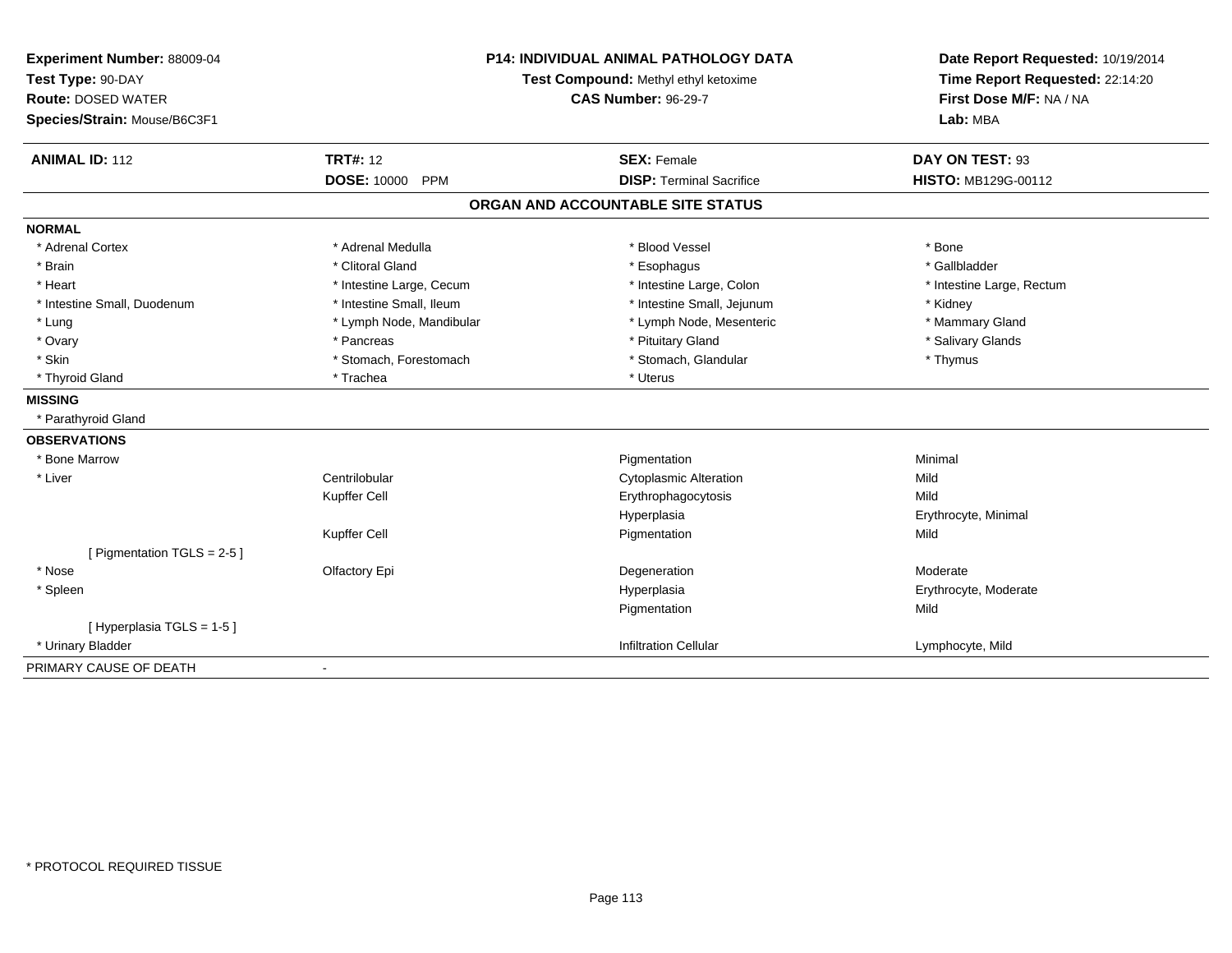| Experiment Number: 88009-04<br>Test Type: 90-DAY<br><b>Route: DOSED WATER</b><br>Species/Strain: Mouse/B6C3F1 | P14: INDIVIDUAL ANIMAL PATHOLOGY DATA<br>Test Compound: Methyl ethyl ketoxime<br><b>CAS Number: 96-29-7</b> |                                   | Date Report Requested: 10/19/2014<br>Time Report Requested: 22:14:20<br>First Dose M/F: NA / NA<br>Lab: MBA |
|---------------------------------------------------------------------------------------------------------------|-------------------------------------------------------------------------------------------------------------|-----------------------------------|-------------------------------------------------------------------------------------------------------------|
| <b>ANIMAL ID: 113</b>                                                                                         | <b>TRT#: 12</b><br><b>DOSE: 10000</b>                                                                       | <b>SEX: Female</b>                | DAY ON TEST: 93                                                                                             |
|                                                                                                               | PPM                                                                                                         | <b>DISP: Terminal Sacrifice</b>   | HISTO: MB129G-00113                                                                                         |
|                                                                                                               |                                                                                                             | ORGAN AND ACCOUNTABLE SITE STATUS |                                                                                                             |
| <b>NORMAL</b>                                                                                                 |                                                                                                             |                                   |                                                                                                             |
| * Adrenal Cortex                                                                                              | * Adrenal Medulla                                                                                           | * Blood Vessel                    | * Bone                                                                                                      |
| * Brain                                                                                                       | * Clitoral Gland                                                                                            | * Esophagus                       | * Gallbladder                                                                                               |
| * Heart                                                                                                       | * Intestine Large, Cecum                                                                                    | * Intestine Large, Colon          | * Intestine Large, Rectum                                                                                   |
| * Intestine Small, Duodenum                                                                                   | * Intestine Small, Ileum                                                                                    | * Intestine Small, Jejunum        | * Kidney                                                                                                    |
| * Lymph Node, Mandibular                                                                                      | * Lymph Node, Mesenteric                                                                                    | * Mammary Gland                   | * Ovary                                                                                                     |
| * Pancreas                                                                                                    | * Pituitary Gland                                                                                           | * Salivary Glands                 | * Skin                                                                                                      |
| * Stomach, Forestomach                                                                                        | * Stomach, Glandular                                                                                        | * Thymus                          | * Trachea                                                                                                   |
| * Uterus                                                                                                      |                                                                                                             |                                   |                                                                                                             |
| <b>MISSING</b>                                                                                                |                                                                                                             |                                   |                                                                                                             |
| * Parathyroid Gland                                                                                           | * Thyroid Gland                                                                                             |                                   |                                                                                                             |
| <b>OBSERVATIONS</b>                                                                                           |                                                                                                             |                                   |                                                                                                             |
| * Bone Marrow                                                                                                 |                                                                                                             | Pigmentation                      | Minimal                                                                                                     |
| * Liver                                                                                                       | Centrilobular                                                                                               | <b>Cytoplasmic Alteration</b>     | Minimal                                                                                                     |
|                                                                                                               | Kupffer Cell                                                                                                | Erythrophagocytosis               | Minimal                                                                                                     |
|                                                                                                               |                                                                                                             | Hyperplasia                       | Erythrocyte, Minimal                                                                                        |
|                                                                                                               | Kupffer Cell                                                                                                | Pigmentation                      | Mild                                                                                                        |
| [ Pigmentation TGLS = 2-5 ]                                                                                   |                                                                                                             |                                   |                                                                                                             |
| * Lung                                                                                                        |                                                                                                             | Hemorrhage                        | Minimal                                                                                                     |
| * Nose                                                                                                        | Olfactory Epi                                                                                               | Degeneration                      | Moderate                                                                                                    |
| * Spleen                                                                                                      |                                                                                                             | Hyperplasia                       | Erythrocyte, Moderate                                                                                       |
|                                                                                                               |                                                                                                             | Pigmentation                      | Mild                                                                                                        |
| [ Hyperplasia TGLS = 1-5 ]                                                                                    |                                                                                                             |                                   |                                                                                                             |
| * Urinary Bladder                                                                                             | <b>Transit Epithe</b>                                                                                       | Hyperplasia                       | Minimal                                                                                                     |
| PRIMARY CAUSE OF DEATH                                                                                        |                                                                                                             |                                   |                                                                                                             |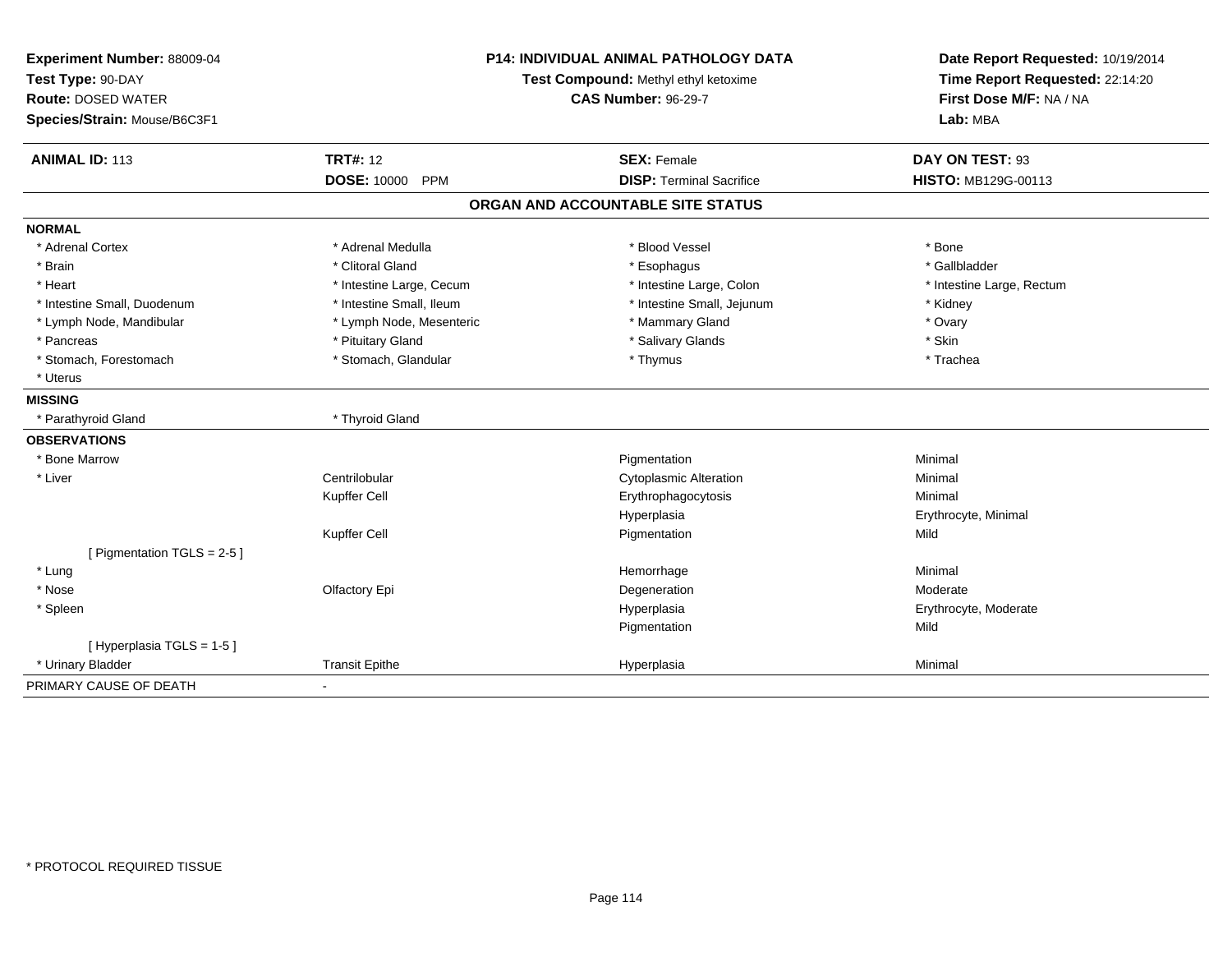| Experiment Number: 88009-04<br>Test Type: 90-DAY<br><b>Route: DOSED WATER</b><br>Species/Strain: Mouse/B6C3F1 |                            | <b>P14: INDIVIDUAL ANIMAL PATHOLOGY DATA</b><br>Test Compound: Methyl ethyl ketoxime<br><b>CAS Number: 96-29-7</b> | Date Report Requested: 10/19/2014<br>Time Report Requested: 22:14:20<br>First Dose M/F: NA / NA<br>Lab: MBA |  |
|---------------------------------------------------------------------------------------------------------------|----------------------------|--------------------------------------------------------------------------------------------------------------------|-------------------------------------------------------------------------------------------------------------|--|
| <b>ANIMAL ID: 114</b>                                                                                         | <b>TRT#: 12</b>            | <b>SEX: Female</b>                                                                                                 | DAY ON TEST: 93                                                                                             |  |
|                                                                                                               | <b>DOSE: 10000</b><br>PPM  | <b>DISP: Terminal Sacrifice</b>                                                                                    | <b>HISTO: MB129G-00114</b>                                                                                  |  |
|                                                                                                               |                            | ORGAN AND ACCOUNTABLE SITE STATUS                                                                                  |                                                                                                             |  |
| <b>NORMAL</b>                                                                                                 |                            |                                                                                                                    |                                                                                                             |  |
| * Adrenal Cortex                                                                                              | * Adrenal Medulla          | * Blood Vessel                                                                                                     | * Bone                                                                                                      |  |
| * Brain                                                                                                       | * Clitoral Gland           | * Esophagus                                                                                                        | * Heart                                                                                                     |  |
| * Intestine Large, Cecum                                                                                      | * Intestine Large, Colon   | * Intestine Large, Rectum                                                                                          | * Intestine Small, Duodenum                                                                                 |  |
| * Intestine Small, Ileum                                                                                      | * Intestine Small, Jejunum | * Kidney                                                                                                           | * Lung                                                                                                      |  |
| * Lymph Node, Mandibular                                                                                      | * Lymph Node, Mesenteric   | * Mammary Gland                                                                                                    | * Ovary                                                                                                     |  |
| * Pancreas                                                                                                    | * Pituitary Gland          | * Salivary Glands                                                                                                  | * Skin                                                                                                      |  |
| * Stomach, Forestomach                                                                                        | * Stomach, Glandular       | * Thymus                                                                                                           | * Thyroid Gland                                                                                             |  |
| * Trachea                                                                                                     | * Uterus                   |                                                                                                                    |                                                                                                             |  |
| <b>MISSING</b>                                                                                                |                            |                                                                                                                    |                                                                                                             |  |
| * Gallbladder                                                                                                 | * Parathyroid Gland        |                                                                                                                    |                                                                                                             |  |
| <b>OBSERVATIONS</b>                                                                                           |                            |                                                                                                                    |                                                                                                             |  |
| * Bone Marrow                                                                                                 |                            | Pigmentation                                                                                                       | Minimal                                                                                                     |  |
| * Liver                                                                                                       | Kupffer Cell               | Erythrophagocytosis                                                                                                | Minimal                                                                                                     |  |
|                                                                                                               |                            | Hyperplasia                                                                                                        | Erythrocyte, Minimal                                                                                        |  |
|                                                                                                               | Kupffer Cell               | Pigmentation                                                                                                       | Mild                                                                                                        |  |
| [ Pigmentation TGLS = 3-5 ]                                                                                   |                            |                                                                                                                    |                                                                                                             |  |
| * Nose                                                                                                        | Olfactory Epi              | Degeneration                                                                                                       | Moderate                                                                                                    |  |
| * Spleen                                                                                                      |                            | Hyperplasia                                                                                                        | Erythrocyte, Moderate                                                                                       |  |
|                                                                                                               |                            | Pigmentation                                                                                                       | Mild                                                                                                        |  |
| [Hyperplasia TGLS = 1-5]                                                                                      |                            |                                                                                                                    |                                                                                                             |  |
| * Urinary Bladder                                                                                             |                            | <b>Infiltration Cellular</b>                                                                                       | Lymphocyte, Minimal                                                                                         |  |
| PRIMARY CAUSE OF DEATH                                                                                        |                            |                                                                                                                    |                                                                                                             |  |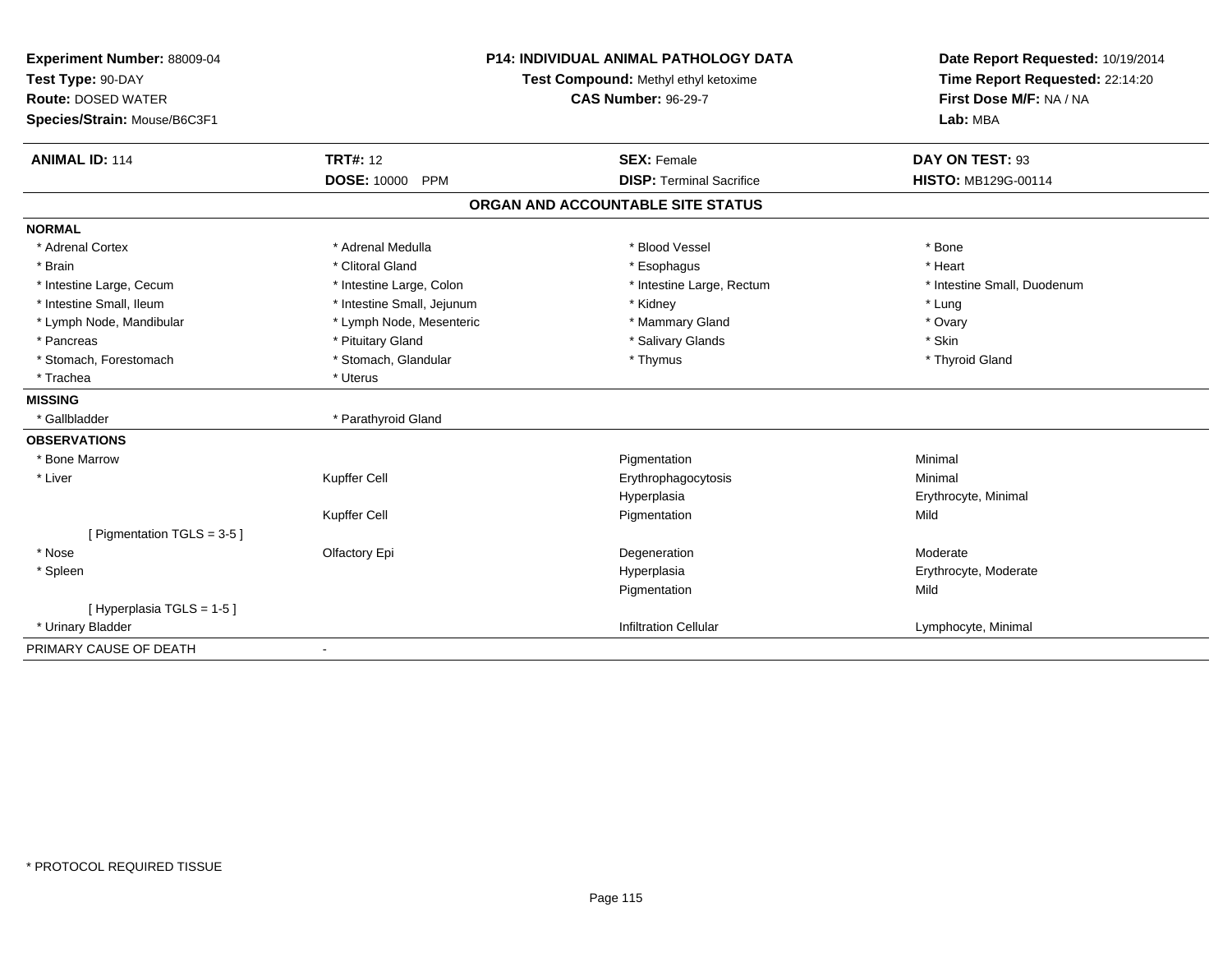| Experiment Number: 88009-04<br>Test Type: 90-DAY<br><b>Route: DOSED WATER</b><br>Species/Strain: Mouse/B6C3F1 |                            | <b>P14: INDIVIDUAL ANIMAL PATHOLOGY DATA</b><br>Test Compound: Methyl ethyl ketoxime<br><b>CAS Number: 96-29-7</b> | Date Report Requested: 10/19/2014<br>Time Report Requested: 22:14:20<br>First Dose M/F: NA / NA<br>Lab: MBA |
|---------------------------------------------------------------------------------------------------------------|----------------------------|--------------------------------------------------------------------------------------------------------------------|-------------------------------------------------------------------------------------------------------------|
| <b>ANIMAL ID: 115</b>                                                                                         | <b>TRT#: 12</b>            | <b>SEX: Female</b>                                                                                                 | DAY ON TEST: 93                                                                                             |
|                                                                                                               | DOSE: 10000 PPM            | <b>DISP: Terminal Sacrifice</b>                                                                                    | <b>HISTO: MB129G-00115</b>                                                                                  |
|                                                                                                               |                            | ORGAN AND ACCOUNTABLE SITE STATUS                                                                                  |                                                                                                             |
| <b>NORMAL</b>                                                                                                 |                            |                                                                                                                    |                                                                                                             |
| * Adrenal Medulla                                                                                             | * Blood Vessel             | * Bone                                                                                                             | * Brain                                                                                                     |
| * Clitoral Gland                                                                                              | * Esophagus                | * Gallbladder                                                                                                      | * Heart                                                                                                     |
| * Intestine Large, Cecum                                                                                      | * Intestine Large, Colon   | * Intestine Large, Rectum                                                                                          | * Intestine Small, Duodenum                                                                                 |
| * Intestine Small, Ileum                                                                                      | * Intestine Small, Jejunum | * Kidney                                                                                                           | * Lymph Node, Mandibular                                                                                    |
| * Lymph Node, Mesenteric                                                                                      | * Mammary Gland            | * Ovary                                                                                                            | * Pancreas                                                                                                  |
| * Parathyroid Gland                                                                                           | * Salivary Glands          | * Skin                                                                                                             | * Stomach, Forestomach                                                                                      |
| * Stomach, Glandular                                                                                          | * Thymus                   | * Thyroid Gland                                                                                                    | * Trachea                                                                                                   |
| * Urinary Bladder                                                                                             | * Uterus                   |                                                                                                                    |                                                                                                             |
| <b>MISSING</b>                                                                                                |                            |                                                                                                                    |                                                                                                             |
| * Pituitary Gland                                                                                             |                            |                                                                                                                    |                                                                                                             |
| <b>OBSERVATIONS</b>                                                                                           |                            |                                                                                                                    |                                                                                                             |
| * Adrenal Cortex                                                                                              | Subcapsular                | Hyperplasia                                                                                                        | Minimal                                                                                                     |
| * Bone Marrow                                                                                                 |                            | Pigmentation                                                                                                       | Minimal                                                                                                     |
| * Liver                                                                                                       | Centrilobular              | <b>Cytoplasmic Alteration</b>                                                                                      | Minimal                                                                                                     |
|                                                                                                               | Kupffer Cell               | Erythrophagocytosis                                                                                                | Minimal                                                                                                     |
|                                                                                                               | Kupffer Cell               | Pigmentation                                                                                                       | Minimal                                                                                                     |
| [ Pigmentation TGLS = 2-5 ]                                                                                   |                            |                                                                                                                    |                                                                                                             |
| * Lung                                                                                                        |                            | Hemorrhage                                                                                                         | Minimal                                                                                                     |
| * Nose                                                                                                        | Olfactory Epi              | Degeneration                                                                                                       | Moderate                                                                                                    |
| * Spleen                                                                                                      |                            | Hyperplasia                                                                                                        | Erythrocyte, Moderate                                                                                       |
|                                                                                                               |                            | Pigmentation                                                                                                       | Mild                                                                                                        |
| [Hyperplasia TGLS = 1-5]                                                                                      |                            |                                                                                                                    |                                                                                                             |
| PRIMARY CAUSE OF DEATH                                                                                        |                            |                                                                                                                    |                                                                                                             |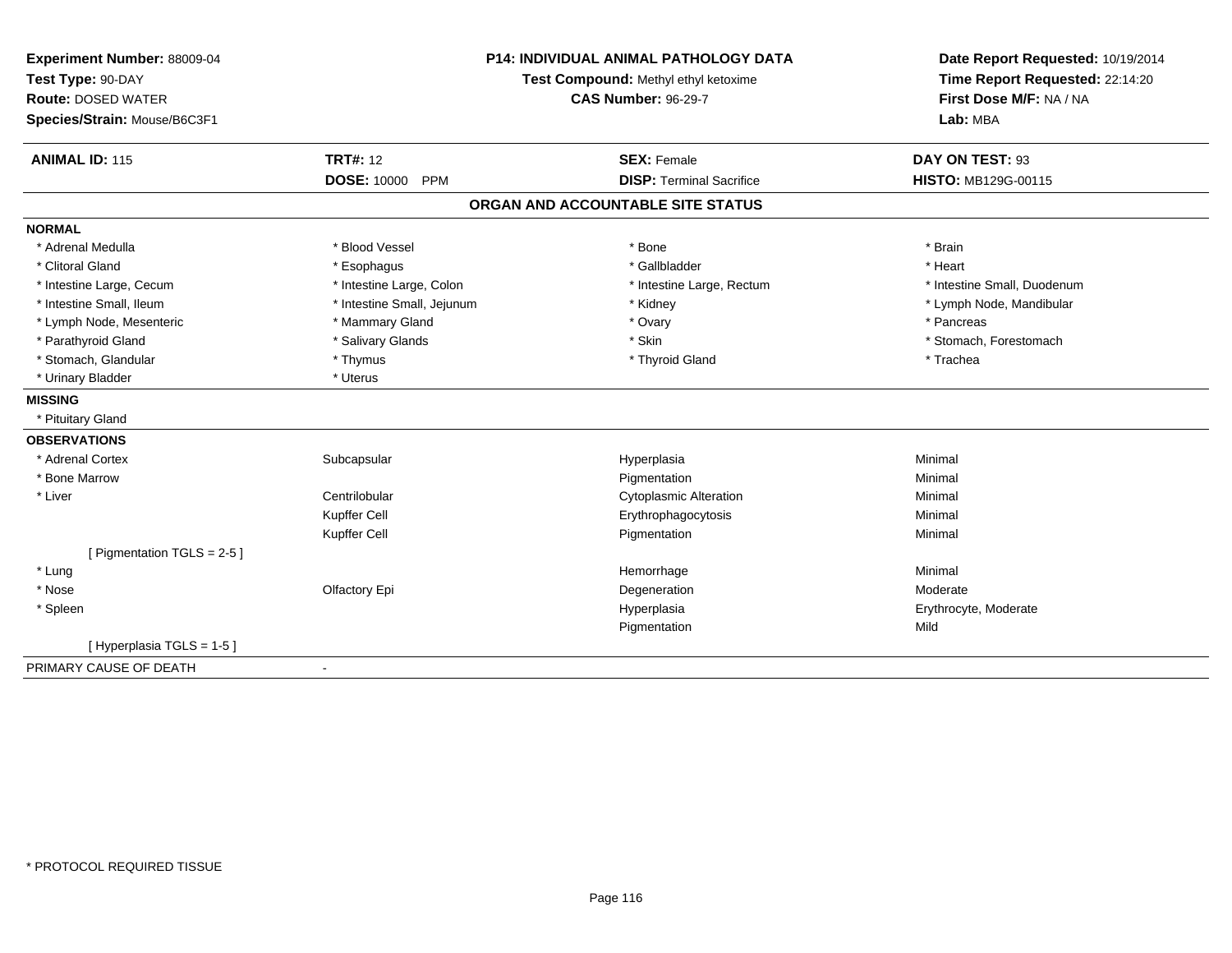| Experiment Number: 88009-04<br>Test Type: 90-DAY<br><b>Route: DOSED WATER</b><br>Species/Strain: Mouse/B6C3F1 | P14: INDIVIDUAL ANIMAL PATHOLOGY DATA<br>Test Compound: Methyl ethyl ketoxime<br><b>CAS Number: 96-29-7</b> |                                   | Date Report Requested: 10/19/2014<br>Time Report Requested: 22:14:20<br>First Dose M/F: NA / NA<br>Lab: MBA |  |
|---------------------------------------------------------------------------------------------------------------|-------------------------------------------------------------------------------------------------------------|-----------------------------------|-------------------------------------------------------------------------------------------------------------|--|
| <b>ANIMAL ID: 116</b>                                                                                         | <b>TRT#: 12</b>                                                                                             | <b>SEX: Female</b>                | DAY ON TEST: 93                                                                                             |  |
|                                                                                                               | <b>DOSE: 10000 PPM</b>                                                                                      | <b>DISP: Terminal Sacrifice</b>   | <b>HISTO: MB129G-00116</b>                                                                                  |  |
|                                                                                                               |                                                                                                             | ORGAN AND ACCOUNTABLE SITE STATUS |                                                                                                             |  |
| <b>NORMAL</b>                                                                                                 |                                                                                                             |                                   |                                                                                                             |  |
| * Adrenal Medulla                                                                                             | * Blood Vessel                                                                                              | * Bone                            | * Brain                                                                                                     |  |
| * Clitoral Gland                                                                                              | * Esophagus                                                                                                 | * Gallbladder                     | * Heart                                                                                                     |  |
| * Intestine Large, Cecum                                                                                      | * Intestine Large, Colon                                                                                    | * Intestine Large, Rectum         | * Intestine Small, Duodenum                                                                                 |  |
| * Intestine Small, Ileum                                                                                      | * Intestine Small, Jejunum                                                                                  | * Kidney                          | * Lung                                                                                                      |  |
| * Lymph Node, Mandibular                                                                                      | * Lymph Node, Mesenteric                                                                                    | * Mammary Gland                   | * Ovary                                                                                                     |  |
| * Pancreas                                                                                                    | * Parathyroid Gland                                                                                         | * Pituitary Gland                 | * Salivary Glands                                                                                           |  |
| * Skin                                                                                                        | * Stomach, Forestomach                                                                                      | * Thymus                          | * Thyroid Gland                                                                                             |  |
| * Trachea                                                                                                     | * Uterus                                                                                                    |                                   |                                                                                                             |  |
| <b>OBSERVATIONS</b>                                                                                           |                                                                                                             |                                   |                                                                                                             |  |
| * Adrenal Cortex                                                                                              |                                                                                                             | Congestion                        | Mild                                                                                                        |  |
|                                                                                                               | Subcapsular                                                                                                 | Hyperplasia                       | Mild                                                                                                        |  |
| * Bone Marrow                                                                                                 |                                                                                                             | Pigmentation                      | Minimal                                                                                                     |  |
| * Liver                                                                                                       | Centrilobular                                                                                               | <b>Cytoplasmic Alteration</b>     | Minimal                                                                                                     |  |
|                                                                                                               | Kupffer Cell                                                                                                | Erythrophagocytosis               | Mild                                                                                                        |  |
|                                                                                                               |                                                                                                             | Hyperplasia                       | Erythrocyte, Minimal                                                                                        |  |
|                                                                                                               | Kupffer Cell                                                                                                | Pigmentation                      | Mild                                                                                                        |  |
| [ Pigmentation TGLS = 2-5 ]                                                                                   |                                                                                                             |                                   |                                                                                                             |  |
| * Nose                                                                                                        | Olfactory Epi                                                                                               | Degeneration                      | Mild                                                                                                        |  |
| * Spleen                                                                                                      |                                                                                                             | Hyperplasia                       | Erythrocyte, Moderate                                                                                       |  |
|                                                                                                               |                                                                                                             | Pigmentation                      | Mild                                                                                                        |  |
| [Hyperplasia TGLS = 1-5]                                                                                      |                                                                                                             |                                   |                                                                                                             |  |
| * Stomach, Glandular                                                                                          |                                                                                                             | Inflammation                      | Chronic Active, Focal, Mild                                                                                 |  |
| * Urinary Bladder                                                                                             |                                                                                                             | <b>Infiltration Cellular</b>      | Lymphocyte, Mild                                                                                            |  |
| PRIMARY CAUSE OF DEATH                                                                                        |                                                                                                             |                                   |                                                                                                             |  |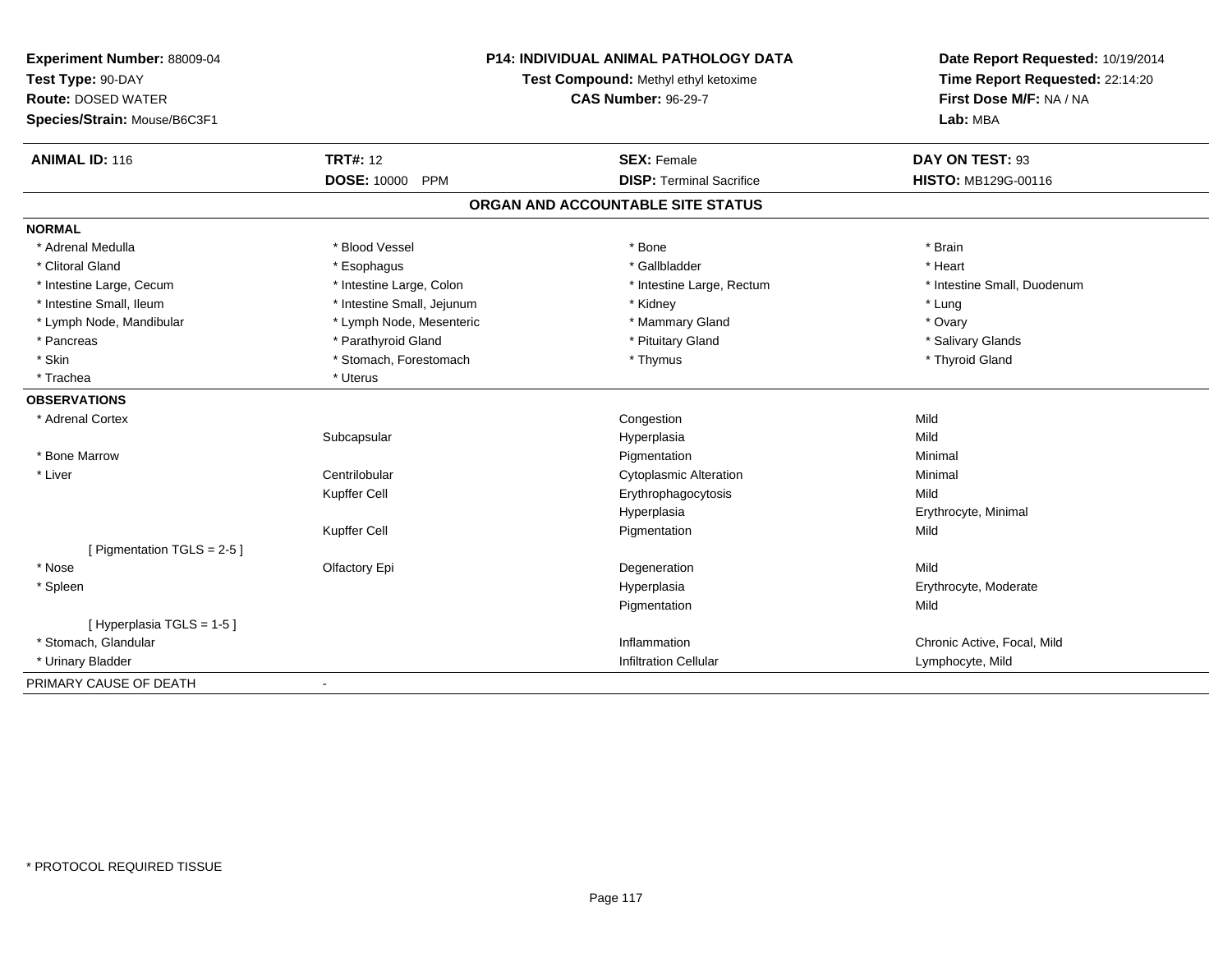| Experiment Number: 88009-04  | P14: INDIVIDUAL ANIMAL PATHOLOGY DATA<br>Test Compound: Methyl ethyl ketoxime |                                   | Date Report Requested: 10/19/2014 |  |
|------------------------------|-------------------------------------------------------------------------------|-----------------------------------|-----------------------------------|--|
| Test Type: 90-DAY            |                                                                               |                                   | Time Report Requested: 22:14:20   |  |
| <b>Route: DOSED WATER</b>    |                                                                               | <b>CAS Number: 96-29-7</b>        | First Dose M/F: NA / NA           |  |
| Species/Strain: Mouse/B6C3F1 |                                                                               |                                   | Lab: MBA                          |  |
| <b>ANIMAL ID: 117</b>        | <b>TRT#: 12</b>                                                               | <b>SEX: Female</b>                | DAY ON TEST: 93                   |  |
|                              | <b>DOSE: 10000</b><br><b>PPM</b>                                              | <b>DISP: Terminal Sacrifice</b>   | <b>HISTO: MB129G-00117</b>        |  |
|                              |                                                                               | ORGAN AND ACCOUNTABLE SITE STATUS |                                   |  |
| <b>NORMAL</b>                |                                                                               |                                   |                                   |  |
| * Adrenal Cortex             | * Adrenal Medulla                                                             | * Blood Vessel                    | * Bone                            |  |
| * Brain                      | * Clitoral Gland                                                              | * Esophagus                       | * Gallbladder                     |  |
| * Heart                      | * Intestine Large, Cecum                                                      | * Intestine Large, Colon          | * Intestine Large, Rectum         |  |
| * Intestine Small, Duodenum  | * Intestine Small, Ileum                                                      | * Intestine Small, Jejunum        | * Kidney                          |  |
| * Lung                       | * Lymph Node, Mandibular                                                      | * Lymph Node, Mesenteric          | * Mammary Gland                   |  |
| * Ovary                      | * Pancreas                                                                    | * Parathyroid Gland               | * Pituitary Gland                 |  |
| * Salivary Glands            | * Skin                                                                        | * Stomach, Forestomach            | * Stomach, Glandular              |  |
| * Thymus                     | * Thyroid Gland                                                               | * Trachea                         | * Uterus                          |  |
| <b>OBSERVATIONS</b>          |                                                                               |                                   |                                   |  |
| * Bone Marrow                |                                                                               | Pigmentation                      | Minimal                           |  |
| * Liver                      | Centrilobular                                                                 | <b>Cytoplasmic Alteration</b>     | Minimal                           |  |
|                              | Kupffer Cell                                                                  | Erythrophagocytosis               | Minimal                           |  |
|                              | Kupffer Cell                                                                  | Pigmentation                      | Minimal                           |  |
| [ Pigmentation TGLS = 2-5 ]  |                                                                               |                                   |                                   |  |
| * Nose                       | Olfactory Epi                                                                 | Degeneration                      | Moderate                          |  |
| * Spleen                     |                                                                               | Hyperplasia                       | Erythrocyte, Moderate             |  |
|                              |                                                                               | Pigmentation                      | Mild                              |  |
| [Hyperplasia TGLS = 1-5]     |                                                                               |                                   |                                   |  |
| * Urinary Bladder            | <b>Transit Epithe</b>                                                         | Hyperplasia                       | Mild                              |  |
|                              |                                                                               | <b>Infiltration Cellular</b>      | Lymphocyte, Minimal               |  |
| PRIMARY CAUSE OF DEATH       | ٠                                                                             |                                   |                                   |  |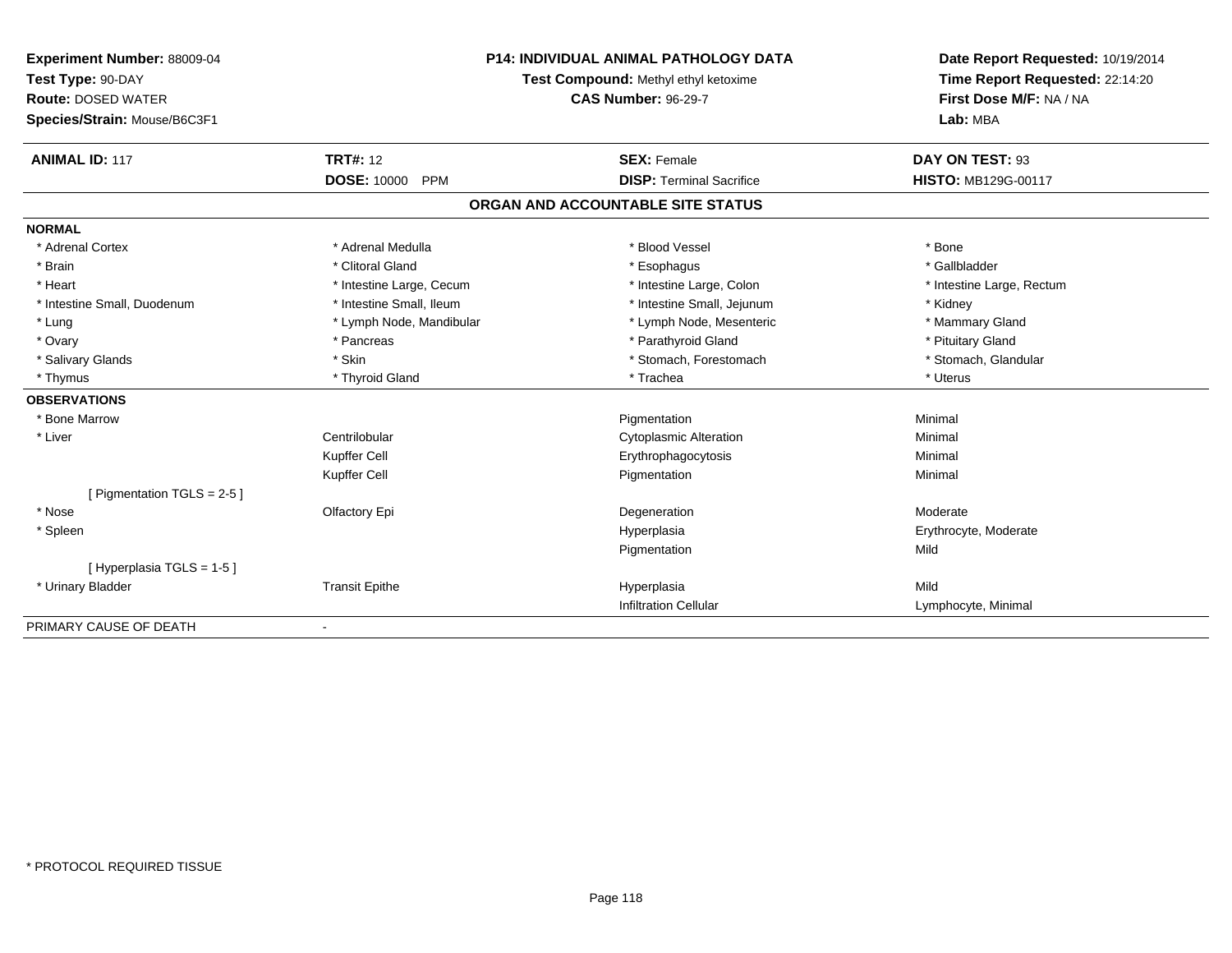| Experiment Number: 88009-04<br>Test Type: 90-DAY<br><b>Route: DOSED WATER</b><br>Species/Strain: Mouse/B6C3F1 | <b>P14: INDIVIDUAL ANIMAL PATHOLOGY DATA</b><br>Test Compound: Methyl ethyl ketoxime<br><b>CAS Number: 96-29-7</b> |                                   | Date Report Requested: 10/19/2014<br>Time Report Requested: 22:14:21<br>First Dose M/F: NA / NA<br>Lab: MBA |
|---------------------------------------------------------------------------------------------------------------|--------------------------------------------------------------------------------------------------------------------|-----------------------------------|-------------------------------------------------------------------------------------------------------------|
| <b>ANIMAL ID: 118</b>                                                                                         | <b>TRT#: 12</b>                                                                                                    | <b>SEX: Female</b>                | DAY ON TEST: 93                                                                                             |
|                                                                                                               | <b>DOSE: 10000</b><br>PPM                                                                                          | <b>DISP: Terminal Sacrifice</b>   | HISTO: MB129G-00118                                                                                         |
|                                                                                                               |                                                                                                                    | ORGAN AND ACCOUNTABLE SITE STATUS |                                                                                                             |
| <b>NORMAL</b>                                                                                                 |                                                                                                                    |                                   |                                                                                                             |
| * Adrenal Cortex                                                                                              | * Adrenal Medulla                                                                                                  | * Blood Vessel                    | * Bone                                                                                                      |
| * Brain                                                                                                       | * Clitoral Gland                                                                                                   | * Esophagus                       | * Gallbladder                                                                                               |
| * Heart                                                                                                       | * Intestine Large, Cecum                                                                                           | * Intestine Large, Colon          | * Intestine Large, Rectum                                                                                   |
| * Intestine Small, Duodenum                                                                                   | * Intestine Small, Ileum                                                                                           | * Intestine Small, Jejunum        | * Lung                                                                                                      |
| * Lymph Node, Mandibular                                                                                      | * Lymph Node, Mesenteric                                                                                           | * Mammary Gland                   | * Ovary                                                                                                     |
| * Pancreas                                                                                                    | * Parathyroid Gland                                                                                                | * Salivary Glands                 | * Skin                                                                                                      |
| * Stomach, Forestomach                                                                                        | * Stomach, Glandular                                                                                               | * Thymus                          | * Thyroid Gland                                                                                             |
| * Trachea                                                                                                     | * Uterus                                                                                                           |                                   |                                                                                                             |
| <b>MISSING</b>                                                                                                |                                                                                                                    |                                   |                                                                                                             |
| * Pituitary Gland                                                                                             |                                                                                                                    |                                   |                                                                                                             |
| <b>OBSERVATIONS</b>                                                                                           |                                                                                                                    |                                   |                                                                                                             |
| * Bone Marrow                                                                                                 |                                                                                                                    | Pigmentation                      | Minimal                                                                                                     |
| * Kidney                                                                                                      | <b>Renal Tubule</b>                                                                                                | Regeneration                      | Focal, Minimal                                                                                              |
| * Liver                                                                                                       | Kupffer Cell                                                                                                       | Erythrophagocytosis               | Minimal                                                                                                     |
|                                                                                                               |                                                                                                                    | Hyperplasia                       | Erythrocyte, Minimal                                                                                        |
|                                                                                                               |                                                                                                                    | Necrosis                          | Focal, Minimal                                                                                              |
|                                                                                                               | Kupffer Cell                                                                                                       | Pigmentation                      | Mild                                                                                                        |
| [ Pigmentation TGLS = 2-5 ]                                                                                   |                                                                                                                    |                                   |                                                                                                             |
| * Nose                                                                                                        | Olfactory Epi                                                                                                      | Degeneration                      | Moderate                                                                                                    |
| * Spleen                                                                                                      |                                                                                                                    | Hyperplasia                       | Erythrocyte, Moderate                                                                                       |
|                                                                                                               |                                                                                                                    | Pigmentation                      | Mild                                                                                                        |
| [Hyperplasia TGLS = 1-5]                                                                                      |                                                                                                                    |                                   |                                                                                                             |
| * Urinary Bladder                                                                                             | <b>Transit Epithe</b>                                                                                              | Hyperplasia                       | Minimal                                                                                                     |
|                                                                                                               |                                                                                                                    | <b>Infiltration Cellular</b>      | Lymphocyte, Mild                                                                                            |
| PRIMARY CAUSE OF DEATH                                                                                        |                                                                                                                    |                                   |                                                                                                             |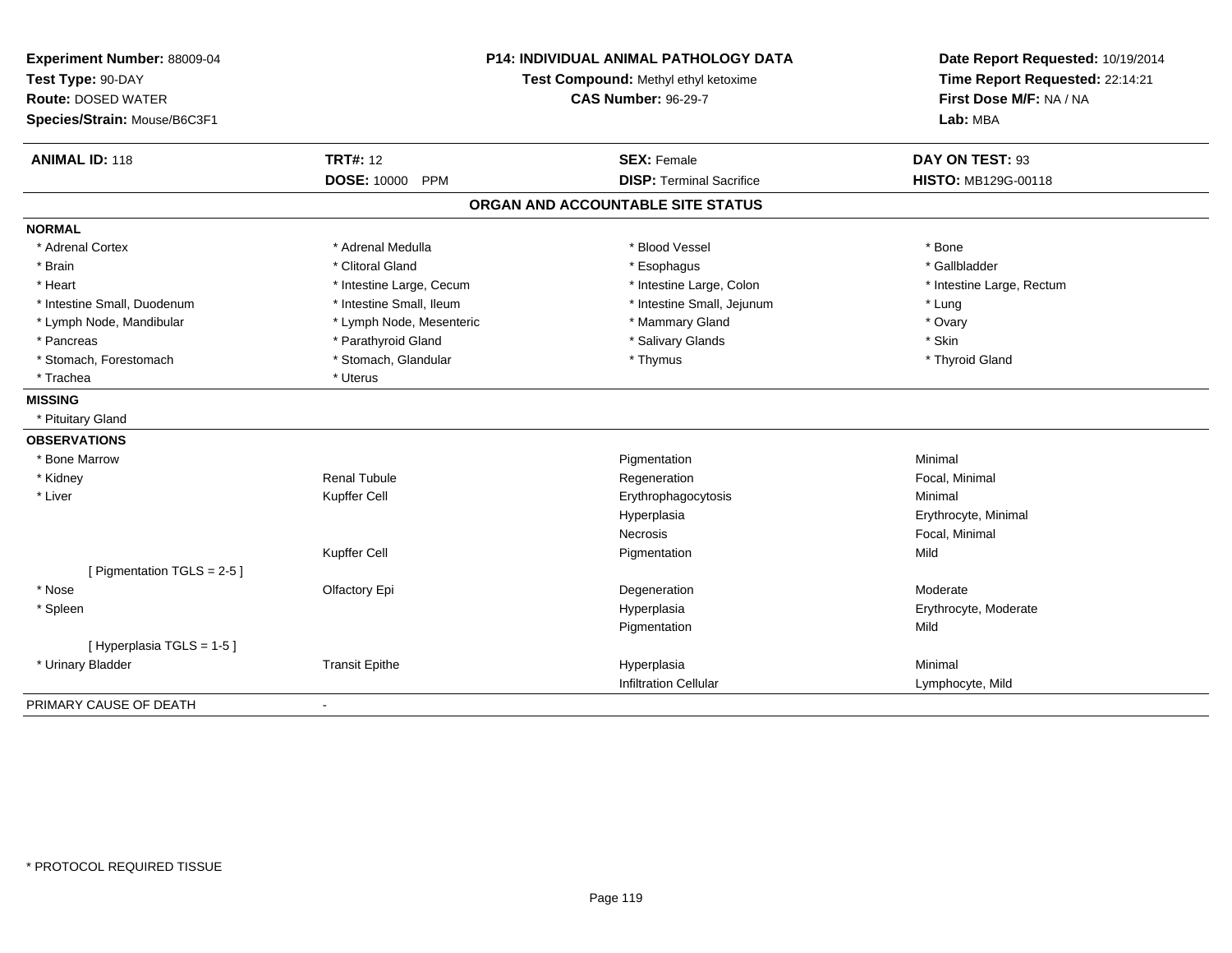| Experiment Number: 88009-04<br>Test Type: 90-DAY<br><b>Route: DOSED WATER</b><br>Species/Strain: Mouse/B6C3F1 |                            | <b>P14: INDIVIDUAL ANIMAL PATHOLOGY DATA</b><br>Test Compound: Methyl ethyl ketoxime<br><b>CAS Number: 96-29-7</b> | Date Report Requested: 10/19/2014<br>Time Report Requested: 22:14:21<br>First Dose M/F: NA / NA<br>Lab: MBA |  |
|---------------------------------------------------------------------------------------------------------------|----------------------------|--------------------------------------------------------------------------------------------------------------------|-------------------------------------------------------------------------------------------------------------|--|
| <b>ANIMAL ID: 119</b>                                                                                         | <b>TRT#: 12</b>            | <b>SEX: Female</b>                                                                                                 | DAY ON TEST: 93                                                                                             |  |
|                                                                                                               | DOSE: 10000 PPM            | <b>DISP: Terminal Sacrifice</b>                                                                                    | HISTO: MB129G-00119                                                                                         |  |
|                                                                                                               |                            | ORGAN AND ACCOUNTABLE SITE STATUS                                                                                  |                                                                                                             |  |
| <b>NORMAL</b>                                                                                                 |                            |                                                                                                                    |                                                                                                             |  |
| * Adrenal Medulla                                                                                             | * Blood Vessel             | * Bone                                                                                                             | * Brain                                                                                                     |  |
| * Clitoral Gland                                                                                              | * Esophagus                | * Gallbladder                                                                                                      | * Heart                                                                                                     |  |
| * Intestine Large, Cecum                                                                                      | * Intestine Large, Colon   | * Intestine Large, Rectum                                                                                          | * Intestine Small, Duodenum                                                                                 |  |
| * Intestine Small, Ileum                                                                                      | * Intestine Small, Jejunum | * Kidney                                                                                                           | * Lung                                                                                                      |  |
| * Lymph Node, Mandibular                                                                                      | * Lymph Node, Mesenteric   | * Mammary Gland                                                                                                    | * Ovary                                                                                                     |  |
| * Pancreas                                                                                                    | * Pituitary Gland          | * Salivary Glands                                                                                                  | * Skin                                                                                                      |  |
| * Stomach, Forestomach                                                                                        | * Stomach, Glandular       | * Thymus                                                                                                           | * Thyroid Gland                                                                                             |  |
| * Trachea                                                                                                     | * Uterus                   |                                                                                                                    |                                                                                                             |  |
| <b>MISSING</b>                                                                                                |                            |                                                                                                                    |                                                                                                             |  |
| * Parathyroid Gland                                                                                           |                            |                                                                                                                    |                                                                                                             |  |
| <b>OBSERVATIONS</b>                                                                                           |                            |                                                                                                                    |                                                                                                             |  |
| * Adrenal Cortex                                                                                              | Subcapsular                | Hyperplasia                                                                                                        | Minimal                                                                                                     |  |
| * Bone Marrow                                                                                                 |                            | Pigmentation                                                                                                       | Minimal                                                                                                     |  |
| * Liver                                                                                                       |                            | Hyperplasia                                                                                                        | Erythrocyte, Minimal                                                                                        |  |
|                                                                                                               | Kupffer Cell               | Pigmentation                                                                                                       | Minimal                                                                                                     |  |
| [ Pigmentation TGLS = $2-5$ ]                                                                                 |                            |                                                                                                                    |                                                                                                             |  |
| * Nose                                                                                                        | Olfactory Epi              | Degeneration                                                                                                       | Moderate                                                                                                    |  |
| * Spleen                                                                                                      |                            | Hyperplasia                                                                                                        | Erythrocyte, Moderate                                                                                       |  |
|                                                                                                               |                            | Pigmentation                                                                                                       | Mild                                                                                                        |  |
| [ Hyperplasia TGLS = 1-5 ]                                                                                    |                            |                                                                                                                    |                                                                                                             |  |
| * Urinary Bladder                                                                                             | <b>Transit Epithe</b>      | Hyperplasia                                                                                                        | Minimal                                                                                                     |  |
|                                                                                                               |                            | <b>Infiltration Cellular</b>                                                                                       | Lymphocyte, Minimal                                                                                         |  |
| PRIMARY CAUSE OF DEATH                                                                                        |                            |                                                                                                                    |                                                                                                             |  |